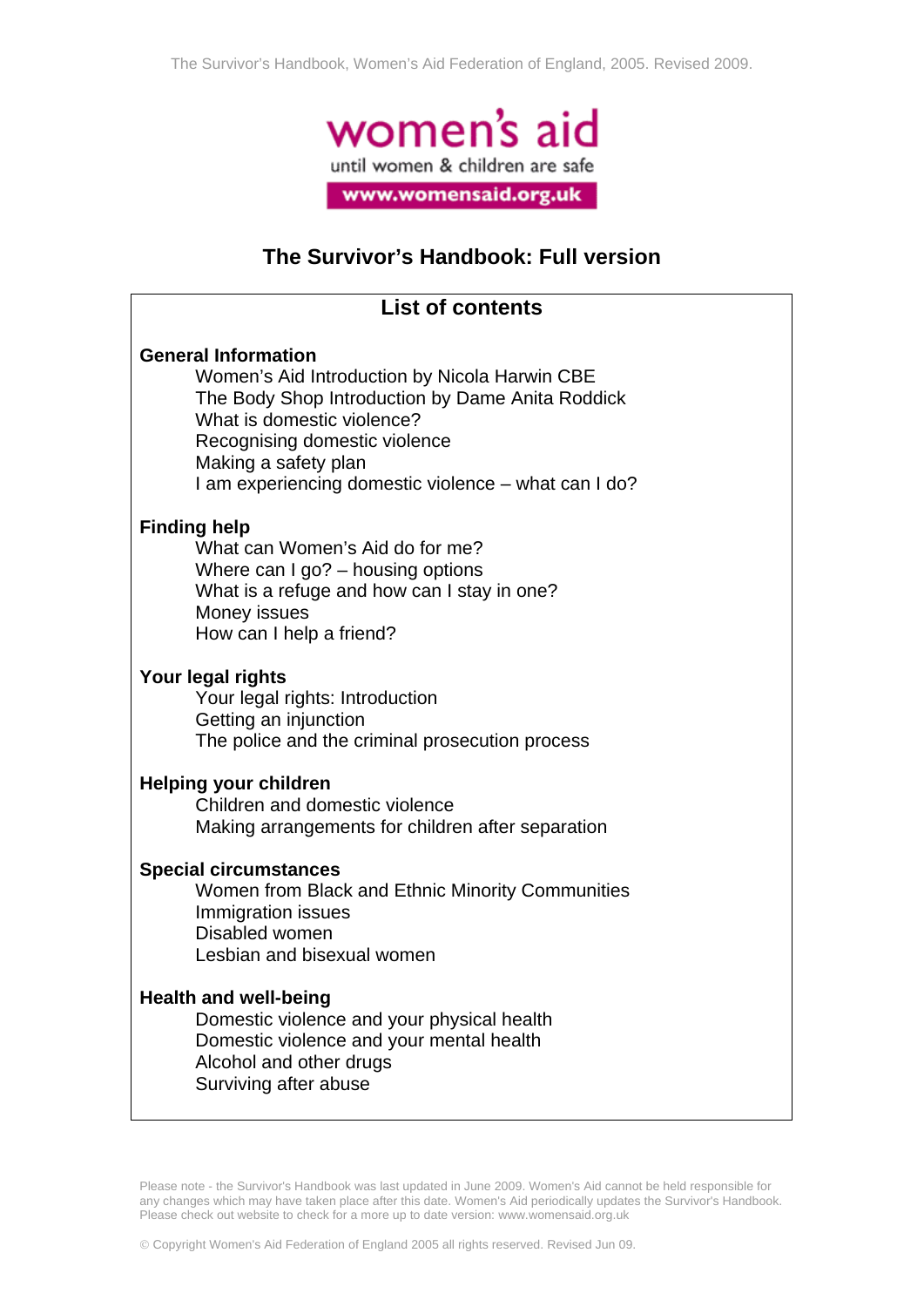

#### **Women's Aid Introduction by Nicola Harwin CBE**

Every day hundreds of thousands of women and children live with domestic violence. As many as one in four women will experience domestic violence during their lifetime, and at least two women a week die as a result. Over 750,000 children witness domestic violence every year and desperately need support and protection. Thankfully many will seek help, information and support from Women's Aid and other domestic violence services across the UK. Last year nearly 42,000 women and children stayed in refuges in England and there were over a quarter of a million calls to the Freephone 24 Hour National Domestic Violence Helpline (run in partnership between Women's Aid and Refuge).

Women's Aid has over 30 years of experience working with women and children living with domestic abuse. Over the years we have provided women with help, support and information, and aimed to empower them to make informed choices and find appropriate routes to safety. Information has been key to this and we have provided this through helpline services, refuge and outreach leaflets and publications and, more recently, through our two websites for women and children. We know that many women and children, and their families and friends, increasingly use the internet to find out about domestic violence and to seek help. Our online resource, The Survivor's Handbook, brings together comprehensive help and information in one place. It is designed to increase women's and children's safety and sends out a clear message that they are not alone, nor are they to blame. Women's Aid is indebted to The Body Shop, which has generously provided funding for this much-needed resource.

The Survivor's Handbook has been written in an accessible and easy-to-read format. The handbook comprises short sections covering every aspect of seeking help and support. It covers understanding domestic violence and how to make yourself and your children safe, guides you through the legal protection framework, and explains the role of the legal profession and police. Since we first published this new resource, several sections of The Domestic Violence, Crime and Victims Act 2004 have been implemented, resulting in some changes to legal protection, and to the enforcement of non-molestation orders in particular. We have recently updated The Survivor's Handbook to reflect these changes.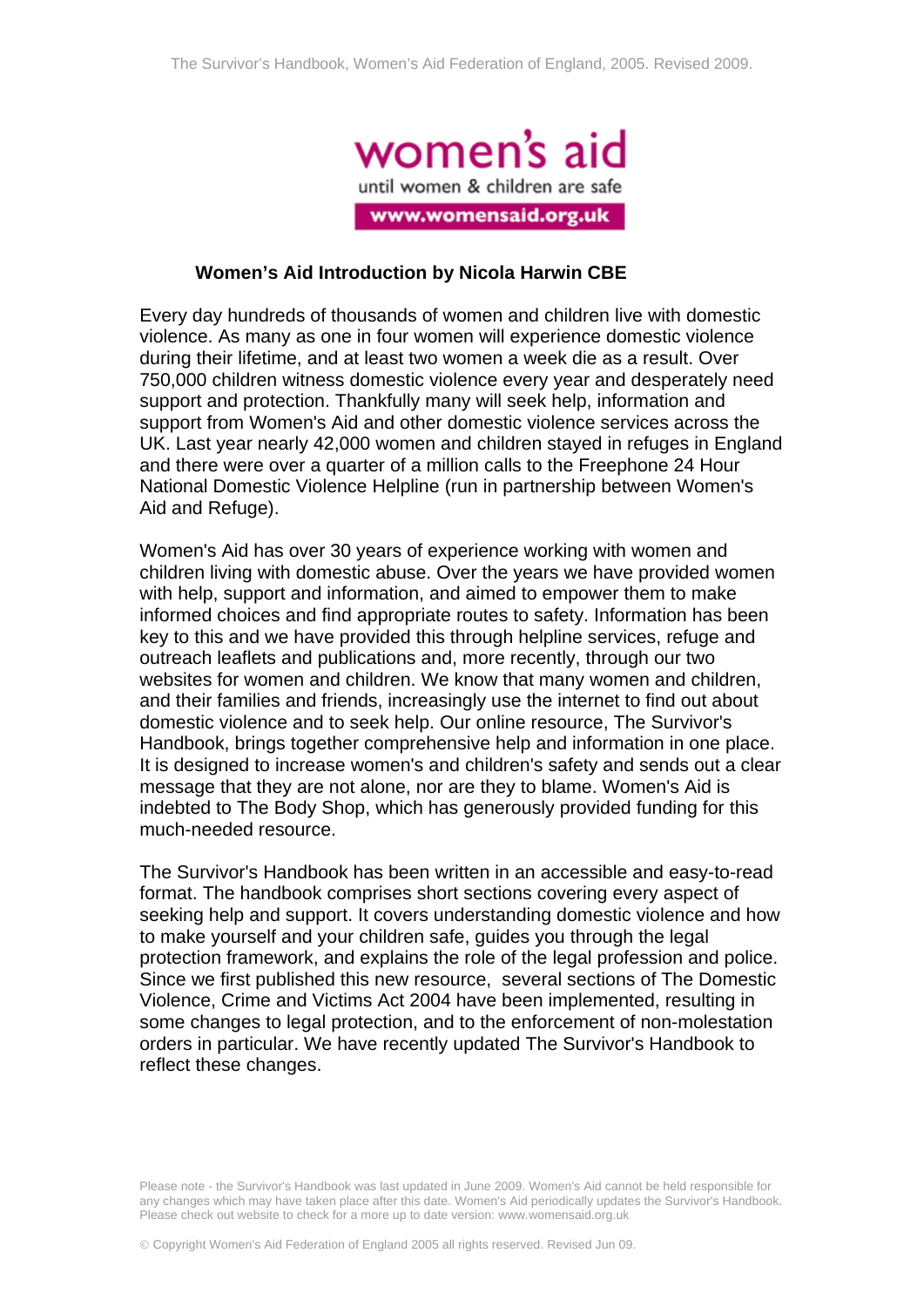

The Survivor's Handbook also provides very practical information about your housing options and the range of refuge and other domestic violence services available to you. It also gives you information about how to look after your physical and mental health, and ways you can build self-esteem and confidence. There is information about specialist services for women and children living with domestic violence, and lots of help and information about the impact of domestic violence on children. The handbook is full of useful contact details and signposts you to other supporting and helpful organisations.

Women's Aid believes that everyone has a right to live in safety and have a future without fear. We hope that The Survivor's Handbook will help many more women and children living with domestic violence to seek help and a place of safety, and begin the long process of re-building their lives.

Nicola Harwin, CBE Chief Executive Women's Aid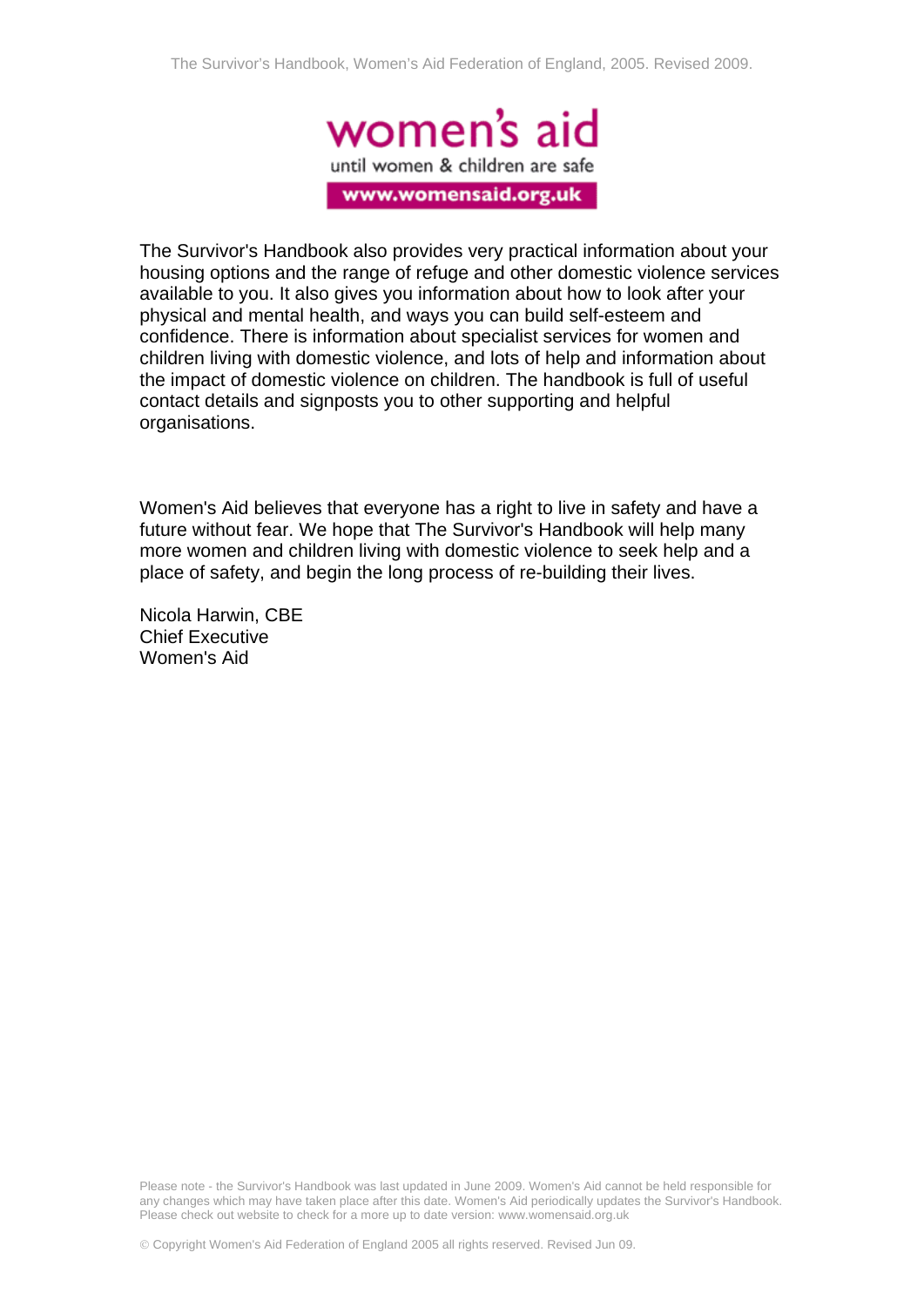

### **Introduction on behalf of The Body Shop from Dame Anita Roddick**

Domestic Violence affects women from every social background, religion, and culture. It can occur at any stage in a woman's life. It is a violent crime with far reaching consequences for our society. It is a drain on the resources of GP's and hospitals and costs millions in lost work days and has a devastating effect on our children.

The Body Shop has been campaigning on the issue of domestic violence for over ten years. We know how much damage mental and physical abuse can do to a woman's self esteem and how it can destroy their lives. There is no doubt that progress has been made in getting the issue recognised and talked about both at Government and local level. However, I was shocked to learn that there is no single resource that brings together all of the information currently available in one easy and readily available format.

That is why I am so pleased that The Body Shop has been able to work with Women's Aid to support the creation of this handbook and provide vital information for women who have experienced domestic violence.

During this campaign I have met many survivors of domestic violence. Your courage is an inspiration to us all and makes us determined to keep on campaigning on this issue.

I hope that this handbook together with the ongoing support offered by Women's Aid and other agencies will go some way to empowering those of you who have experienced domestic violence and enable you to move on to a better and safer life.

Dame Anita Roddick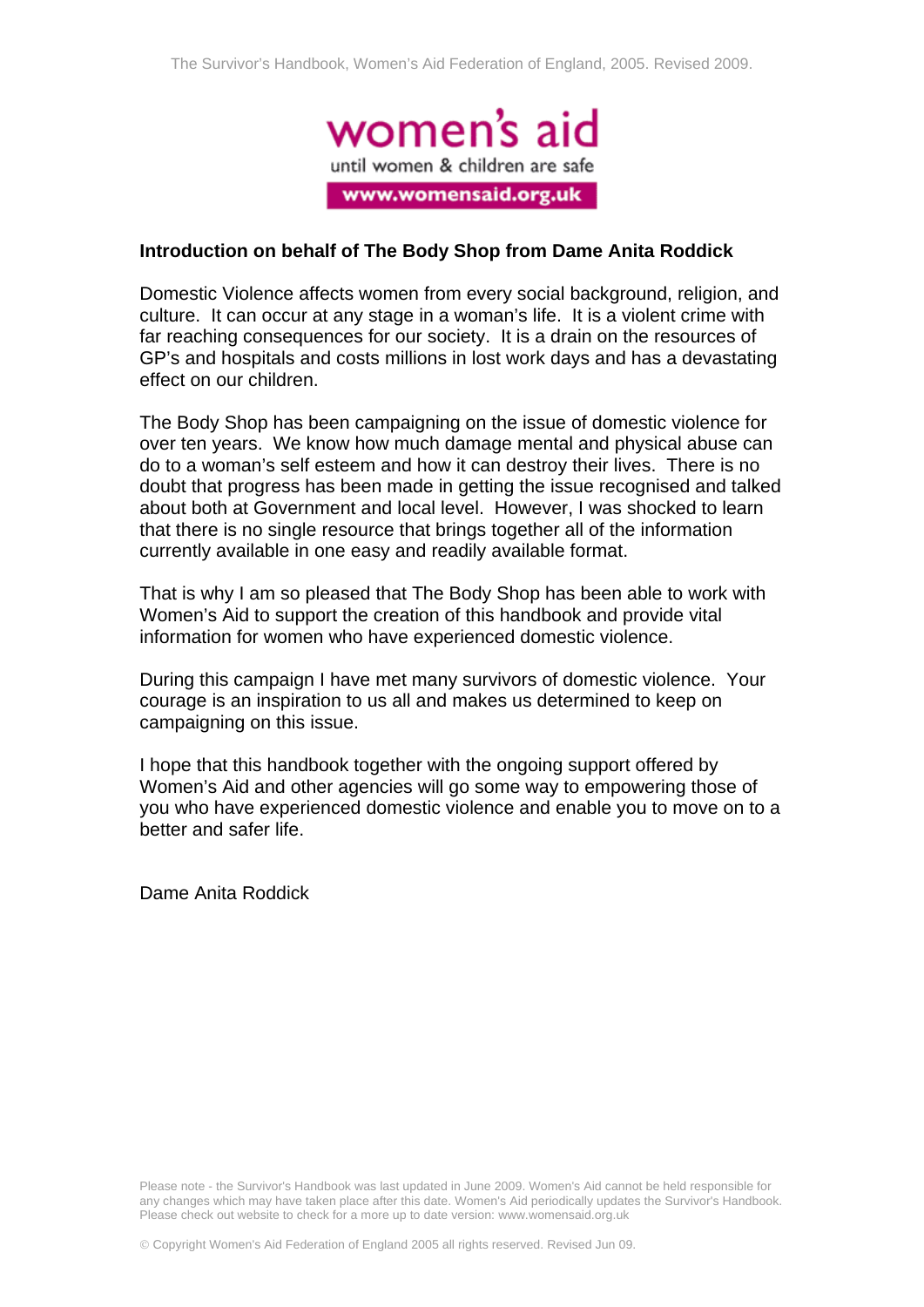

# **What is Domestic Violence?**

There are a number of different definitions of "domestic violence". In Women's Aid's view, domestic violence is physical, psychological, sexual or financial violence that takes place within an intimate or family-type relationship and forms a pattern of coercive and controlling behaviour. This can include forced marriage and so-called "honour" crimes. Domestic violence often includes a range of abusive behaviours, not all of which are, in themselves, inherently "violent" – hence some people prefer to use the term "domestic abuse" rather than "domestic violence".

Domestic violence is very common: research shows that it can affect one in four women in their lifetimes. Two women a week are killed by their partners or former partners. (See *Domestic Violence Statistics* under *Domestic Violence Information Pack.*) All forms of domestic violence – psychological, financial, emotional and physical – come from the abuser's desire for power and control over intimate partners or other family members. Domestic violence is repetitive and life-threatening, it tends to worsen over time, and it destroys the lives of women and children.

Crime statistics and research both show that domestic violence is gender specific – that is, it is most commonly experienced by women, and perpetrated by men, particularly when there is a pattern of repeated and serious physical assaults, or when it includes rape or sexual assault, or results in injury or death. Men can also experience violence from their partners (both within gay and straight relationships); however women's violence towards men is often an attempt at self defence, and is only rarely part of a consistent pattern of controlling and coercive behaviour. For this reason, we will generally refer to the abuser as "he" and to the survivor as "she": see *Women and men, victims and survivors* later in this section.

Domestic violence also has an enormous effect on the children in the family. Nearly three-quarters of children considered "at risk" by Social Services are living in households where one of their parents/carers is abusing the other. A high proportion of these children are themselves being abused – either physically or sexually - by the same perpetrator. (Estimates vary between 30% to 66% depending upon the study). See *Children and domestic violence* for more information.

Any woman can experience domestic violence regardless of race, ethnic or religious group, class, disability or lifestyle. Domestic violence can also take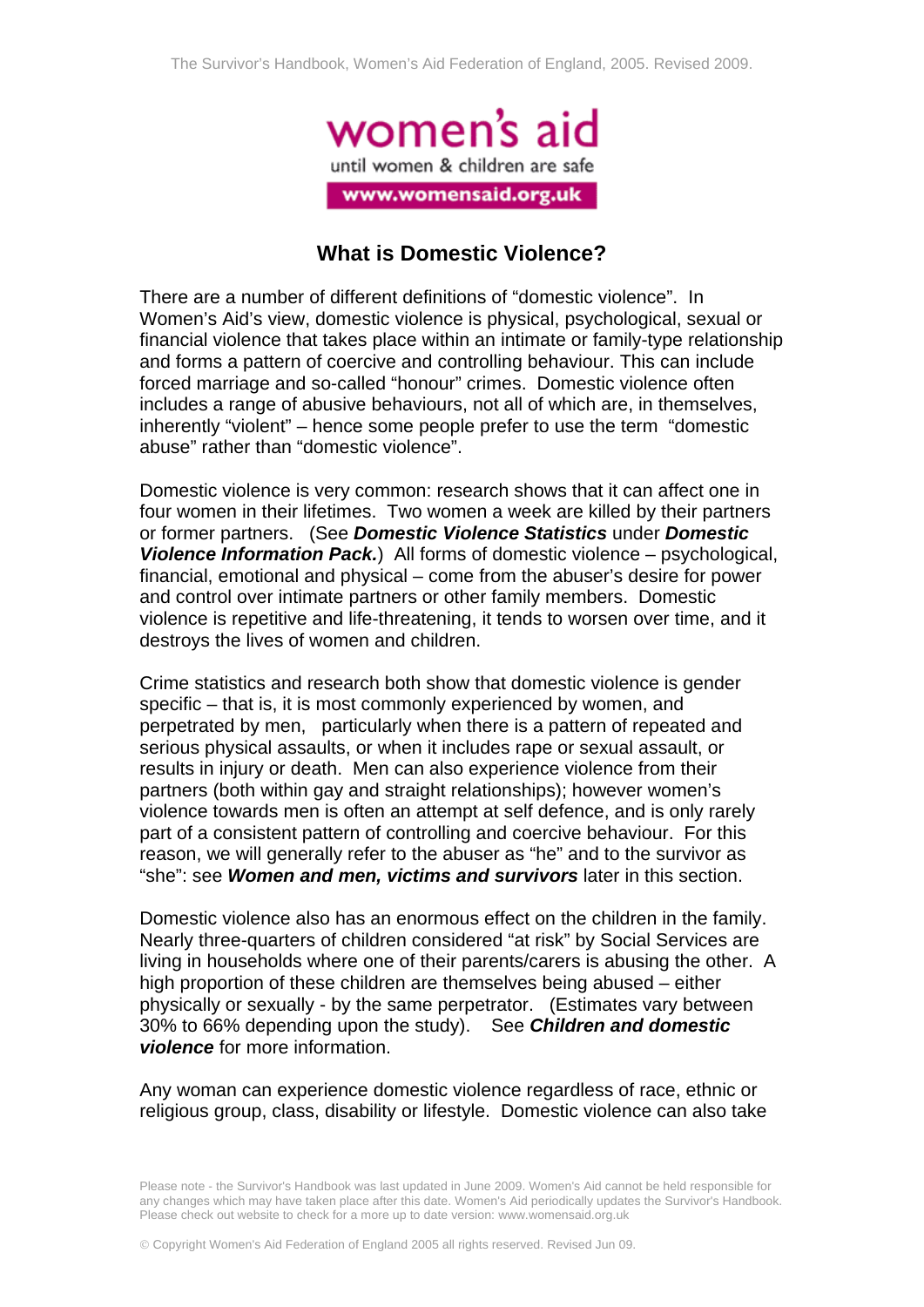

place in lesbian, gay, bisexual and transgender relationships. Domestic violence can also be perpetrated by other family members (for example extended family). In some cases, older children - teenagers or young adults are violent or abusive towards their mothers or other family members. (See *When children become aggressive*.)

Although every situation is unique, there are common factors that link the experience of an abusive relationship. Acknowledging these factors is an important step in preventing and stopping the abuse. This list can help you to recognise if you, or someone you know, are in an abusive relationship.

Destructive criticism and verbal abuse: shouting; mocking; accusing; name calling; verbally threatening.

Pressure tactics: sulking; threatening to withhold money, disconnect the telephone, take the car away, take the children away, or report you to welfare agencies unless you comply with his demands; threatening or attempting suicide; withholding or pressuring you to use drugs or other substances; lying to your friends and family about you; telling you that you have no choice in any decisions.

- **Disrespect**: persistently putting you down in front of other people; not listening or responding when you talk; interrupting your telephone calls; taking money from your purse without asking; refusing to help with childcare or housework.
- **Breaking trust**: lying to you; withholding information from you; being jealous; having other relationships; breaking promises and shared agreements.
- **Isolation**: monitoring or blocking your telephone calls; telling you where you can and cannot go; preventing you from seeing friends and relatives; shutting you in the house.
- **Harassment**: following you; checking up on you; not allowing you any privacy – for example, opening your mail, repeatedly checking to see who has telephoned you; embarrassing you in public; accompanying you everywhere you go.
	- **Threats**: making angry gestures; using physical size to intimidate; shouting you down; destroying your possessions; breaking things;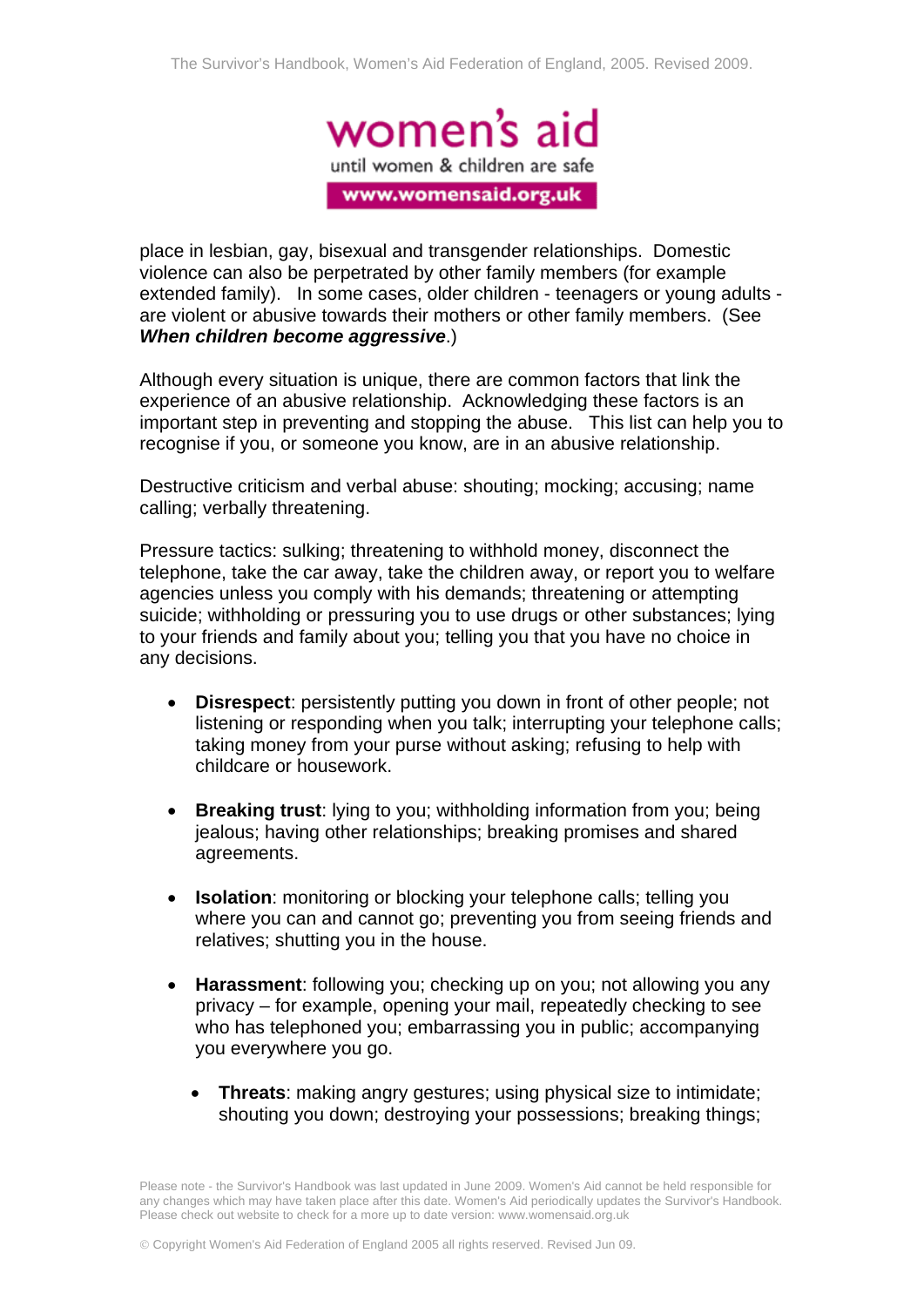

punching walls; wielding a knife or a gun; threatening to kill or harm you and the children; threatening to kill or harm family pets; threats of suicide.

- **Sexual violence**: using force, threats or intimidation to make you perform sexual acts; having sex with you when you don't want it; forcing you to look at pornographic material; forcing you to have sex with other people; any degrading treatment related to your sexuality, or to whether you are lesbian, bisexual or heterosexual.
- **Physical violence**: punching; slapping; hitting; biting; pinching; kicking; pulling hair out; pushing; shoving; burning; strangling.
- **Denial**: saying the abuse doesn't happen; saying you caused the abusive behaviour; being publicly gentle and patient; crying and begging for forgiveness; saying it will never happen again.

#### See also *Recognising domestic violence*

## **Is domestic violence a crime?**

Domestic violence can include a number of different behaviours, and there is no single criminal offence of "domestic violence". Not all forms of domestic violence are illegal; some forms of emotional abuse, for example, are not defined as criminal – though these can also have a serious and lasting impact on a woman or child's sense of well-being and autonomy.

However, many kinds of domestic violence constitute a criminal offence, including physical assault, wounding, attempting to choke, sexual assault, rape, threats to kill, harassment, stalking and putting people in fear of violence.

## **Who is responsible for the violence?**

The abuser is always responsible for the violence, and should be held accountable. There is no excuse for domestic violence and the victim is never responsible for the abuser's behaviour.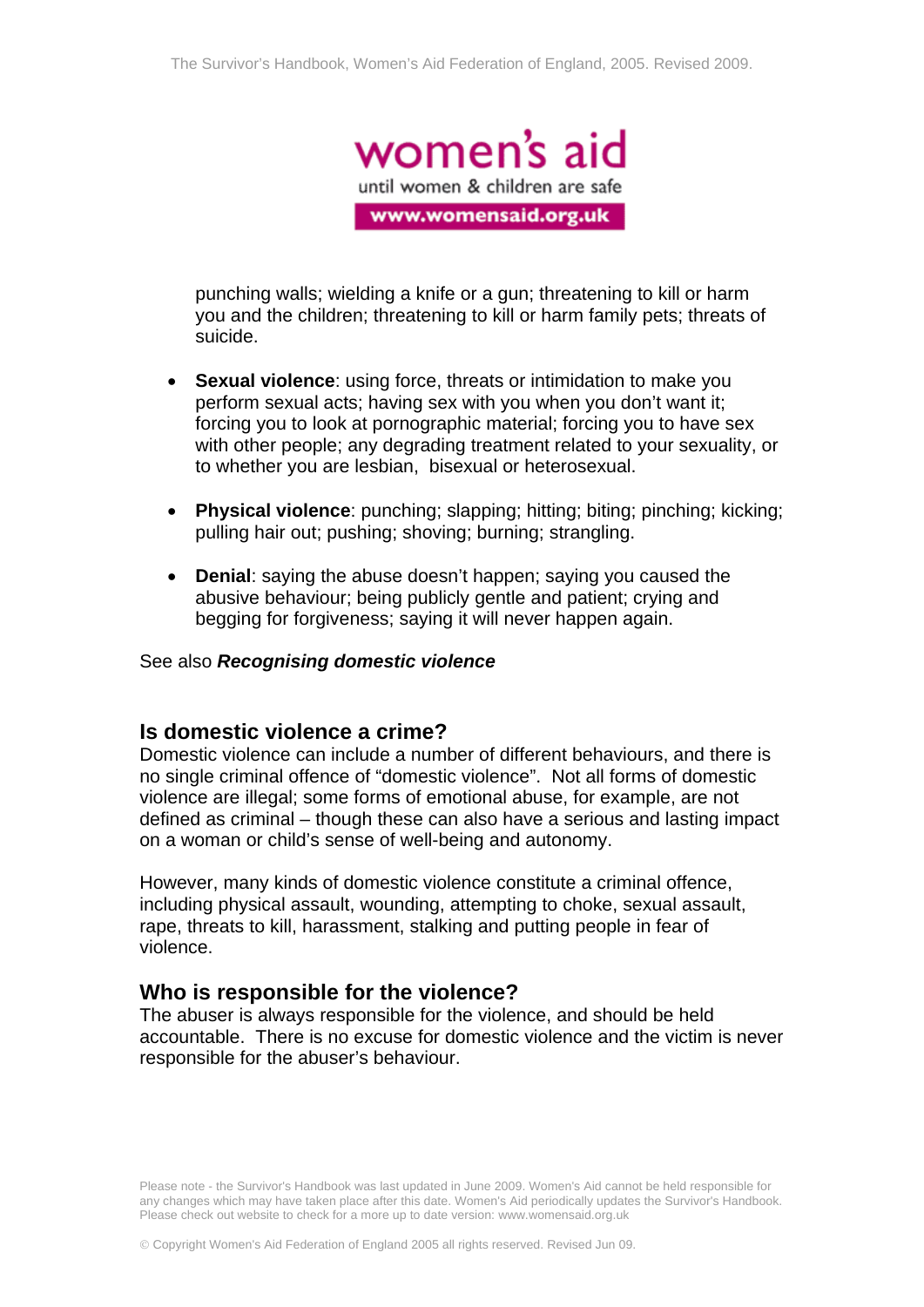

"Blaming the victim" is something that abusers will often do to make excuses for their behaviour, and quite often they manage to convince their victims that the abuse is indeed their fault. This is part of the pattern and is in itself abusive. Blaming their behaviour on someone else, or on the relationship, their childhood, their ill health, or their alcohol or drug addiction is one way in which many abusers try to avoid personal responsibility for their behaviour.

It is important that any intervention to address domestic violence prioritises the safety of victims/survivors and holds the perpetrators accountable.

## **Women and men, victims and survivors**

This Handbook is primarily addressed to women for the following reasons:

- The majority of domestic violence as defined above is perpetrated by men and experienced by women.
- Women's Aid's information and support services exist to respond to the needs of women and children.

However, most of the information here would also apply equally to men who are on the receiving end of abuse, whether from a male or a female abuser.

The terms "victim" and "survivor" are both used, depending on the context. "Survivor" is, however, preferred as it emphasises an active, resourceful and creative response to the abuse, in contrast to "victim", which implies passive acceptance. If you are reading this, then you are – at least to some extent – a survivor.

## **References**

Department of Health (2002) "Women's Mental health: Into the Mainstream: Strategic development of mental health care for women" (London: DH) Farmer, E. and Pollack, S. (1998) "Substitute care for sexually abused and abusing children (Chichester: Wiley)

Walby, Sylvia and Allen, Jonathan (2004) "Domestic violence, sexual assault and stalking: Findings from the British Crime Survey" (London: Home Office Research, Development and Statistics Directorate)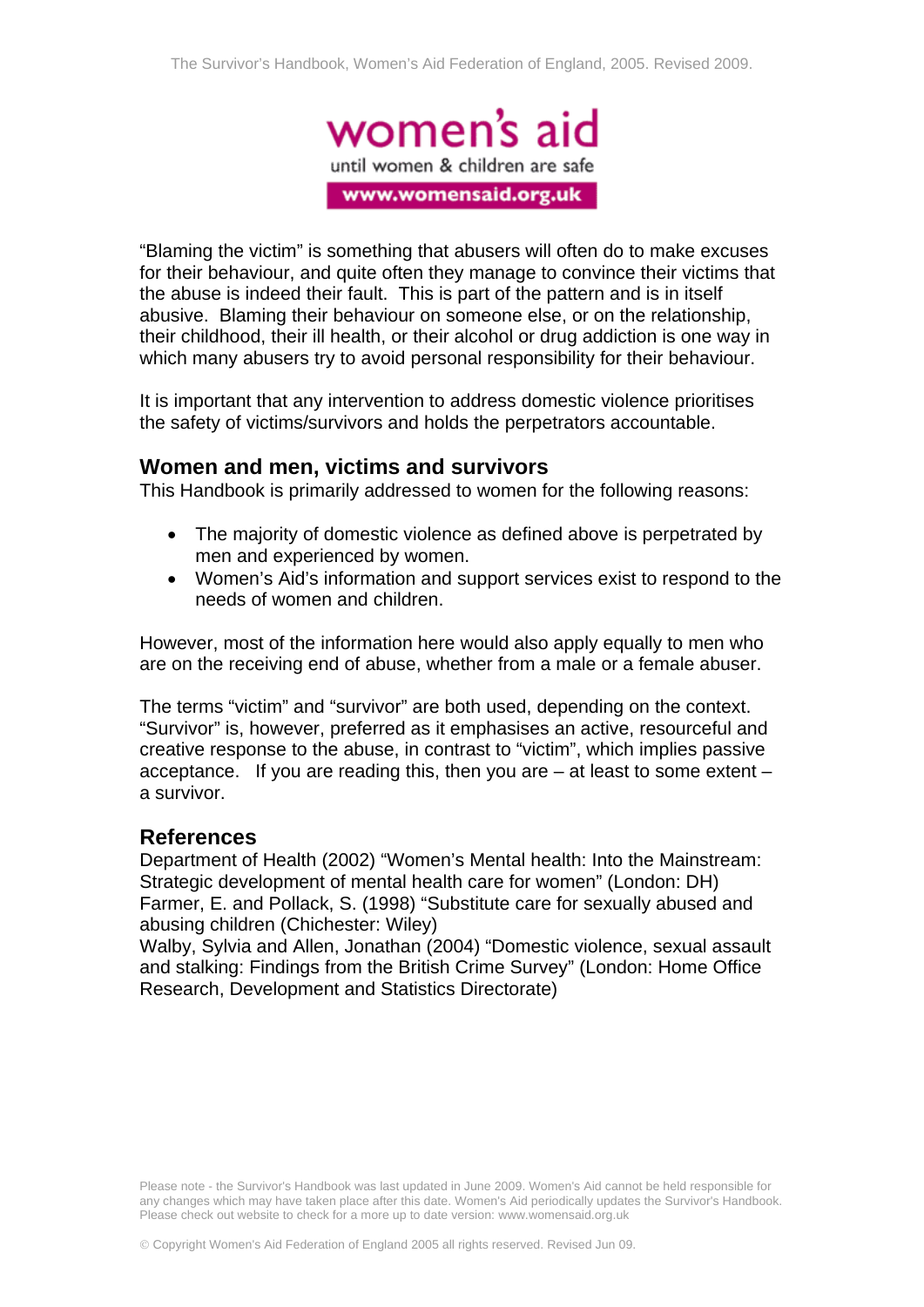

# **Recognising domestic violence**

Everyone has arguments, and everyone disagrees with their partners, family members, and others close to them from time to time. And we all do things at times which we regret, and which cause unhappiness to those we care about. But if this begins to form a consistent pattern, then it is an indication of domestic violence. The following questions may help you:

- Has your partner tried to keep you from seeing your friends or family?
- Has your partner prevented you from continuing or starting a college course, or from going to work?
- Does your partner constantly check up on you or follow you?
- Does your partner unjustly accuse you of flirting or of having affairs with others?
- Does your partner constantly belittle or humiliate you, or regularly criticise or insult you in front of other people?
- Are you ever afraid of your partner?
- Have you ever changed your behaviour because you are afraid of what your partner might do or say to you?
- Has your partner ever destroyed any of your possessions deliberately?
- Has your partner ever hurt or threatened you or your children?
- Has your partner ever kept you short of money so you are unable to buy food and other necessary items for yourself and your children?
- Has your partner ever forced you to do something that you really did not want to do?
- Has your partner ever tried to prevent you from taking necessary medication, or seeking medical help when you felt you needed it?
- Has your partner ever tried to control you by telling you you could be deported because of your immigration status?
- Has your partner ever threatened to take your children away, or said he would refuse to let you take them with you, or even to see them, if you left him?
- Has your partner ever forced you to have sex with him or with other people? Has he or she made you participate in sexual activities that you are uncomfortable about?
- Has your partner ever tried to prevent your leaving the house?
- Does your partner blame his use of alcohol or drugs for his behaviour?
- Does your partner control your use of alcohol or drugs? for example, by forcing your intake or by withholding substances.

If you answered yes to one or more of the above questions, this indicates that you may be experiencing domestic violence.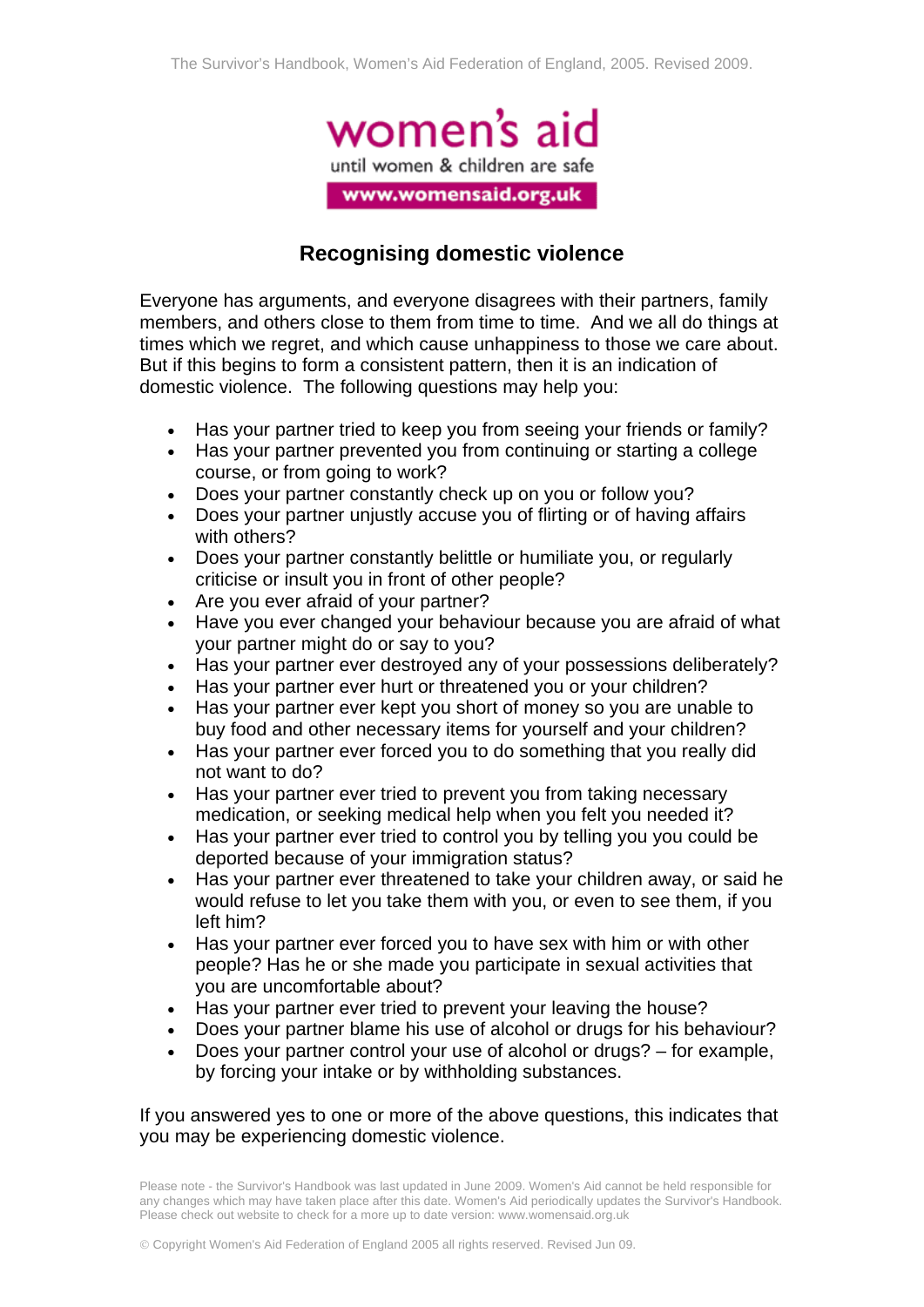

## **Making a Safety Plan**

A personal safety plan is a way of helping you to protect yourself and your children. It helps you plan in advance for the possibility of future violence and abuse. It also helps you to think about how you can increase your safety either within the relationship, or if you decide to leave.

You cannot stop your partner's violence and abuse: only they can do that. But there are things you can do to increase your own and your children's safety. You're probably already doing some things to protect yourself and your children – for example, there may be a pattern to the violence, which may enable you to plan ahead to increase your safety.

- Plan in advance how you might respond in different situations, including crisis situations.
- Think about the different options that may be available to you.
- Keep with you any **important and emergency telephone numbers** e.g. your local Women's Aid refuge organisation or other domestic violence service; the police domestic violence unit; your GP; your social worker, if you have one; your children's school; your solicitor; and the Freephone 24 Hour National Domestic Violence Helpline run in partnership between Women's Aid and Refuge: 0808 2000 247.
- **Teach your children to call 999** in an emergency, and what they would need to say; e.g. their full name, address and telephone number.
- Is there a **neighbour** you could trust, and where you could **go in an emergency**? If so, tell them what is going on, and ask them to call the police if they hear sounds of a violent attack.
- Rehearse an **escape plan**, so in an emergency you and the children can get away safely.
- **Pack an emergency bag** for yourself your children, and hide it somewhere safe - e.g. at a neighbour's or friend's house. Try to avoid mutual friends or family. (There are some suggestions below for what you need to take with you when you leave).
- Try to keep a small amount of **money** on you at all times including change for the phone and for bus fares.
- Know where the nearest **phone** is and if you have a mobile phone, try to keep it with you.
- **If you suspect** that your partner is about to attack you, try to go to a **lower risk area** of the house - for example where there is a way out and access to a telephone. Avoid the kitchen or garage where there are likely to be knives or other weapons; and avoid rooms where you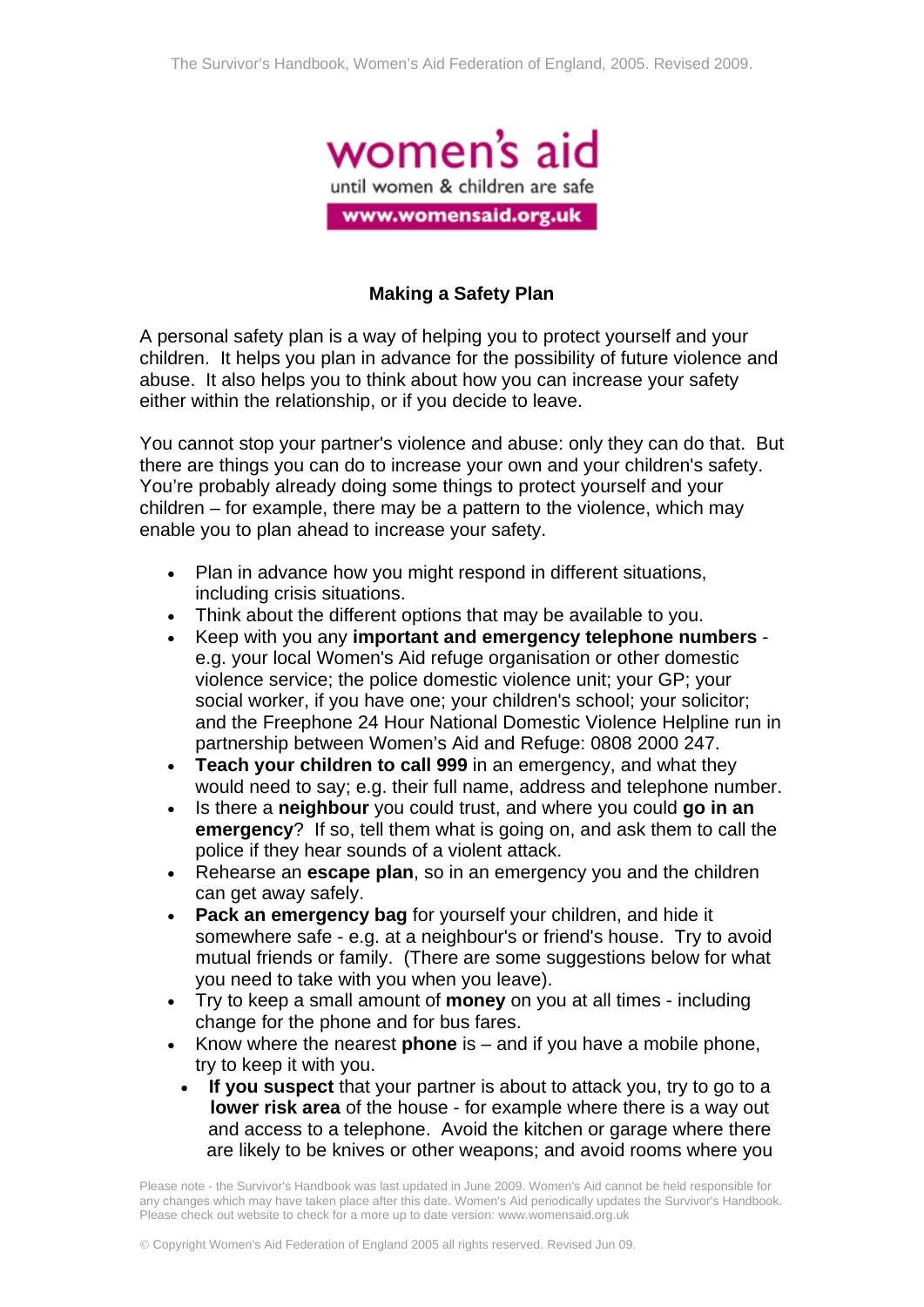

might be trapped - such as the bathroom - or where you might be shut into a cupboard or other small space.

Be prepared to **leave the house** in an emergency.

### **Preparing to leave**

Whatever coping strategies you have used – with more or less success there may come a time when you feel the only option is to leave your partner.

If you do decide to leave your partner, it is best if you can plan this carefully. Sometimes abusers will increase their violence if they suspect you are thinking of leaving, and will continue to do so after you have left, so this can be a particularly dangerous time for you. It's important to remember that ending the relationship will not necessarily end the abuse.

Plan to leave at a time you know your partner will not be around. Try to take everything you will need with you - including any important documents relating to yourself and your children - as you may not be able to return later. Take your children with you - otherwise it may be difficult or impossible to have them living with you in future. If they are at school, make sure that the head and all your children's teachers know what the situation is, and who will be collecting the children in future. (See below, *Protecting yourself after you have left*.)

Thinking about leaving and making the decision to leave can be a long process. Planning it doesn't mean you have to carry it through immediately or at all. But it may help to be able to consider all the options, and how you could overcome the difficulties involved. If at all possible, try to set aside a small amount of money each week, or even open a separate bank account.

#### **What to pack if you are planning to leave your partner**

Ideally, you need to take all the following items with you if you leave. Some of these items you can try to keep with you at all times; others you may be able to pack in your "emergency bag".

- Some form of identification.
- Birth certificates for you and your children.
- Passports (including passports for all your children), visas and work permits.
- Money, bankbooks, cheque book and credit and debit cards.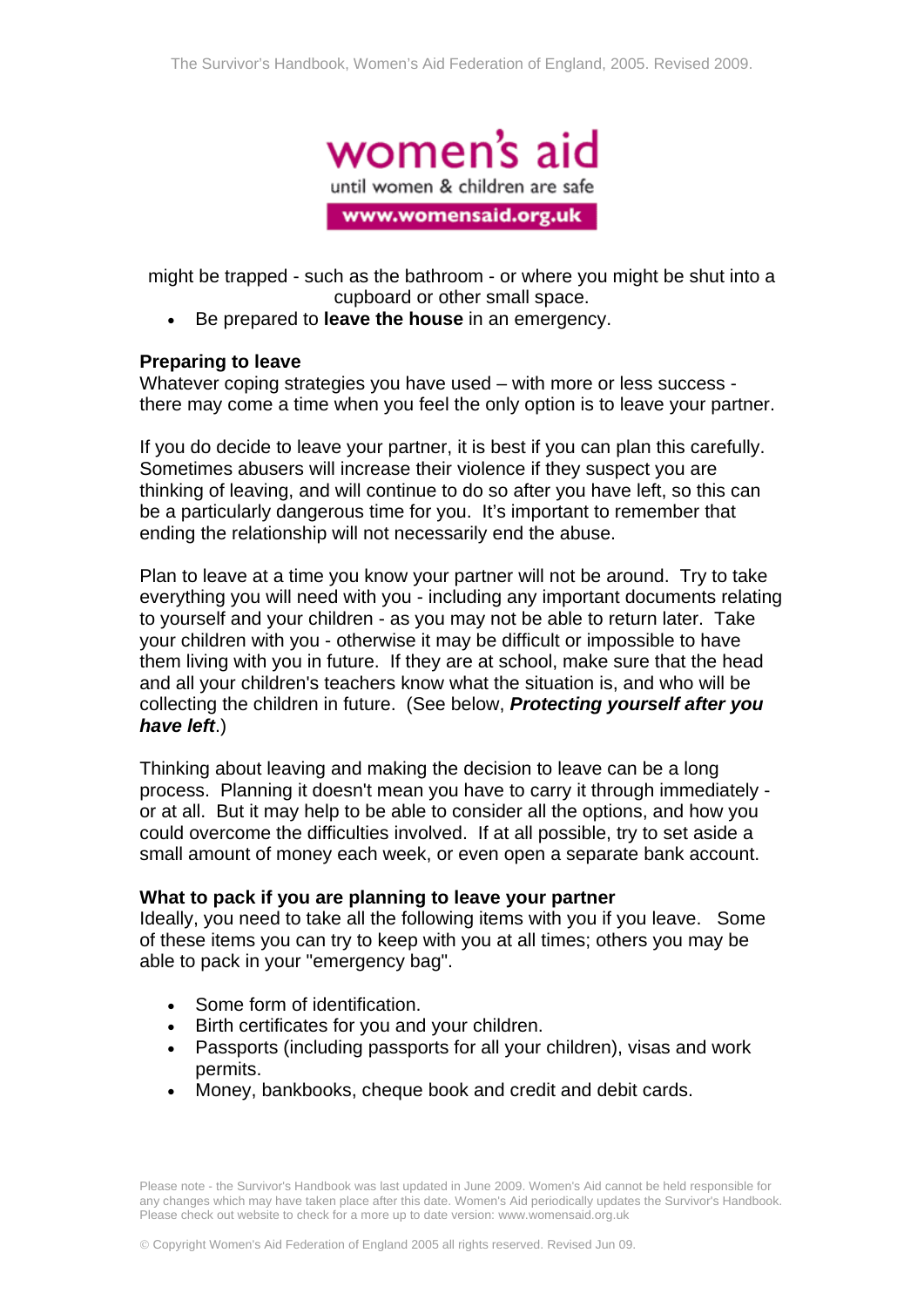

Keys for house, car, and place of work. (You could get an extra set of keys cut, and put them in your emergency bag.)

- Cards for payment of Child Benefit and any other welfare benefits you are entitled to.
- Driving licence (if you have one) and car registration documents, if applicable.
- Prescribed medication.
- Copies of documents relating to your housing tenure, e.g. mortgage details or lease and rental agreements.
- Insurance documents, including national insurance number.
- Address book.
- Family photographs, your diary, jewellery, small items of sentimental value.
- Clothing and toiletries for you and your children.
- Your children's favourite small toys.

You should also take any documentation relating to the abuse - e.g. police reports, court orders such as injunctions and restraining orders, and copies of medical records if you have them.

## **Protecting yourself after you have left**

If you leave your partner because of abuse, you may want not want people to know the reason you left. It is your decision whether or not you tell people that you have suffered domestic violence; but if you believe you may still be at risk, it might increase your safety if you tell your family and friends, your children's school, and your employer or college what is happening, so that they do not inadvertently give out any information to your ex-partner. They will also be more prepared and better able to help you in an emergency.

If you have left home, but are staying in the same town or area, these are some of the ways in which you might be able to increase your safety:

- Try not to place yourself in a vulnerable position or isolate yourself.
- Try to avoid any places, such as shops, banks, cafes, that you used to use when you were together.
- Try to alter your routines as much as you can.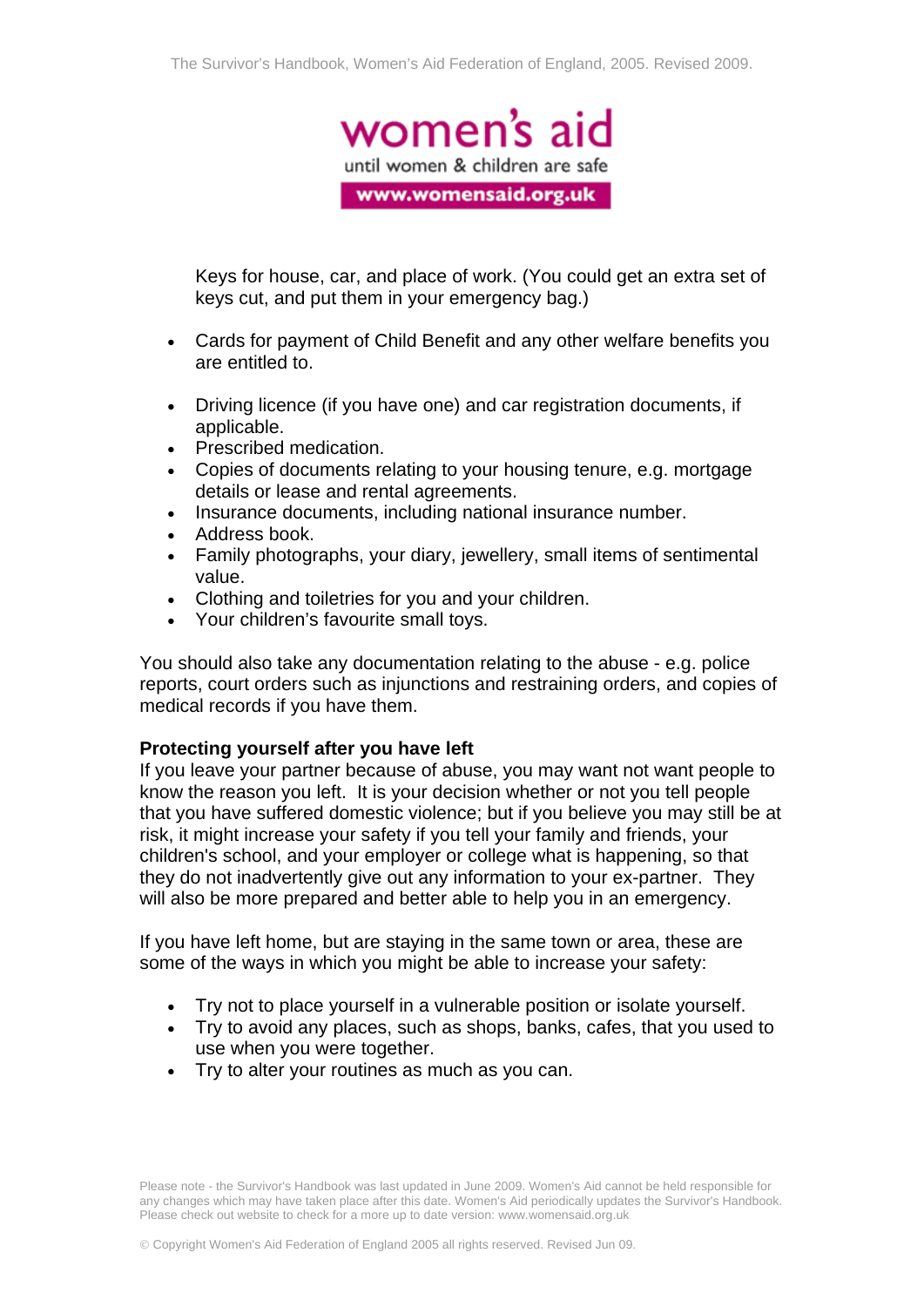

- If you have any regular appointments that your partner knows about e.g. with a counsellor or health practitioner - try to change your appointment time and/or the location of the appointment.
- Try to choose a safe route, or alter the route you take or the form of transport you use, when approaching or leaving places you cannot avoid - such as your place of work, the children's school, or your G.P.'s surgery.
- Tell your children's school, nursery or childminder what has happened, and let them know who will pick them up. Make sure they do not release the children to anyone else, or give your new address or telephone number to anyone. (You may want to establish a password with them, and give them copies of any court orders, if you have them.)
- Consider telling your employer or others at your place of work particularly if you think your partner may try to contact you there.

If you have moved away from your area, and don't want your abuser to know where you are, then you need to take particular care with anything that may indicate your location; for example:

- Your mobile phone could be "tracked"; this is only supposed to happen if you have given your permission, but if your partner has had access to your mobile phone, he could have sent a consenting message purporting to come from you. If you think this could be the case, you should contact the company providing the tracking facility and withdraw your permission; or if you are in any doubt, change your phone.
- Try to avoid using shared credit or debit cards or joint bank accounts: if the statement is sent to your ex-partner, he will see the transactions you have made.
- Make sure that your address does not appear on any court papers. (If you are staying in a refuge, they will advise you on this.)
- If you need to phone your abuser (or anyone with whom he is in contact), make sure your telephone number is untraceable by dialling 141 before ringing.
- Talk to your children about the need to keep your address and location confidential.

Victims of stalking and domestic violence are now allowed to join the electoral register anonymously, so ensure they are not put at risk, and do not lose the right to vote. Anyone wanting to register their details anonymously must provide evidence such as an order under the Family Law Act 1996 or the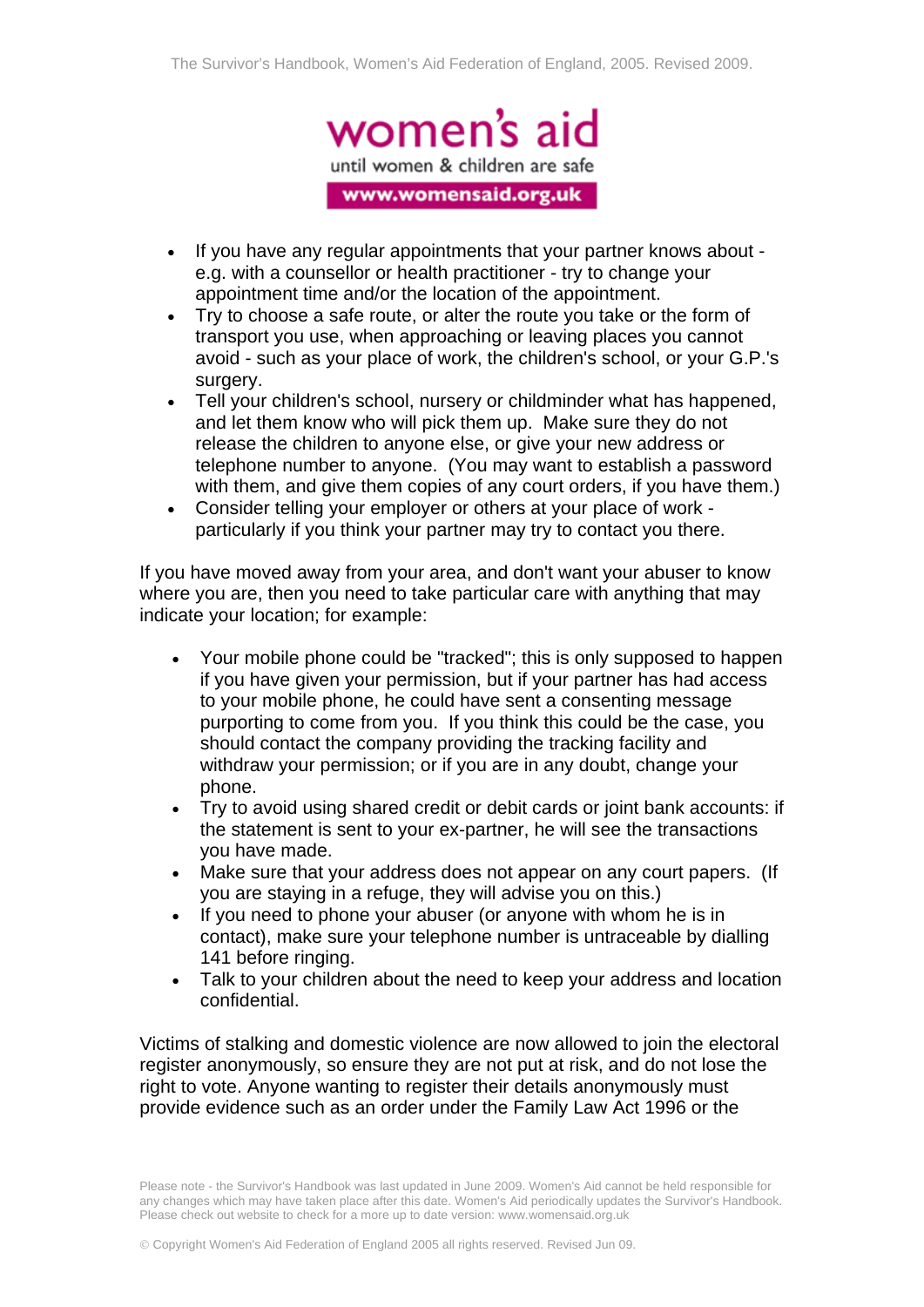

Protection from Harassment Act 1997. If an application is granted, the details that appear on the register only have a person's electoral number and the letter N.

 If you stay or return to your home after your partner has left, then you will probably have an occupation order or a protection order (see *Getting an injunction*). If the injunction has powers of arrest attached, then do make sure that your local police station has a copy, and that the police know that they need to respond quickly in an emergency. In some areas, there are special schemes to ensure a rapid response by the police (for example, the Community Alarm scheme in the London Borough of Haringey); and in other areas there may be projects – such as Staying Put in Bradford, and the Sanctuary Projects in Barnet and Bromley - which provide advice and additional security measures to make your home safe. However, it is important to know that you do not **have** to stay at home - with or without an injunction - if you do not feel safe there.

You could also consider the following:

- **changing the locks** on all doors;
- putting **locks on all windows** if you don't have them already;
- installing **smoke detectors** on each floor, and providing fire extinguishers;
- installing an **outside light** (back and front) which comes on automatically when someone approaches;
- **informing the neighbours** that your partner no longer lives there, and asking them to tell you - or call the police - if they see him nearby;
- **changing your telephone number** and making it ex-directory;
- using an **answering machine** to screen calls;
- keeping **copies of all court orders** together with dates and times of previous incidents and call-outs for reference if you need to call the police again.

If your ex-partner continues to harass, threaten and abuse you, make sure you keep detailed records of each incident, including the date and time it occurred, what was said or done, and - if possible - photographs of damage to your property or injuries to yourself or others. If your partner or ex-partner injures you, see your GP or go to hospital for treatment and ask them to document your visit. If you have an injunction with a power of arrest, or there is a restraining order in place, you should ask the police to enforce this; and if your ex-partner is in breach of any court order, you should also tell your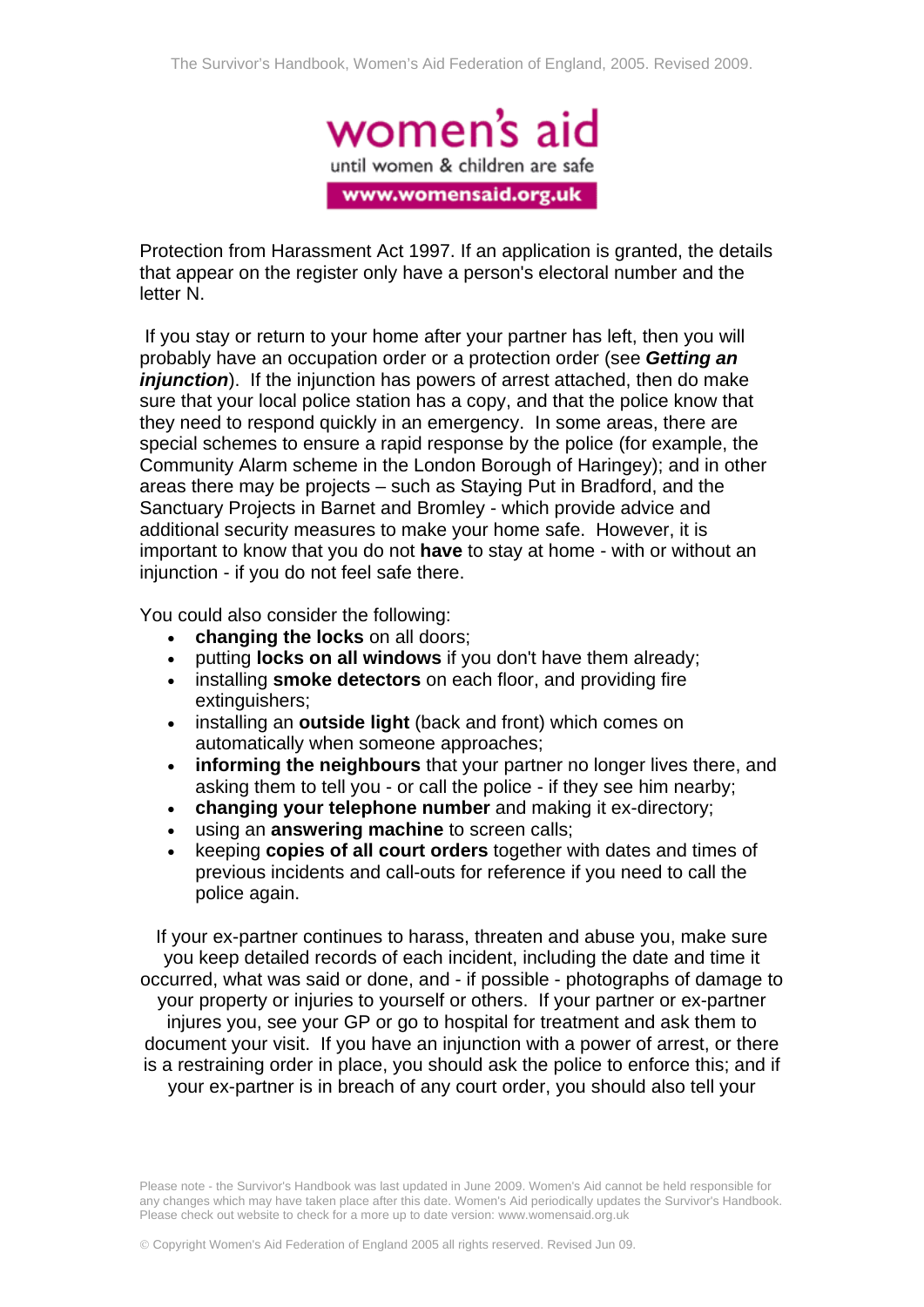

solicitor. See *Getting an injunction* and *The police and the prosecution process* for further information on legal options. In an emergency, always call the police on 999.

## **I am experiencing domestic violence - what can I do about it?**

No-one deserves to be abused, and you don't have to put up with it. There are a number of things you can do if you are experiencing violence and abuse from a partner or ex-partner. However none of these will be easy and none provides a complete or immediate end to the abuse.

Getting free from abuse is a long process: most women seek help from a number of sources, and may leave and return several times before they are able to make the final break.

One question that is often asked is: "Why didn't you leave?" or alternatively "Why did you stay so long?" If you haven't been in this situation yourself, leaving may seem the obvious answer. But there are all sorts of reasons why women stay with their abusers - and it is also important to know that leaving does not always end the abuse (and sometimes, at least for a time, it may get worse).

Women stay with their abusers because they still love them - or because they are terrified of the consequences: the abuser may threaten to harm or even kill his partner or the children if they leave. Women may worry about losing their children - or they may feel that it is best for the children if they stay and try to make their relationship work. They may be worried about practical issues: where can they go? Will they make themselves homeless? Where will they get money? They may be worried about loneliness - particularly if their partners have isolated them from friends and family. Maybe their confidence has been undermined so badly that they believe they couldn't cope alone, and lack the confidence to leave.

Perhaps some of those reasons apply to you. But if you **do** decide you want to leave home and leave your abuser, there are some suggestions for dealing with the practical issues you will face in the following sections. For example, you could look at the sections on *Where can I go?* and *What is a refuge?* The sections on *What can Women's Aid do for me?* and *Making a safety plan* may help you, too.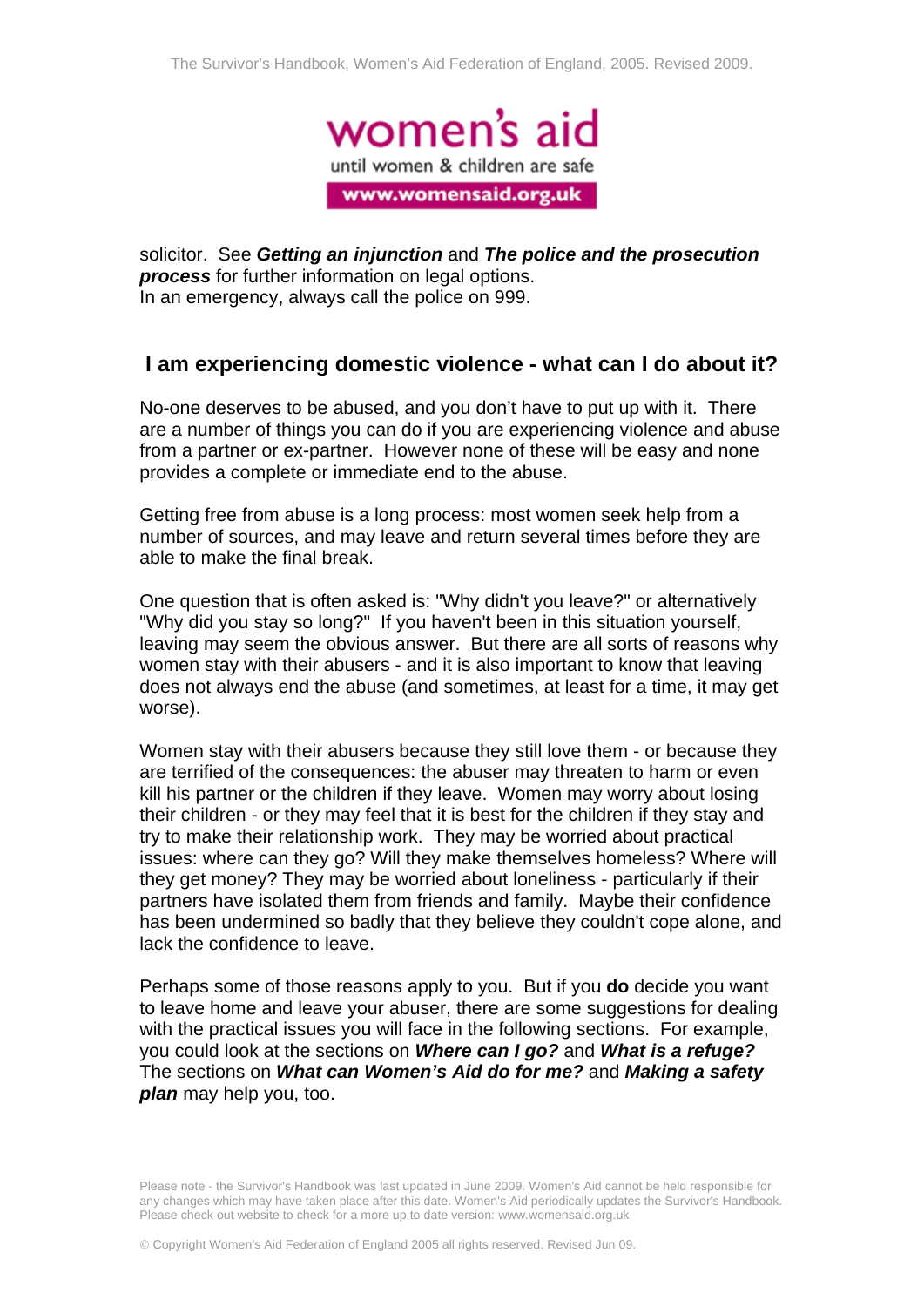

#### **Legal options**

Whether or not you decide you want to leave your partner, you have a right to be protected under the law, and there are a number of legal options open to you, under both the criminal law and the civil law. The two systems are separate and are administered by separate courts:

- The **civil law** is primarily aimed at protection (or in some cases compensation.) A survivor of domestic violence can make an application for an injunction (a court order) either to the family proceedings court or the county court (usually through her solicitor). Other family proceedings – such as child contact or divorce - also take place in the county court.
- The **criminal law** is primarily aimed at punishing the offender. The police together with the Crown Prosecution Service (CPS) initiate the process. Criminal cases are heard in either the magistrates' court or the Crown Court depending on the severity of the charge.

For further information, you could look at the sections on *Getting an injunction and The police and the criminal prosecution process*. You could also look at *Domestic Violence information pack* on our website. Women's Aid also publish a leaflet called "Domestic violence: Your legal rights" which gives more information.

If you are in **immediate danger** always call the police, and always **dial 999** if it is an emergency. They have a duty to protect and help you.

#### **The Freephone 24 Hour National Domestic Violence Helpline**

If you want to talk through the different options, you could call the Freephone 24 hour National Domestic Violence Helpline, run in partnership between Women's Aid and Refuge, on **0808 2000 247**.

The National Domestic Violence Helpline provides emotional and practical support, and information to women experiencing (or who have experienced) domestic abuse and to those seeking help on a woman's behalf. Helpline staff - all of whom are women - will discuss the available options and help you to make an informed choice. If it is appropriate, they may refer you to a refuge, or to outreach services and other sources of help and information. You won't be pushed into making any decision you are not happy with, nor will you be expected to take any steps you don't feel ready for. All calls are taken in the strictest of confidence, and are free of charge wherever you are in the country.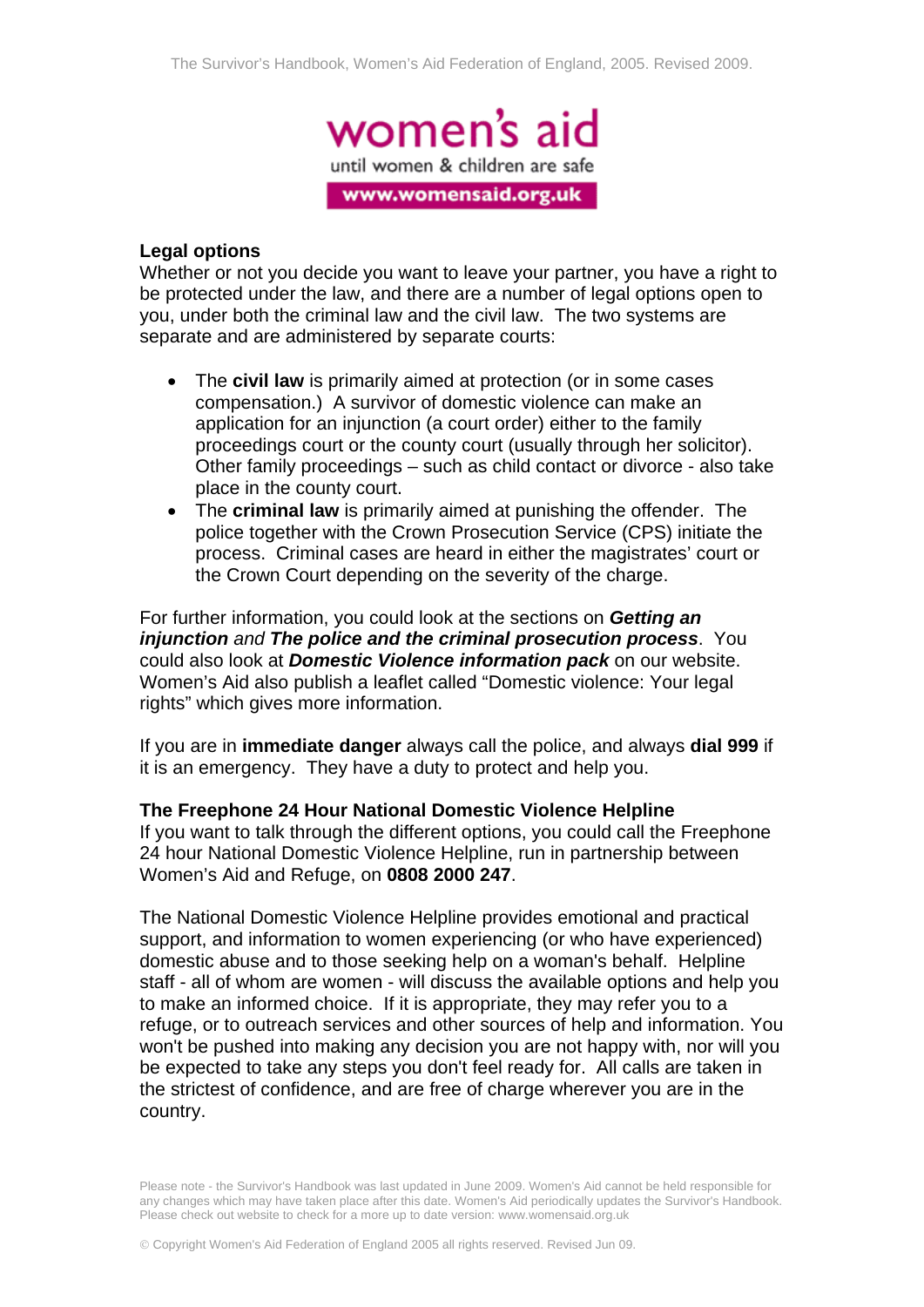

The Helpline is a member of Language Line and can provide access to an interpreter for non-english speaking callers. They can also access the BT Type Talk Service for deaf callers

The Helpline is staffed 24 hours a day, seven days a week, by fully trained Helpline support workers and volunteers. If all the lines are busy there is a voice mail system that enables callers to leave a message. The messages are checked at regular intervals throughout the day and all calls are returned, as long as it is safe to do so.

During the course of a call, the Helpline support worker will respond according to your needs. She may, for example:

- Offer a supportive listening ear and (if appropriate) refer to counselling services.
- Refer you to a registered family law solicitor in your area.
- Refer you to local, face-to-face support via the drop-in or outreach services provided by your local Women's Aid organisation or other domestic violence service.
- Refer you (with your children if you have them) to emergency accommodation.
- Send you a Women's Aid Information Pack, which includes leaflets covering a range of issues including "Housing", "Legal options", "Myths about domestic violence", "Risks to children", "Health and domestic violence", and "Breaking Free."

**Women's Aid can also provide a help service by letter and email, so if you prefer, either you or someone else on your behalf can e**mail: helpline@womensaid.org.ukWe respond to emails within three working days. You can also write to Women's Aid, P.O. Box 391, Bristol, BS99 7WS.

If you live in Wales, Scotland or Northern Ireland, you could instead call one of the following Helplines:

## **Wales Domestic Abuse Helpline 0808 80 10 800**

www.welshwomensaid.org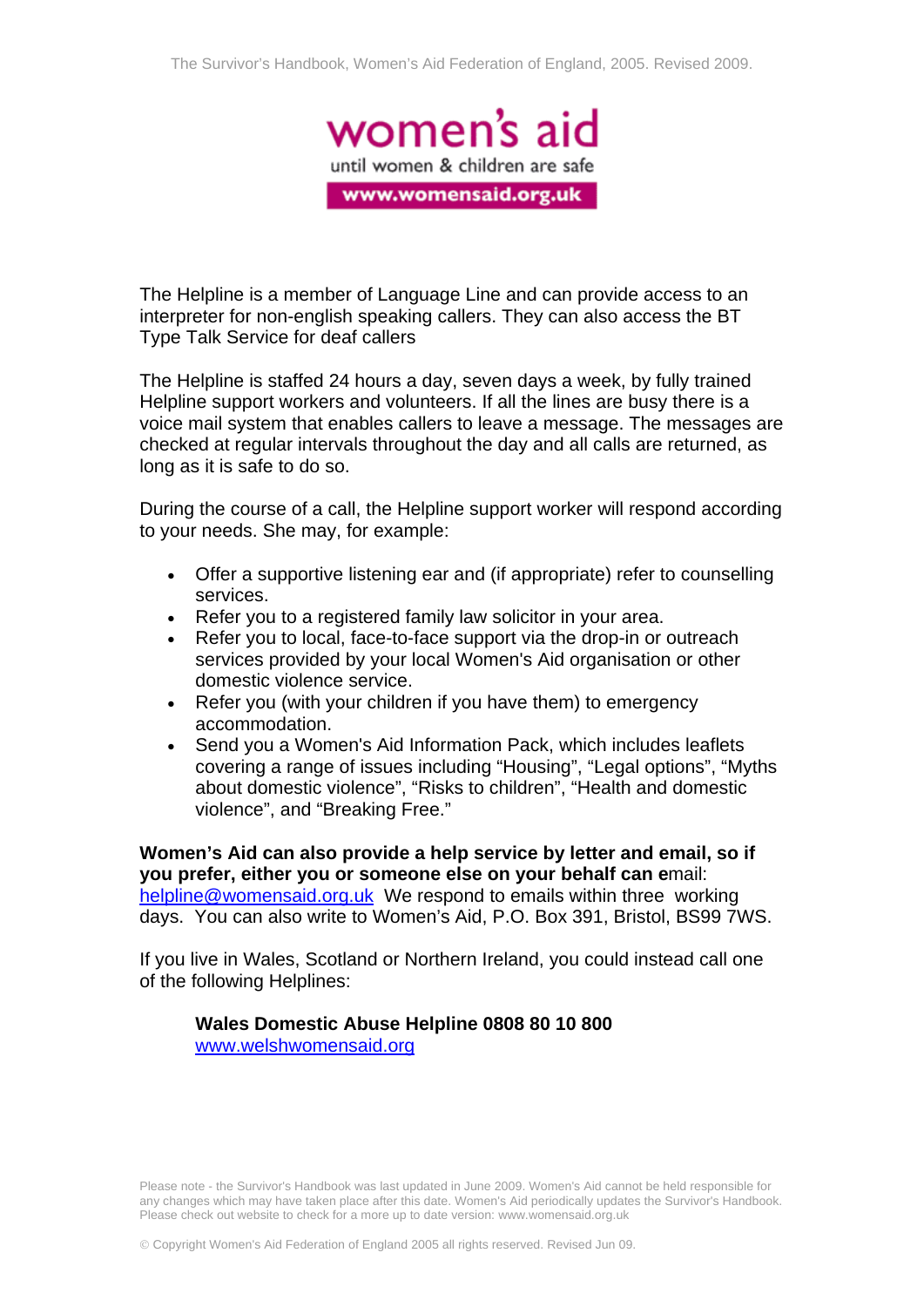

### **Scottish Domestic Abuse Helpline: 0800 027 1234.**  www.scottishwomensaid.co.uk

**Northern Ireland Women's Aid 24 hour Domestic Violence Helpline: 0800 917 1414**. www.niwaf.org

There is also a national helpline specifically for lesbian, gay, bisexual and transgender people experiencing domestic violence: call **Broken Rainbow Helpline** on 0300 999 5428 (this is LGBT on a mobile phone) Monday 2pm-8pm, Wednesday 10am-1pm, Thursday 2pm-8pm..For further information same sex domestic violence or on Broken Rainbow, see the section on *Lesbians and bisexual women.*

For further information on services and sources of support, please see the sections on *Additional Information: Further reading* and *Useful organisations.* 

**In an emergency, you should always dial 999.**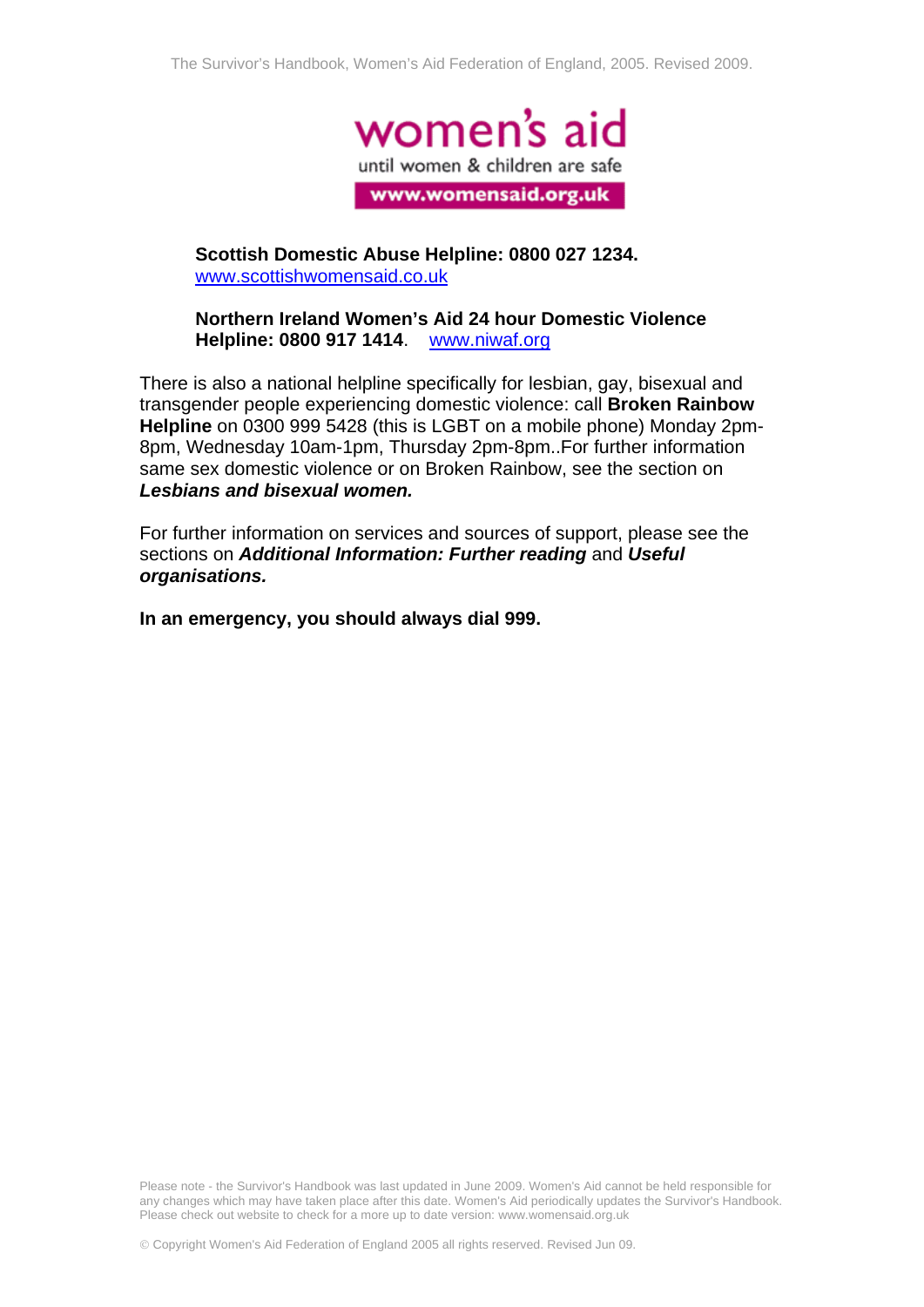

# **What can Women's Aid do for me?**

Women's Aid is the national domestic violence charity which co-ordinates and supports an England-wide network of over 300 local organisations, providing over 500 projects which include refuge accommodation, outreach services, children's services, telephone helplines and information services. Our work is built on 30 years of campaigning and developing new responses to domestic violence.

The services offered by local Women's Aid organisations may include:

- **Refuge accommodation**: For further information, see *What is a refuge and how can I stay in one?*
- **Outreach services:** Outreach services have expanded in recent years, and in many areas there are a range of new initiatives including information services in rural areas, and specialist outreach services for women from minority ethnic communities.
- **Floating support:** Domestic violence service providers have developed a range of services to reach out and offer support and help to women whether or not they are staying in refuge accommodation. Floating support is a specific type of outreach service that is designed to support women who wish to remain in their own homes (regardless of the type of tenancy they have), or who are in emergency or other temporary accommodation.
- **Aftercare and resettlement:** Refuge organisations generally provide ongoing support to women and children who have been accommodated within a refuge but have now left. This may be by follow-up work by the woman's key worker in her new home, by the woman visiting the refuge organisation, or by a resettlement worker funded through "floating support" schemes.
- **Support groups** for women who have experienced domestic violence. These enable women to share experiences and support each other.
- Activities and support services for **children**.

Please note - the Survivor's Handbook was last updated in June 2009. Women's Aid cannot be held responsible for any changes which may have taken place after this date. Women's Aid periodically updates the Survivor's Handbook. Please check out website to check for a more up to date version: www.womensaid.org.uk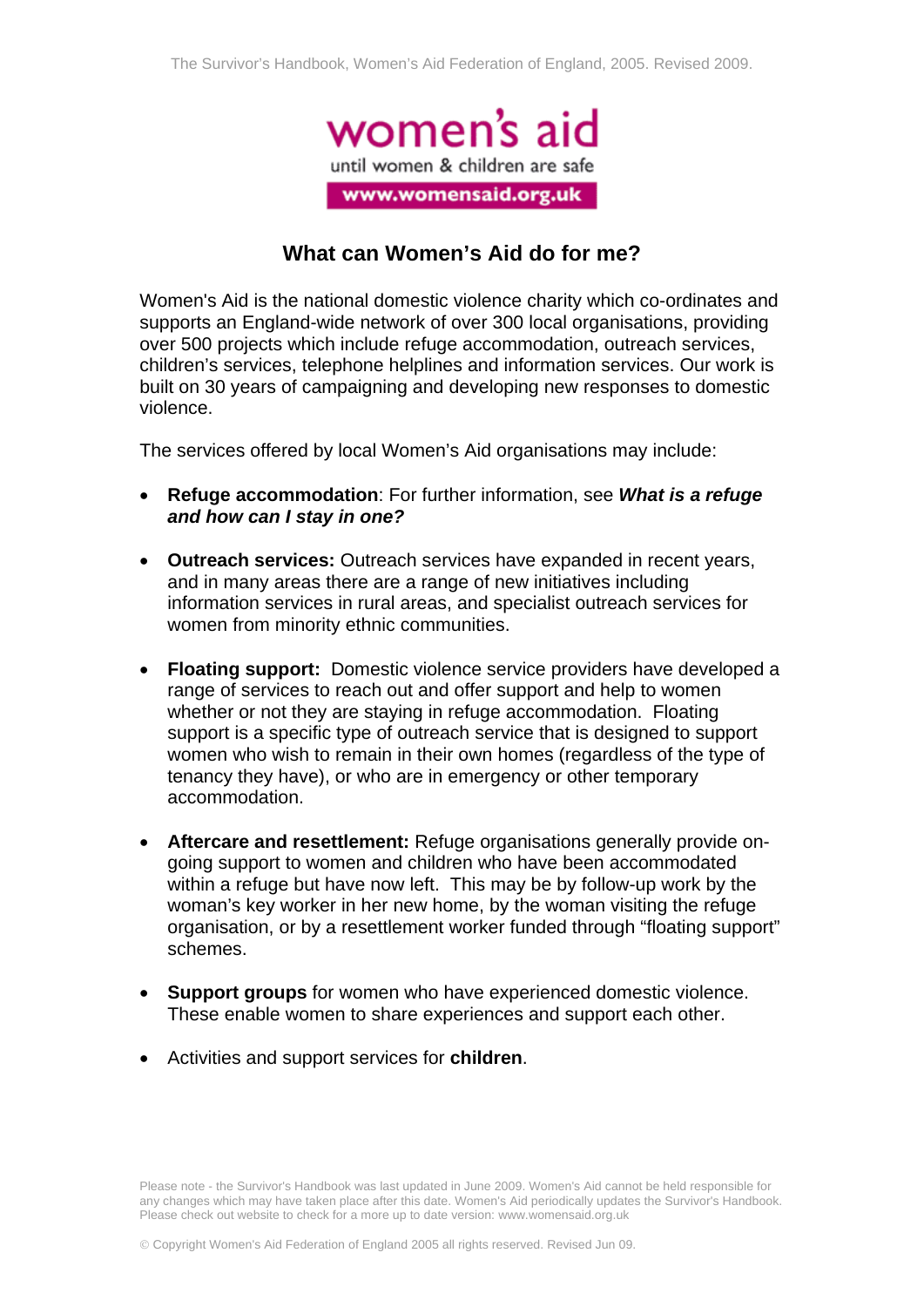

- **Independent advocacy services** are being developed in many areas, to give information to those experiencing domestic violence and support them if they choose to take their abuser to court.
- **Freephone 24 Hour National Domestic Violence Helpline** run in partnership between Women's Aid and Refuge: **0808 2000 247**. For further information, see *I am experiencing domestic violence - what can I do about it?*

## **Where can I go? Housing options**

If you need to leave home because you are being abused by the person you are living with, or are threatened or intimidated by an ex-partner, you may decide to go into a refuge (see *What is a refuge and how can I stay in one?*); or you may choose to stay temporarily with family or friends; or you may need to go into emergency accommodation.

Staying with friends or family may be your first choice - but often it is not very practicable. Your abuser is likely to guess where you are and may put pressure on you to return; and your family or friends may not be willing or able to accommodate you for very long, and may also encourage you to go back home, or make you feel as though you are to blame for the situation.

#### **Emergency accommodation**

You are considered homeless if you are unable to stay in your home because of a risk of violence or abuse. Your local authority (council) housing department has a legal duty to provide you with advice about finding somewhere to live if you are homeless because of domestic violence - and they should also provide temporary accommodation for you. They may also eventually provide permanent accommodation; (see below, *Obtaining permanent accommodation*).

You can apply for emergency or temporary accommodation while you decide what to do next; leaving home temporarily will not affect your right to return, or your tenancy rights or ownership of the home. You have the same rights to emergency accommodation whether you rent your home from the council, from a private landlord or a housing association, or if you own your own home.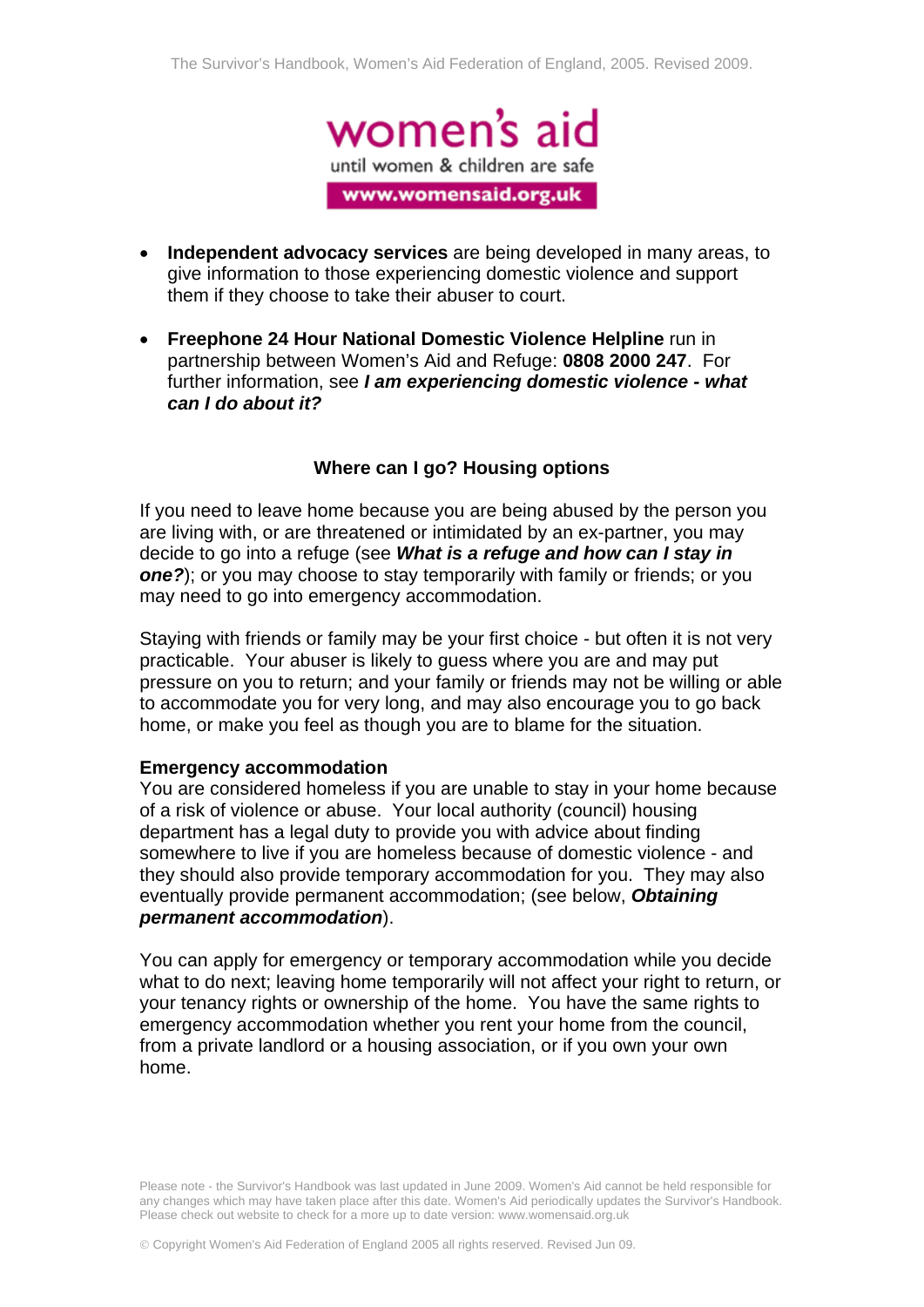

The council may offer you an appointment to explore your options first. This should be in addition to, and not instead of, an interview to make a homelessness application. Your should not be pressured to stay in your own home, or to find alternative private rented accommodation, if you are at all concerned for your safety.

Emergency accommodation will usually be in bed and breakfast accommodation - though only for a limited period if you have children - or a hostel or a refuge. To apply for emergency accommodation, you should go to your local council housing department. For support with this, contact your local Women's Aid organisation or other domestic violence service, or telephone the Freephone 24 Hour National Domestic Violence Helpline (run in partnership between Women's Aid and Refuge) on 0808 2000 247.

Housing law is very complicated - but do not be put off from asking for help. There are two major pieces of legislation which specify your rights to emergency accommodation, and the council's duties towards you. These are the Housing Act 1996 and the Homelessness Act 2002. The priority should always be your safety. The following questions are among those most frequently asked:

#### **What evidence of abuse will the local authority need?**

You may be told that you need to show evidence that you have experienced violence; but if you do not have evidence available, the council cannot use this as an excuse for not providing temporary accommodation. They must provide you with accommodation while they make their enquiries. The Code of Guidance to the 2002 Act states that in cases of domestic violence "local authorities should not seek proof of violence, or contact the perpetrator. The effects of domestic violence can be cumulative, where incidents occurring over time may erode a victim's self-confidence and contribute to making her/him vulnerable".

## **Can the council force me to go back home?**

You may be told that you have to get an injunction (a court order) to keep your abuser away from you or exclude them from your home so that you can return. (If you want to know more about this, see *Getting an injunction*.) However, you do not have to do this if you don't want to, and the council must still provide you with somewhere to stay while you get legal advice.

## **Can I only apply to the local authority in my home area?**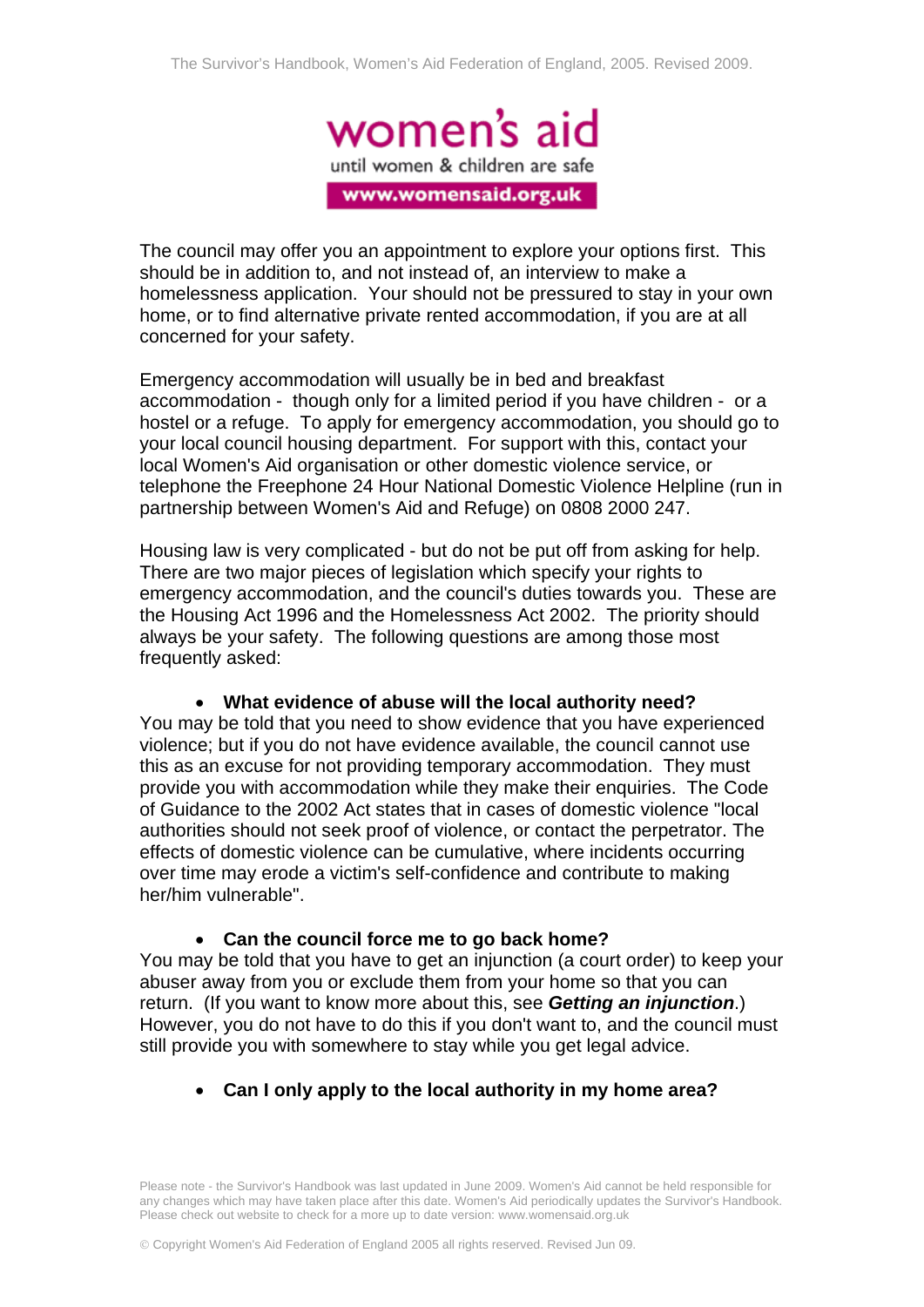

If you have applied to a council housing department for help, they should never force you to return to your home area if you believe you are at risk from violence there, nor should they refer you to any other area where you have suffered violence, if you believe that a referral will lead to further violence. Once you have made a homeless application, the local authority to which you have applied has a legal duty to provide you with temporary accommodation while they make enquiries.

If you are applying to a council outside your home area, they will usually want proof that you will be at risk of violence if you return to that area. If you have a "local connection" in the area covered by the council you have applied to, that will help. A "local connection" may be that you have family living in the area, or that you work there or have recently lived there. If you do not have a local connection, it may prove difficult to get the council to accept responsibility for housing you.

### **How will my application be dealt with?**

This varies from one local authority to another. You will probably be interviewed by a Homelessness Officer, and you will be warned against giving false information. Anything you tell them should be treated in the strictest confidence. You may find it helpful to take someone with you, if you can, for support - for example, a friend, or a Women's Aid representative.

You should tell the officer that you cannot return home because of domestic violence. Some officers will be sympathetic and will accept your word that you have been abused. Others will ask for proof - such as an injunction (a court order), a restraining order, a police report or medical evidence.

Sometimes you may be told to get an injunction to protect you and remove your partner from the home. This is not recommended good practice, and if you don't feel safe doing this, you must tell them.

Some councils will want to gather supporting information from friends, neighbours, relatives, or other agencies such as the police, but they can only do this with your agreement. Ask the council to tell you if they intend to interview or write to anyone about you - and if you do not feel safe with their doing this, tell them so – and seek advice or support from Women's Aid or other housing advice services. If the local authority asks for proof of violence, suggest someone that you would be happy for them to check with for example, your solicitor or doctor, a friend or social worker, or your health visitor.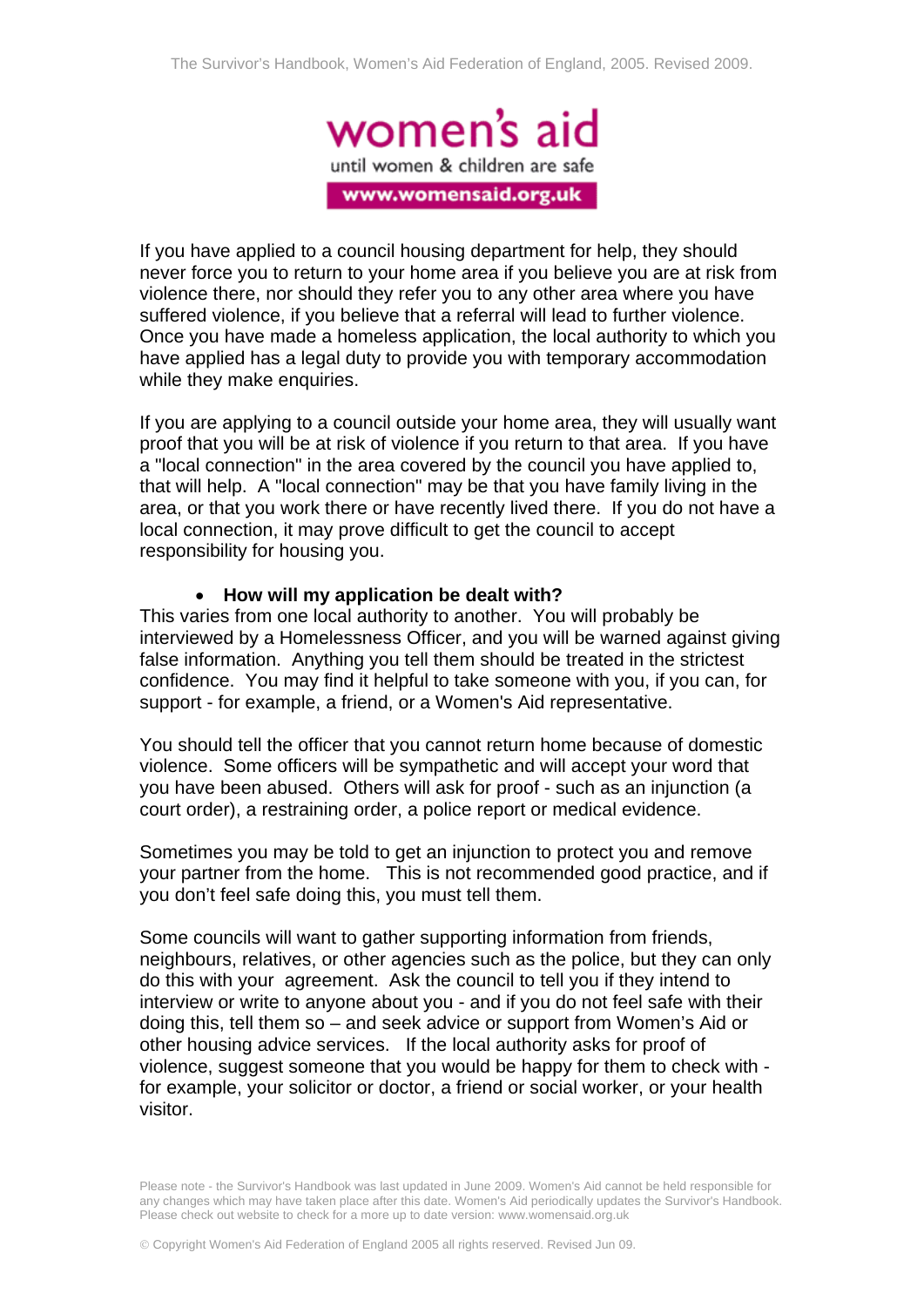

### **What can I do if the local authority won't help me?**

If you have difficulty getting temporary accommodation, contact the Freephone 24 Hour National Domestic Violence Helpline, your local refuge organisation, a housing advice centre, a law centre, Shelter, or a solicitor who can give you advice under the Community Legal Services Fund (which replaces legal aid for civil actions, for those who cannot afford to pay for legal advice and who meet the eligibility criteria.) See *Further information* at the end of this section for contact numbers.

You have the right to ask about the facts which were considered in making the decision. You also have a right of review of the decision. The housing department should ensure that their review procedures are clear, accessible, and fair.

#### **Will my rent be paid?**

If you are entitled to housing benefit, and have left your home because of violence or the threat of violence, you can receive housing benefit on both the temporary accommodation and your original address for a short period of time, if the local authority considers it reasonable. The violence must have occurred in the home, or be from a member or ex-member of your family. Payment for two homes applies only if you intend to return to your former home as soon as you believe it is safe to do so.

#### **What if I have rent arrears?**

The council should not refuse your application for emergency accommodation if you have rent arrears and have left home because of domestic violence. However, they may have a policy of not rehousing you, if you and your partner jointly owe rent on your previous home. Some local authorities accept that if you left home because of violence you should not be held responsible for rent arrears on your previous home. Others may be prepared to negotiate payments. If the previous tenancy was in your partner's sole name, then you cannot legally be held responsible for rent arrears on that property.

#### **Obtaining permanent accommodation**

Provision of temporary accommodation does not guarantee that the local authority will re-house you permanently. Every council has procedures for deciding priorities in the allocation of housing, and you will probably need to be accepted on to your local authority's Housing Register before you can be re-housed. Apart from any other considerations, the council will also have to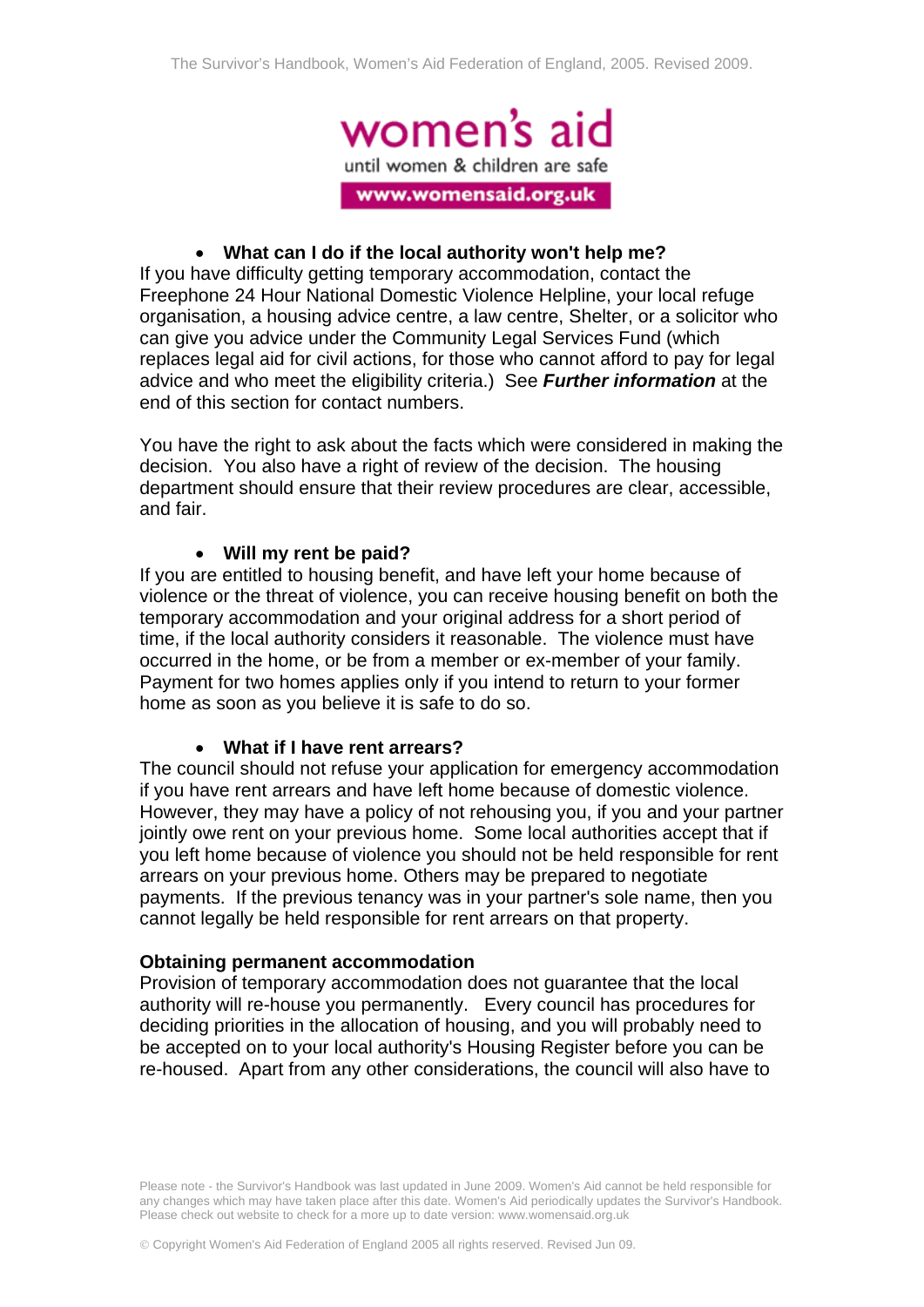

give preference to those in "priority need". These include (among other less relevant categories):

- people who are vulnerable because of violence or threat of violence
- people in temporary or insecure housing (such as a refuge)
- people with dependent children living with them
- pregnant women
- those with particular needs on medical or welfare grounds, or who are particularly vulnerable.

People who are vulnerable as a result of domestic violence, or who have left home because of harassment or threats of violence from outside the home, are specifically mentioned in the Guidance accompanying the 2002 Homelessness Act. The council may therefore agree to re-house you even if you don't fit into the other categories of priority need. When making their decision, they should take into account the impact and likely effects of the ongoing abuse on your physical and mental health, including the cumulative impact of serious harassment. They should also take into consideration supporting information from friends, relatives, and other agencies, with your agreement.

If the council decides you are **not** in priority need, it has to inform you of the decision, and the reasons for it, in writing. It must also inform you of the procedures for review of that decision. If you want the council to review its decision, you have to ask them within 21 days.

The council does not have a legal responsibility to provide permanent housing for you, if you are not in priority need, but it should still give you advice and assistance on finding somewhere else to live.

### **Must I have a residence order for my children before I am offered permanent accommodation?**

No, this is not necessary. You can only apply for a residence order under the Children Act 1989 if there is a genuine dispute over who has care of a child. The local authority should not require you to get a residence order before providing priority needs housing, and to ask for it is contrary to the principles of the Children Act. (See *Residence* in the section on *Children*.)

## **Do I have any choice in the home I get offered?**

The local authority should take into account your safety and where you would like to be housed - for example, near to relatives or away from your partner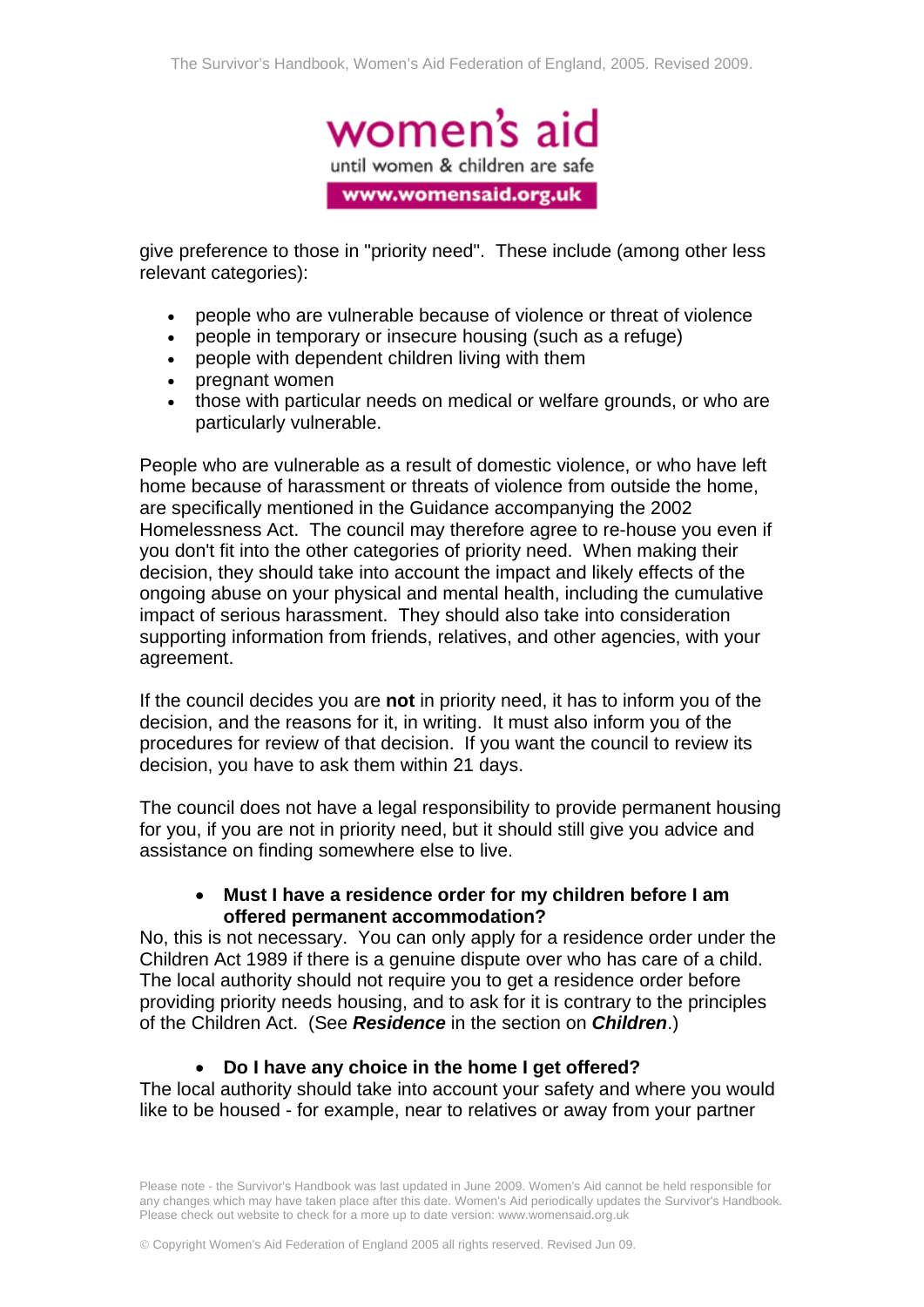

and his family. They only have to make you one offer but the property should be suitable to your needs, large enough to house your family, and in good repair. Be very careful about refusing an offer of housing. Before you do so, always take advice - e.g. from your local Women's Aid organisation, or from Shelter or another housing advice centre. You need to be clear about your reasons for refusing the offer. Check if there is an appeal procedure. You may not get another offer if you cannot clearly show that the accommodation was unsuitable.

#### **Other housing options**

You may decide that it is safe to return home if you get an injunction (a court order). You could apply to get an occupation order (to exclude your partner or ex-partner from the property and to give you the right to live there) and/or a non-molestation order to protect you and keep them away from you. See *Getting an injunction* for further information.

In some places there may be projects – such as Staying Put in Bradford, and the Sanctuary Projects (currently in only a few areas, e.g. Barnet, Bromley, and East Staffordshire, but which will shortly become more widespread) which provide advice, personal alarms, and additional security measures to make your home safe. However, it is important to know that you do not **have** to stay at home - with or without an injunction - if you do not feel safe there.

You could also apply to one or more local housing associations. Your local council will give you a list of registered social landlords in your area. If your original tenancy (with either the council or a housing association) is in your sole name, or if you have been able to transfer it to your sole name by a court order, you could then consider asking the council or the housing association for a transfer or exchange to another property.

Alternatively you could look for rental property from a private landlord - but many landlords do not welcome those claiming benefits, and the rent may otherwise be too expensive.

You may possibly be in a position to consider buying your own home particularly if you have a share in the ownership of your previous home, and may eventually expect to receive some money from the proceeds of the sale. In some areas, housing associations provide shared ownership schemes; and if you are considered a "key worker" - such as a teacher or a nurse - there may be a special scheme in your area to enable you to start buying your own home.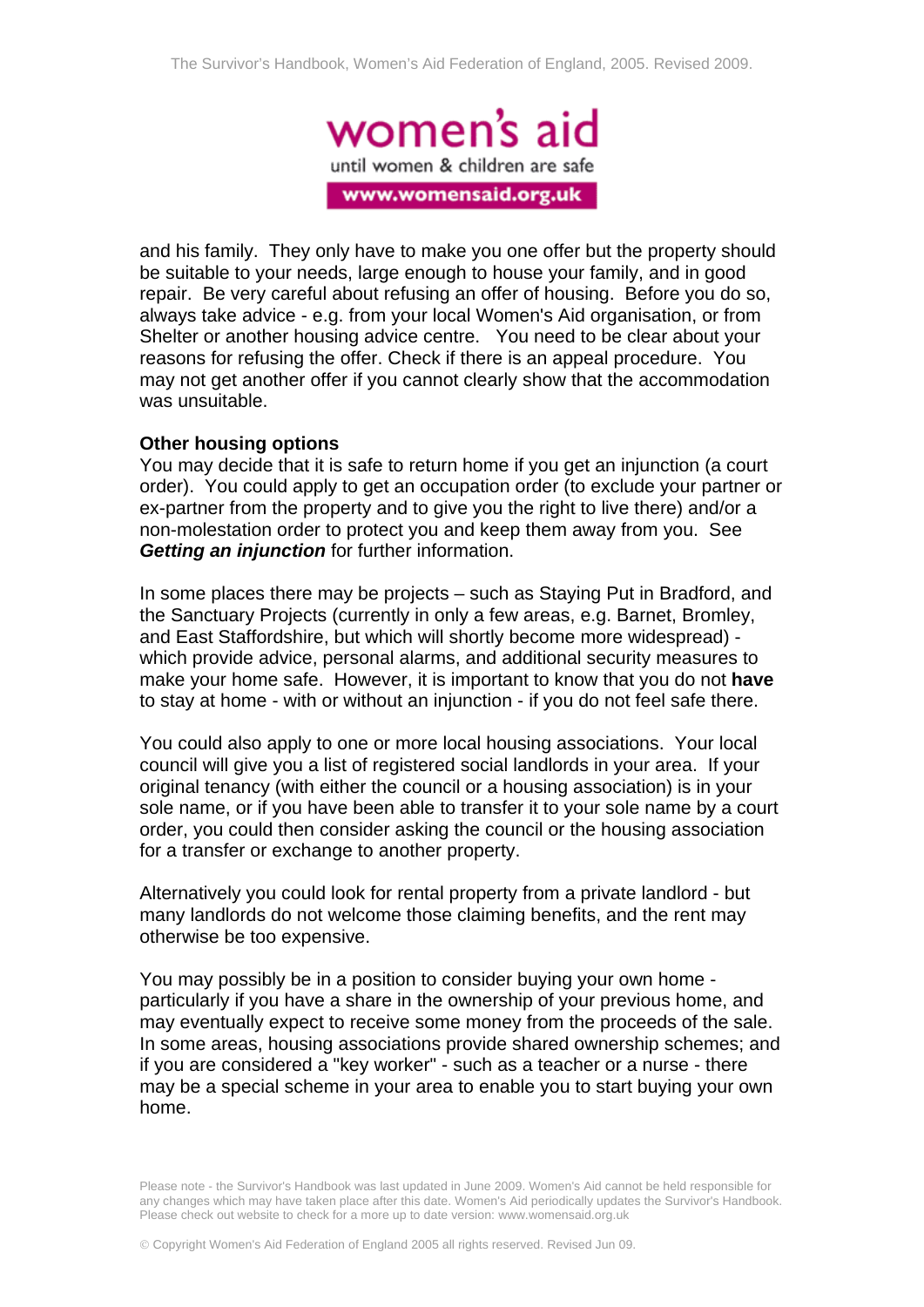

#### **Further information**

You could contact the homelessness charity, **Shelter**, for more information on housing rights and homelessness:

**Shelterline: 0808 800 4444** open 8 a.m. until midnight every day; their website, www.shelter.org.uk also provides links to sites providing information on state benefits.

Your local **Citizens' Advice Bureau** provides free, confidential and independent advice, including advice on housing. Their website has information in Welsh, Bengali, Chinese, Gujerati, Punjabi and Urdu, as well as English, and allows you to locate your nearest CAB. www.citizensadvice.org.uk

**HOMES** – Housing Mobility and Exchange: Works with local authorities and registered social landlords to help people move to a different home or area. Can give advice to tenants and members of the public who wish to move home, and can provide information on shared ownership.

## Tel.: **0207 963 0200/0845 080 1089**

www.homes.org.uk or email customer.services@homes.org.uk

**Women's Link**: Provides emergency accommodation for women in London. **0207 248 1200** www.womenslink.org.uk

**Freephone 24 hour National Domestic Violence Helpline** run in partnership between Women's Aid and Refuge: **0808 2000 247.** For information and support with housing options relating to domestic violence, and for putting you in touch with your local Women's Aid organisation and other related services in your area.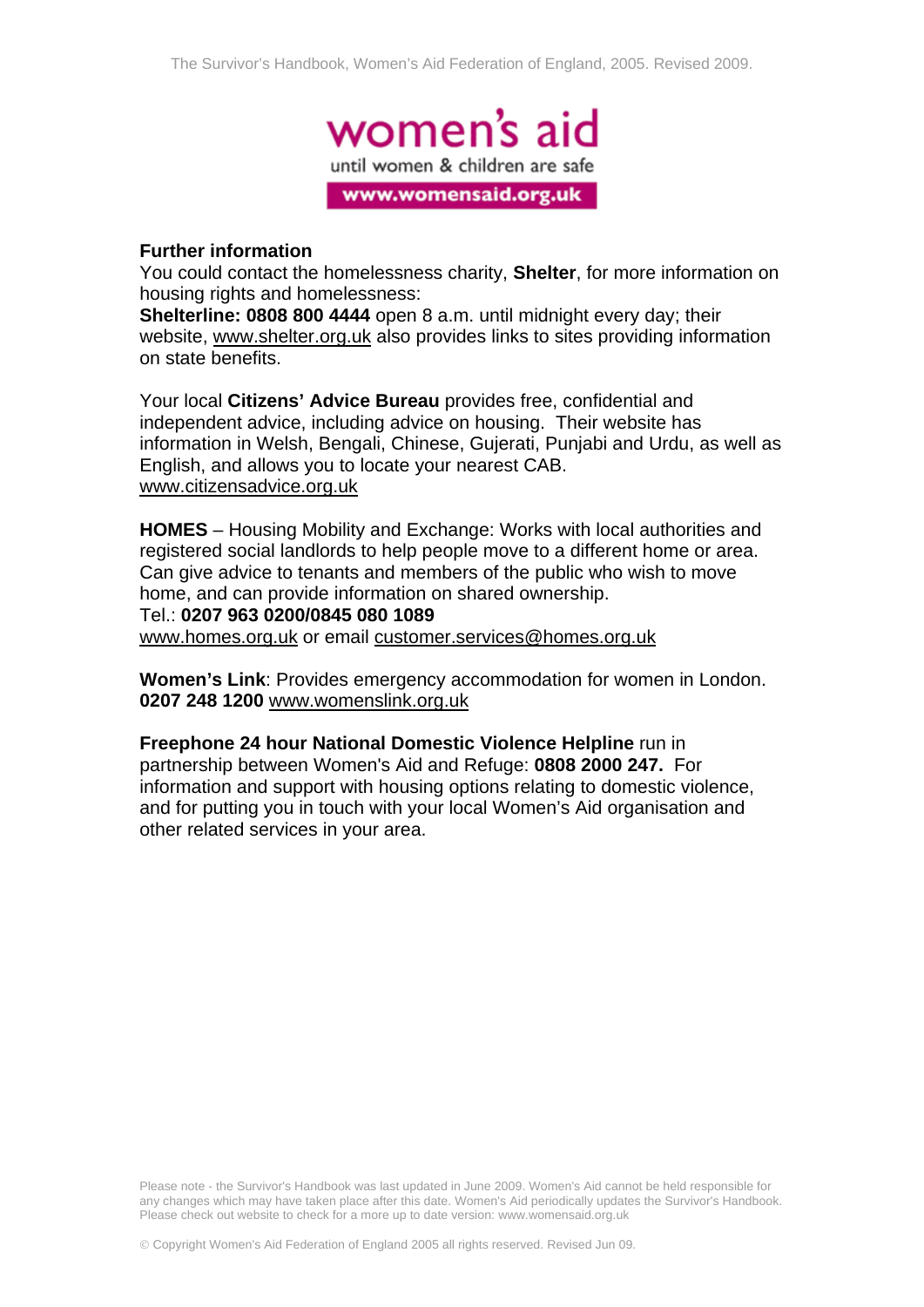

# **What is a refuge and how can I stay in one?**

## **What is a refuge?**

A refuge is a safe house where women and children who are experiencing domestic violence can stay free from abuse. Refuge addresses (and sometimes their telephone numbers) are confidential. There are over 500 refuge and support services in England, Scotland, Wales and Northern Ireland. You can choose to travel as far away from, or stay as near to your home town as you wish (subject to space and availability).

Some refuges have space for many women and children, and some are small houses. Some refuges are specifically for women from particular ethnic or cultural backgrounds - for example Black, Asian or South American women and many refuges have disabled access, and staff and volunteers who can assist women and children who have special needs.

If you have children, you can take them with you. There are some refuges that have self-contained family units but most refuges will usually give you your own room for yourself to share with your children. Other spaces - the living room, TV room, kitchen, playroom and possibly the bathroom - will be shared with other refuge residents. You will be expected to cook for yourself and your children. It is up to you and the other refuge residents whether or not you share cooking or eat together at mealtimes. You can be as self-contained or as sociable as you want to be.

You will be asked to sign a **License agreement** which will include the terms under which you can stay in the refuge, how long you can stay, and any necessary rules to ensure the safety of yourself and other residents – for example, regarding the use of alcohol or drugs, confidentiality, visitors, and so on. Refuges also have their own codes of conduct regarding the day-to-day running of the house. These usually cover things like bedtimes for children, incoming telephone calls and rotas for using the washing machine.

# **Who can go into a refuge?**

Any woman who needs to escape from domestic violence or abuse can go into a refuge at any time. It does not matter whether or not you are married to or living with your abuser, or whether or not you have children.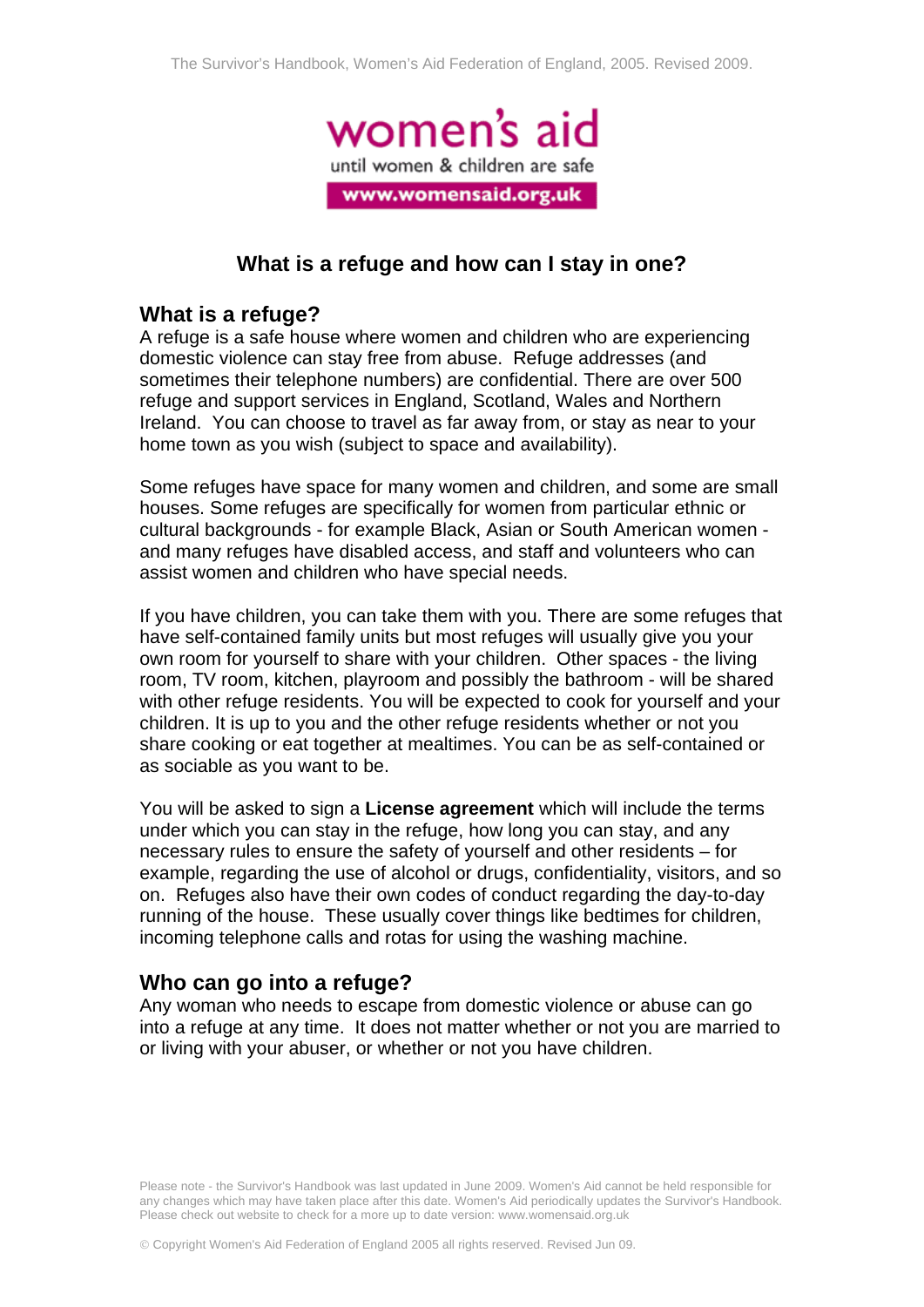

## **How do I arrange refuge accommodation?**

You can call the Freephone National 24-hour Domestic Violence Helpline, which is run in partnership between Women's Aid and Refuge, and which will find a refuge space for you if you want this. Many refuge organisations have public contact numbers, and if you want you can contact these yourself. See the Women's Aid website under: *National Network/ A-Z of refuges***,** or look in the telephone book for your local Women's Aid organisation or other domestic violence service. You can also contact refuge organisations through the police, the Samaritans, social services or the Citizens Advice Bureau.

You should be able to go into a refuge on the day that you call. You cannot usually book accommodation in advance, nor will you always be able to find refuge space in the location of your choice.

If you decide you would like the Helpline to arrange refuge space for you, you will be asked for your name (you only have to give your first name if you prefer) and the ages of any children who are with you. You will need to give a telephone number on which you can be called back when accommodation has been found for you. This can be a telephone box, as long as it takes incoming calls; or a mobile phone; or it could be at a friend's house, or a health centre, or any other safe place where you are able wait for any return calls.

When refuge accommodation has been found for you, a member of staff or a volunteer from the organisation will discuss with you how you can get there. They may arrange to meet you at their office or somewhere else which is easy to find. If they do give you the address and the location of the refuge, it is important that you keep this information to yourself, and that you take care not to leave any of this information behind, (thus enabling your location, or the address or telephone number of the refuge, to be traced).

## **What can I take with me to the refuge?**

As a guide, try to take the following with you to the refuge:

- Identification.
- Birth certificates for you and your children.
- School and medical records, including the telephone numbers of the school and your GP or surgery.
- Money, bankbooks, cheque book and credit and debit cards.
- Keys for your house, car, and workplace.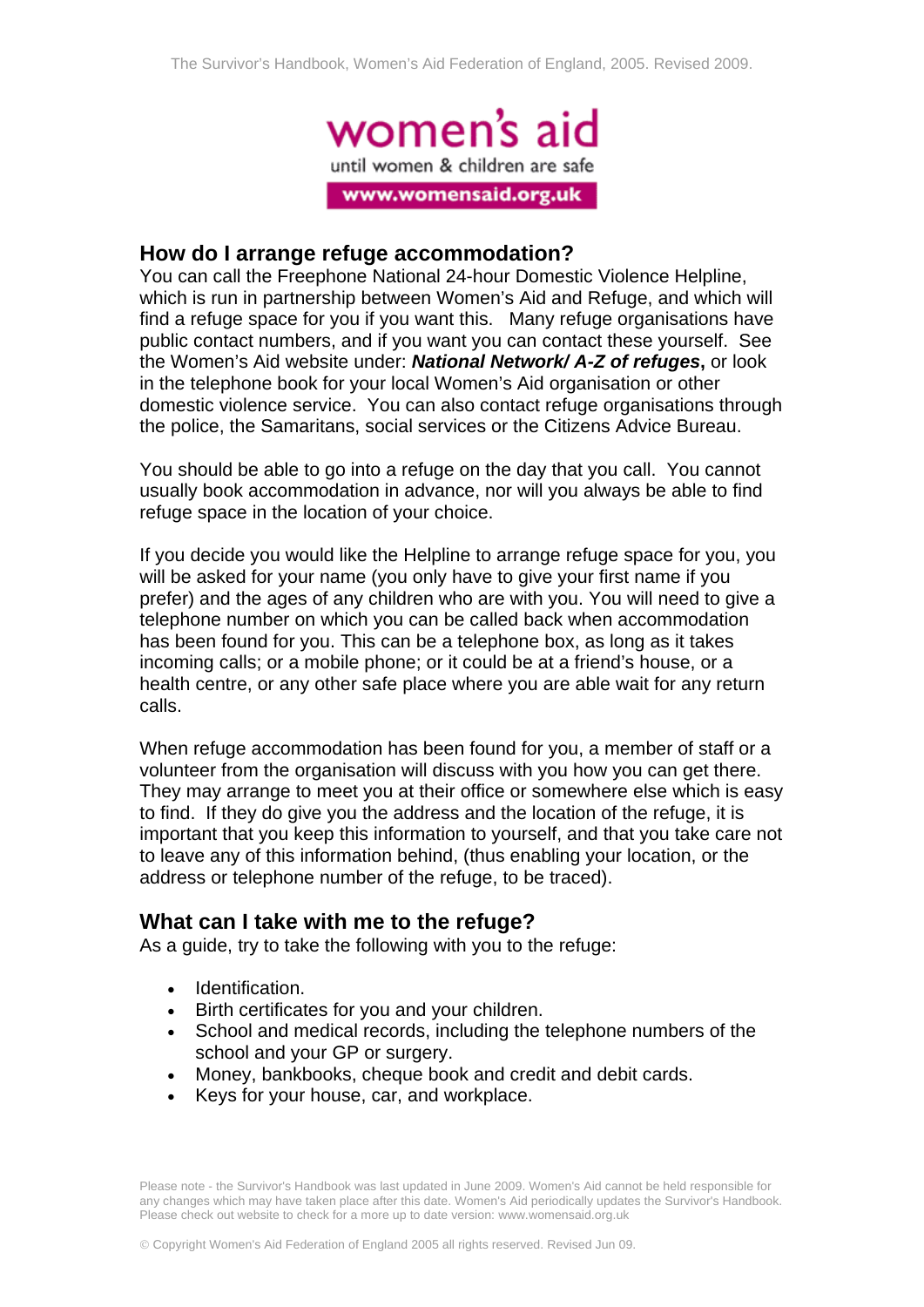

- Driving licence (if you have one) and car registration documents, if applicable.
- Prescribed medication, and vitamin supplements.
- Cards or payment books for Child Benefit and any other welfare benefits you are entitled to.
- Passports (including passports for all your children if you have them), visas and work permits.
- Copies of documents relating to your housing tenure, e.g. mortgage details or lease and rental agreements.
- Current unpaid bills.
- Insurance documents.
- Address book.
- Family photographs, your diary, jewellery, small items of sentimental value.
- Clothing and toiletries for you and your children.
- Your children's favourite small toys.

Not all women will need all of these items, and there may be some items that you would need to take that have not been included in this list, but this is a general guide.

## **What can't I take with me to a refuge?**

Most refuges do not have a large amount of storage space, so you are unlikely to be able to take large items such as furniture with you to the refuge. Also, refuges cannot generally take house pets. Some refuges are equipped to accommodate small animals such as fish, mice and other caged pets. Additionally, some refuge organisations have arrangements with local pet fostering schemes. Ask the staff for more information or see the sections on *Useful organisations.*

## **How long can I stay at the refuge?**

You will usually be able to stay as long as you need to - from a couple of days to several months - though some refuges have a maximum length of stay. Many women stay in refuges for a break from the violence, a breathing space with time to think away from danger. Some women decide to return to their partners.

However long you decide to stay, you can be as sociable or as quiet as you want to. Should you want it, there is support and advice, available but no-one at the refuge will make you do anything you don't want to do.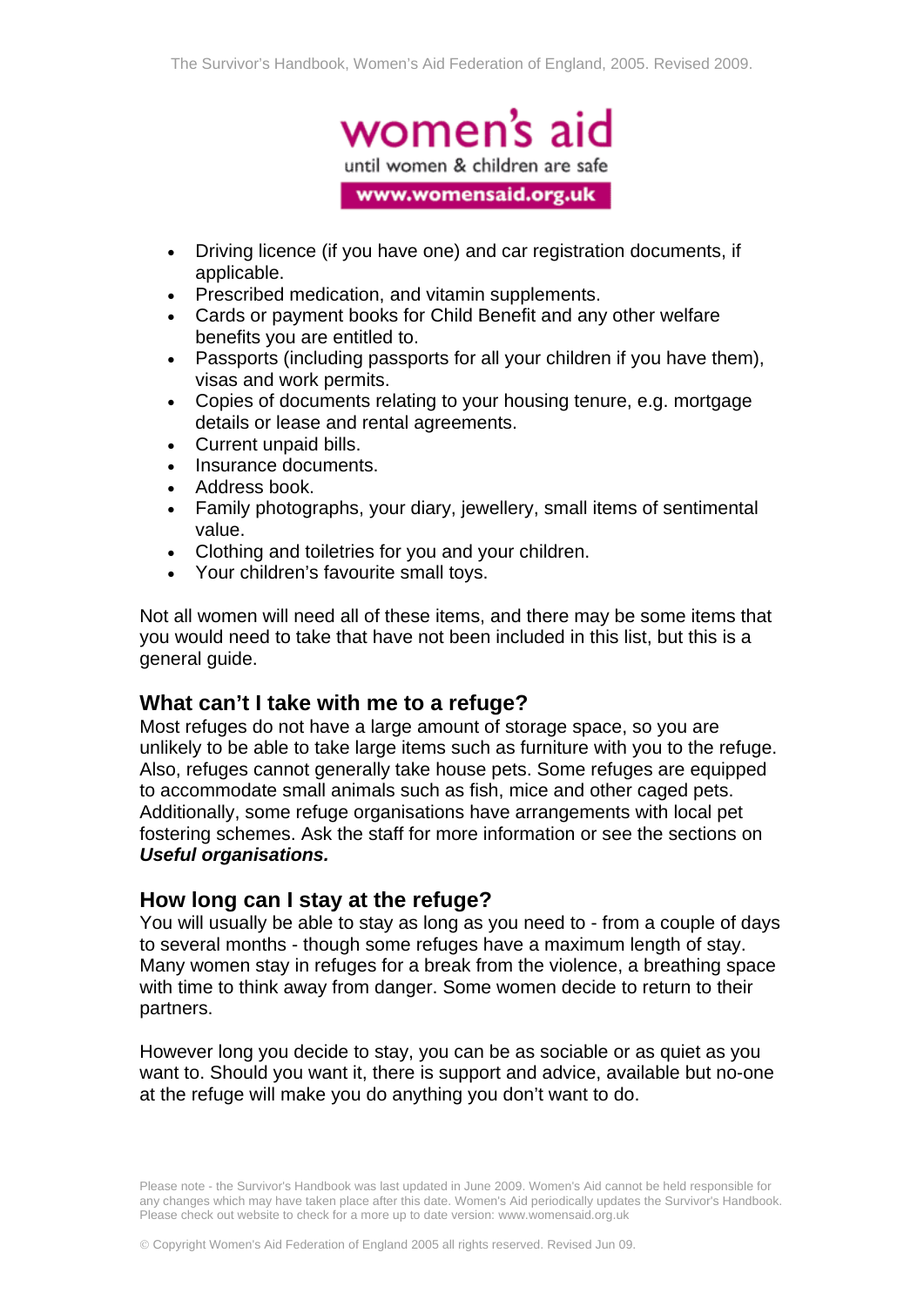

## **If I leave a refuge, can I go back?**

Yes, in most cases, if you choose to leave the refuge but later need safe accommodation again, you and your children will be able to go back, either into the same or another refuge, depending on space and availability at the time you need it.

If you were asked to leave a refuge because you broke the terms of the license agreement (see above), it may not be possible for you to return to the same house. You may be referred to refuge accommodation elsewhere, or another safe place will be found for you.

You can also use the refuge organisation for information, friendship and support when you are no longer a resident. Some Women's Aid organisations have outreach services, floating support or drop-in services which women and children who have left or have never gone into the refuge can use for support and contact. (See *What can Women's Aid do for me?*)

## **What about my permanent housing situation?**

You can return home from the refuge at any point. You may decide to return with an injunction. You may decide you want to be re-housed elsewhere. The choice is yours, and refuge workers will give you information about the various options in order to help you to decide what you want to do. They will also help you to get advice regarding joint property and mortgage agreements.

Do not agree to sign any documents relating to the tenancy or ownership of your home until you have taken legal advice.

Look at the section on *Where can I go?* for additional information on longterm housing options.

#### **Further information**

Telephone: **Freephone 24 Hour National Domestic Violence Helpline** run in partnership between Women's Aid and Refuge on **0808 2000 247**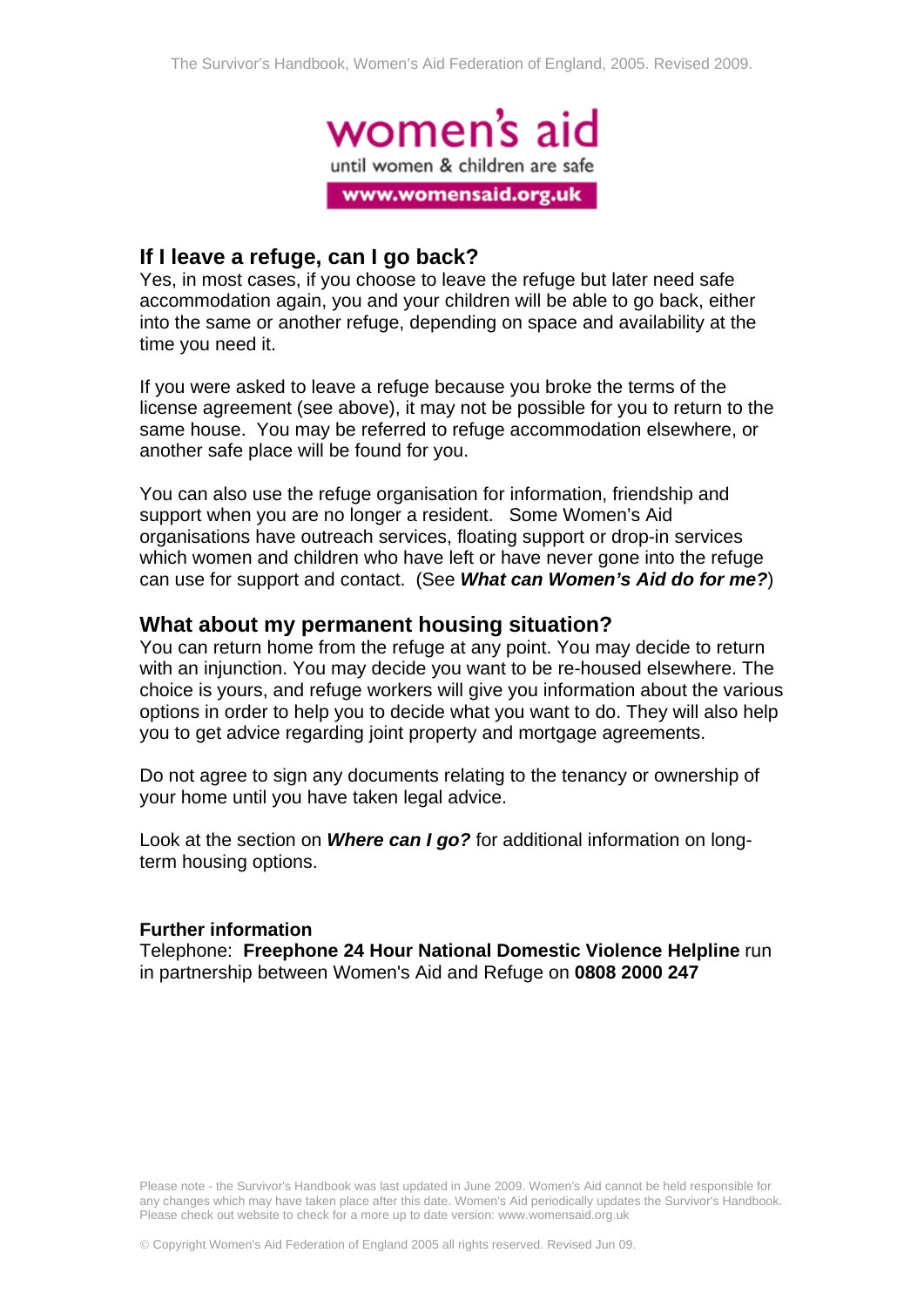

#### **Money**

If you are thinking about leaving your abusive partner, or have recently separated, you may be worried about how you can support yourself, and your children if you have any with you. You may have had to give up your job – perhaps because you have had to move to a different area, or because you were afraid your abuser would contact you there. You may find you have to rely on state welfare benefits for the first time in your life. Or perhaps your abuser kept control of the finances and you may never have been allowed to have any money of your own before, so you are concerned about how you will manage.

## **Safety issues**

Most people these days have bank accounts, and many people use credit and debit cards. However, if you are not very careful, the paperwork associated with these could make it easier for your abuser to trace you after you have left.

If you have just left your abusive partner, and you have a joint bank account, then it may be safer not to use it, if you do not want him to know where you are: any withdrawals from cash machines or bank branches will be traceable. Use of a joint credit card is also best avoided. Even if you have an account in your sole name, if the statements are posted to your home address, they could be opened by your abuser.

If you are still with your abuser, but perhaps thinking about leaving, try to save a small amount of money for emergencies if you can. (See *Making a safety plan*.) If you currently have a joint account with your abusive partner, this might also be the time to set up a separate bank account. It may be safer to use a different bank to avoid the possibility of any confusion or inadvertent leak of information by the bank. You will need to have identification to set up a new account so try to take relevant documents with you if you are leaving home. You could consider an internet account, so that statements will not be sent to your home address, and you will be able to access it wherever you are.

If you have any regular payments - such as earnings, Child Benefit or other benefits - which are made into a joint bank account, you will need to change these arrangements as soon as you can after you leave, or you may lose money. Tell your bank about your changed situation as soon as you can.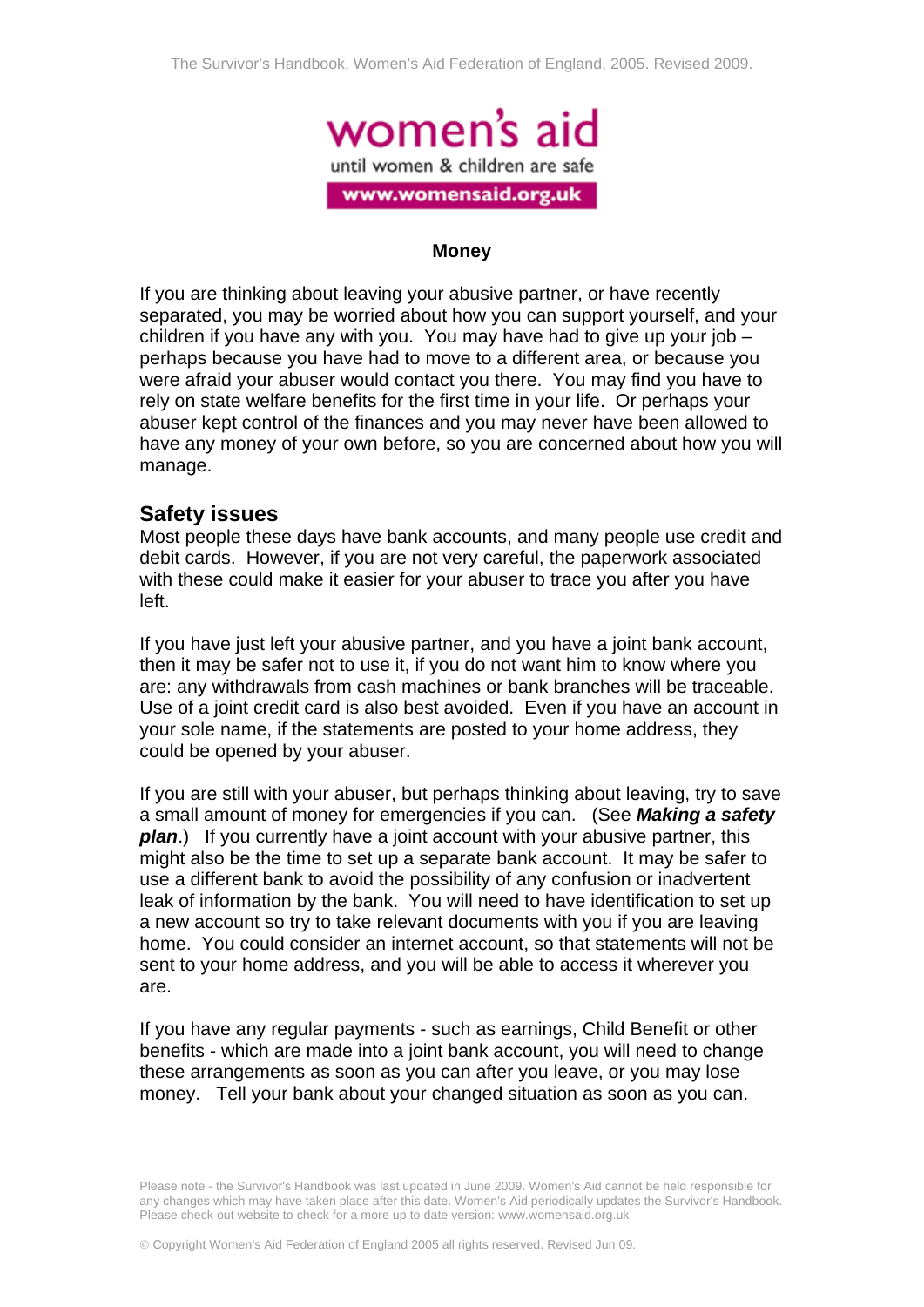

## **Supporting yourself**

If you have left your abusive partner and are living on your own (perhaps with your children), your most likely sources of income will be one or more of the following:

- earnings from employment;
- state benefits:
- maintenance for your children (and possibly for yourself) from a former partner.

In many cases, your income could be less than it was when you were with your partner; however, you alone will now be in control of spending it.

## **Employment**

If you have a job, or had one while you were with your abuser, you may want to continue working when you leave. It will probably be advisable to tell your employer what is happening - partly for safety reasons (if your abuser tries to contact you at work), but also because - if your employer has a domestic violence policy - you may be able to have some additional time off to help you sort out your situation.

If you have a job, you should contact the HM Revenue and Customs and tell them of your changed circumstances: www.hmrc.gov.uk. You may be eligible for additional tax allowances or credits.

If you have not had a job for some time, but are thinking about returning to work, it's worth taking some time to consider what kind of work and for how many hours would be best for you - particularly if you have children. You won't necessarily be better off financially if you get a job, though that may not be your only consideration. The voluntary organisation Single Parents UK includes on its website a summary of the main advantages and disadvantages of paid work versus voluntary work, full-time parenting or going back into education. See www.singleparents.org.uk. In some areas, Job Centres provide additional support to help single parents come off benefits and move into work.

If you have children, you will need to consider childcare arrangements and costs. Even if your children are at school, you are likely to need care after school and during school holidays. You may be able to get some help with childcare costs if you use a registered childminder, nursery or other childcare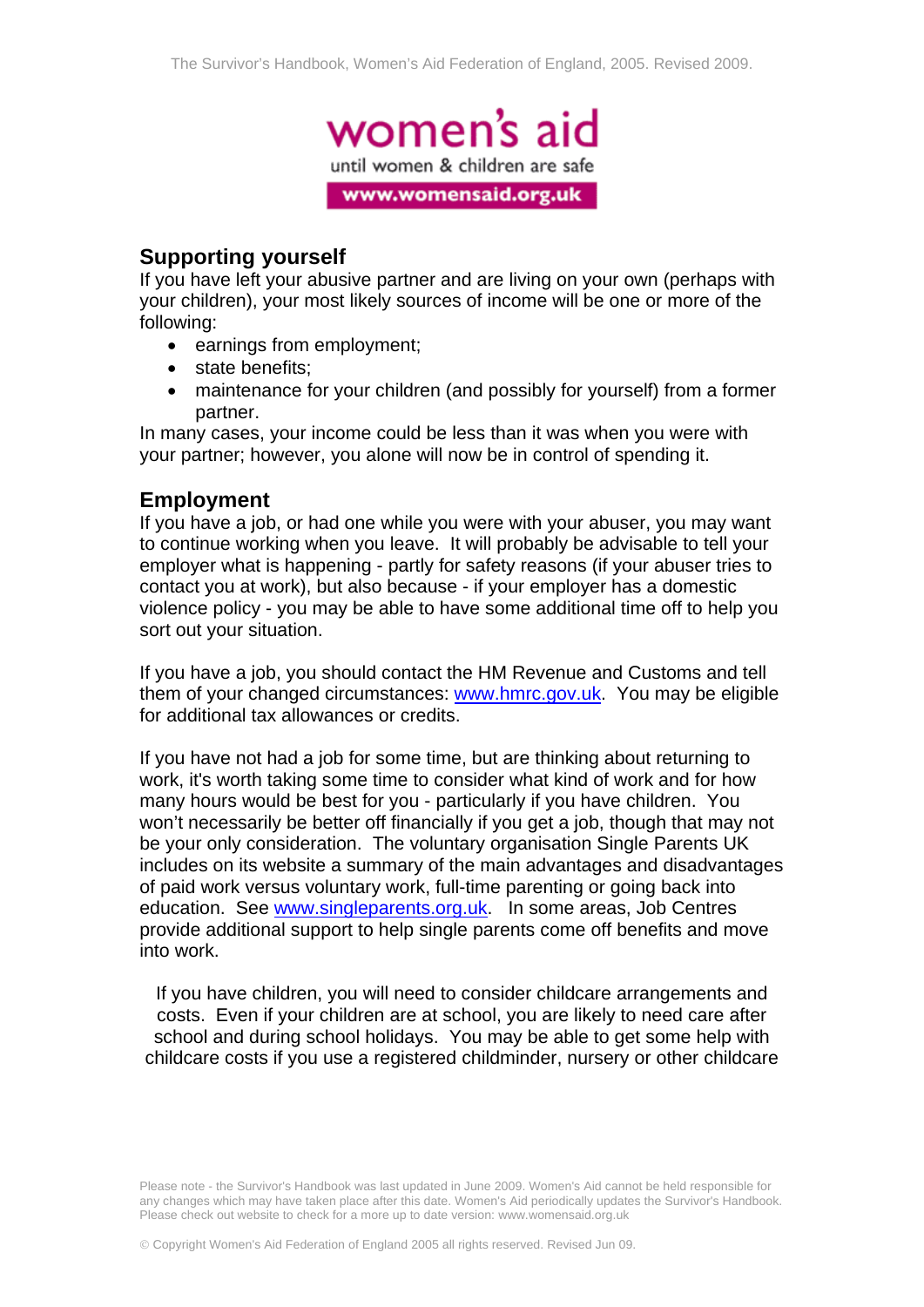

scheme run by an approved provider, and are claiming Working Tax Credit (see below). The website

https://www.taxcredits.inlandrevenue.gov.uk/HomeIR.aspx will tell you more about this.

## **Benefits**

There are various types of benefits that you may be entitled to, even if you are working. Some benefits are based on previous National Insurance contributions, and are called "contributory" benefits; these include non-means tested Job Seeker's Allowance. Other benefits - such as Child Benefit, and Disability Living Allowance - are "non-contributory" and paid to all those who meet the appropriate criteria and who have been living legally in the UK for a certain period of time. Finally, some benefits - such as Income Support and income-related Job Seeker's Allowance - are means tested, and are based on the level of your income and your savings. Most state benefits are **not**  available to you if you have "no recourse to public funds" (see *Immigration issues*.) Please note that benefits do change frequently, and although we have tried to update information as we become aware of changes, it might be best to check with for example a Citizens' Advice Bureau or welfare rights centre.

#### **Means tested benefits**

While means-tested benefits are not really sufficient to live on for any length of time, many women who have left abusive partners will be dependent on them, at least initially, and if you have children, they may be essential. Some of the most important means-tested benefits are summarised below. (For full information about all state benefits, see the Department for Work and Pensions website, which gives information on all state benefits, alphabetically, and provides links to the website for Job Centre Plus when appropriate. You can also download information leaflets and claim forms from this website. www.dwp.gov.uk. See also *Further information* at the end of this chapter.)

## **Income Support (IS)**:

You can claim IS if you are not employed, or if you work for less than 16 hours a week, and you have a low income and savings of less than £8000. You will not have to look for work if you are a lone parent, sick or disabled, unless you want to - but you may be asked to attend a "work focused interview" to talk to "personal advisor" about work and training possibilities. If you are a single parent who receives Income Support, you are allowed to study at further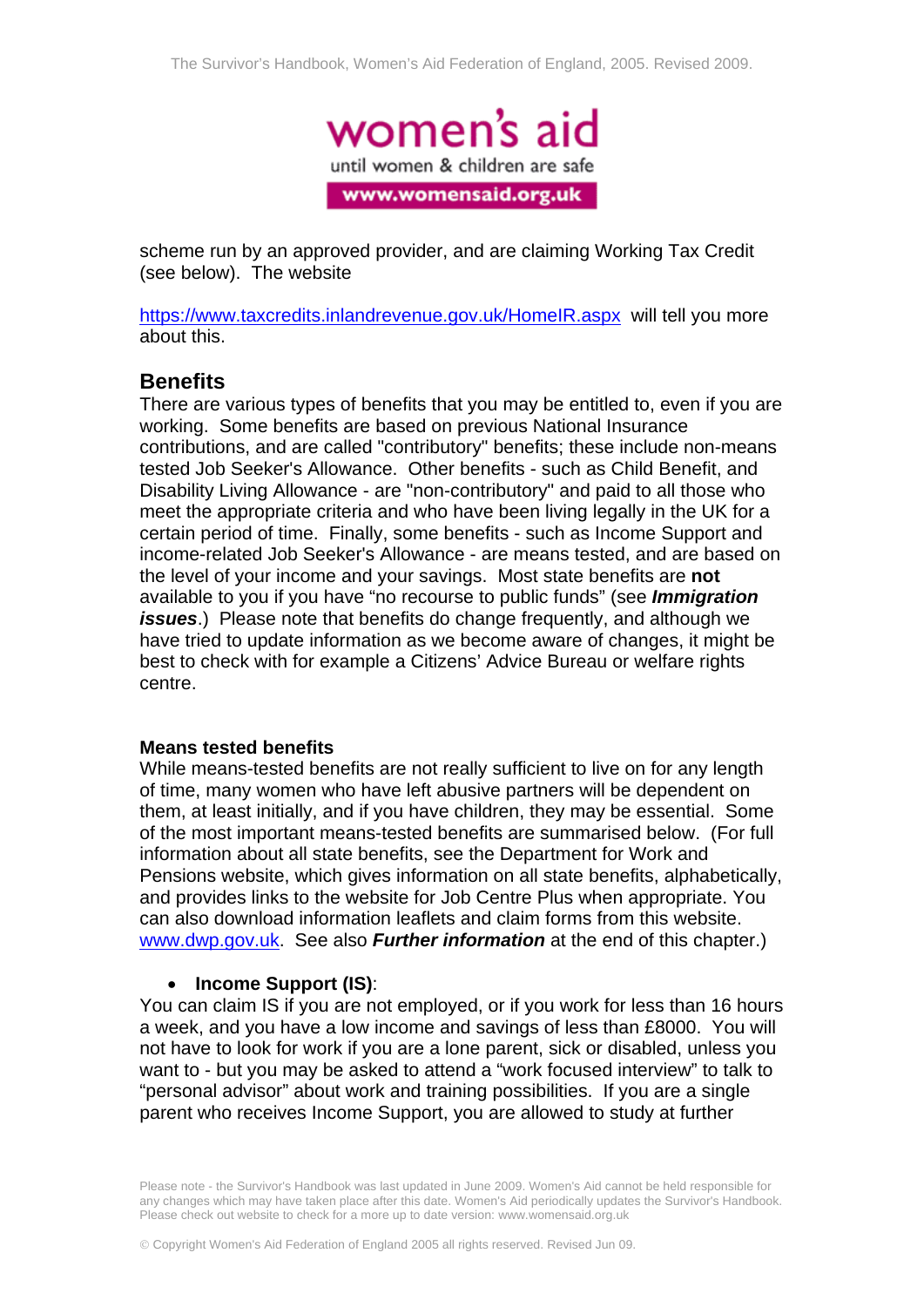

education college (full or part-time) and continue to receive IS so long as you are still responsible for a child under 16 years (or under 19 years if in full-time education). From October 2010, once your youngest child reaches the age of 7, you will no longer be eligible for Income Support and will be expected to look for employment and will need to claim Job Seekers' Allowance in the mean time.

If you are living in your own home and have a mortgage, an amount **may** – after a number of weeks or months - be included for mortgage interest (but you will not become eligible immediately and this will **not** cover repayment of capital). If you are renting, then rent will be paid by Housing Benefit; (see below).

## **Job Seeker's allowance (JSA)**

If you are unemployed and do not have dependent children aged 7 or under, and are not sick or disabled, you will have to register at your local Job Centre and will be expected to be actively "seeking employment" in order to claim benefits. You may be eligible for payments based on your previous National Insurance contributions – and if so, these will not be means tested – but otherwise you will need to claim income related JSA.

If you are claiming JSA you are permitted to study "part-time", that is less than 16 hours attendance at college per week. In addition, you must be available for and "actively seeking work", and be prepared to give up the course or rearrange the course hours to fit in with your job if you find one.

#### **Child Tax Credit**

If you are responsible for at least one child of 16 or under (or 18 if in fulltime education) you are likely to be eligible for Child Tax Credit, whether or not you are working. The amount you get depends on your income and your circumstances, but it is worth applying whatever your income, as the calculations are complicated and even if your income is above average, you may qualify for some payment.

If you are claiming Income Support or income based Job Seeker's Allowance, Child Tax Credit replaces the amount previously paid for children. (You will get Child Benefit separately - see below).

## **Child Support Maintenance**

A new system of child maintenance has been introduced over the last could of years, following the Child Maintenance and Other Payments Act 2008.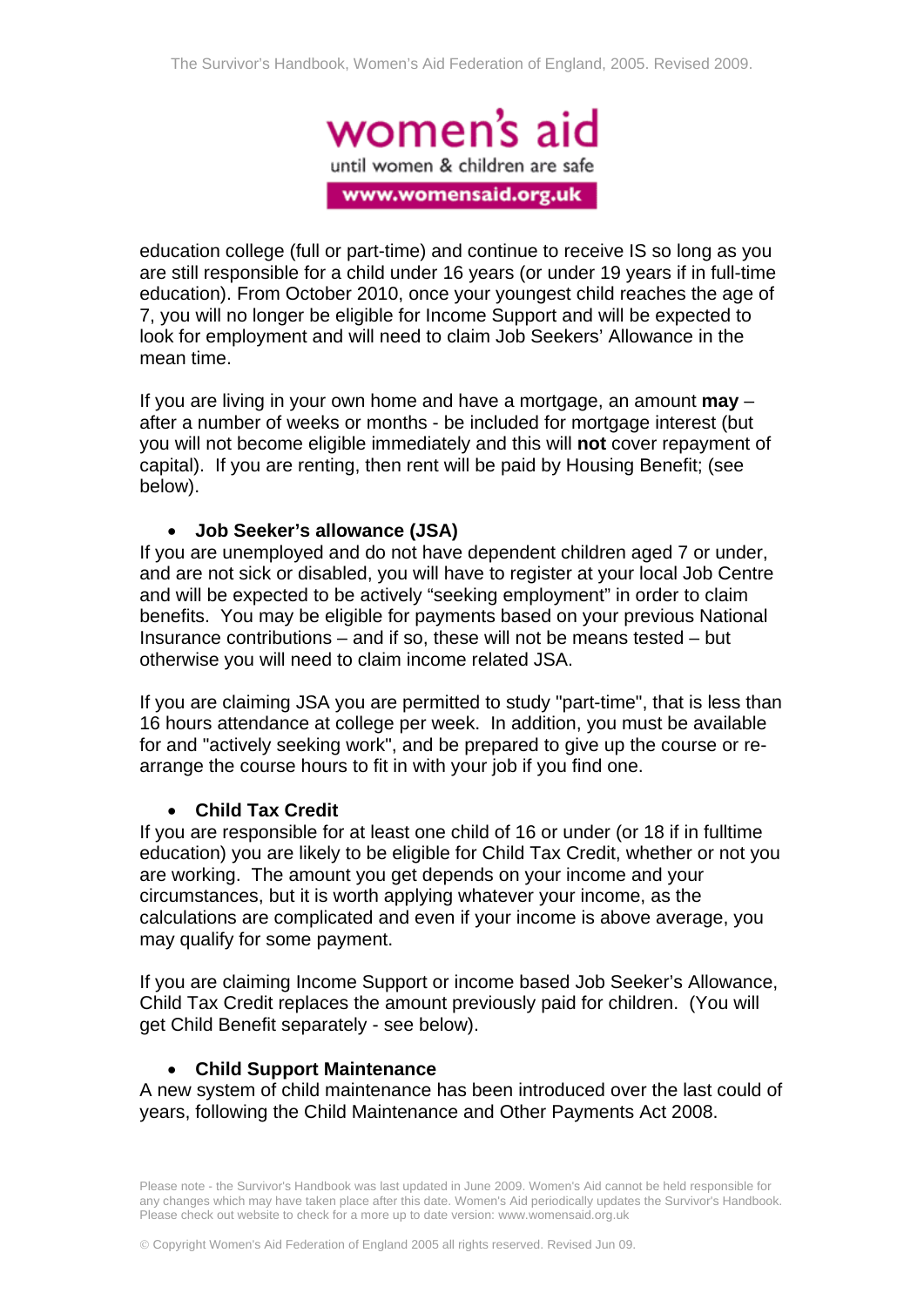

Since 27 October 2008, all parents have had the choice of setting up a child maintenance arrangement using the Child Support Agency, making a private agreement about child maintenance with the other parent, or using the courts. You are no longer forced to make a claim for child support if you are receiving means-tested benefits such as Income Support. Also, since 12 April 2010, if you are the parent with the main day-to-day care of your children, you will be allowed to keep all your child maintenance without it affecting your entitlement to benefit.

The Child Maintenance and Enforcement Commission can give you more information about the different systems of arranging child maintenance and claiming support from the other parent if you want to do this. See www.childmaintenance.org

### **Housing Benefit**

Housing benefit is available to pay (or help to pay) rent for people who are on benefits or who have low incomes. If you are on Income Support or income related Job Seeker's Allowance you can get an application form from your local Job Centre Plus (previously the Benefits Agency); otherwise, you should apply to your local council.

If you are entitled to housing benefit, and have left your home because of violence or the threat of violence, you can receive housing benefit on both the temporary accommodation and your original address for a short period of time, if the local authority considers it reasonable. Payment for two homes applies only if you intend to return to your former home as soon as you believe it is safe to do so.

If you are responsible for paying council tax, you can also claim Council Tax benefit.

#### **Working tax credit**

Working Tax Credit is for people who are employed or self-employed for a certain number of hours per week (depending on their age and whether or not they have children) and who are on low incomes. **If you have no children**, you need to be aged at least 25, and to work at least 30 hours per week. **If you have at least one dependent child** you need only work for 16 hours or

more a week and be 16 years or older. As part of Working Tax Credit, you may also qualify for help towards the costs of childcare.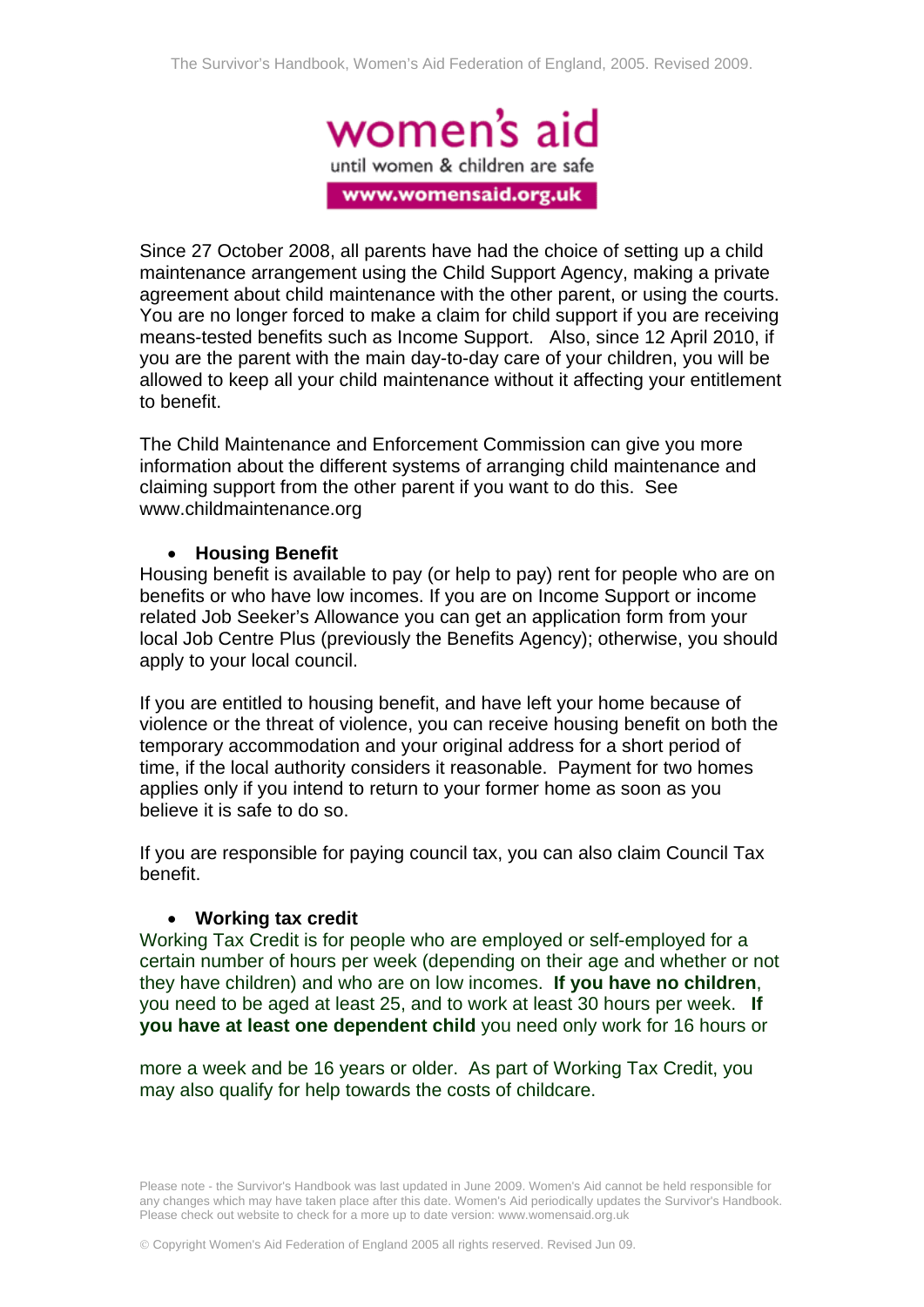

#### **Non-means-tested benefits**

The following are the most important:

### **Child Benefit**

If you have children, you probably already receive Child Benefit, which is paid to whoever is responsible for the child(ren). This is usually the person with whom the child lives. Only one claimant can count as being responsible for the same child at any one time – so if you have **not** received Child Benefit in the past because someone else was claiming for your children, you will need to tell them of your change of circumstances. You can do this at www.hmrc.gov.uk or ring the Child Benefit Office on 0845 302 1444 (between the hours 8 am and 8 pm).

### **Disability Living Allowance (DLA)**

You can claim this if you have needed help for 3 months because of a severe physical or mental illness or disability, and you are likely to need it for at least another 6 months. DLA is not usually affected by savings or other money coming in, and it is usually ignored when working out your entitlement for Income Support or Job Seeker's Allowance. You can also claim DLA for children with additional care or mobility needs.

#### **Lump sum payments**

You may also, in certain circumstances, be able to claim a lump sum payment from the Social Fund. This may be useful if you have had to leave your home to ensure your own safety, and have been unable to take any money or essential items with you. For example:

#### **Crisis loan**

This may be available from Job Centre Plus (previously the Benefits Agency) if you have been left without money due to disaster or other unforeseen circumstances, or you are waiting for earnings or benefits to come through**.**  You do not have to be on benefits to apply; however you will need to provide evidence to support your request. You will only get a Crisis Loan if it is judged to be the only way of preventing serious risk to your health or safety, or that of your children.

## **Community Care Grant**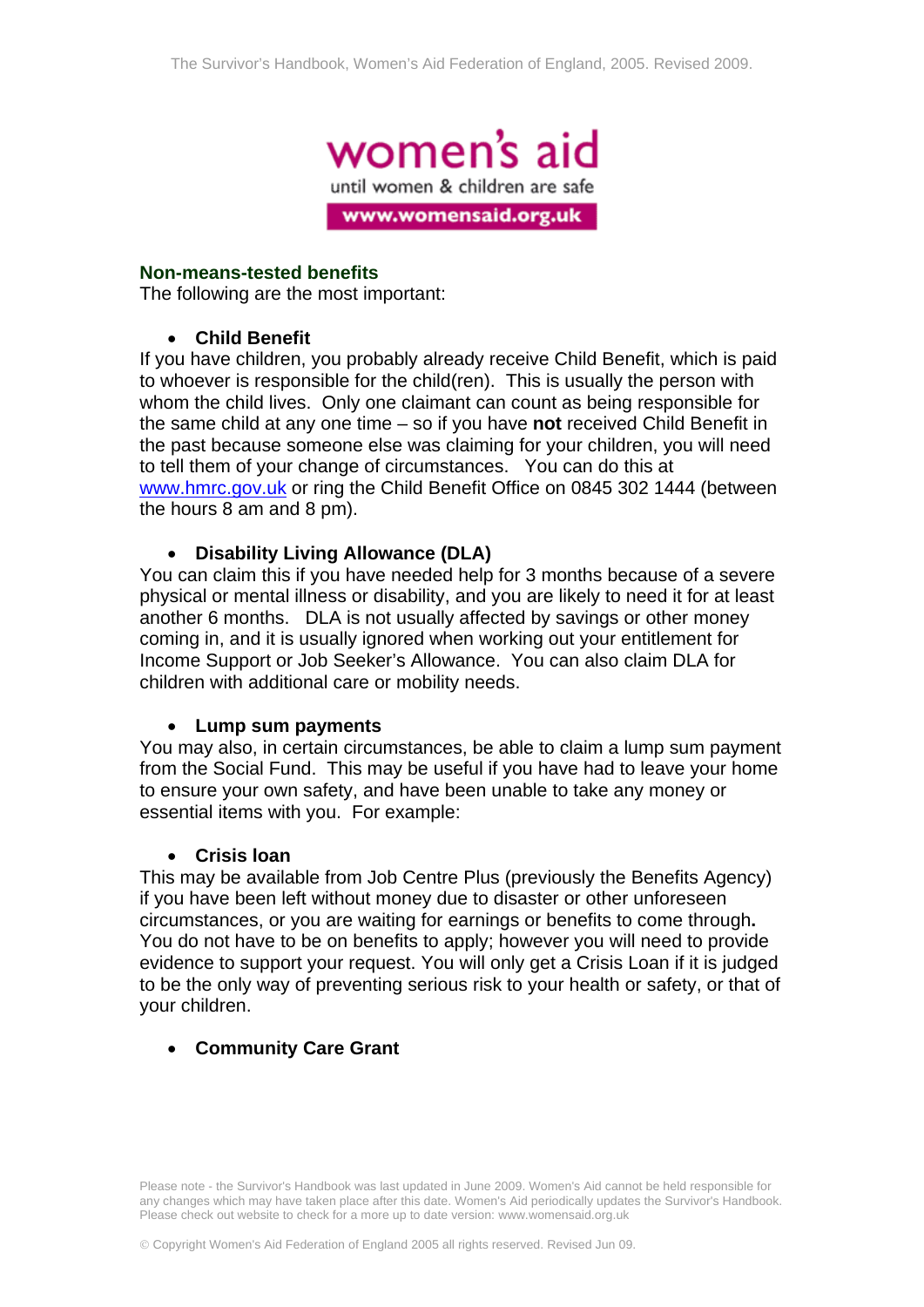

Community Care Grants help people who are getting Income Support or income-based Jobseeker's Allowance (see above). They cover a wide range of personal circumstances and needs, and are intended ease exceptional

pressure on families and specifically to help people live independently in the community after leaving "institutional" care. You may be able to claim this if you have been left without essential household items, for example bedding or cooking utensils - particularly if you have spent some time in refuge accommodation or a homeless hostel. Community Care grants do not have to be paid back.

## **Social Fund Budgeting Loan**

This is an interest free loan, which may enable you to spread the cost of large items – e.g. furniture, household equipment or clothing, or for paying removal expenses or rent in advance when you move to a new home. It is available to those claiming Income Support or income-related Job Seeker's Allowance.

**The benefits system is very complicated so the above information is for general guidance only. To be sure that you are getting your full entitlements, you should go to your local Citizens Advice Bureau or other advice agency.** 

## **If you are in debt**

Many women find that their abusive partners have left them with debts. Legally, if a debt is in your name, you are responsible for paying it off; and if you have loans or credit agreements in joint names then you may also still have a responsibility for any outstanding debt, regardless of what the money was spent on, and who initiated it. If you have been left with arrears of rent or mortgage, these are particularly important to sort out, as your home may be at risk. If you had a joint tenancy with your abusive partner, both of you are legally liable for the arrears; however, if the tenancy was with a council or housing association, they may accept that - because of the abuse - you were not in control of the household budget and therefore unable to pay the rent at the time.

If you are having difficulty in paying back a loan which is in your name or joint names, it is usually advisable to contact the company concerned and tell them of your situation. You may be able to make arrangements to pay the money as you can afford it. Different debts are treated in different ways, and you may find it helpful to take advice. You could contact the National Debtline on 0808 808 4000, www.nationaldebtline.co.uk, or contact your local Citizens Advice Bureau or other voluntary sector advice agency, which may be able to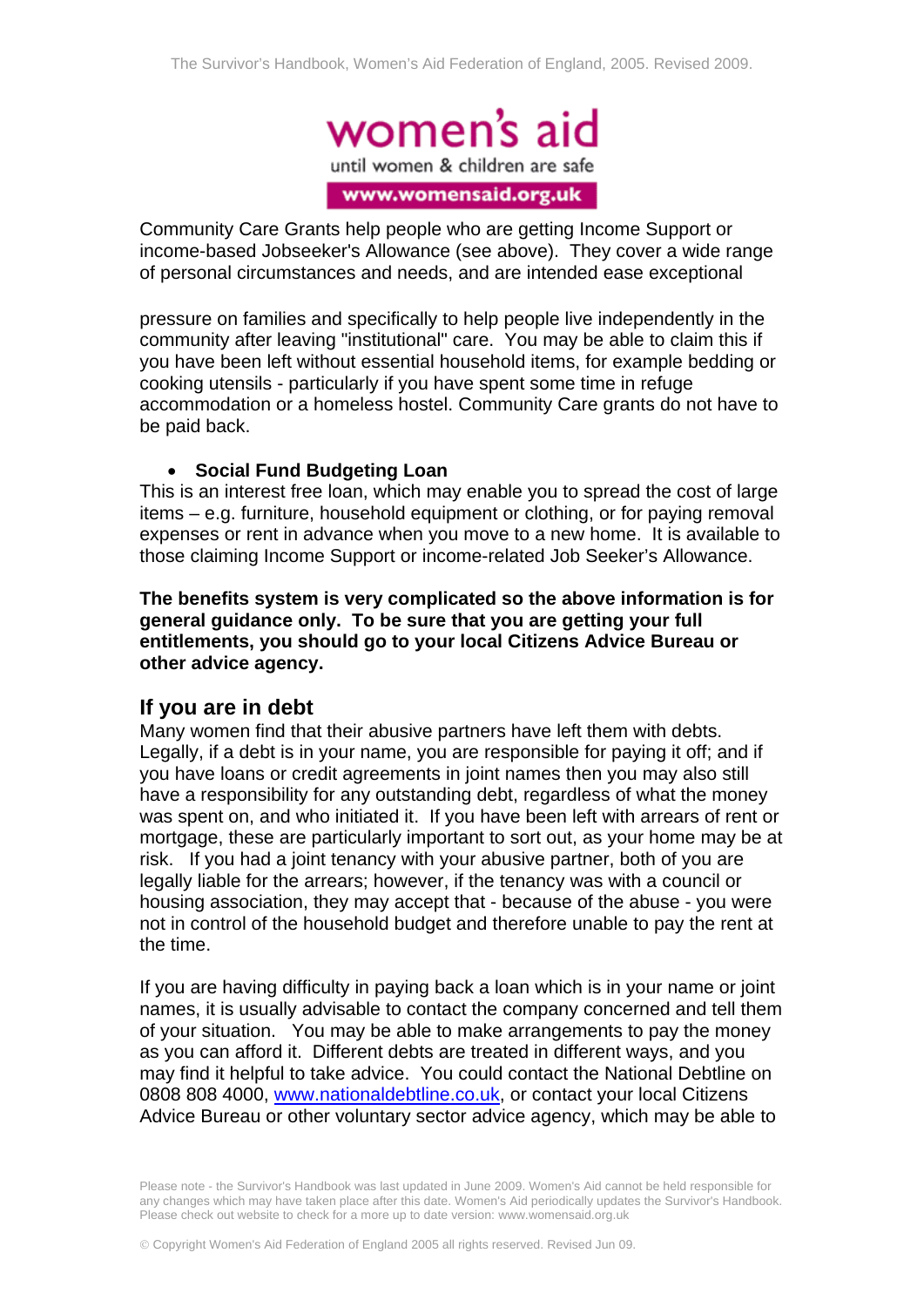

negotiate on your behalf with companies to which you owe money. It is better not to contact commercial firms which offer debt advice, as they will make a charge or take a percentage of any repayments you make.

# **Other financial issues**

If you and your former partner own a house or other property together, or have joint savings, you will need to decide how these shared assets are divided. If you were married, this will probably be done in conjunction with proceedings for legal separation or divorce. It would probably be advisable for you to consult a solicitor, who will be able to tell you your rights and negotiate on your behalf, so you won't need to have any direct contact with your abuser if you don't want to. Your solicitor will keep your address confidential, and all correspondence can be sent there.

Your local Women's Aid organisation may be able to recommend a suitable solicitor. To get in touch with them, ring the Freephone 24 Hour National Domestic Violence Helpline (run in partnership between Women's Aid and Refuge) on 0808 2000 247. The Law Society or the local Citizens' Advice Bureau will also be able to give you a list of solicitors who deal with family law issues. You may be eligible for public funding (Community Legal Services funding, or legal aid) to pay your legal costs, if you are claiming welfare benefits, or are on a low (or no) income and have little or no savings. You can call Community Legal Services on 0845 345 4345 or look on their website, which also has a Directory of solicitors: www.clsdirect.org.uk. See also *Funding for legal action* in the section on *Getting an injunction.*

## **Further information**

## **Department for work and pensions**

www.dwp.gov.uk: provides information on all state benefits, alphabetically, with links to www.jobcentreplus.gov.uk when appropriate. You can download information leaflets and claim forms from the website.

## **Citizens' Advice Bureau: Advice Guide**

Online advice guide to benefits, including a section on benefits relating to domestic violence.

www.adviceguide.org.uk/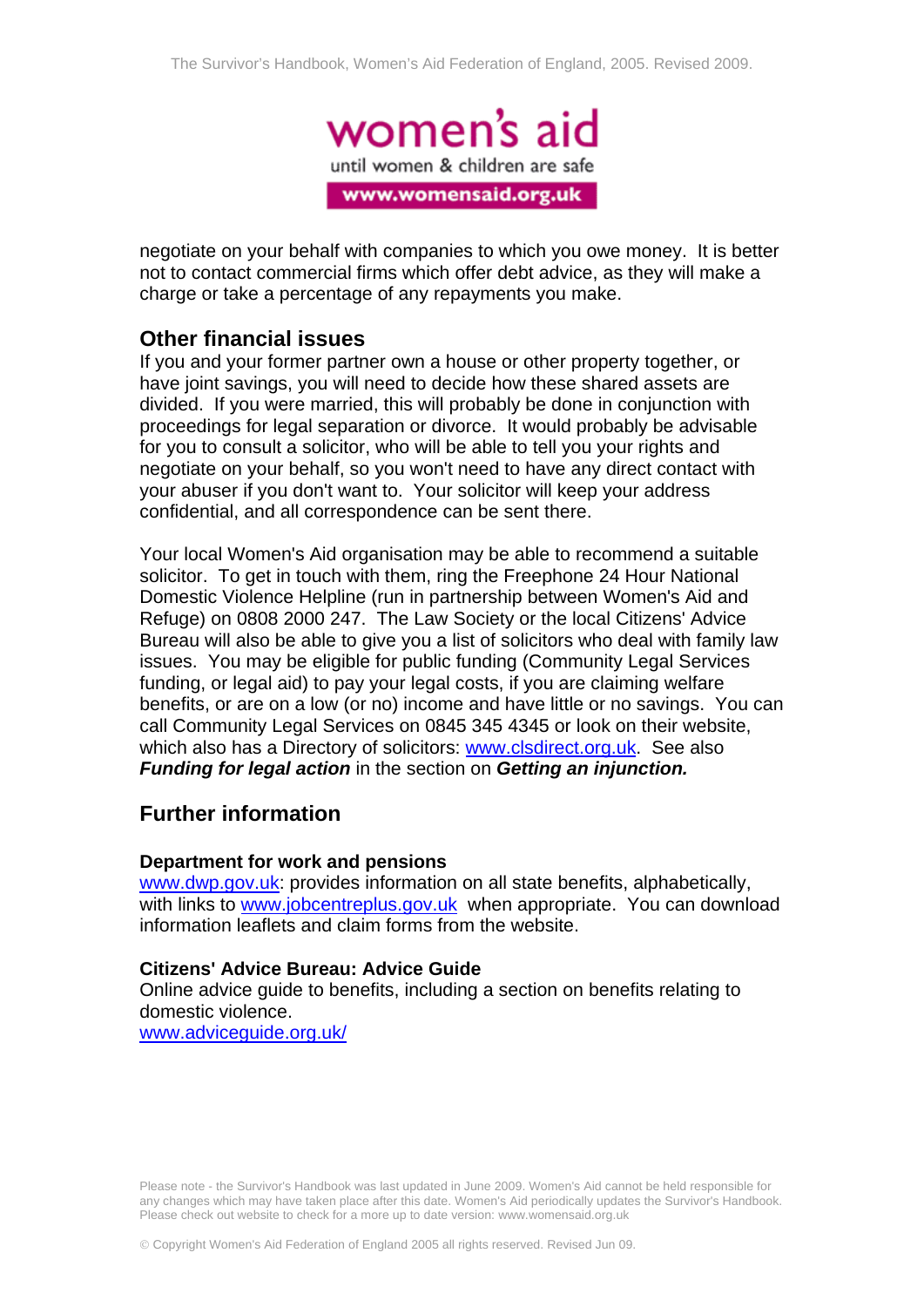

#### **Multikulti**

Provides information and guidance in a variety of languages on a number of topics including welfare benefits, debt, education, employment. www.multikulti.org.uk

## **Advice Now**

Provides information on a number of areas, including benefits, housing, employment, living together and separating. They provide leaflets to download, and link to a wide variety of other useful websites. www.advicenow.org.uk

## **National Debtline 0808 808 4000** Monday to Friday 9 a.m. – 9 p.m.;

Saturday 9. 30 a.m. – 1 p.m. Offers information and advice on debt. Their website has an information pack, a personal; budget section, factsheets, and debt advice. They have access to Language Line.

www.nationaldebtline.co.uk Email: advice@nationaldebtline.co.uk

**One Parent Families:** Lone Parent helpline: **0800 018 5026**, 9 a.m. - 5 p.m., Monday to Friday

www.oneparentfamilies.org.uk

This website provides a useful "helpdesk" with basic information on benefits, childcare and other issues.

## **Single Parents UK**

#### www.singleparents.org.uk

Includes information on welfare benefits, childcare, the pros and cons of paid work versus voluntary work, full-time parenting or going back into education.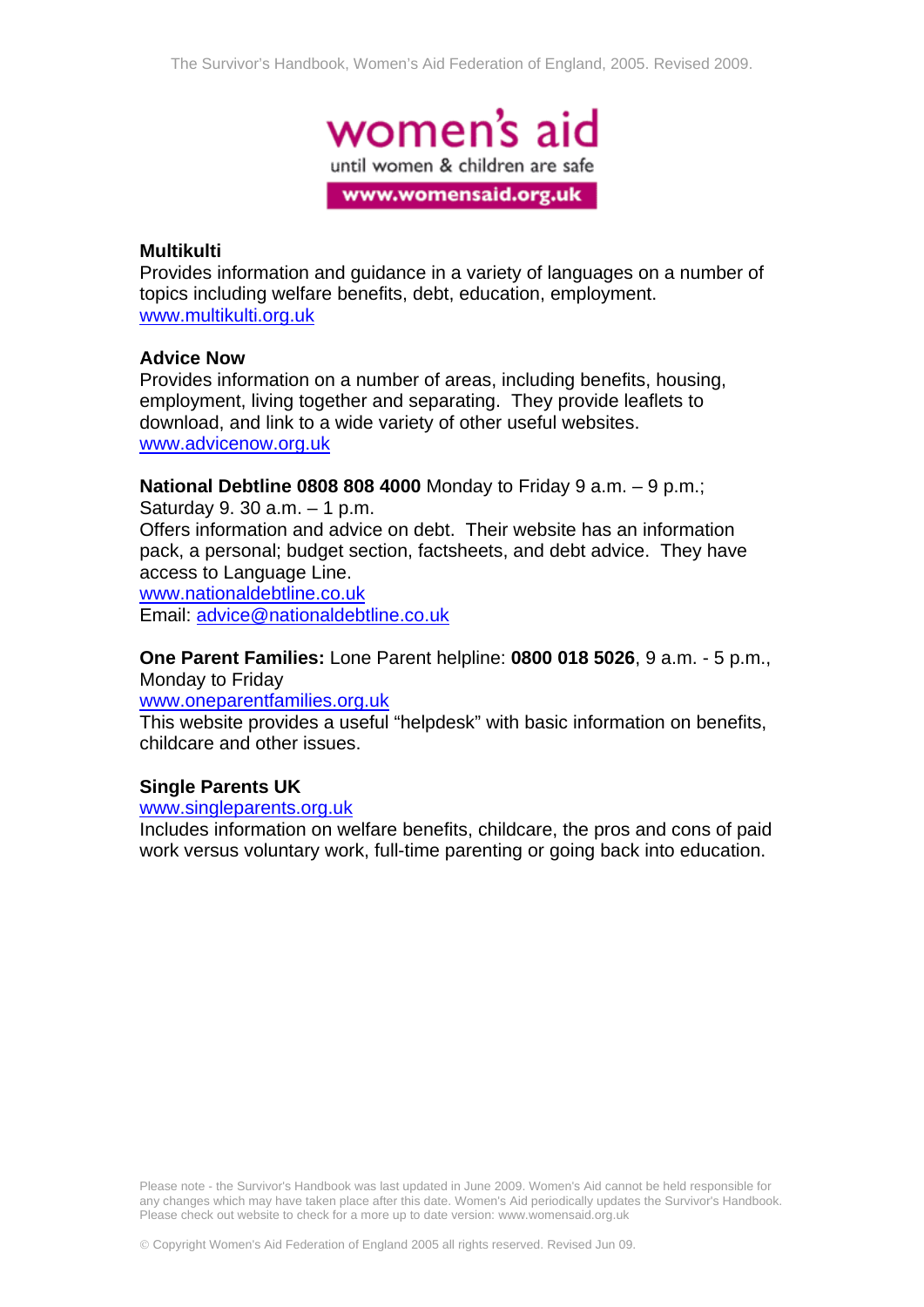

How can I help a friend who is experiencing domestic violence?

Unless you are trying to help someone who has been very open about their experiences it may be difficult for you to acknowledge the problem directly. However, there are some basic steps that you can take to assist and give support to a friend, family member, colleague, neighbour or anyone you know who confides in you that they are experiencing domestic abuse.

- **Listen to her**, try to understand and take care not to blame her. Tell her that she is not alone and that there are many women like her in the same situation. Acknowledge that it takes strength to trust someone enough to talk to them about experiencing abuse. Give her time to talk, but don't push her to go into too much detail if she doesn't want to.
- **Acknowledge** that she is in a frightening and very difficult situation.
- Tell her that **no-one deserves to be threatened or beaten**, despite what her abuser has told her. Nothing she can do or say can justify the abuser's behaviour.
- **Support her** as a friend. Encourage her to express her feelings, whatever they are. Allow her to make her own decisions.
- **Don't** tell her to leave the relationship if she is not ready to do this. This is her decision.
- Ask if she has suffered **physical harm**. If so, offer to go with her to a hospital or to see her G.P.
- Help her to **report the assault** to the police if she chooses to do so.
- Be ready to **provide information** on organisations that offer help to abused women and their children. Explore the available options with her. Tell her about the **Freephone 24 hour National Domestic Violence Helpline** (run in partnership between Women's Aid and Refuge), and how to access this *Survivors' Handbook*.
- **Go with her** to visit a solicitor if she is ready to take this step.

Please note - the Survivor's Handbook was last updated in June 2009. Women's Aid cannot be held responsible for any changes which may have taken place after this date. Women's Aid periodically updates the Survivor's Handbook. Please check out website to check for a more up to date version: www.womensaid.org.uk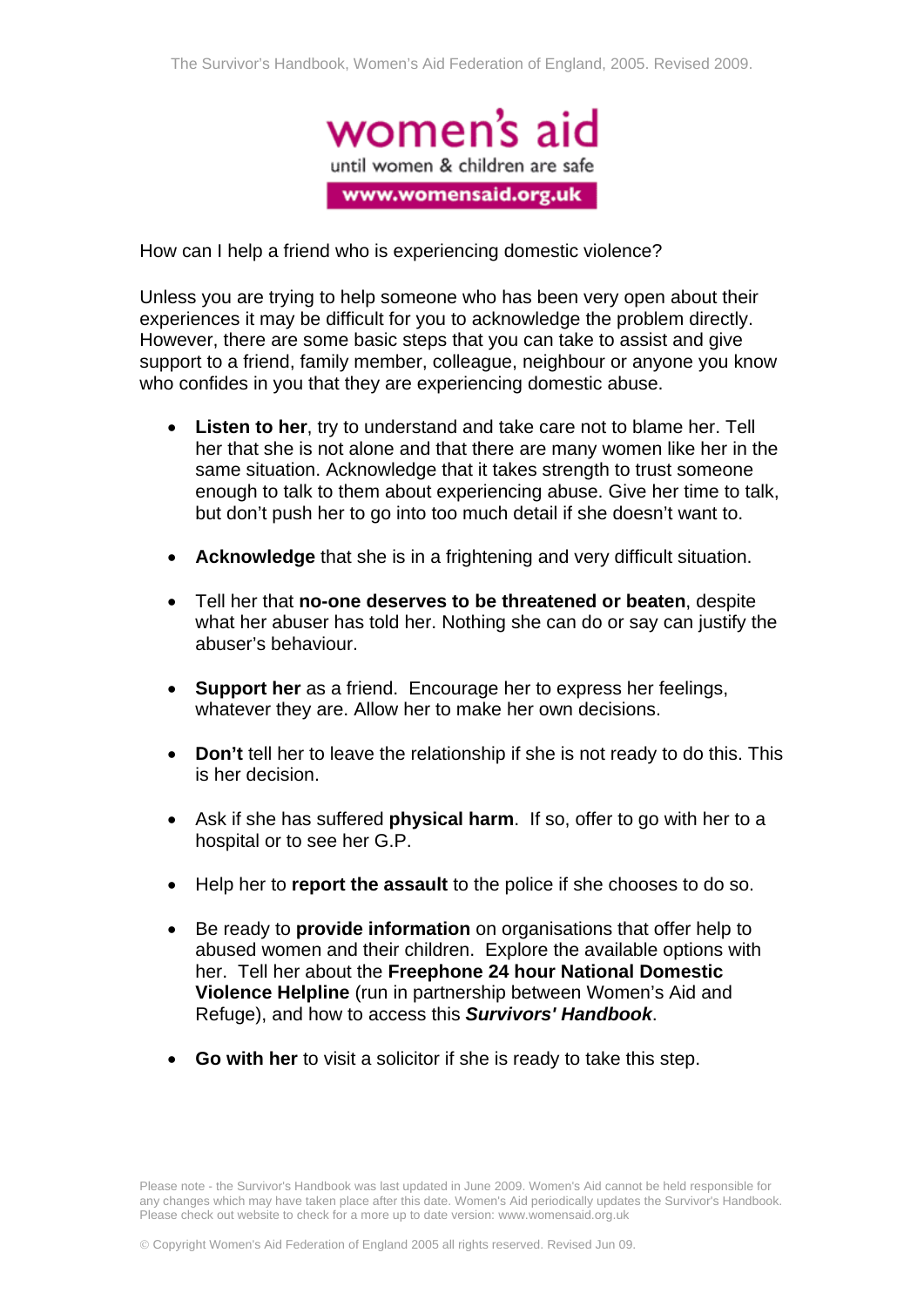

- **Plan safe strategies** for leaving an abusive relationship. (See *Making a safety plan*.) Let her create her own boundaries of what she thinks is safe and what is not safe; don't urge her to follow any strategies that she expresses doubt about.
- Offer your friend the **use of your address and/or telephone number** to leave information and messages, and tell her you will look after an emergency bag for her, if she wants this.
- **Look after yourself** while you are supporting someone through such a difficult and emotional time. Ensure that you do not put yourself into a dangerous situation; for example, do not offer to talk to the abuser about your friend or let yourself be seen by the abuser as a threat to their relationship.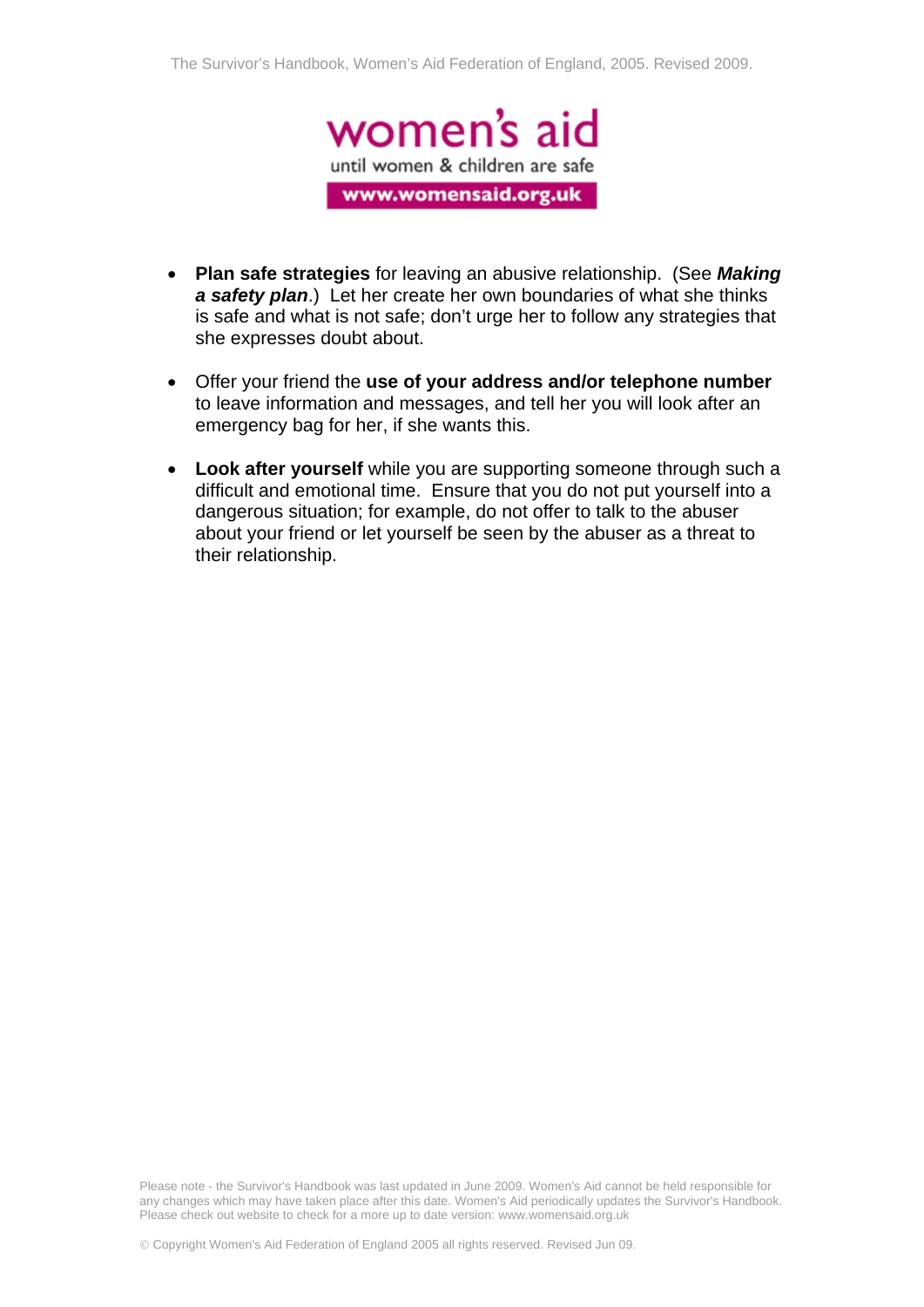

## **Your legal rights**

If you are frightened of your current or former partner, then you have a right to be protected under the law. These are some of the legal options you have:

- You have rights under the criminal law. Being assaulted by someone you know or live with is just as much a crime as violence from a stranger, and often more dangerous. See *The police and the criminal prosecution process* for more information.
- You can apply for a civil court order to tell your abuser to stop harassing or hurting you, or to keep out of or away from your home. See *Getting an Injunction* for information on these options.
- You can get help with emergency or temporary accommodation. See *Where can I go? Housing options* for more information.
- The law can also help to protect children. You can apply to the family courts for an order specifying where and with whom the children should live, and regulating contact with the other parent. See *Children and domestic violence* and in particular the sections on *Contact with the other parent*, *Residence*, and *Threatened abduction*.

Domestic violence is dealt with both under the criminal law and the civil law. The two systems are separate and are administered by separate courts:

- The **civil law** is primarily aimed at protection (or in some cases compensation.) A survivor of domestic violence can make an application for an injunction (a court order) either to the family proceedings court or the county court (usually through her solicitor). Other family proceedings – such as child contact or divorce - also take place in the county court.
- The **criminal law** is primarily aimed at punishing the offender. The police together with the Crown Prosecution Service (CPS) initiate the process. Criminal cases are heard in either the magistrates' court or the Crown Court depending on the severity of the charge.

## **Further information**

Further information is contained within the Women's Aid leaflet "Domestic violence: Your legal rights", and under the *Policy Briefings* section of our website.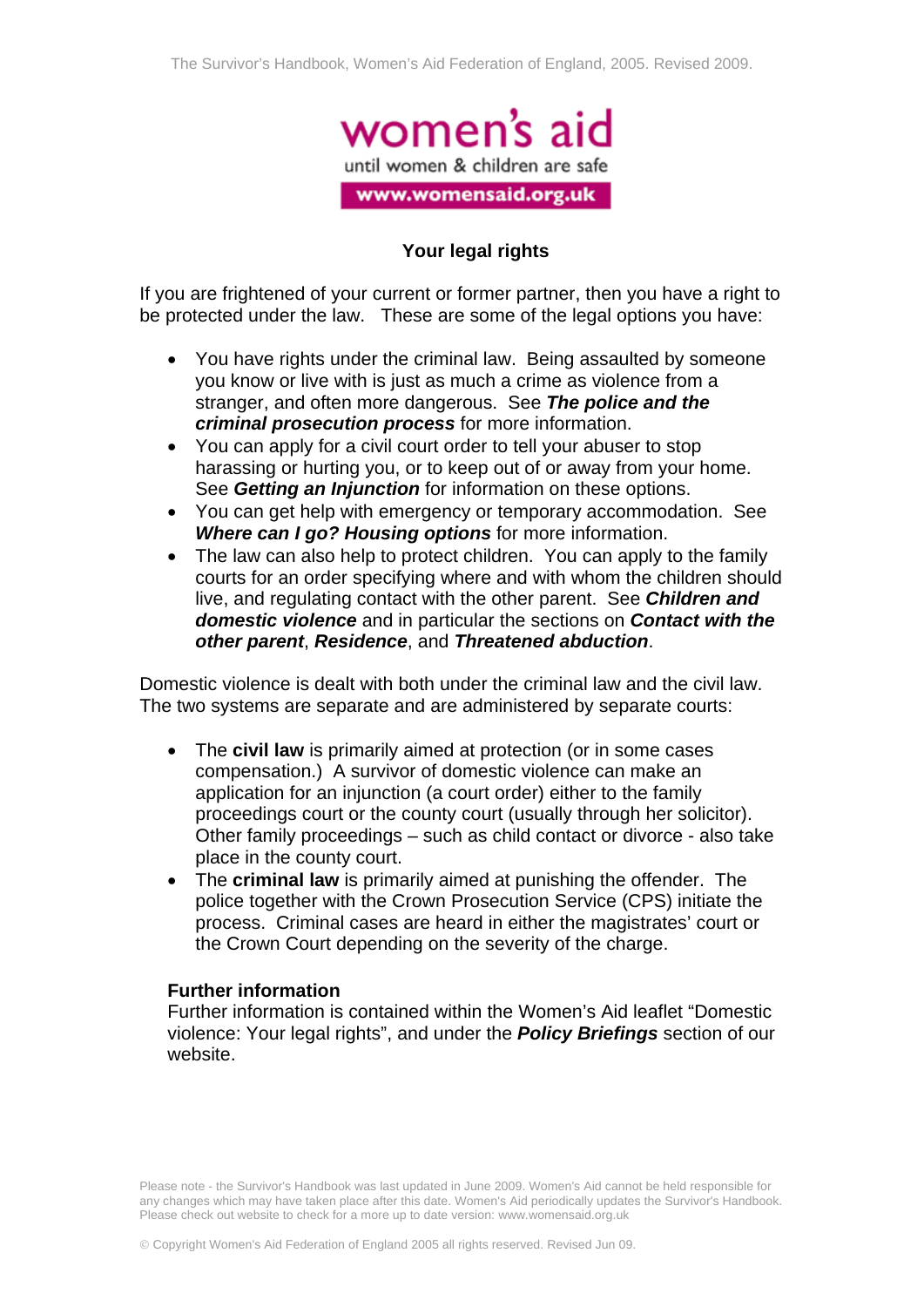

See also the websites and other information listed under *The police and the criminal prosecution process* and *Getting an injunction.* 

# **Getting an injunction**

You could try to gain some protection from your abuser by applying for a civil injunction or protection order. An injunction is a court order that requires someone to do or not to do something. There are two main types of injunctions available under Part IV of the Family Law Act 1996:

- a non-molestation order
- an occupation order

**A non-molestation order** is aimed at preventing your partner or ex-partner from using or threatening violence against you or your child, or intimidating, harassing or pestering you, in order to ensure your health, safety and wellbeing of yourself and your children.

**An occupation order** regulates who can live in the family home, and can also restrict your abuser from entering the surrounding area. If you do not feel safe continuing to live with your partner, or if you have left home because of violence, but want to return and exclude your abuser, you may want to apply for an occupation order.

Under new legislation, a breach of a non-molestation order is now a criminal offence; however, you should still be able to take your abuser back to the civil court for breaking the order, if you prefer this. If you already have an injunction, you may have a **power of arrest** attached, and you can also have powers of arrest attached to an occupation order. These powers come into effect if your abuser breaks the order (see below, *Powers of arrest*.)

While getting a court order **may** provide some protection, it isn't always helpful: sometimes it makes very little difference, and it can even (in some cases) be counter- productive.

## **Who is eligible to apply for an injunction?**

In order for you to apply for one of these orders you must be an "associated person". This means you must be related or associated with each other in one of the following ways: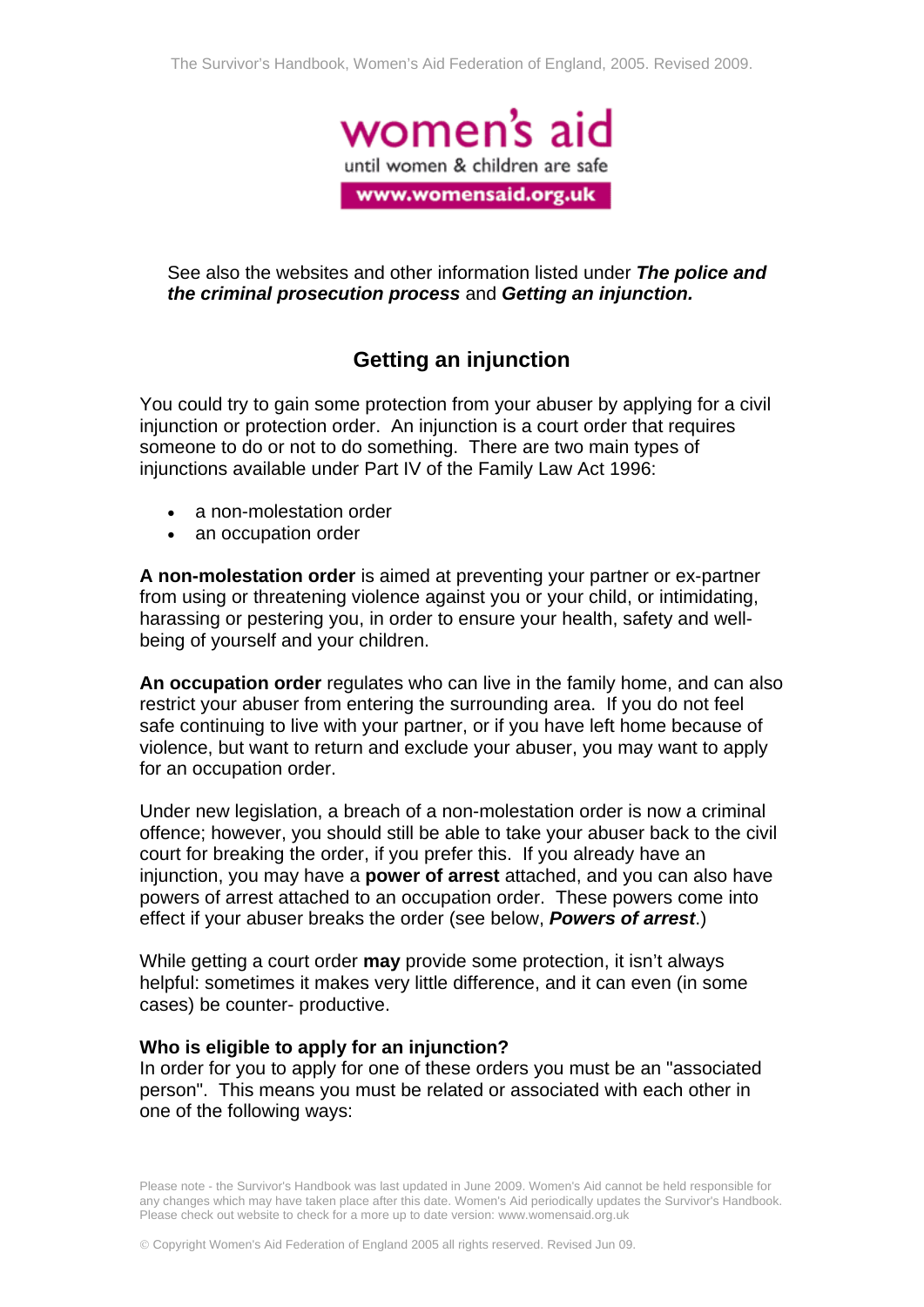

- you are or have been married to each other
- you are or have been in a civil partnership with each other;
- you are cohabitants or former cohabitants (including same sex couples)
- you live or have lived in the same household;
- you are relatives;
- you have formally agreed to marry each other (even if that agreement has now been ended);
- vou have a child together (this can include those who are parents of the same child, and those who have parental responsibility for the same child);
- you are both involved in the same family proceedings (e.g. divorce or child contact);
- although not living together, you are in an "intimate relationship of significant duration".

If you are not eligible to apply for an order under the Family Law Act, or if you are being continually harassed, threatened, pestered or "stalked" after a relationship has ended, you can also get civil injunctions under the Protection from Harassment Act 1997. Recent legislation will also allow a restraining order to be attached when criminal proceedings have been taken - even if the conviction has not been upheld – if the court believes you are likely to be at risk; however this has not yet been put into effect. Restraining orders can provide the same protection as injunctions under the civil law but may be more effective as they carry stronger penalties.

Action under the criminal law, coupled with restraining orders, may avoid the problem of the cost of taking civil legal action if you do not also need to apply for an injunction to exclude your abuser from your home. (See also the section on *The police and the criminal prosecution process*.)

If you are applying for an **occupation order** you either have to have a legal right to occupy the home (as joint or sole tenant or owner of that home); or you have to have been married to, or cohabiting with, an opposite sex partner who is the owner or tenant. The court will apply a "balance of harm" test when deciding whether to make the order. When making an occupation order, the court may make other related orders imposing obligations on you or your abuser, for example relating to repair and maintenance of the home, or to payment of rent or mortgage.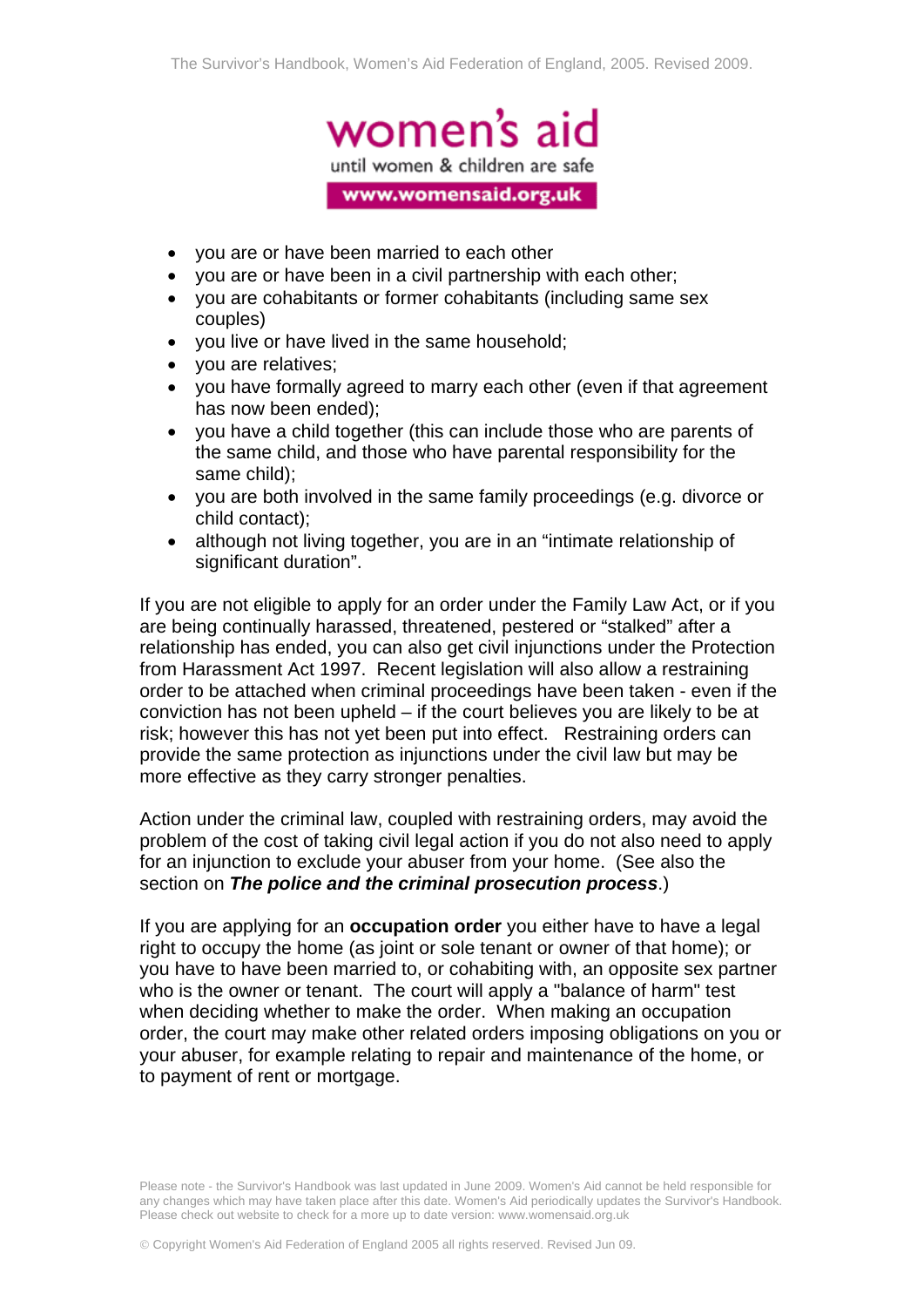

Injunctions are normally for a specified period of time  $-$  e.g. 6 months - but can be renewed; or they may be made "until further order". There is no limit on the length of time that non-molestation orders can be extended. Occupation orders can only be extended beyond 12 months if you have a legal right to stay in the home (i.e. as owner or co-owner, or tenant/joint tenant, or because you are or have been married to the owner/tenant).

## **Getting legal advice**

Although you can apply for an injunction yourself, you might find it helpful to have legal advice. It is best to get a solicitor who has a lot of experience with domestic violence cases, and who is likely to understand all the issues. Your local Women's Aid organisation may be able to refer you to a solicitor who has experience of domestic violence issues. The Law Society or the local Citizens' Advice Bureau will also be able to give you a list of family solicitors in your area.

You may be eligible for public funding (Community Legal Services funding, or legal aid) to pay your legal costs, if you are claiming welfare benefits, or are on a low (or no) income and have little or no savings. (Your partner's or husband's income is not taken into account if you are taking legal action against him.) See below: *Funding for legal action.* 

## **Going to court**

Applications for injunctions under the Family Law Act are held at the magistrates' family proceedings court or the county court, or in some cases the High Court. The application will be in a closed court ("in chambers") and no-one who is not directly concerned with your case will be allowed in. This means that you will be able to take in your solicitor or other legal representative, but will not normally be allowed to take in a friend or other supporter (though they can stay in the waiting room). The good thing about this is that no members of the public will be there (unlike at a criminal court) and this provides a degree of privacy.

If you are concerned that your abuser might hassle you while you are waiting, you should tell your solicitor who can ask the court officers to keep him away from you. They should also be able to provide separate waiting areas.

You can ask for your address to be kept secret and not read out in court, so that the abuser does not know where you are staying.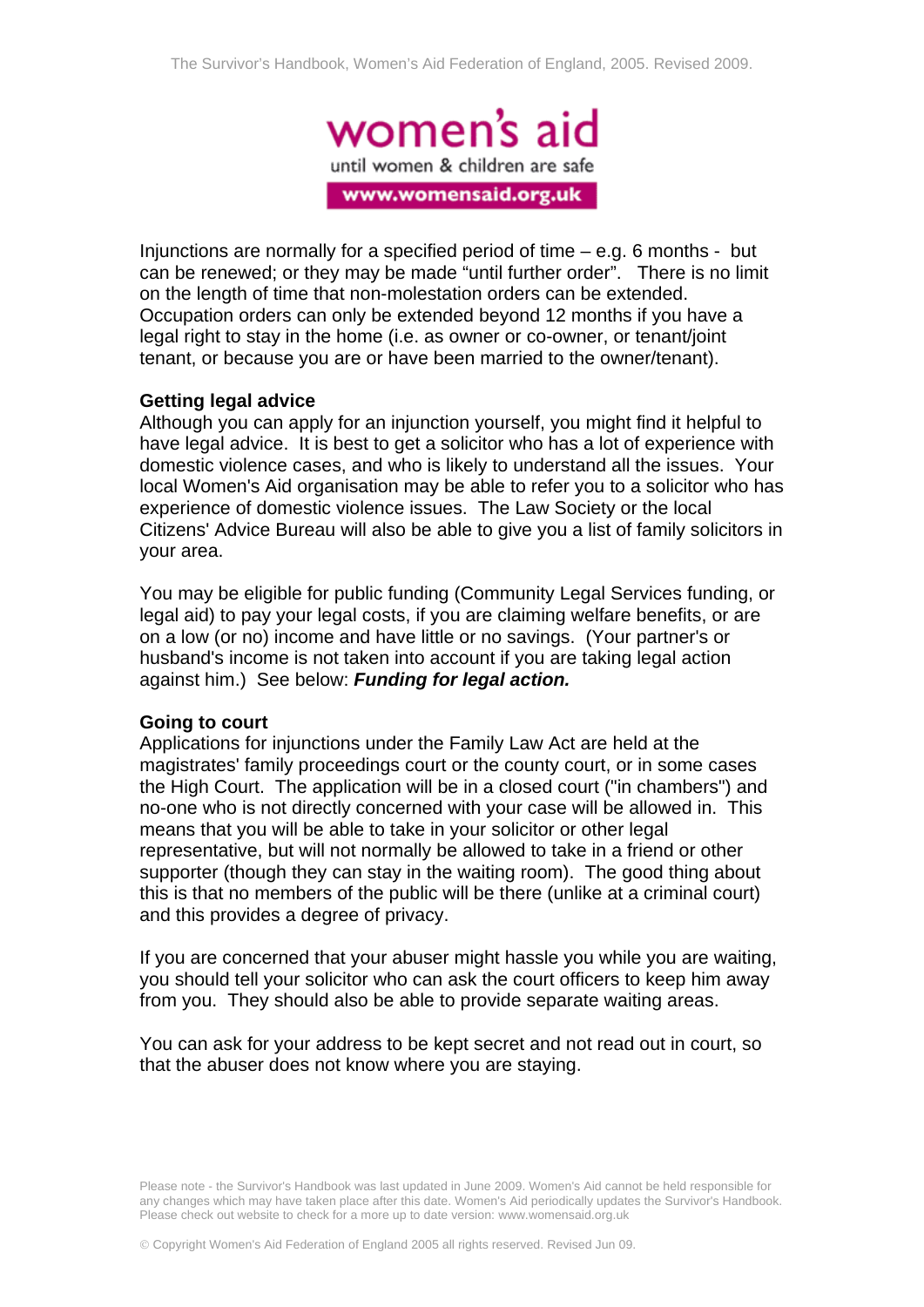

#### **How long does it take to get an injunction?**

If you are in immediate danger, an application can be made to the court on the same day without your abuser being there. This is called a "without notice" or *ex parte* application*.* The court will need to consider whether or not you are at risk of significant harm, whether you will be prevented or deterred from applying if you have to wait, or whether your abuser is avoiding being served notice to appear before the court.

If the court grants a "without notice" order, you will have to return to court for a full hearing once your abuser has been served with notice.

If there are other family proceedings already in progress (e.g. for a residence or contact order for a child) the court may wish to hear the whole case together - but they can still grant an emergency order while you are waiting for the full hearing.

#### **What evidence will be needed?**

You will need to make a sworn statement (sometimes called an affidavit) to the court about the physical and emotional abuse you have experienced. You should be as precise as possible about all the ways you have been physically or emotionally harmed, the dates and times (if you have them), and the effects on you and your children. It is important that you or your solicitor provides the court with as much evidence as possible of all aspects of harm caused by your partner or ex-partner's abusive behaviour. It will help if you have kept a record of past events, or if you have independent evidence - such as police reports or medical records.

The court has discretion when deciding to make an order, and has to look at all the circumstances, including the likely effect of any order on their health safety and well-being, their conduct in relation to each other, their needs, and their financial and housing resources.

The court sometimes suggests that, instead of an injunction, the abuser should make an **undertaking** (a promise) to the court not harass or threaten you. While this is supposed to have the same strength as a court order, and breach of an undertaking constitutes contempt of court, in practice, undertakings cannot be enforced effectively as powers of arrest cannot be attached. The court should never accept an undertaking where violence has been used or threatened, and you do not have to agree to accept an undertaking if you do not want to.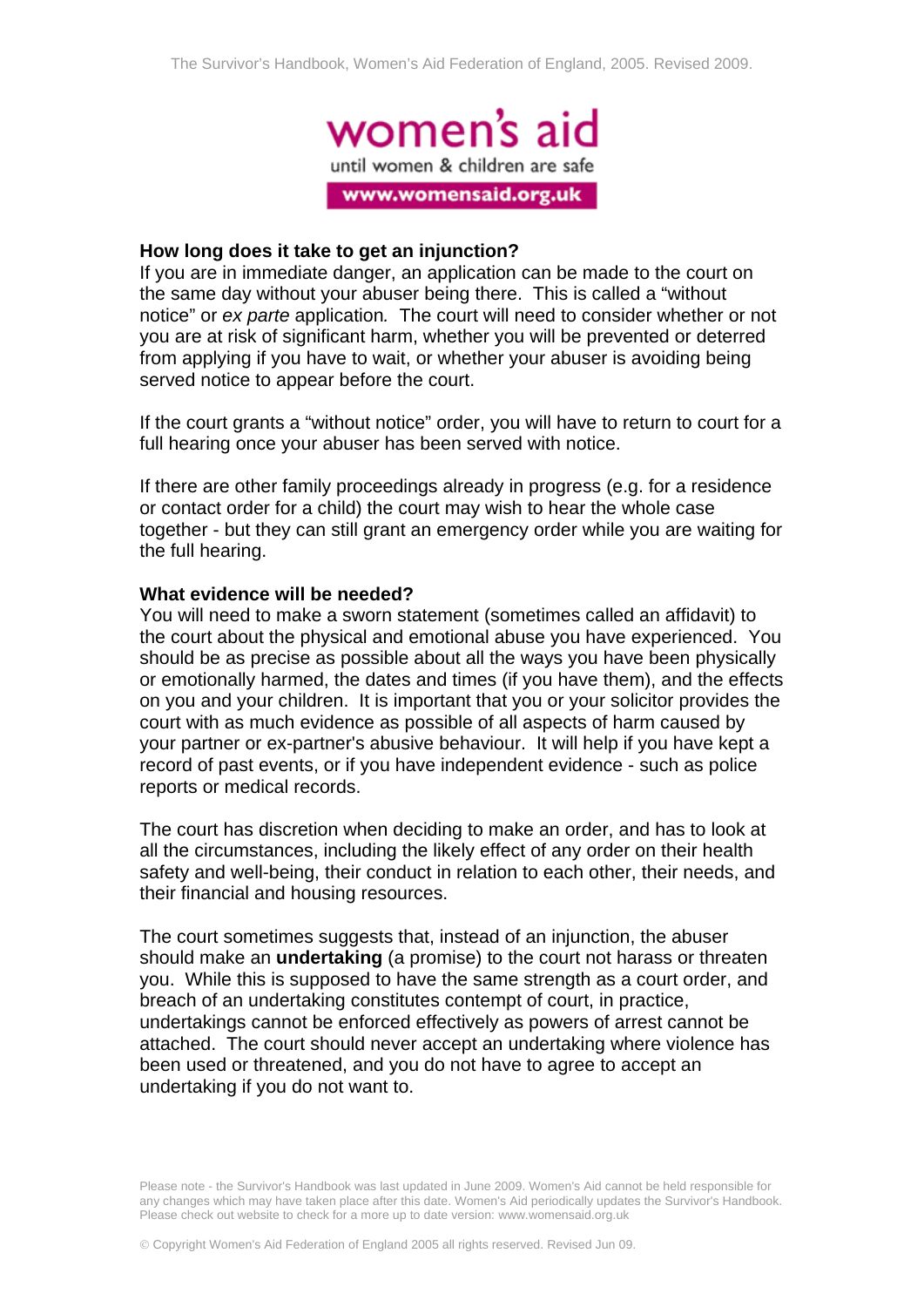

If you are applying for an occupation order, and do not have a legal entitlement to occupy the property, the court must apply a "balance of harm" test; that is, who will suffer the most harm if an order is not made?

Once an order has been made, you should have a copy, and your solicitor should arrange for a printed copy to be handed personally to your abuser. The injunction will not be effective if there is no proof that your abuser received it.

## **Powers of arrest**

If your abuser has used or threatened physical violence, and the court accepts this at a full hearing of the case, then they must attach a power of arrest to an injunction (unless they believe you will be adequately protected without this). This means that a copy of the order must be held on record at the police station, (you or your solicitor should ensure that this happens) and the police can arrest immediately if the order is broken, even without a specific criminal offence having been committed. A power of arrest may be attached even if the hearing was held "without notice", if the court believes you are likely to be at risk of harm otherwise.

Under new legislation, breach of a non-molestation order automatically becomes a criminal offence. Occupation orders will be treated differently, however, and a separate "power of arrest" will still be needed.

## **What happens if the abuser breaks the order?**

If your abuser breaks the terms of the injunction, and you are at all fearful for your safety or that of others, you should call the police. Under the Domestic Violence, Crime and Victims Act 2004, breach of a non-molestation injunction made on or after 1<sup>st</sup> July 2007 is a criminal offence. This means that the police should treat any breach of such an order just like any other criminal offence; so they should arrest your abuser, and take him to the magistrates' court, and **not** back to the county court or family proceedings court. This should strengthen the power of court orders. (See also the section on *The police and the criminal prosecution process*.)

If, however, you are unhappy about the enforcement process being taken out of your hands, it should still be possible for you to take your abuser back to the county court or family proceedings court for contempt of court – in the same way as you have to do for breach of an occupation order. (See below)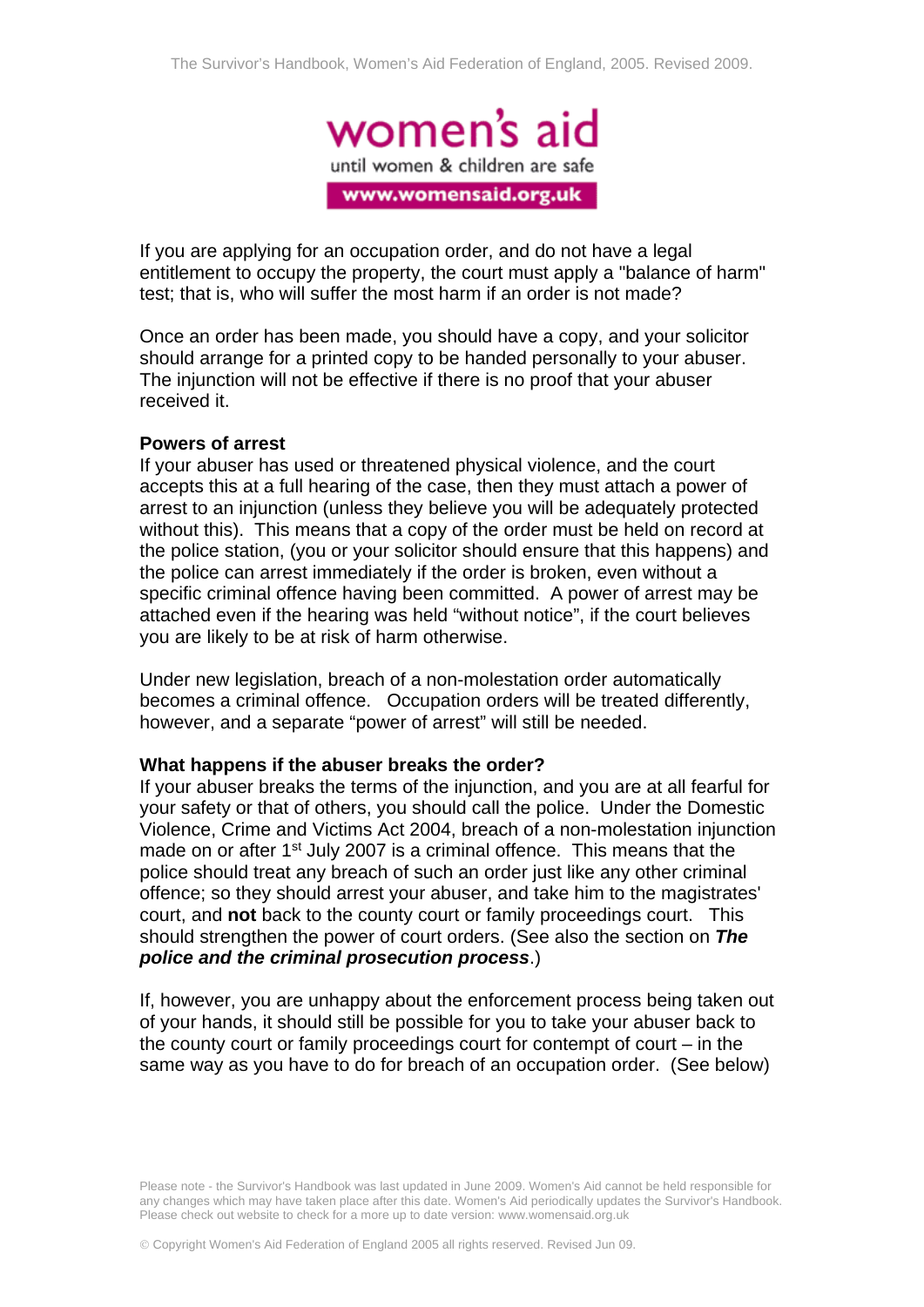

If your abuser has breached an occupation order, (or a non-molestation order made before 1<sup>st</sup> July 2007) and if there is no power of arrest attached, then you (with the help of your solicitor if you have one) may have to go back to court yourself and apply for an arrest warrant. Your abuser is in contempt of court for disobeying a court order. The court may then fine your abuser, impose a suspended sentence, or commit to prison (rare for a first offence).

## **Funding for legal action**

If you are on a low income or are receiving state benefits (such as Income Support or income-based Job Seeker's Allowance) and have little or no money in savings, you may be eligible for civil legal aid (run by the Legal Services Commission). The income of your partner or husband does not count if you are taking legal action against him.

If you are applying for legal aid to cover the costs of seeking protection from domestic abuse (e.g. a non-molestation order, occupation order or forced marriage protection order) then you will qualify for legal aid regardless of your income.

If you are on benefits or a low or no income, and with little or no savings, you will not pay anything towards your legal costs.

If your income after essential outgoings (such as utility bills, mortgage or rent payments, and allowances for children) is over a certain amount, you will be asked to pay a contribution towards the costs of your case. This contribution would be paid monthly until the case ends and the certificate is discharged. You will also be asked to make a contribution if you have savings over a certain amount.

For other issues (such as those relating to divorce, contact or residence) an eligibility test will apply, but you will still be eligible for legal aid if you are claiming benefits, or have a low (or no) income of your own.

The Community Legal Services website has information about applying for this funding, and there is a calculator enabling you to work out how much – if any – your monthly contribution is likely to be. Go to www.communitylegaladvice.org.uk. You can also call them on **0845 345 4345** for legal help and advice. The CLS website has a Directory which enables you to find a solicitor in your area. All solicitors listed there hold the Community Legal Service "quality mark".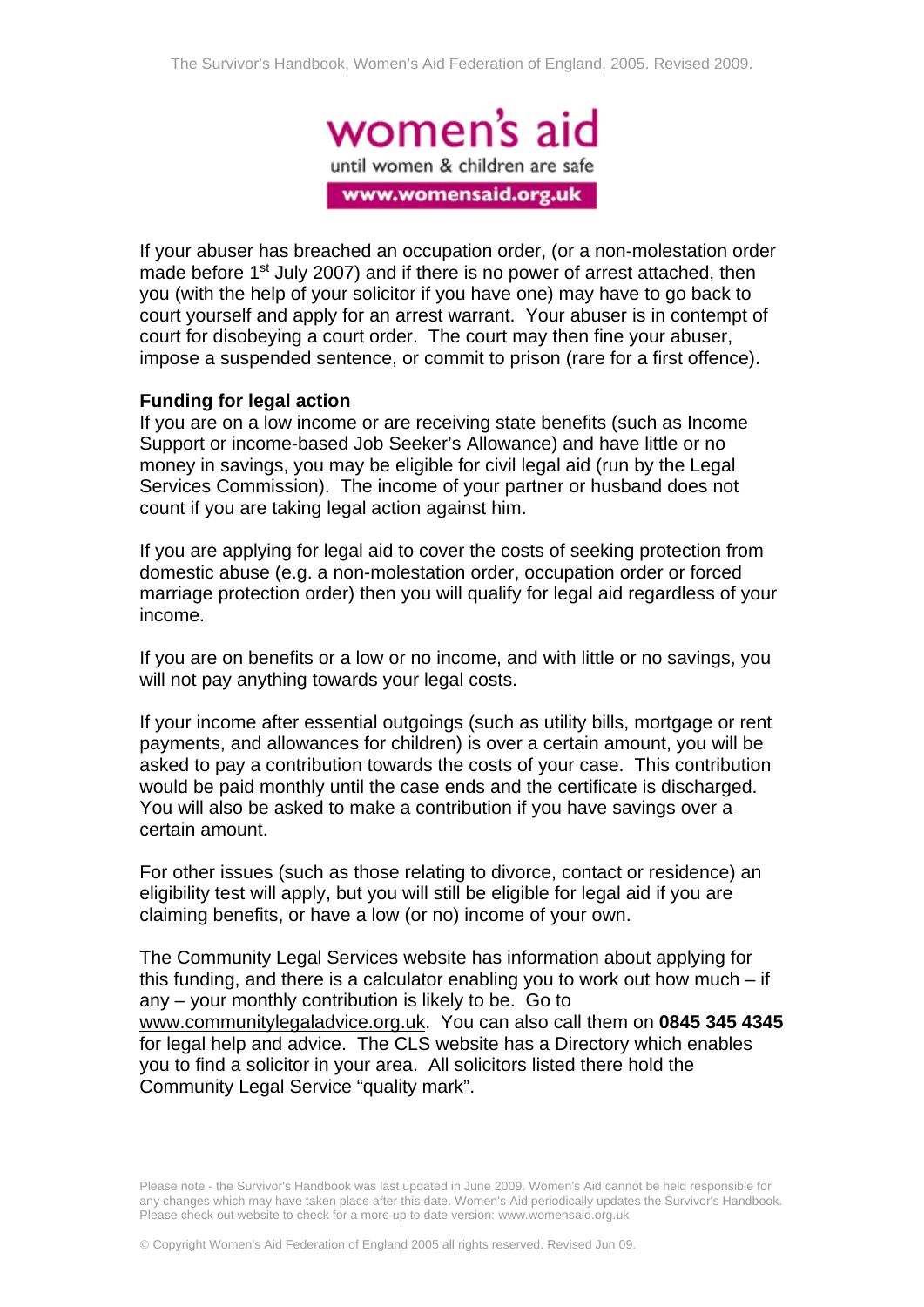

In addition to income criteria, you will need to show that there are reasonable grounds to pursue the case, i.e. the "cost benefit criterion" set out in the Legal Services Commission Funding Code.

Applying for funds to pursue a case may take time, but in the case of an urgent application for a domestic violence injunction, a solicitor who is contracted with the Legal Services Commission can grant an emergency certificate of legal representation.

You can also get free advice from a Law Centre or from the Citizens' Advice Bureau. It is also possible to make your own application for an injunction. Your local county court office will be able to give you the forms and a leaflet "Part IV of the Family Law Act: How can it help me?" or you can download these from the Court Service website: www.courtservice.gov.uk. There is an application fee – currently £60 – but if you cannot afford this, you can apply for it to be waived. Alternatively, you may be able to apply to the magistrates' family proceedings court instead, and if you do this, you won't have to pay a fee. Rights of Women produce the **Domestic Violence DIY Injunction Handbook** which may help you. This is also available in Bengali, Gujerati, Hindi and Urdu. To purchase a copy, you can call them on **020 7251 6575/6.** 

# **Further information**

**Rights of Women (ROW)**: Have a general legal advice line and also a new sexual violence legal advice line

**Legal advice line: 0207 251 6577**; Tuesdays, Wednesdays, Thursdays,  $2 - 4$  p.m. and  $7 - 9$  p.m; Fridays  $12 - 2$  p.m.. Textphone: 0207 490 2562 **Sexual Violence legal advice line: 020 7251 8887** Mondays 11 a.m. - 1 p.m; Tuesdays: 10 a.m. - 12 noon textphone: 020 7490 2592, same times

email: info@row.org.uk

www.rightsofwomen.org.uk

Rights of Women also produce useful publications, including their Domestic Violence DIY Injunction Handbook (the 2nd edition of which has been substantially updated to include recent changes to the law following the implementation of the Domestic Violence Crime and Victims Act 2004): and a handbook for those who have experienced rape or sexual assault, "From Report to Court". This can be downloaded free from their website, where the DIY Injunction handbook can also be purchased, price £8.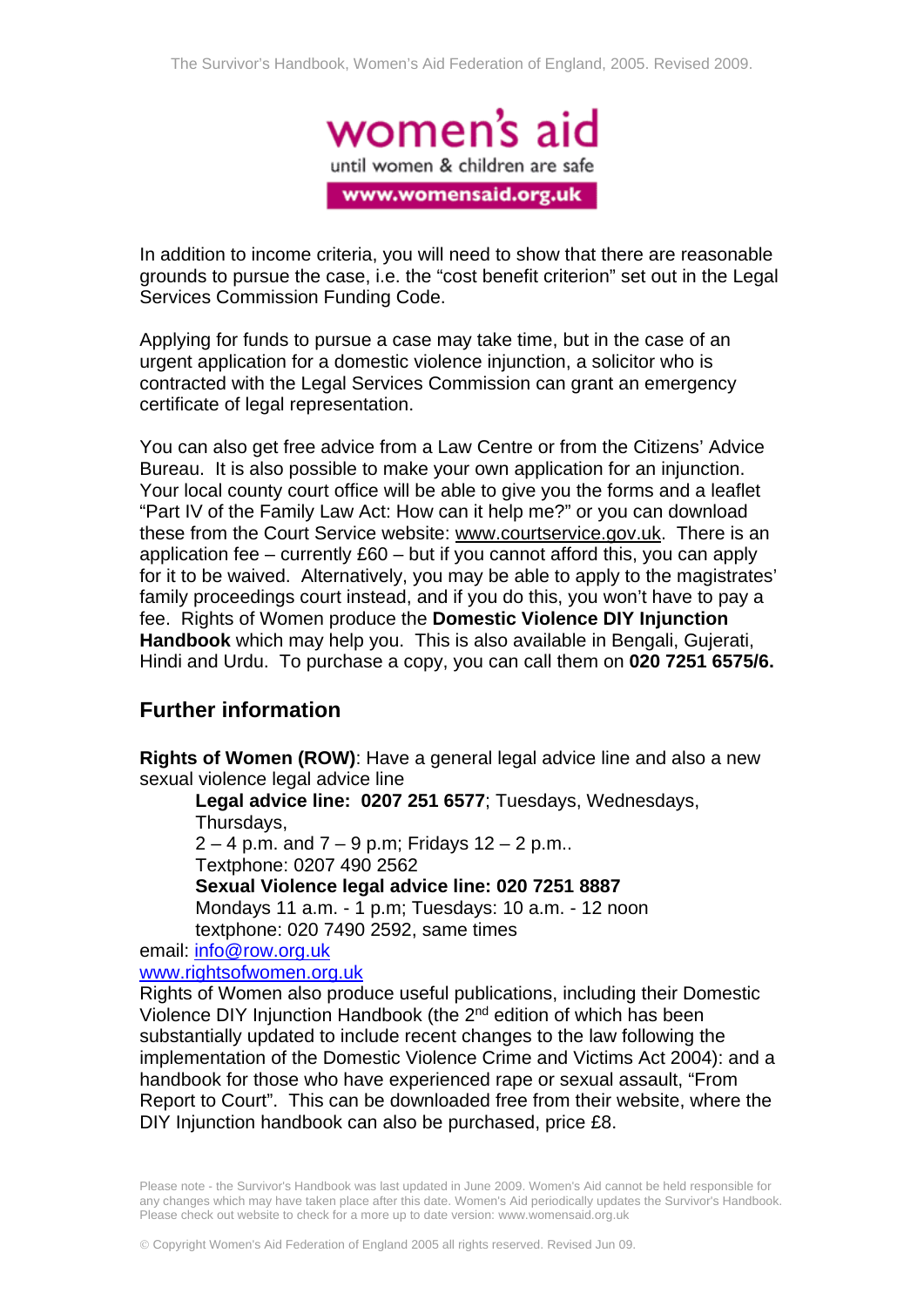

**The Law Society** will provide a list of solicitors in your area: **020 7242 1222.**

**Community Legal Services** will also provide information on legal advisors who have their quality mark, and gives advice on eligibility for CLS-funded services (civil legal aid.) www.clsdirect.org.uk or phone **0845 345 4345**, 9 – 5 Monday – Friday.

## **Legal Services Commission: 020 7759 0317/8**

email: family@legalservices.gov.uk

## **Southall Black Sisters 020 8571 9595**

Provide advice and information on domestic violence, racial harassment, welfare and immigration, primarily for Asian, African, and African- Caribbean women. Casework primarily undertaken in London Borough of Ealing, but deals with enquiries on a national basis. www.southallblacksisters.org.uk

## **The National Centre for Domestic Violence 0870 922 0704** 24 hours**.**  The NCDV may be able to help you obtain an injunction to prevent further abuse from your partner. They are a non-profit-making organisation, that can advise on the range of legal remedies available. Their services are free of charge, and they will refer you to an experienced solicitor who – if you are eligible – will arrange Community Legal Service funding, or will accept payments in stages if you have to pay your own fees. They also have a freephone number, if you are unable to pay for your call: **08009 702070**.

www.ncdv.org.uk

## **Freephone 24 hour National Domestic Violence Helpline** run in partnership between Women's Aid and Refuge: **0808 2000 247.** For information on legal options relating to domestic violence, and for putting you in touch with your local Women's Aid organisation and other related services in your area.

**Local Women's Aid or other domestic violence support services** can offer you support in getting an injunction or going to court, and refer you to local solicitors experienced in domestic violence issues. To find out about local domestic violence services in your area contact the Freephone 24 hour National Domestic Violence Helpline (as above) or see Women's Aid website: www.womensaid.org.uk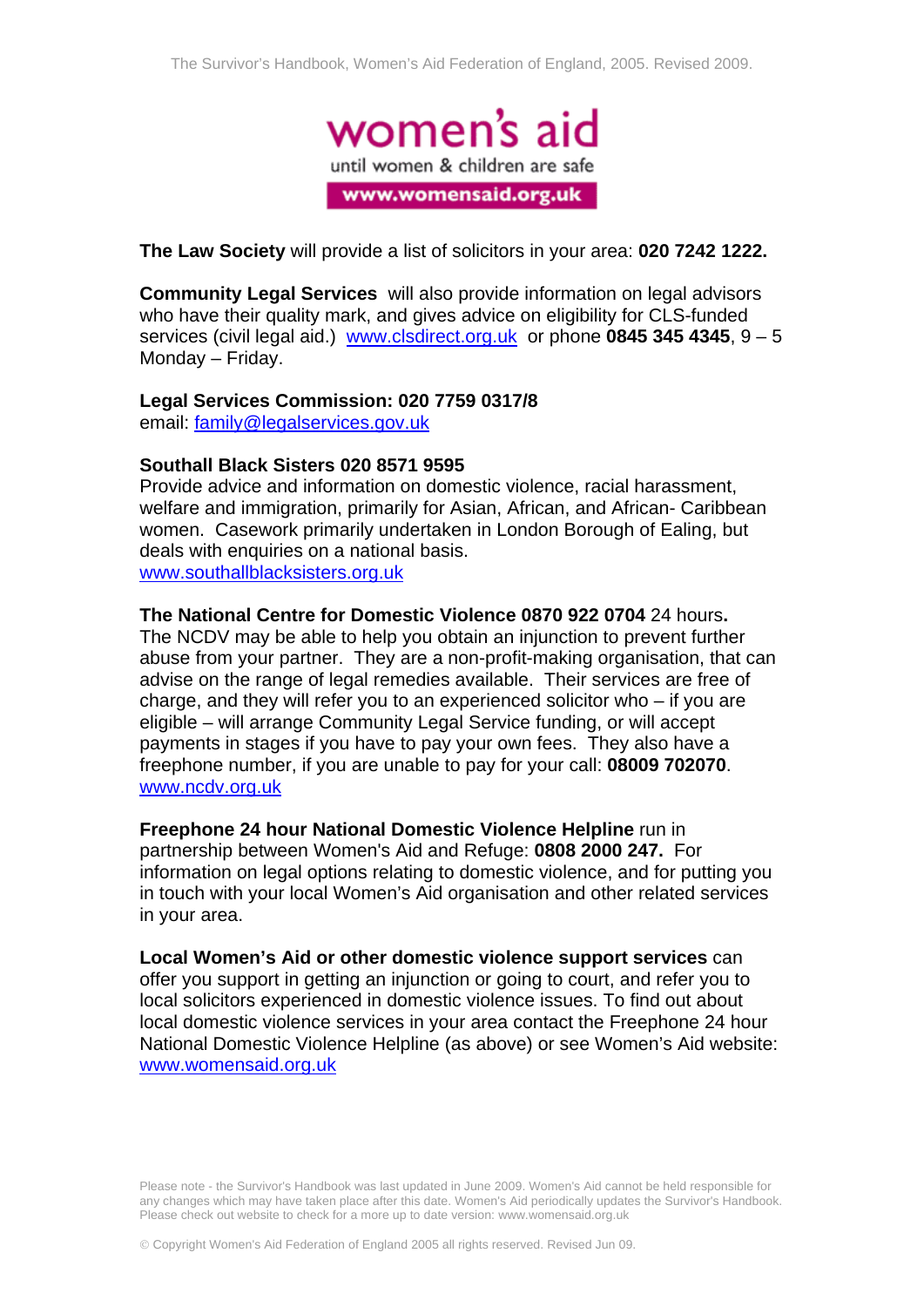

## **The Police and the Criminal Prosecution process**

#### **What the police can do**

Most forms of domestic violence are crimes, and you (or someone else on your behalf) may decide to contact the police for help. The police are a key 24 hour agency for women experiencing domestic violence, and the first port of call in emergency. Being assaulted, sexually abused, threatened or harassed by someone you know or live with is just as much a crime as violence from a stranger, and is often more dangerous.

When the police have been called, their first priority should be your safety and well-being, and that of your children, and to protect everyone present from injury or further harm. Their role is to investigate and not to mediate, counsel or allocate blame by asking inappropriate questions.

If you call the police because you are experiencing domestic violence, they should always give you the opportunity of being listened to and spoken to separately, away from your abuser. You can also ask to be seen by a woman police officer (WPC). The police should provide you with an interpreter if you need one, and should never ask your children or other family members to interpret in cases of domestic violence<sup>1</sup>.

The police should help and support you by:

- protecting you and your children;
- removing the risk of further violence ideally by arresting and removing the perpetrator;
- arranging first aid or other medical assistance such as an ambulance;
- finding out what has happened, taking into account the known risk factors associated with domestic violence2;
- offering you support and reassurance;

1

- helping you to access other agencies (e.g. Women's Aid);
- arranging transport to a safe place, if you want this.

Domestic violence should be treated as seriously as an assault or threat from a stranger. Each police officer can use his or her powers to intervene, arrest, caution or charge an abuser. If there are reasonable grounds to justify an

<sup>1</sup> Except as a last resort in order to confirm factual information and ensure your immediate safety.

<sup>2</sup> See ACPO Guidance – full reference at the end of this section.

Please note - the Survivor's Handbook was last updated in June 2009. Women's Aid cannot be held responsible for any changes which may have taken place after this date. Women's Aid periodically updates the Survivor's Handbook. Please check out website to check for a more up to date version: www.womensaid.org.uk

Copyright Women's Aid Federation of England 2005 all rights reserved. Revised Jun 09.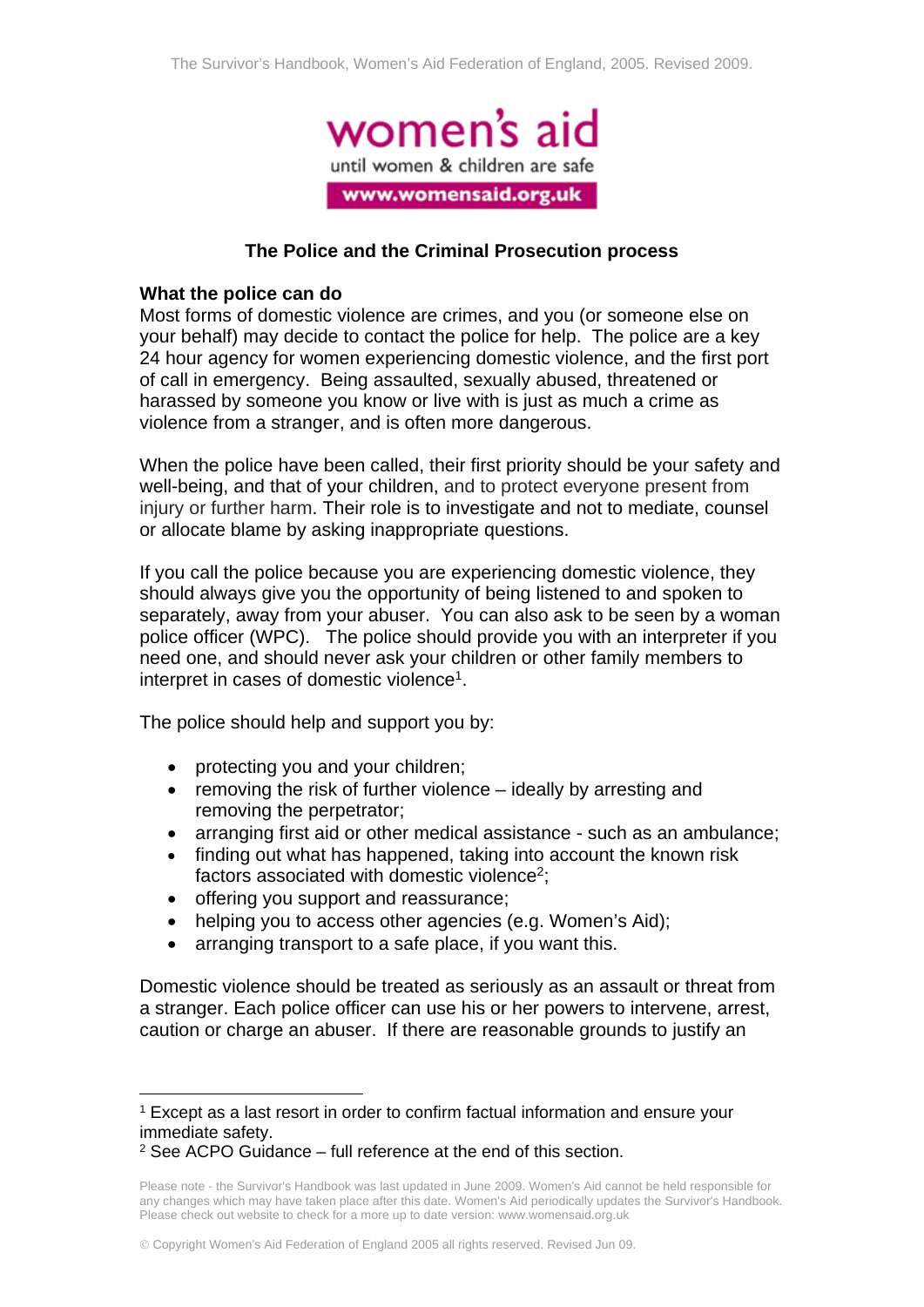

arrest, the police should do this without asking your "permission", or insisting on a statement from you first - though they will need to take one later. They do not need a warrant to arrest someone who they suspect is about to commit an arrestable offence nor do they need to witness an assault. The abuser can then be held for up to 24 hours (or 36 hours at weekends) before they need to charge him.

If the perpetrator has left before the police arrive, the police should circulate a description and make every effort to find him. Officers should also gather alternative evidence (e.g. photos of damage or injury) in order to charge and build a prosecution case that does not rely entirely on your statement. They should ensure that you and your children are safe while they do this.

For many women who are experiencing domestic violence, calling the police is not the first option, but is often only a last resort after repeated attacks. Many women are ambivalent about calling the police: they fear they will not be believed or taken seriously, or it may seem like a betrayal. Black women, in particular, are less likely to call the police if they fear racism against themselves or their partner, and some women may have concerns about their immigration status and what will happen if they call the police. Lesbians and bisexual women may anticipate homophobia; and women who use drugs, or who work as prostitutes will also distrust the police.

If you do call out the police, and they take action against your abuser, do ask them for and make a note of the crime reference number as this may be helpful when you contact other agencies. If your immigration status is insecure, a record of police attendance to an incident of domestic violence might form part of your case to apply for leave to remain in the UK. See *Immigration issues* for further information.

## **What happens next?**

If the police arrest your abuser, it can act as a deterrent against re-offending, at least for a short time. It can also demonstrate to your partner that the police take domestic violence seriously, and that this behaviour is not acceptable.

Arrest does not necessarily lead to a charge. If the police decide to proceed, they will consult the Crown Prosecution Process (CPS) about the charge, and will then pass the papers to the CPS who will make the final decision to continue with a prosecution. See the section below on *The criminal prosecution process.* Prosecution does not in itself guarantee protection or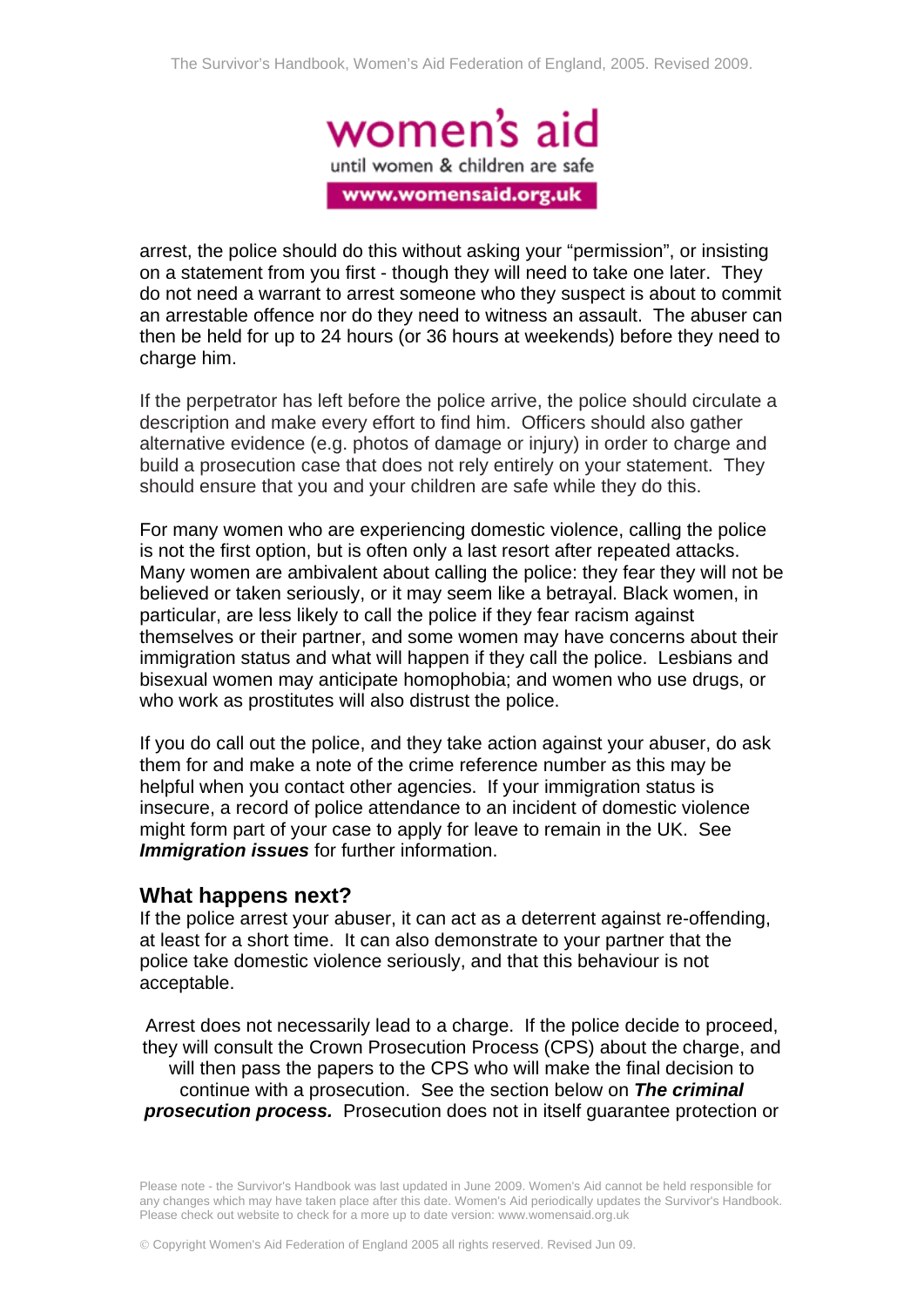

safety in the long term, and there may be increased danger of reprisals from a vengeful partner or ex-partner. You may also face a number of practical and emotional difficulties. Nevertheless, the criminal justice system has an important role to play in preventing and challenging domestic violence, both symbolically and practically, and it is worth seriously considering all the options.

# **Police Bail**

If the police arrest and charge the abuser, they will then make a decision whether to keep him in custody, or to release him on bail. If they release him on bail, they will attach conditions to this, aimed at protecting you, your children and any witnesses from further intimidation and violence. The police should make every effort to consult you before making conditional bail decisions. They should also inform you of any conditions they have placed on the abuser, what these conditions mean, and what action you should take if these conditions are broken. They should give you as much information as possible and should explain that the responsibility for complying with police bail conditions rests with the abuser.

## **Further information on police services**

Most police forces have a specialist division to provide ongoing follow-up, investigation and risk assessment of incidents of domestic violence. These may be called Domestic Violence Units or Community Safety Units. The officers should have been specially trained to respond sensitively, to give you guidance, and to use their knowledge of domestic violence offending to advise you during the investigation and prosecution processes.

Each police force in the UK has its own website – though some are more informative and helpful than others. Some police websites give information about how they respond to domestic violence incidents, and may include copies of policy documents, and information on what you can expect if you report an incident to them. Some police forces now use a risk assessment tool to help them identify who is at greatest risk of further harm from their abuser. That means that they may ask you questions which may not seem directly related to this offence, but will help them decide the extent to which you may be at risk of further abuse. Some police forces now share information with other agencies - for example, health visitors or social workers - in order to help provide support and protection to women and children most at risk of further domestic violence. There are now national guidelines for police forces on investigating domestic violence: see below.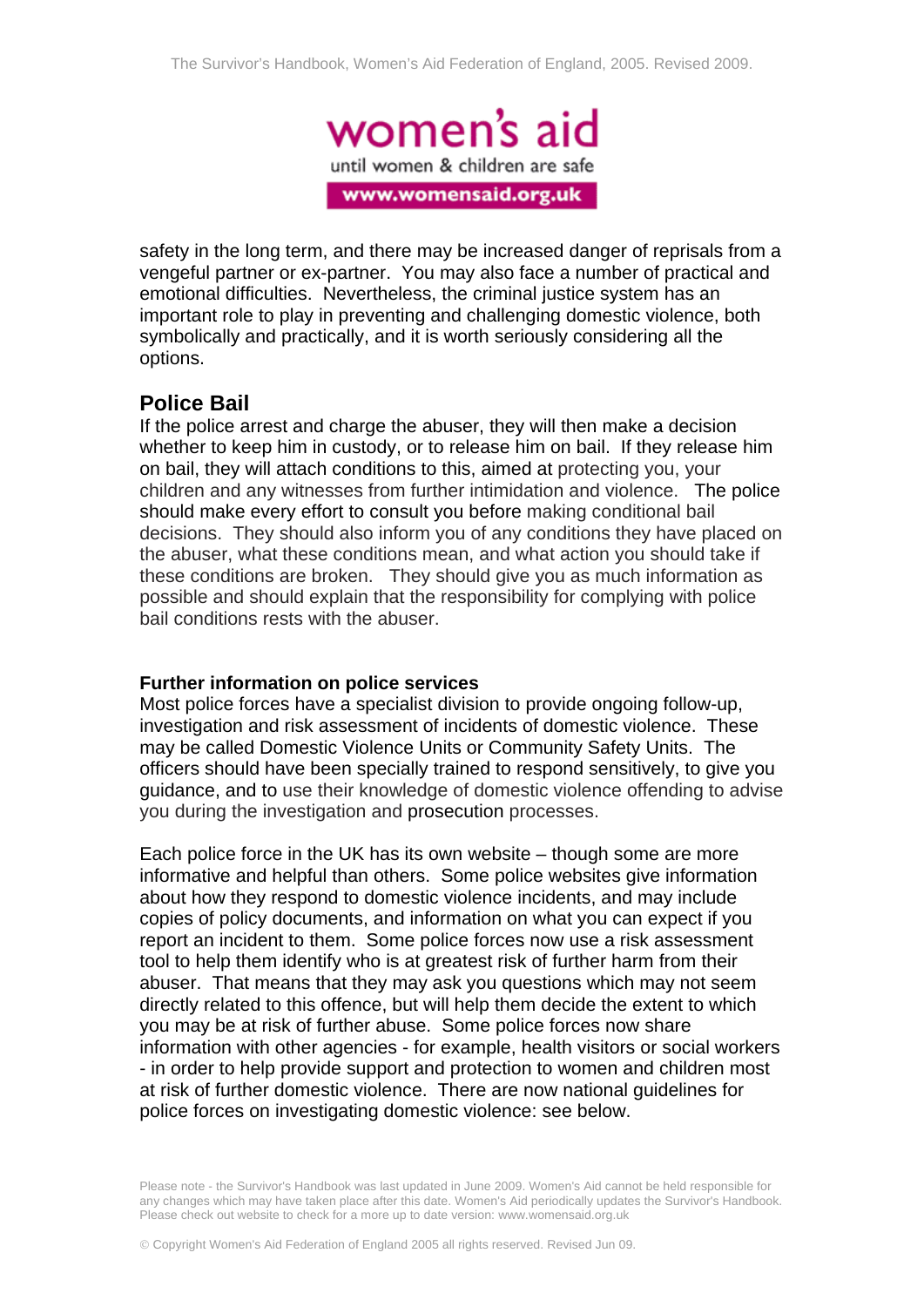

Each police force now has a domestic violence policy, and/or a strategy or guidelines, which you could check if you are unhappy with the way they responded to you. It isn't always easy to find this information on the website, however, and you will probably need to use the "search" facility. To find the website for the police force covering your area, you can go to the UK Police Service portal on www.police.uk. There is a national domestic violence training programme for all police officers which aims to ensure that all police forces respond appropriately when called to domestic violence incidents. If you are at all unhappy about the way the police have treated you, you could make a formal complaint. Your local Women's Aid organisation or independent domestic violence advocacy service will be able to help you with this.

Crime prevention officers (or their local equivalent) should be available to survivors of domestic violence to suggest improvements to home security, including advice on smoke alarms, burglar alarms and improved lighting.

The phone number for your local police will be in the phone book – but in an emergency, you should always dial 999.

## **The criminal prosecution process**

Once an abuser has been arrested and charged, the file passes to the Crown Prosecution Service (CPS). The police and the CPS have agreed charging standards for certain types of offence, including assaults. These guidelines aim to ensure that consistent decisions are made in relation to charging.

Police custody officers should liaise with the CPS at an early stage to seek advice on the sufficiency of the evidence, type of evidence required and the most appropriate charge(s). Custody officers should ensure that all advice given by the CPS is recorded on the prosecution file.

A **pre-charge advice scheme** is being developed so that crown prosecutors will be available to provide advice to the police, prior to charging. When this scheme is fully in use, it will mean that between locally agreed hours (typically 9am – 5pm), no defendant should be charged with an offence (within the scheme) without reference to the "Duty Prosecutor". Outside these agreed hours, officers should consult the out of hours telephone advice service, CPS **Direct.**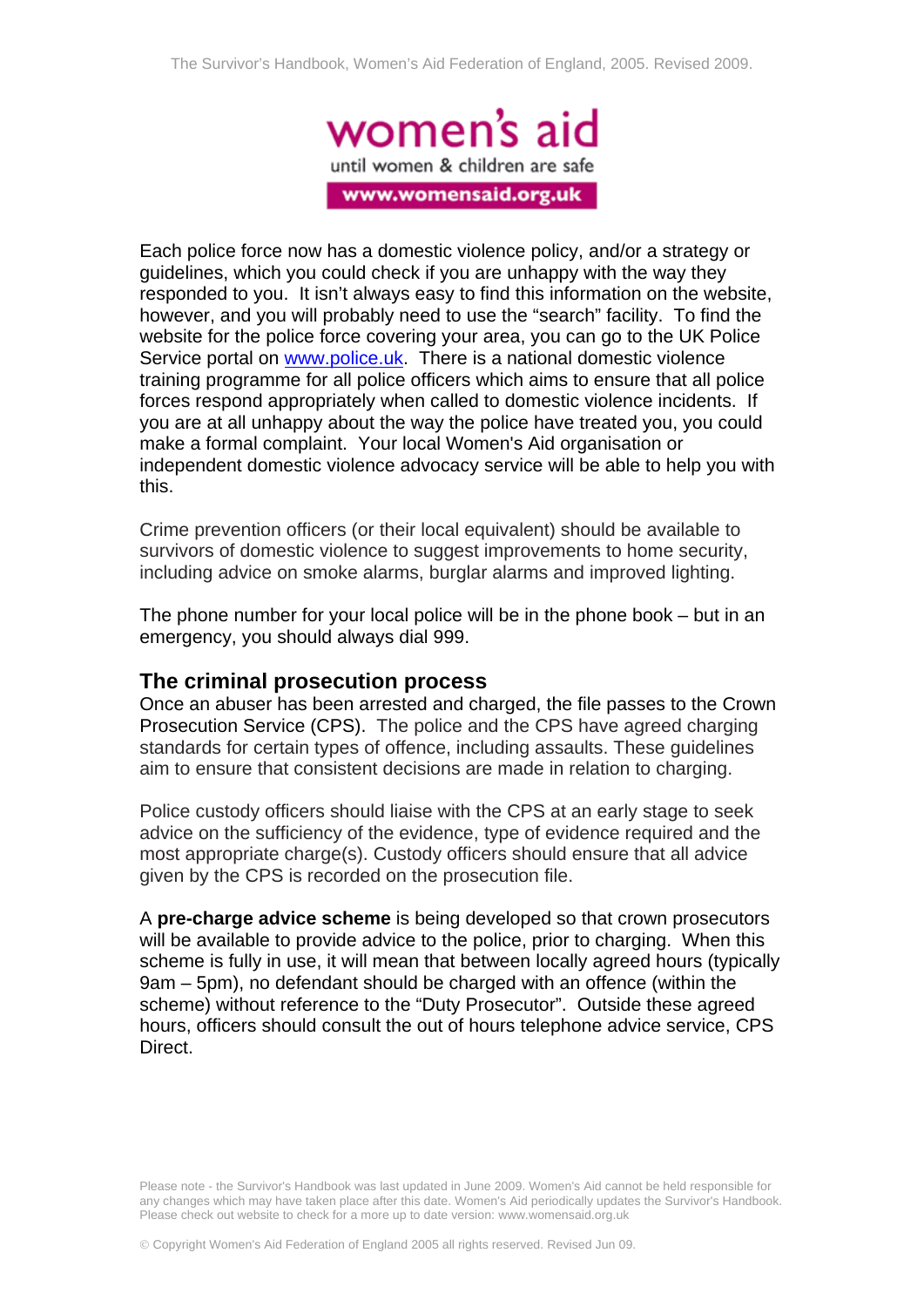

The CPS will take into account the safety of the victim, and any others (including children) who are involved. They also take the views of the victim into consideration when deciding whether to proceed with a prosecution – but this is not the sole determining factor. The CPS produces various publications on domestic violence, including a leaflet entitled "Domestic violence: How prosecution decisions are reached" (which is available in several languages), and a more substantial document, "Domestic Violence: Policy for prosecuting cases of domestic violence", also available in a variety of languages. They also have a policy for prosecuting cases of rape and sexual assault. See www.cps.gov.uk/publications

If you withdraw your support for a prosecution, the CPS will want to know why. You are likely to be interviewed by a police Domestic Violence Officer, who will try to find out why you are wanting to make this decision, and whether any pressure has been put on you. There are several reasons why you might want to withdraw your complaint of domestic violence; for example:

- your abuser has said he is sorry and you want to give him another chance;
- you don't want your children's father to have a criminal record;
- you may have been threatened, and/or you feel frightened about what the abuser or his family might do if you proceed;
- you don't want to have to give evidence in court.

In certain circumstances - for example, if you have been intimidated - your statement can be used as evidence without your being called to court. If you do decide to withdraw your statement, your wishes will be taken into account, but the final decision about prosecution will be taken by the CPS in conjunction with the police. They may decide that the "public interest" supports going ahead with the case, despite your wishes.

If the CPS decide to proceed, the abuser will initially be taken to a magistrates' court, after which - depending on the seriousness of the charge he will either be remanded in custody, or released on bail. If bail is given, then conditions can be imposed by the court - for example, that the abuser stays away from you and your home, or your place of work, or that he lives at a certain address.

It may be several months before the full case is heard. During this time, the police may contact you again for further information. You may be asked to make a Victim Personal Statement, which will add to the information you have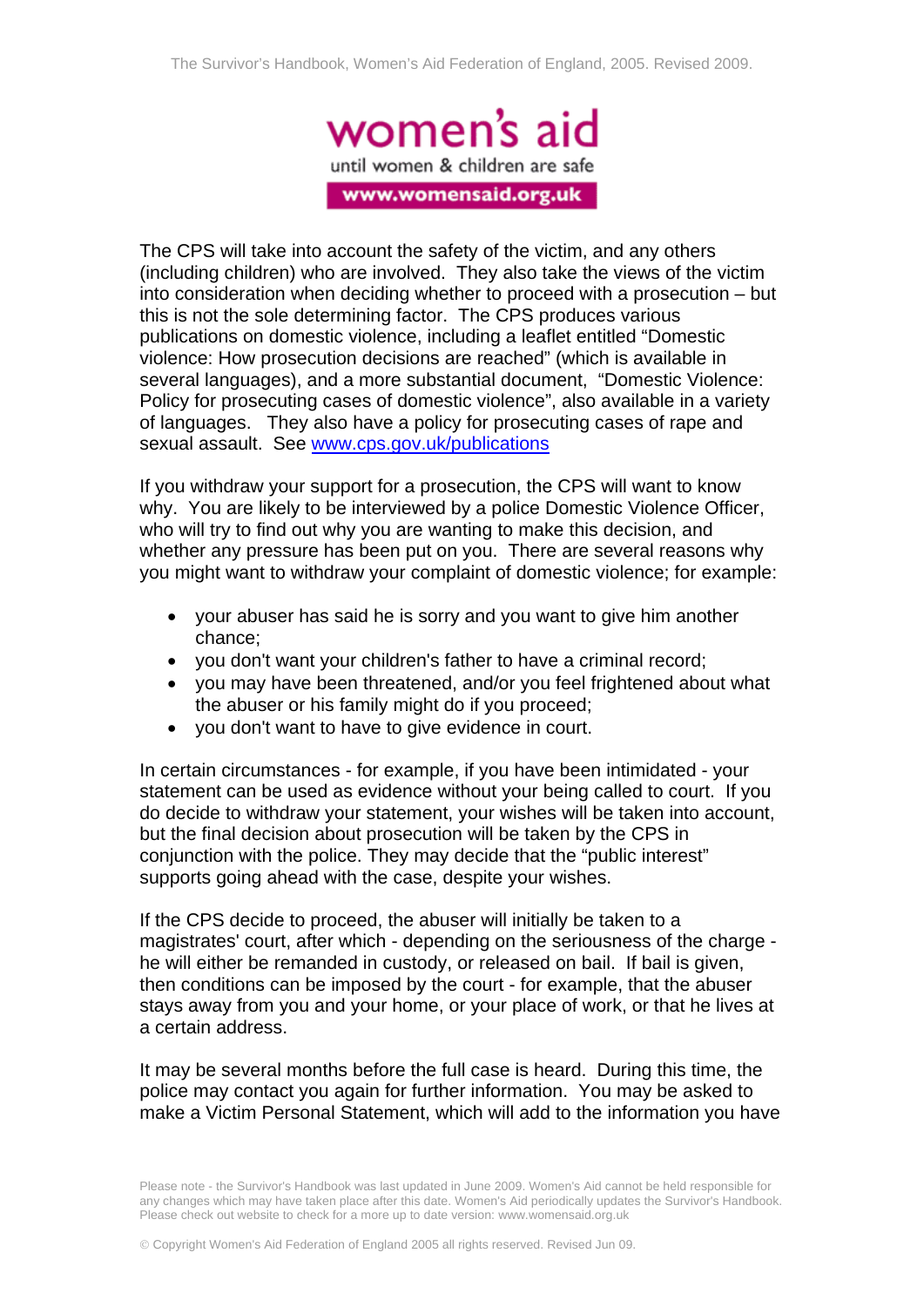

already given in your initial statement. This gives you a chance to talk about how the violence has affected you - both this particular incident, and in general - and to raise concerns about fear of intimidation, and whether you want to claim compensation or request support from other agencies. Any additional evidence you can give the police at this stage will be very helpful; for example:

- medical reports of injuries and other effects of the abuse;
- statements from neighbours who have witnessed or heard the abuse;
- any other agencies to whom you have reported the violence in the past - for example, housing, social services, your health visitor, GP or midwife;
- reports from the children's schools on the effects on the children;
- any injunctions (court orders) which are in place against your abuser, or which you have applied for previously;
- any particular fears you have, or threats he has made.

The case may be heard in the magistrates' court or the Crown Court (depending on the charge.) You will only be called to give evidence if your abuser has pleaded not guilty at the initial hearing. If he pleads guilty, or if he is found guilty after the evidence is heard, then the court will usually adjourn for reports from the Probation Service before sentencing.

The sentence depends on the seriousness of the offence and whether your abuser has had any previous convictions. It can range from a conditional discharge to a prison sentence. The criminal law can offer you some protection - particularly if your partner is given a custodial sentence; but it is primarily aimed at dealing with the offender. Under new legislation, a restraining order can be attached whenever criminal proceedings have been taken against your abuser - even if the conviction has not been upheld – if the court believes you are at risk. Alternatively (or in addition), you could consider applying for an injunction under the civil law: look at *Getting an injunction.*

In some areas (for example, Derby, Leeds, Wolverhampton and West London) there are **specialist domestic violence courts** in which the staff will have been specifically trained to deal with the issues and will try to "fast track" criminal domestic violence cases. These special courts should also enable better partnership working between the various agencies. More specialist domestic violence courts will be set up in the near future and - if you live in one of the areas covered by them – it should make it easier for you to go to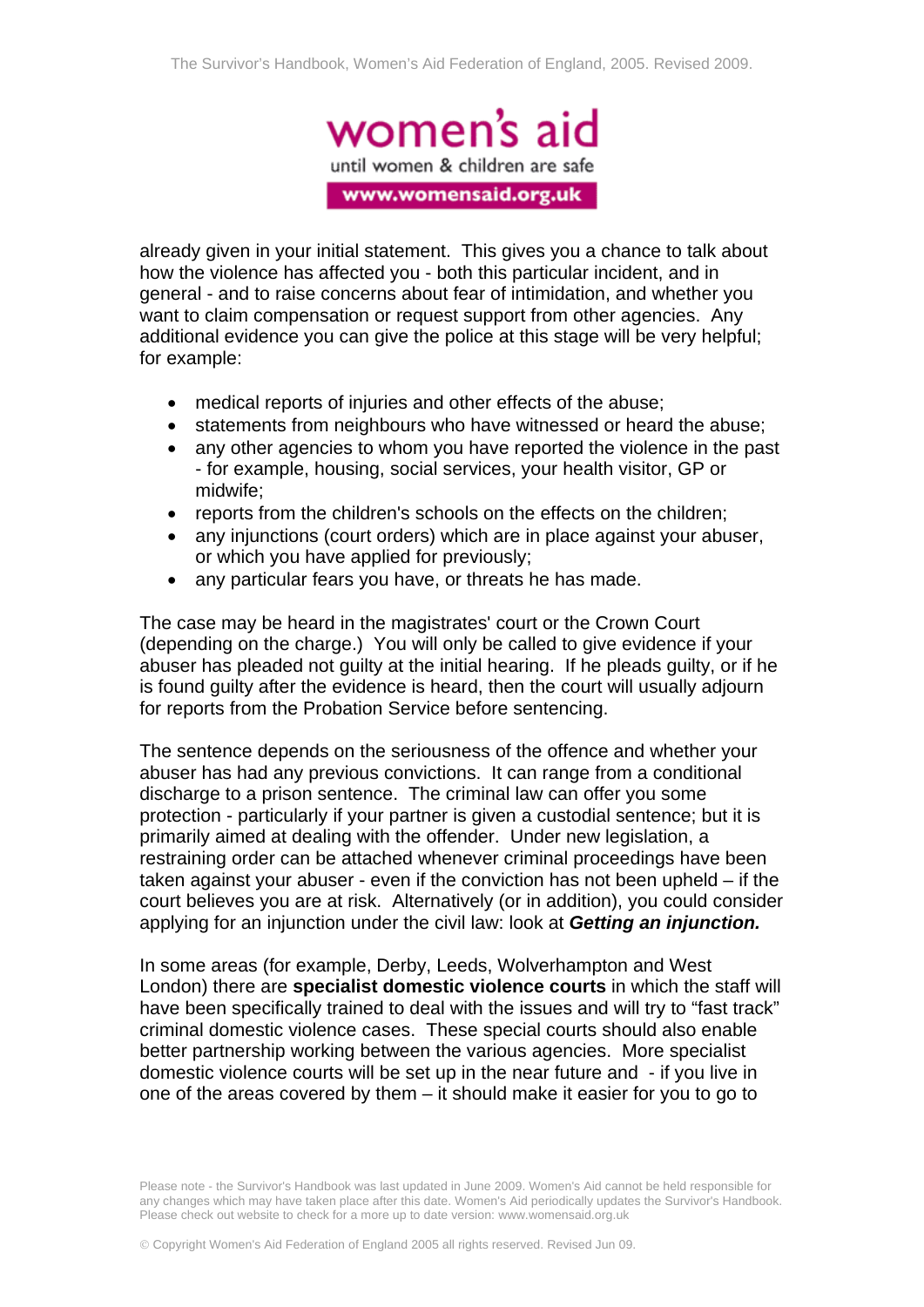

support your complaint, and to give evidence in court if you need to. **Independent domestic violence advocacy services** are also being set up in the areas covered by these courts, and elsewhere, and many women find these services very helpful. If there is a domestic violence advocacy service in your area, it may help you to decide what to do, and will support you through the court process, if you choose that option.

# **Further information**

For help and support with going through the prosecution process, you could contact a specialist domestic violence advocacy service, which may be part of your local Women's Aid organisation, or be run independently. There may also be a Women's Aid outreach service in your area which could provide support with legal processes: look in the phone book or ring the **Freephone 24 Hour National Domestic Violence Helpline** (run in partnership between Women's Aid and Refuge) for the contact number**: 0808 2000 247.** 

Specialist domestic violence officers should help you in safety planning, taking into account risk assessment and risk management processes. They should be available to give you advice on additional safety measures that you or others could put in place, building on measures that you have already developed. (See *Making a safety plan.*)

To find the police force covering your area, go to www.police.uk.

You could also contact **Victim Support**. The police might already have put you in touch with them, or you could ring the national Victim Supportline on 0845 303090 or contact your local group which will be listed in the telephone book. Their website www.victimsupport.org.uk gives useful information, including their leaflet on "Going to court". Volunteers from Victim Support can provide emotional support and help you in confidence to explore the different options open to you. The Victim Support Witness Service will support you if you go to court, including giving you information about the court and prosecution process. If you want, they will sit with you in the waiting room, and when you are called to give evidence.

The **Home Office** produce a leaflet, "Witness in court", which you should be sent if you are asked to appear as a witness. www.homeoffice.gov.uk

For information on police guidelines for investigating domestic violence, see: "Guidance on investigating domestic violence 2004" produced on behalf of the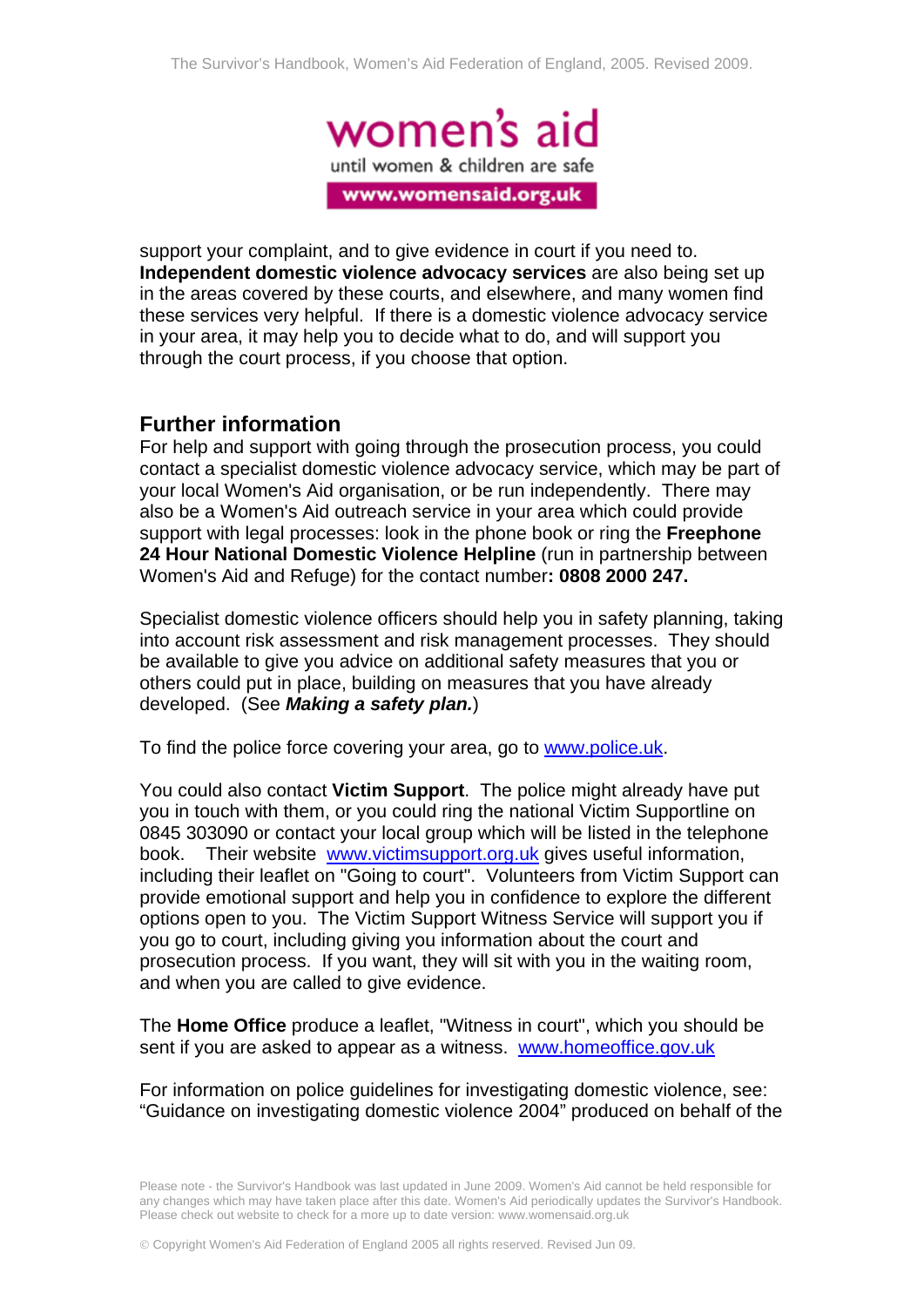

Association of Chief Police Officers (ACPO) by the National Centre for Policing Excellence, available at: http://www.acpo.police.uk/asp/policies/Data/Guidance%20on%20DV.pdf

For information on the Crown Prosecution Service, and in particular how decisions on prosecution are reached, see www.cps.gov.uk.

If you want to know more about the law on domestic violence, there is further information under **Policy Briefings** on the Women's Aid website.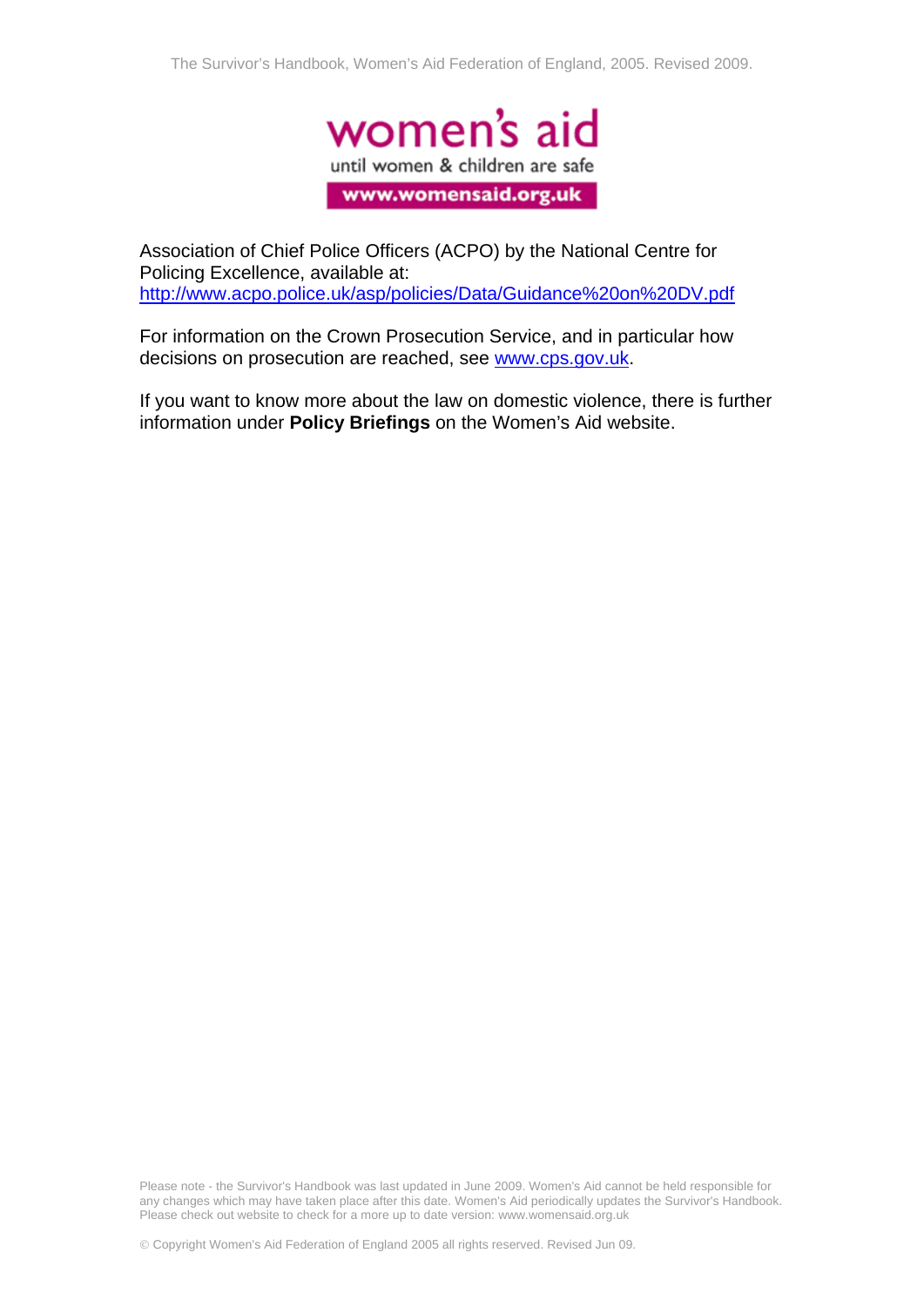

# **Children and domestic violence**

## **How will my children be affected by the violence?**

If you have children, you have probably tried to shield them from the domestic violence as much as you possibly can. Perhaps you are hoping they do not know it is happening. However, in the majority of families where there are children, and where abuse is being perpetrated, the children will be aware of this, and will often hear it or see it going on. According to the Department of Health, at least 50,000 children a year witness domestic violence. In some cases, the children themselves will suffer physical or sexual abuse from the same perpetrator; see below, *When children are being abused***.** 

Children can witness domestic violence in a variety of ways. For example, they may be in the same room and may get caught in the middle of an incident – perhaps in an effort to make the violence stop; they may be in another room but be able to hear the abuse or see their mother's physical injuries following an incident of violence; or they may be forced to take part in verbally abusing the victim. Children are completely dependent on the adults around them, and if they do not feel safe in their own homes, this can have many negative physical and emotional effects. All children witnessing domestic violence are being emotionally abused, and this is now recognised as "significant harm" in recent legislation3.

Children will react in different ways to being brought up in a home with a violent person. Age, race, sex, culture, stage of development, and individual personality will all have an effect on a child's responses. Most children, however, will be affected in some way by tension or by witnessing arguments, distressing behaviour or assaults – even if they do not always show this. They may feel that they are to blame; or  $-$  like you  $-$  they may feel angry, guilty, insecure, alone, frightened, powerless, or confused. They may have ambivalent feelings, both towards the abuser, and towards the non-abusing parent.

These are some of the effects of domestic violence on children:

- They may become anxious or depressed.
- They may have difficulty sleeping.

1

 $3$  Section 120 of the Adoption and Children Act 2002, which came into effect on January 31<sup>st</sup> 2005.

Please note - the Survivor's Handbook was last updated in June 2009. Women's Aid cannot be held responsible for any changes which may have taken place after this date. Women's Aid periodically updates the Survivor's Handbook. Please check out website to check for a more up to date version: www.womensaid.org.uk

Copyright Women's Aid Federation of England 2005 all rights reserved. Revised Jun 09.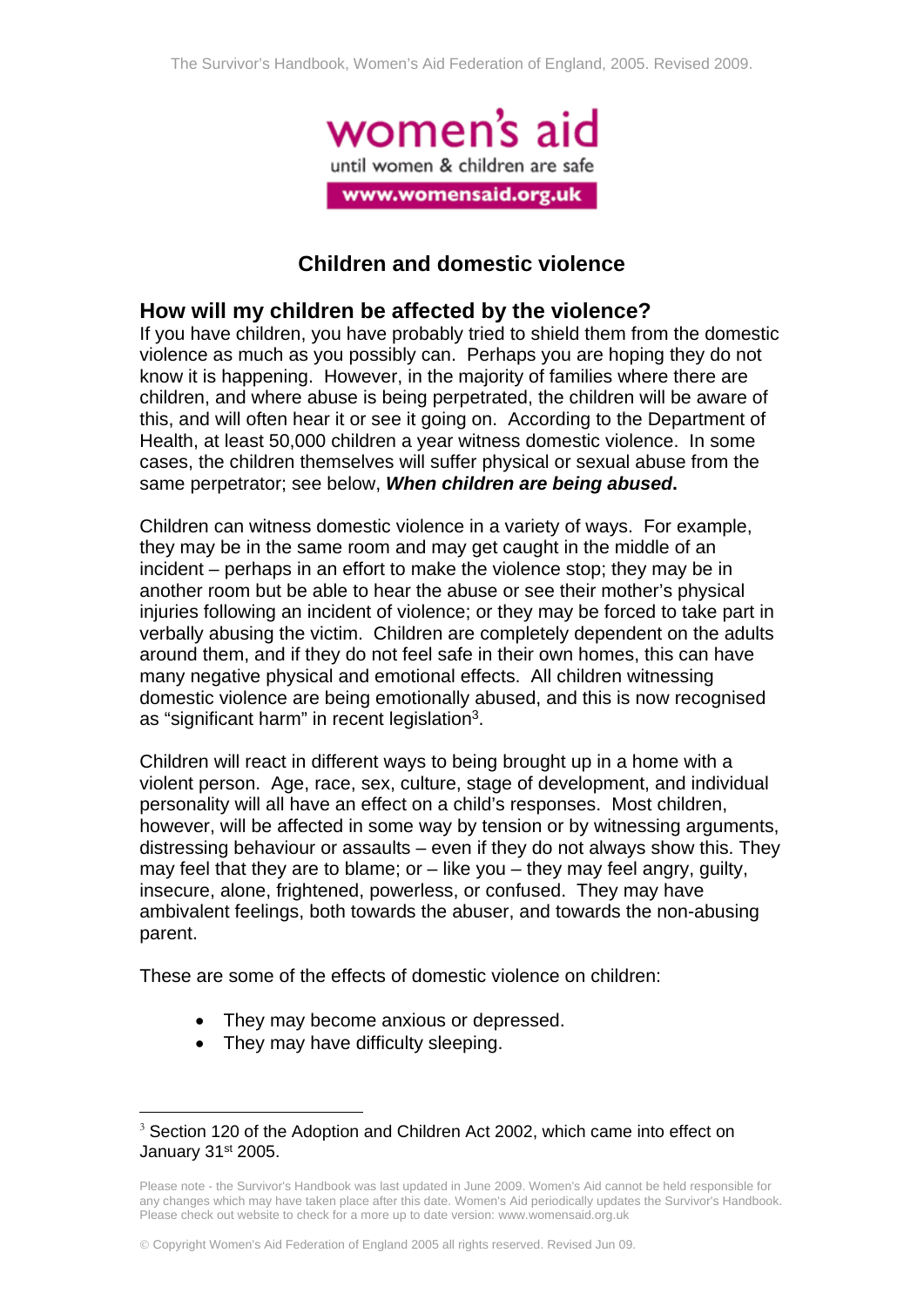

- They may have nightmares or flashbacks.
- They may complain of physical symptoms such as tummy aches.
- They may start to wet their bed.
- They may have temper tantrums.
- They may behave as though they are much younger than they are.
- They may have problems at school, or may start truanting.
- They may become aggressive.
- They may internalise their distress and withdraw from other people.
- They may have a lowered sense of self-worth.
- Older children may start to use alcohol or drugs.
- They may begin to self-harm by taking overdoses or cutting themselves.
- They may develop an eating disorder.

Violence may also interfere with your children's social relationships: they may feel unable to invite friends round – or may be prevented from doing so by the abuser – out of shame, fear, or concern about what their friends may see. They may feel guilty, and think the violence is their fault, or that they ought to be able to stop it in some way. There can be an impact on school attendance and achievement: some children will stay home in an attempt to protect their mother, or because they are frightened what may happen if they go out. Worry, disturbed sleep and lack of concentration can all affect school work.

You may feel that you will be blamed for failing as a parent, or for asking for help, and you may worry that your children will be taken away from you if you report the violence. But it is acting responsibly to seek help for you and your children, and you are **never** to blame for someone else's abuse. It is important that you - the non-abusing parent – are supported so that in turn you can support your children and ensure that they are safe, and that the effects of witnessing (and perhaps directly experiencing) the violence are addressed.

## **When children are being abused**

Research has consistently shown that a high proportion of children living with domestic violence are themselves being abused – either physically or sexually - by the same perpetrator. Estimates vary from 30% to 66% depending upon the study. Nearly three-quarters of children on the "at risk" register live in households where domestic violence is occurring. (Department of Health figures – see below for references.)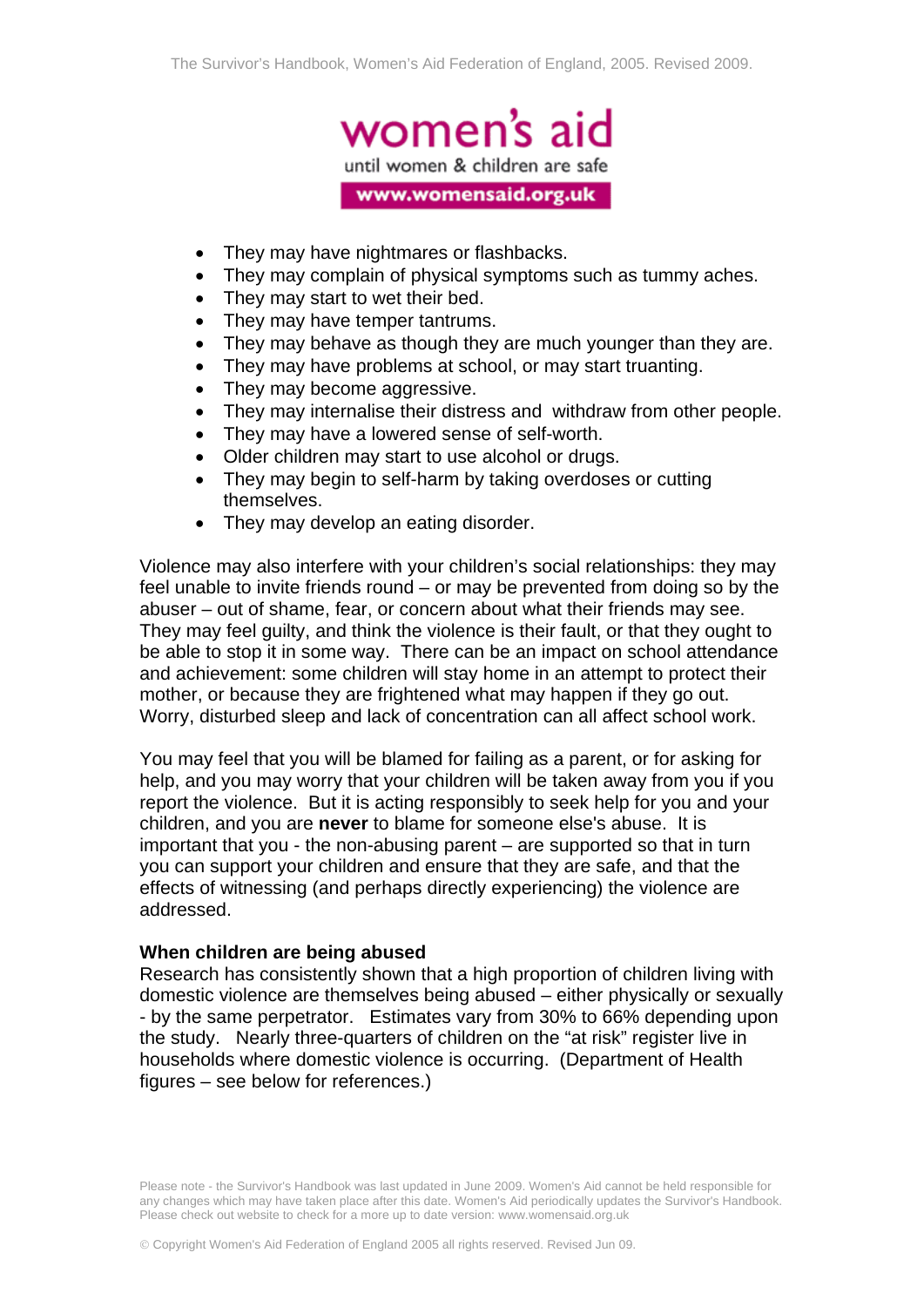

Men who are abusive to women do not necessarily abuse children too, but some of them do. If you suspect that this is happening, or that it has happened, it is important that you raise this issue with your children and take steps to protect them, for example, by seeking advice from Women's Aid or another domestic violence organisation, or from social services or other agencies who are there to assist and protect children. Social workers will not take your children away if they can work with you to make sure they are safe.

If your child, or a child you know, tells you that they have been abused, your immediate response is very important:

- Listen carefully and let your child tell you what happened in their own time.
- Reassure her or him that they are not to blame for what happened (or is happening) to them.
- Let them know they are very brave to tell you about it.
- Show your child that you are concerned for them.
- Try to stay calm and not let them see how shocked you are.

If your child is at risk of further abuse – for example, if you are still living with the perpetrator, or if your children have regular contact with him – then you will need to take steps to protect her or him from further harm. You may want to talk to your local Women's Aid organisation, or to the Freephone 24 Hour National Domestic Violence Helpline (run in partnership between Women's Aid and Refuge) to help you decide what you do next: **0808 2000 247**.

## **How you can help your children**

Some mothers and children use silence or denial to try to cope with the abuse. But most children appreciate an opportunity to acknowledge the violence, and to talk about what they are feeling. Do talk to your children and listen to them. Try to be honest about the situation, without frightening them. Reassure them that the violence is not their fault and that they are not responsible for adult behaviour. Explain to them that violence is wrong and that it does not solve problems. Remember, your children will naturally trust you - try not to break that trust by directly lying to them.

Encourage your children to talk about their wishes and feelings. You could do this perhaps by doing an activity together, or encouraging them to draw or write about what is happening and how they feel about it. Your child's teacher may be able to help you with this. Sometimes children will wait until they feel safe and are no longer in the violent environment before they start to talk about their feelings. You could suggest that your children look at the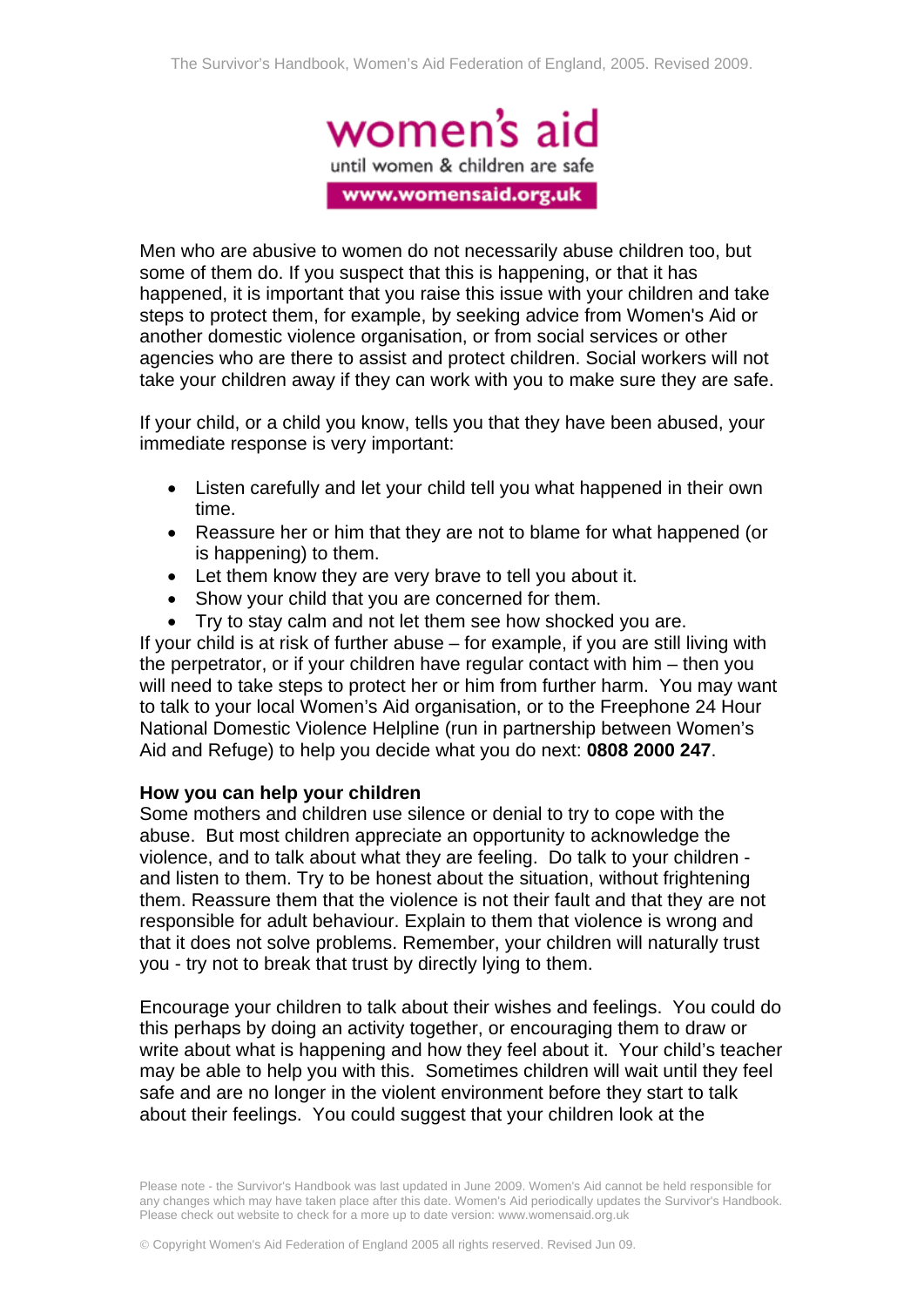

Women's Aid website for children and young people, **The Hideout**: www.thehideout.org.uk. This has information, activities, a quiz and stories of children living with domestic violence.

You may believe it is best for your children if you try to keep the family together in order to provide the security of a home and father – despite the ongoing fear, and the emotional and physical abuse. However, children will feel more secure with one parent in a stable environment than with two parents when the environment is unstable and violent.

## **Moving into a refuge with your children**

For reasons of safety, you may find it impossible to prepare your children in advance for an imminent move to a refuge. However, as soon as you can do so safely, do tell them what is happening. You could perhaps make this move less threatening by saying that you are all going away for a little while to a special place for mothers and children. Explain to your children that the move does not mean that they will never see other family members, their friends or their pets again.

Most refuges have Children's Support Workers who will make your children feel safe and at home in the refuge, and almost all refuges will have other children staying there when you arrive. There will always be a playroom for children, and the Children's Worker will arrange activities for young refuge residents both in and away from the refuge. These children's activities will benefit you as well as your children; you will have time to consider your own options and discuss your plans with other adults.

Children are an important part of refuge life, and living in a refuge can be a positive experience for your children. They will have the opportunity to meet other children in a similar situation to theirs. They can talk about their experiences to each other and begin to understand that they are not alone. With the help and support of the refuge staff and volunteers, children can be helped to come to an understanding of their situation.

## **When children become aggressive**

Sometimes one of your children may become aggressive or abusive towards you or to others in the family. Some women only experience domestic violence from their sons. Others may be abused both by their partners and by their children - either at the same time, or subsequently. Boys in particular may copy their father's behaviour - or they may be afraid they will turn out like him. This may be a temporary behavioural disturbance; but if it is ongoing,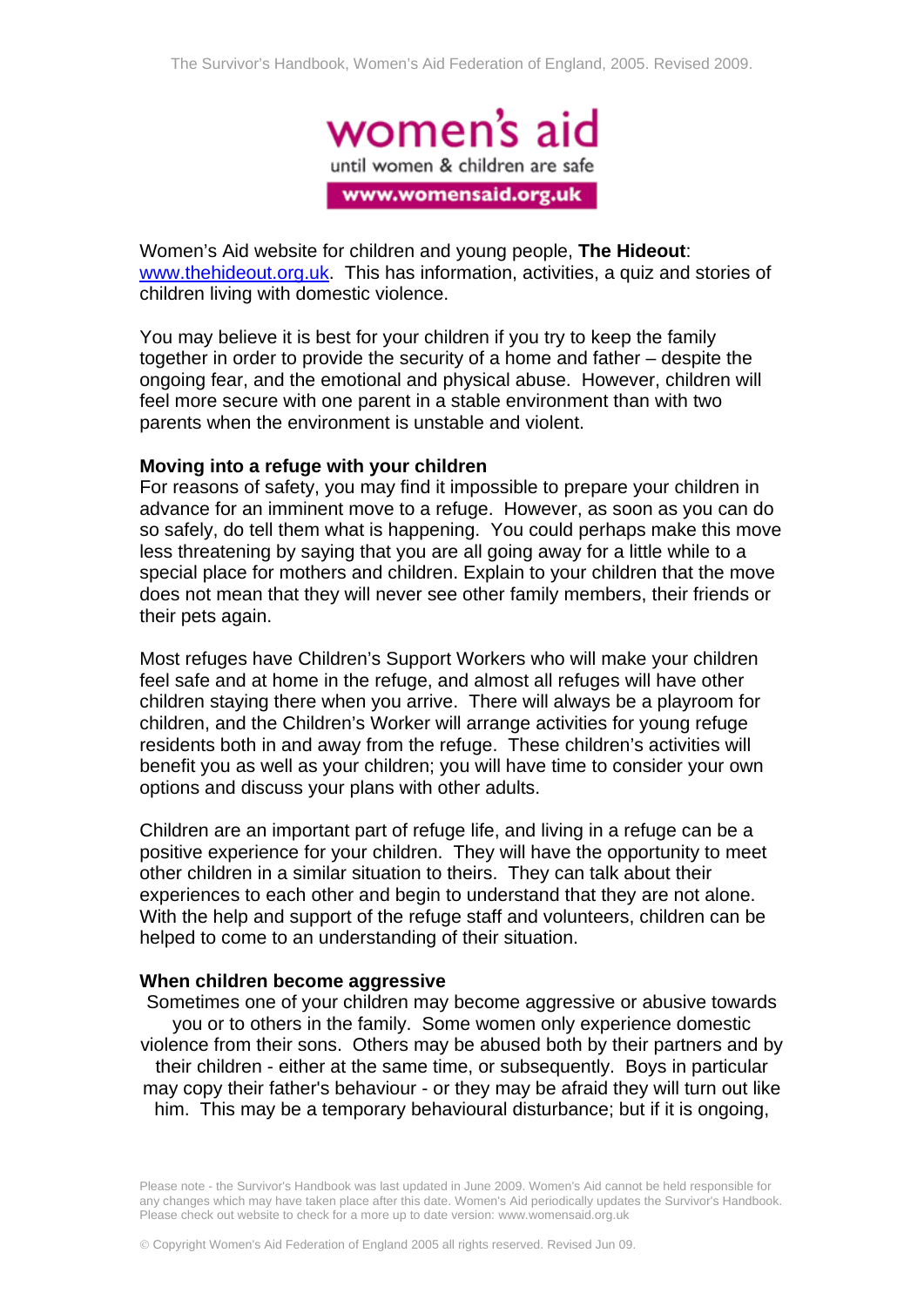

and particularly if your child is a teenager (or older) you may need to do something to protect yourself and other children in the family.

You may decide to contact Social Services. If your child is over 16, you have the right to evict them from your home – and it is Social Services' responsibility to carry out a needs assessment under the Children Act 1989. If they refuse to help, try to get this in writing. You can contact the Children's Legal Centre on 01206 872 466. See www.childrenslegalcentre.com, or email: clc@essex.ac.uk

If your child is abusive towards you, it is **not** your fault; nor should you feel guilty about taking steps to protect yourself and your family. Remember that a severely aggressive or abusive child can have a negative effect on the other children in the family.

For further advice if you are experiencing abuse or violence from one of your children, contact the **Tulip Group** on **0151 637 6363**.

## **Further information and help with your children**

Whether or not you and your children move into a refuge, you could call the **NSPCC National Child Protection Helpline on 0808 800 5000**; or you may want to talk to your Health Visitor, or other health care professional. If you are pregnant, you may want to talk to your midwife.

Other organisations which you may find helpful include:

**Parentline Plus** which provides support to parents under stress and provides referrals to sources of local support. Phone **0808 800 2222** (24 hour freephone helpline); www.parentlineplus.org.uk

**Family Rights Group** gives confidential advice for families whose children are involved with Social Services. They have a number of information leaflets available on their website, and they offer an advocacy service for parents. www.frg.org.uk

Freephone **0808 801 0366** 10am-3:30pm Monday to Friday Email advice@frg.org.uk

**Mind** produce a useful booklet, "How to parent when you're in crisis". You can print a copy from their website or buy it from their online shop. www.mind.org.uk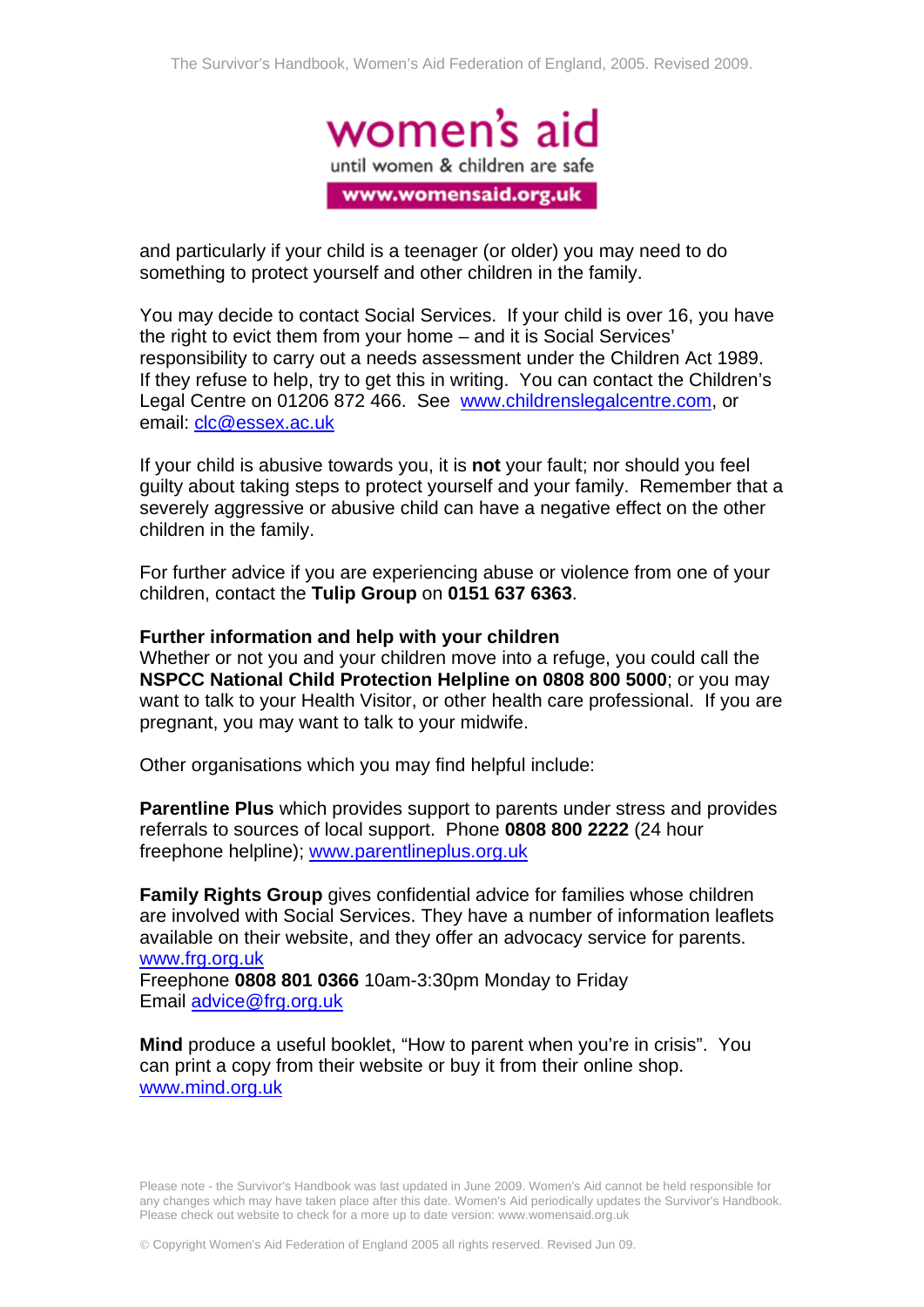

The **Young Minds** parents' information service provides help for parents concerned about a young person's mental health and also has a variety of leaflets and booklets, including one which explores how divorce and separation affect children and young people. Phone **0800 018 2138.** www.youngminds.org.uk

You could suggest your children ring **Childline** on **0800 1111**, or they could look at the Women's Aid website for children and young people, **The Hideout**: see www.thehideout.org.uk

A guide for educational professionals has been produced by Save the Children in conjunction with local Women's Aid services. *Safe learning* (2006, price £9-95) offers an insight into children's experiences of domestic violence and how these may affect their learning, and makes suggestions as to how educational professionals could respond in order to support children and minimise any disruption to their education. www.savethechildren.org.uk

## **References**

Department of Health (2002) "Women's Mental Health: Into the Mainstream: Strategic development of mental health care for women". (London: DH) Mullender, A. and Morley, R. Children living with domestic violence (London: Whiting and Birch).

Royal College of Psychiatrists (2004) Mental health and Growing up, 3rd edition: Domestic Violence: Its effects on children. Available from http://www.rcpsych.ac.uk/info/young.htm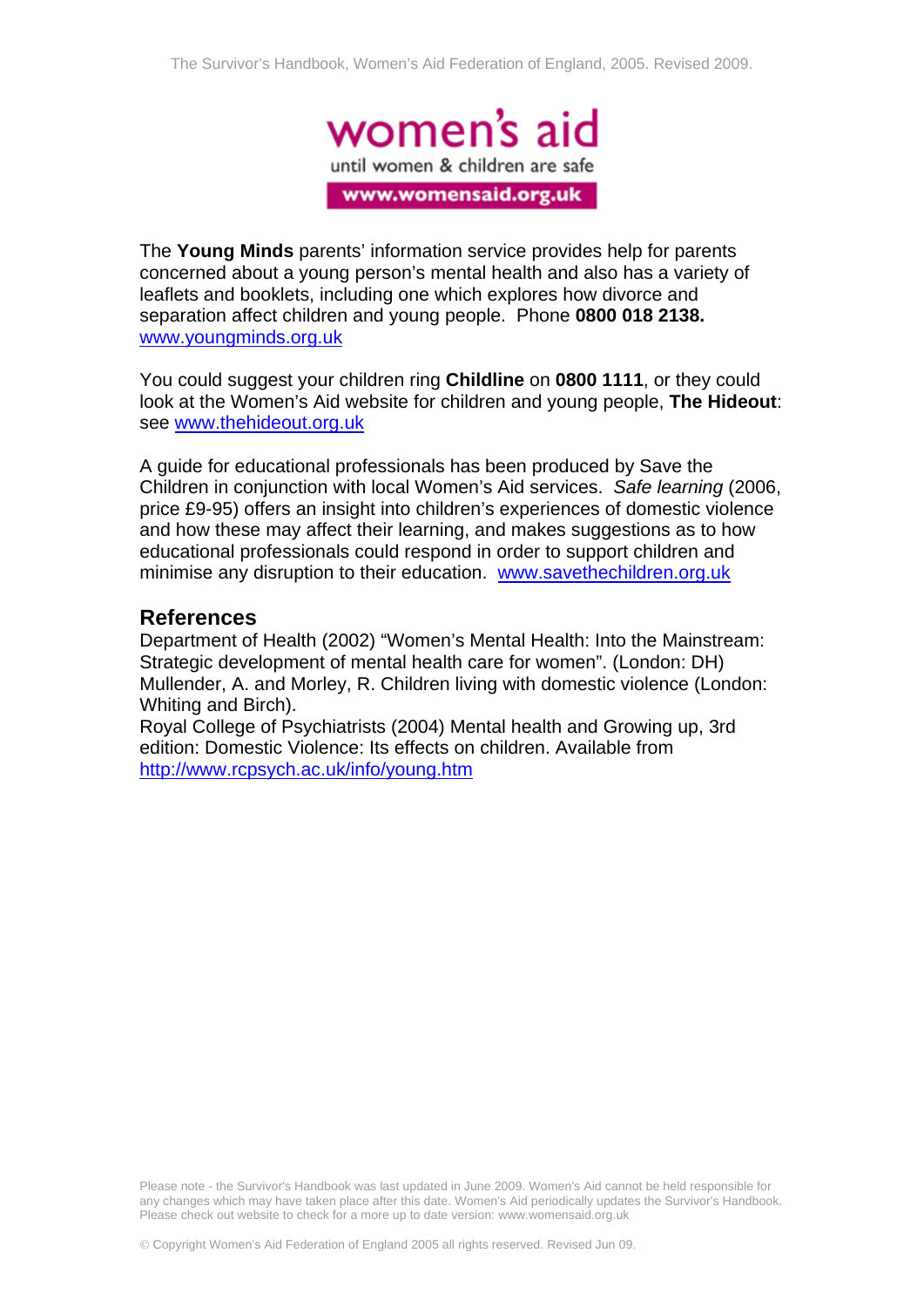

## **Making arrangements for children after separation The role of the family courts**

## **Contact with the other parent**

If you have left home because of your partner's violence, you will probably have taken the children with you, and will probably want to continue to care for them and make a home for them. When both your children and your expartner (the non-resident or "absent" parent) wish to see each other, and this can be arranged safely and without major problems, this is likely to benefit everyone concerned. However, in many cases, safety – your own or that of your children – may be a serious concern.

Many mothers have good reason to fear any ongoing contact between their children and their former partner, but they often find that family court professionals minimise or ignore these fears because they are convinced that ongoing contact with both parents is in the interests of the children in the longterm. Many mothers who have escaped from their abusive partners therefore find it extremely difficult to protect their children from ongoing abuse, because they are required by the court to comply with an order for contact.

When a parent applies for contact with his (or her) children, under the Children Act 1989, this will almost always be granted. One fundamental principle of the legislation is that the child's welfare should be paramount – and in most cases, this is assumed to be upheld by maintaining his or her contact with both parents: in 2003, only 601 out of 67,184 contact applications (less than 1%) were refused. The courts fail, in many cases, to take domestic violence seriously, despite the introduction in April 2001 of Good Practice Guidelines recommending that the dangers are highlighted at an early stage in the proceedings, so that the safety of the child and the resident parent is secured before, during and after contact visits.

When courts have ordered contact with an abusive parent, in three-quarters of cases, the children suffered further abuse. Some children have even been ordered to have contact with a parent who has committed offences against children. In some cases, children have even been killed as a result of contact or residence arrangements<sup>4</sup>. There are also many cases in which an abusing parent has used a contact visit to trace the mother's whereabouts, or to assault or otherwise abuse her further.

1

<sup>4</sup> See references at the end of this section.

Please note - the Survivor's Handbook was last updated in June 2009. Women's Aid cannot be held responsible for any changes which may have taken place after this date. Women's Aid periodically updates the Survivor's Handbook. Please check out website to check for a more up to date version: www.womensaid.org.uk

Copyright Women's Aid Federation of England 2005 all rights reserved. Revised Jun 09.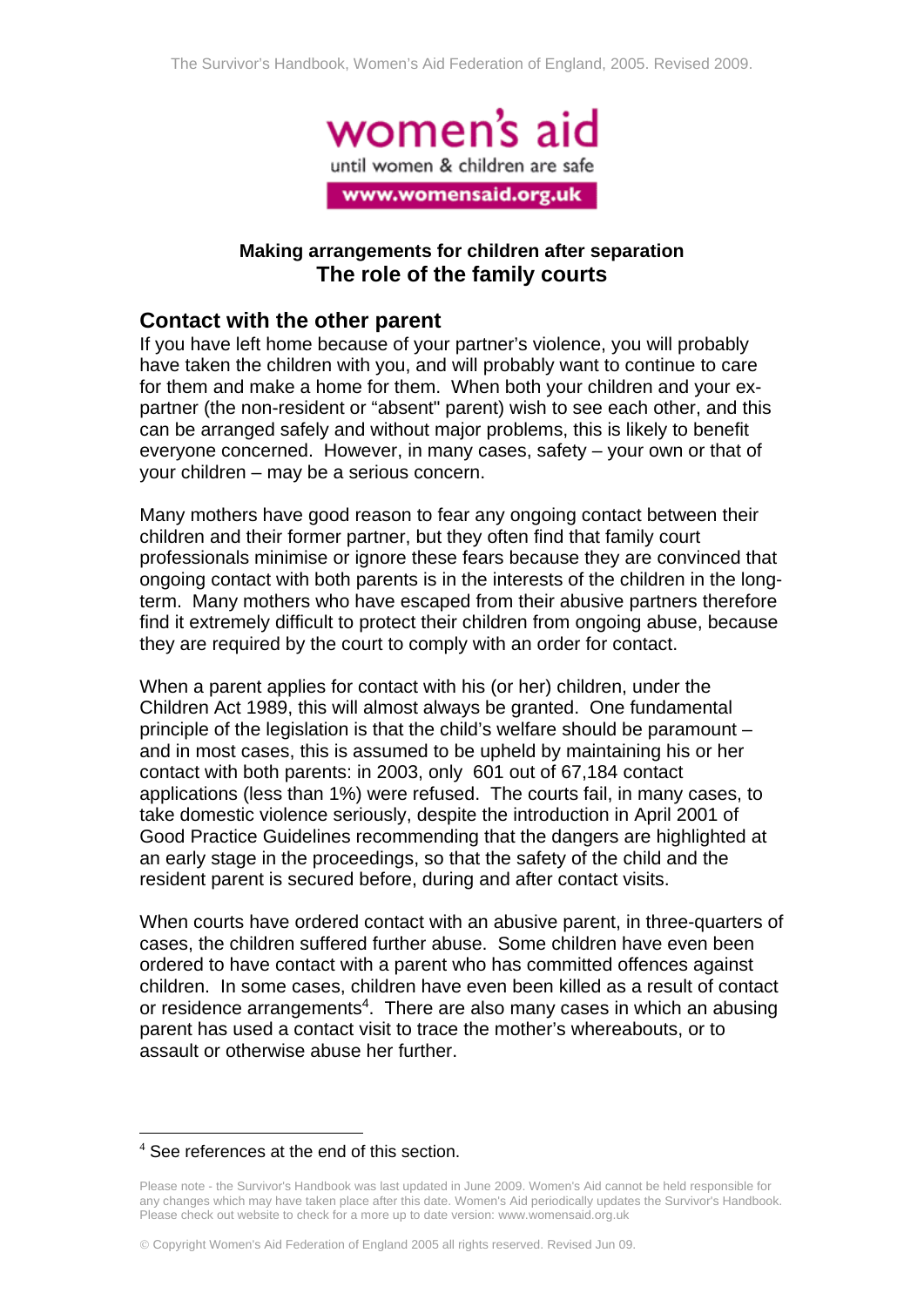

So – if you are fearful about your children having ongoing contact with your abuser – how can you try to ensure your child's safety?

If you have been told that your former partner is applying for contact with the children, it is very important for you to have a really good - sympathetic and experienced - solicitor. Your local Women's Aid organisation may be able to recommend a solicitor, or you could contact Rights of Women which has a legal advice helpline, and produces helpful leaflets, including one on child contact. **0207 251 6577** (advice line) and Textphone on 0207 490 2562. www.rightsofwomen.org.uk or email: info@row.org.uk.

It is also important that when you receive the court forms, you respond to your partner's application for contact by ticking "yes" to the question about domestic abuse. You should then receive a supplementary form on which you can give details of the abuse you have experienced, and can point out your fears for your and your children's safety, if contact goes ahead. The more evidence you can give, the better – particularly if incidents have been witnessed by others, or have been documented, for example by the police or in your healthcare records. If your abuser has made false allegations about **you**, you will need to challenge these, as well as providing evidence of his abuse.

If you make allegations of domestic violence which are likely to affect the outcome of the case, these should be considered before any decision about contact is made by the court. It is likely that an officer from the Children and Family Courts' Advisory and Support Service (CAFCASS) will be asked to prepare a welfare report, after talking, separately, both to you and to your expartner, and seeing the children (normally on their own). The purpose of this report is to advise the court on the children's best interests, and to make recommendations on whether or not there should be contact, and the extent and nature of contact.

If you are making very serious allegations against your former partner – for example, allegations of child sexual abuse - you need to consider what evidence you have: the more serious the allegations, the higher standard of proof that will be needed. Any independent evidence will be helpful: for example, if your child has said anything to someone other than yourself, or if there is any medical evidence. The court will also refer the case to Social Services, and a social worker will interview your child. (However, it is unlikely that in a single interview of this kind your child will feel able to disclose abuse.)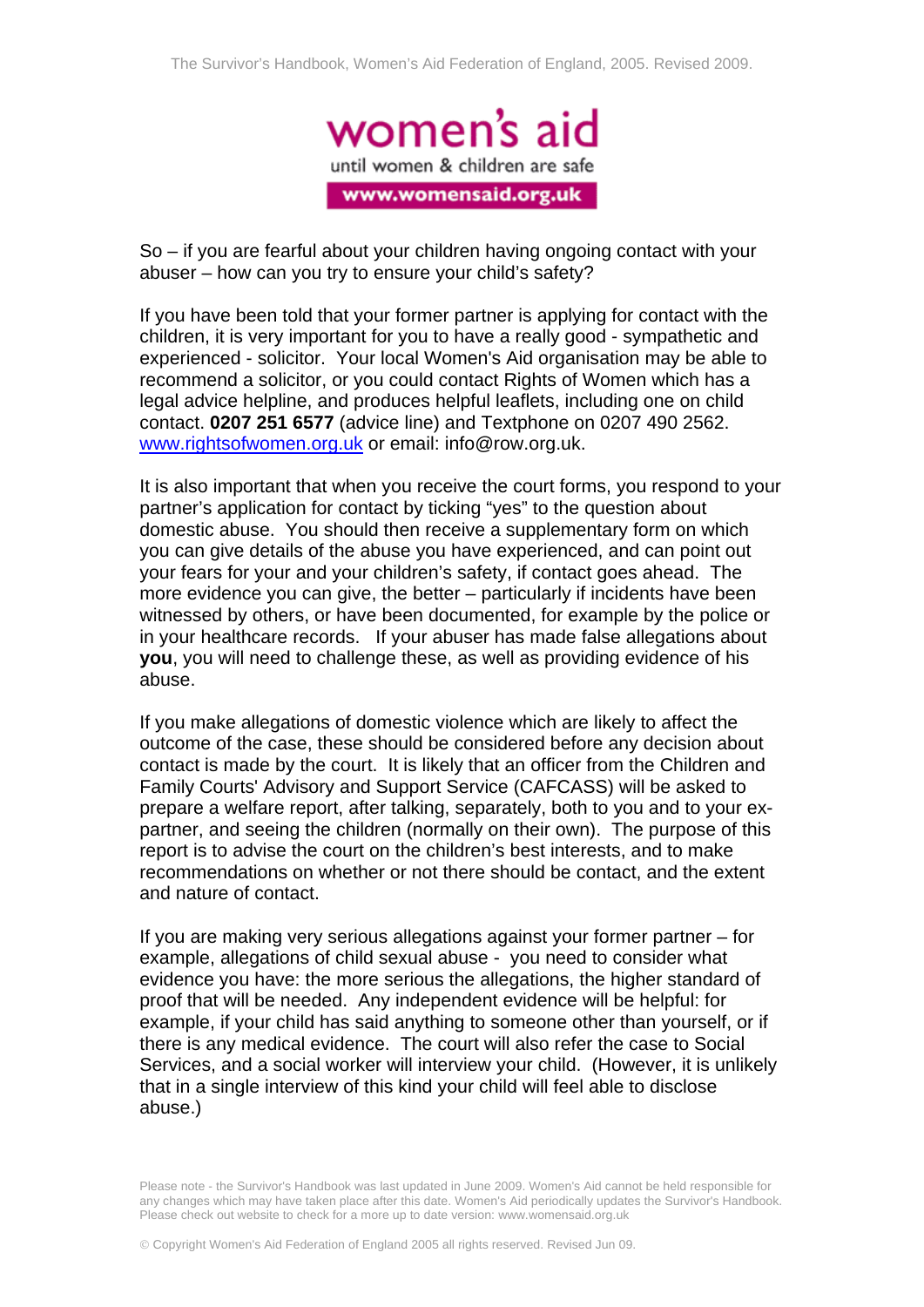

Sometimes the judge may decide that contact should – at least initially – be supervised; and sometimes s/he will order indirect contact only – that is, letters, cards or gifts but no face to face meetings. Contact may be arranged at a contact centre, where your ex-partner will be able to spend time with your children, and you will be able to hand them over to the staff without meeting him. Most contact centres are run by volunteers who provide "supported" contact for several families simultaneously, but only a minority are able to provide supervision continuously. If yours is a "high risk" case – that is, there is a serious risk of your children being abused or abducted while having contact with their father – your solicitor should ask for supervised contact, so that visits can be supervised individually.

If you do not comply with a contact order, you will be in contempt of court, and may be threatened with sanctions, which can include: fines, withdrawal of legal aid (if you have it), transfer of residence to your ex-partner, or even imprisonment.

If you are unhappy with the outcome of the court hearing, you can apply for an appeal – but your application may be refused. You can also apply to vary a contact order which has previously been made.

If your children are having contact with their father – whether this has been ordered by the court or you have made an informal arrangement – and you become aware that they are not happy with contact visits, then it may be helpful to arrange for them to attend play sessions or receive outreach support from your local refuge organisation; or you may be able to arrange for them to have some counselling. Young Minds (www.youngminds.org.uk) or CAMHS (Child and Adolescent Mental Health Services) may be able to help you, or you could contact your GP. Counselling would allow your children – if they wished - to talk to someone about what is making them unhappy, and would also provide a useful source of independent evidence if the contact order needs to be changed or contact ended altogether.

#### **Residence**

The family courts can also make an order specifying where and with whom the children should live. If your children are living with you or you took them with you when you left your partner, and you would like them to continue to live with you, then you may decide to apply for a "residence order". This may be particularly important if your ex-partner has what is called "parental responsibility" for the children. Parental responsibility is automatic if you and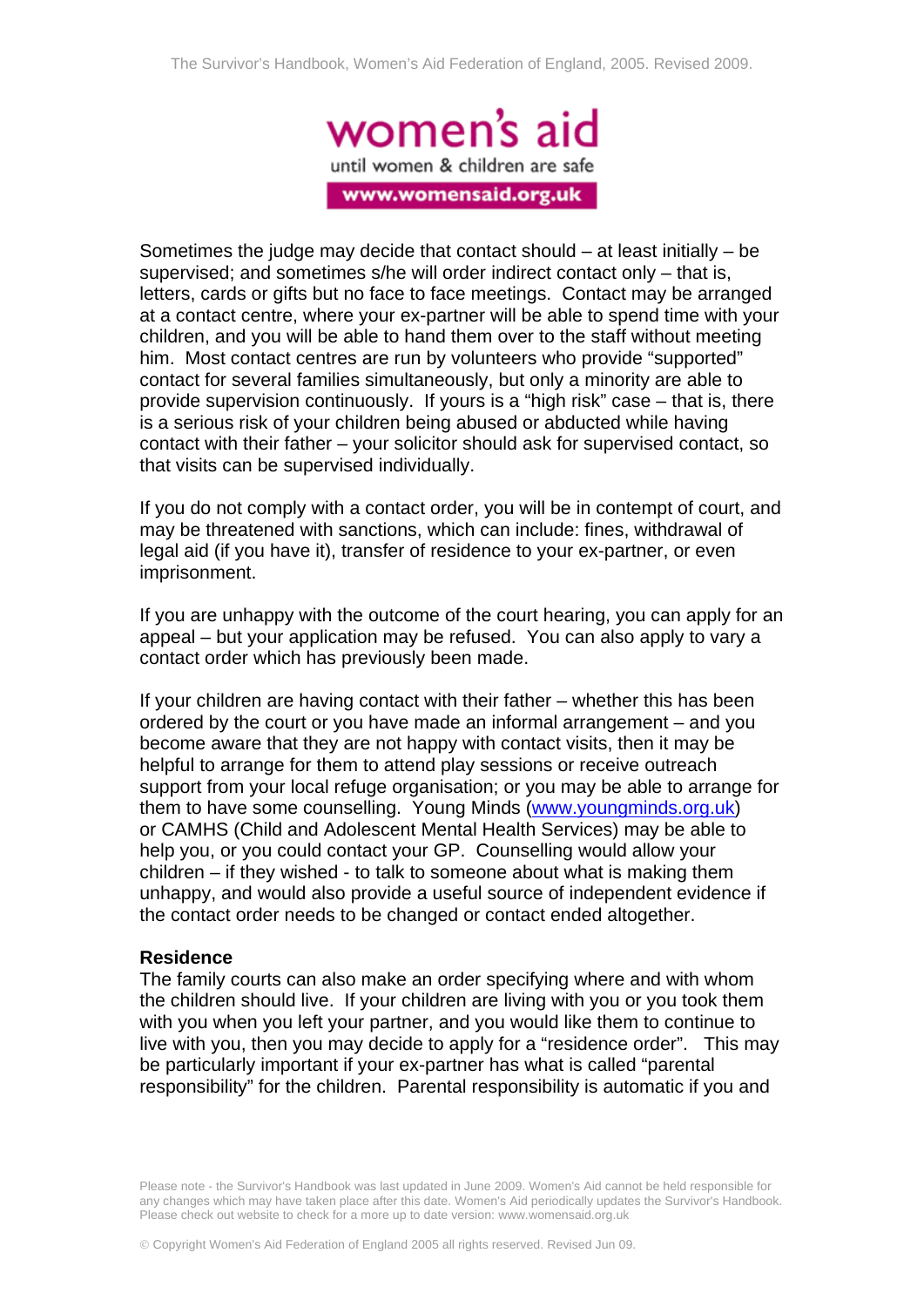

your partner were married and both of you are the biological (or adoptive) parents of the children; or if you are unmarried, but registered the births of the children together; or he may have gained parental responsibility if he applied for it later. A parent who has parental responsibility is legally entitled to have the children with him or her; so if you are at all concerned that your ex-partner may take the children away or keep them after a contact visit, then it is advisable to have a residence order in your favour.

The courts can make interim orders while legal proceedings are continuing. They can also make an order "by consent" if you and your ex-partner agree that the children should live with you.

The procedure for applying for a residence order is similar to that for contact, and often both applications will be considered at the same time. You could talk to your solicitor, or contact Rights of Women advice line on **0207 251 6577**, or textphone on 0207 490 2562 if you would like further information.

## **Threatened abduction**

If you are afraid your ex-partner may try to take the children away from you, then you should seek urgent advice from your solicitor, and – if the threat is imminent - call the police. If your ex-partner has taken the children away without your consent, or kept them following a contact visit, you may need to make an application to the court for an order requiring that they are returned to you. The court can also make a "prohibited steps" order aimed at preventing their being taken away again.

If you are afraid that your children might be taken out of the UK, then you will need specialist advice. If a parent abducts a child to another country with a different jurisdiction, that is a criminal offence. The Hague Convention can be used to get the children back to the UK.

The organisation **Reunite** provides an advice line on international child abduction: call **0116 2556 234** (available Monday to Friday 9.30 a.m. – 5 p.m. Out of office hours, their answerphone gives an **emergency contact number**.) Reunite also produces a **Child Abduction Prevention Guide**. Contact www.reunite.org.

## **References and further reading**

Aris, R., Harrison, C. and Humphreys, C. (2002) "Safety and child contact" (London: LCD).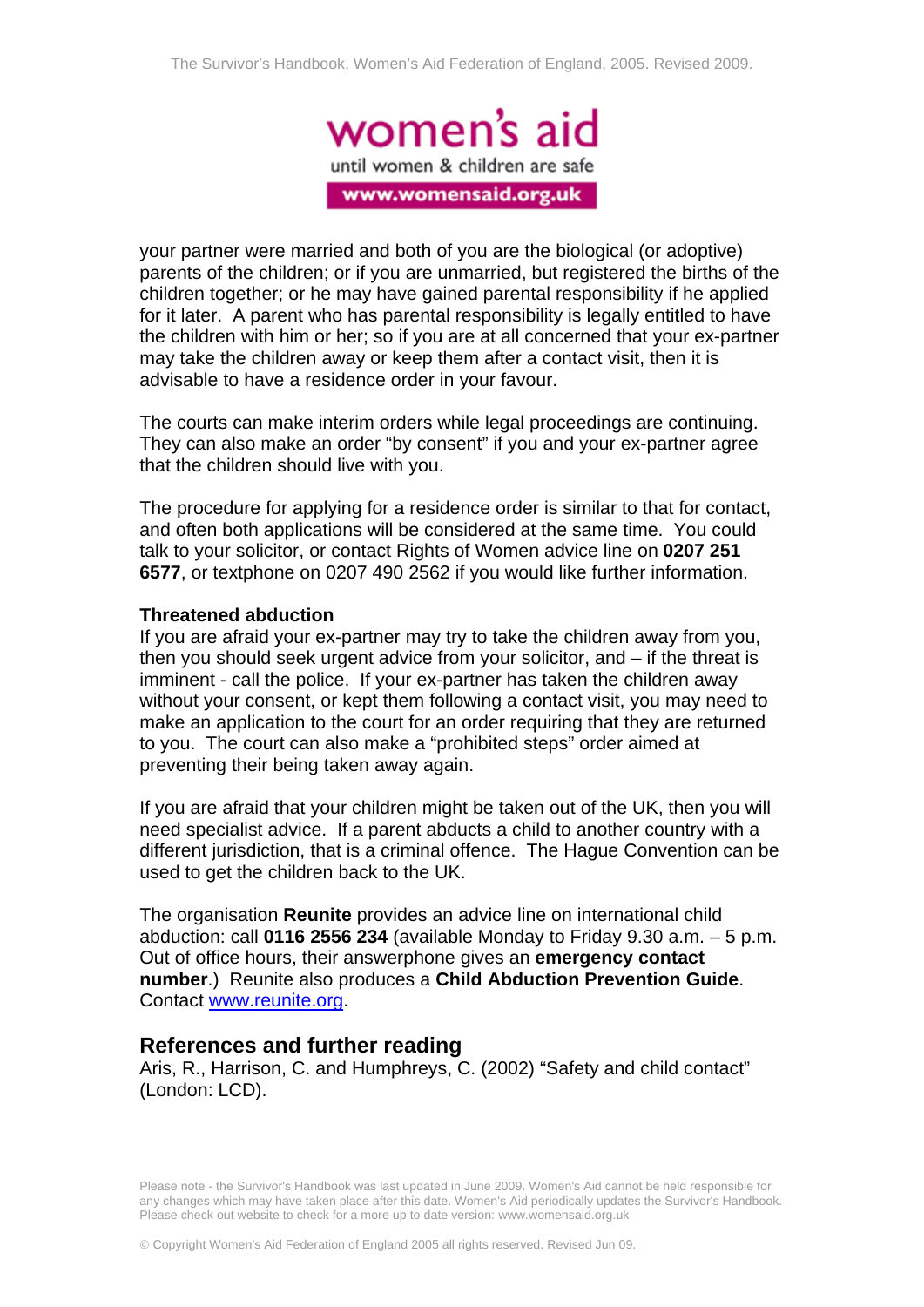

Barron et al., (1999) "From Utility to Rights? The Presumption of Contact in Practice" International Journal of Law, Policy and the Family Vol. 13 (pp111- 131).

Hester, M. and Radford, L. (1996) "Domestic violence and child contact arrangements in Britain and Denmark" (Bristol: Policy Press).

Radford, L. Sayers, S. and AMICA, 1999: "Unreasonable fears?" (Bristol: Women's Aid Federation of England).

Saunders, H. with Barron, J. (2004) "Failure to protect? (Bristol: Women's Aid).

Women's Aid has compiled a list of 29 children in 13 families who have been killed as a result of contact or residence arrangements in the last 10 years. Ten of these children have been killed since 2002. See Saunders, H. (2004) "Twenty-nine child homicides" (Bristol: Women's Aid Federation of England). This is also available on the Women's Aid website:

http://www.womensaid.org.uk/policy&consultations/briefings/children/childhom icides\_execsumm.htm

**Rights of Women** produce a "Child Contact Handbook". You can contact them at 52-54 Featherstone Street, London EC1Y 8RT Office telephone for publications: 020 7251 6575/6; Legal Advice line 0207 251 6577 www.rightsofwomen.org,uk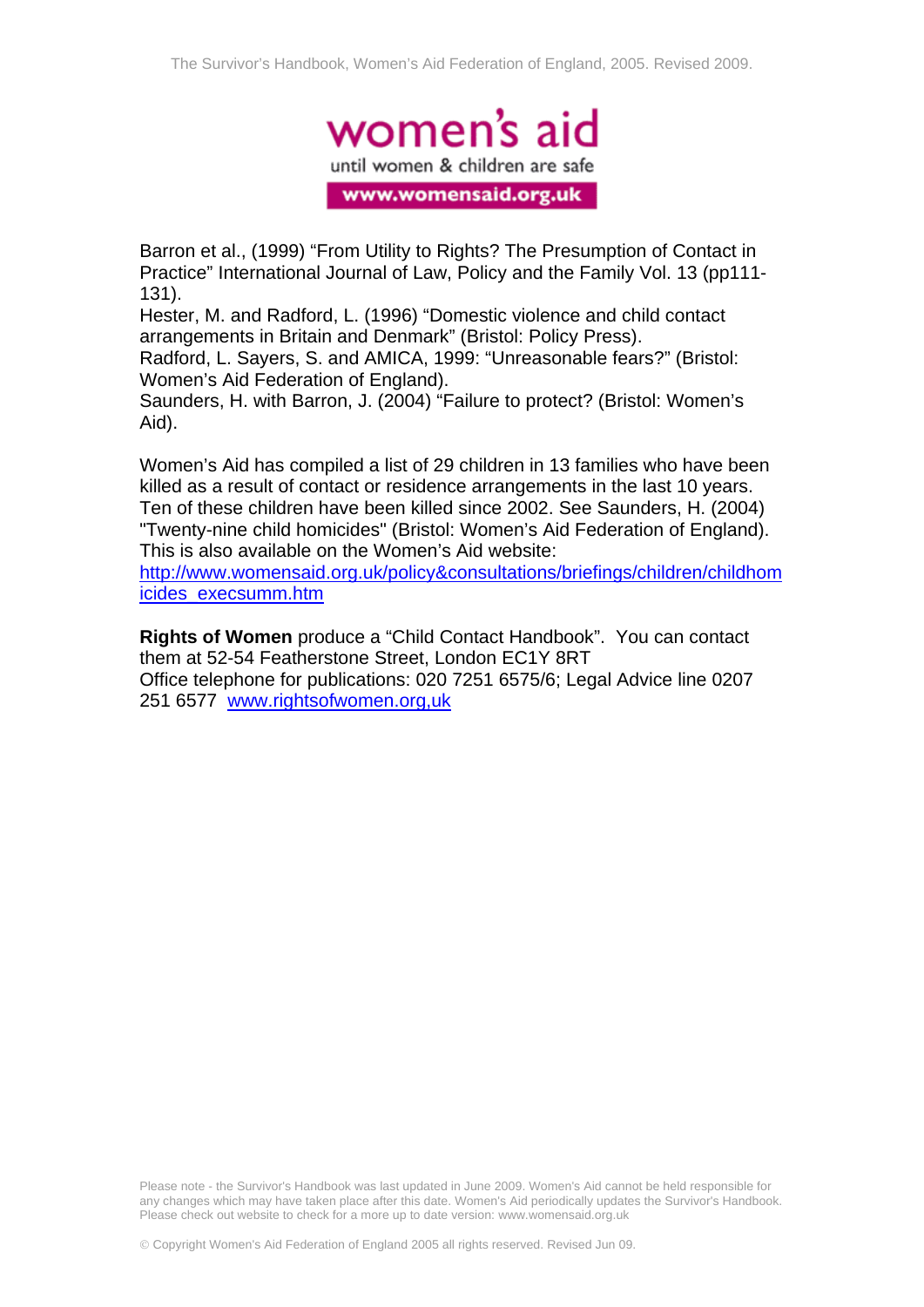

## **Women from Black and Minority Ethnic Communities**

Domestic violence affects women from all ethnic groups, and there is no evidence to suggest that women from some ethnic or cultural communities are any more at risk than others. However, the form the abuse takes may vary; in some communities, for example, domestic violence may be perpetrated by extended family members, or it may include forced marriage, or female genital mutilation. Women from black or minority communities may also be more isolated, or may have to overcome religious and cultural pressures; and they may be afraid of bringing shame onto their "family honour".

If you are a black or minority woman trying to escape from domestic violence, your experiences may be compounded by racism, which is pervasive in the UK. You may be unwilling to seek help from statutory agencies – such as the police, social services, or housing authorities – because you are afraid of a racist response. You may be disadvantaged because you are black; or you may find that service providers are basing their responses on particular cultural, ethnic or religious stereotypes. In some cases, they may avoid intervening for fear of being perceived as racist. If your partner and abuser is black, you may wish to protect him or her (and the black community) from police intervention due to your experiences of institutional racism.

Maybe you are escaping violence from other members of your family, for example, your parents or parents-in-law, rather than - or as well as - your partner or husband. You may be afraid of rejection from your own community if you ask for help. It may be particularly hard for you to admit to having problems with your marriage, and you may experience additional pressure from your extended family to stay with your partner. You may even have been forced or persuaded into marrying him in the first place. If your marriage fails, it may be seen as your fault, and you may be blamed for damaging the family honour; and you may be afraid that, if you leave your husband, you will be treated as an outcast within your community.

## **Getting help**

If you have recently arrived in this country, or if your first language is not English, it will be much harder for you to understand the systems of support available or to access appropriate sources of help. You may be unaware of support services, and not know where to go. You could ring the **Freephone 24 Hour National Domestic Violence Helpline** run in partnership between Women's Aid and Refuge on **0808 2000 247**. The Helpline is a member of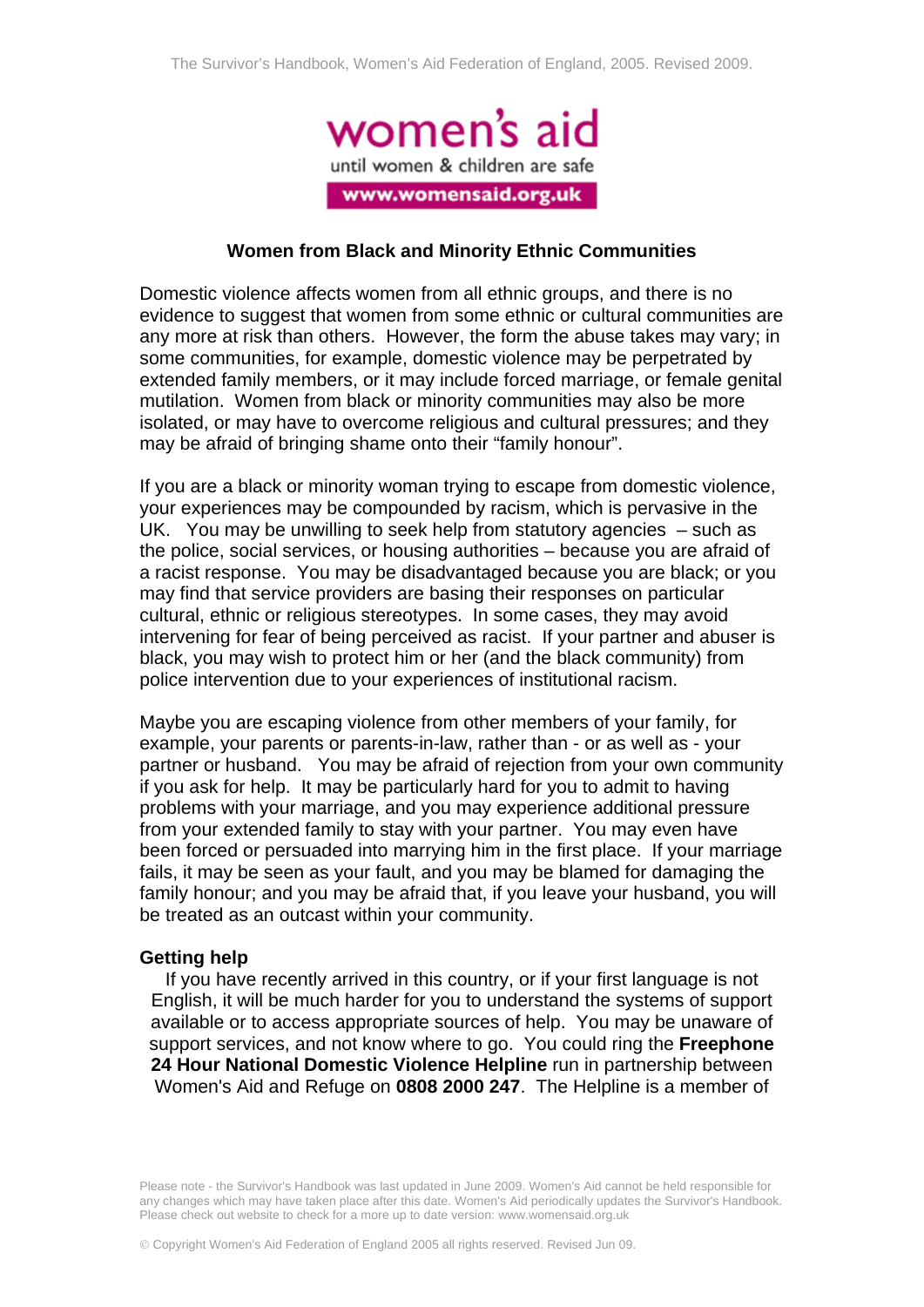

Language Line and can provide access to an interpreter, and suggest organisations in your area which can help you.

If you have approached an agency for help, and do not speak English fluently, they should offer you an independent interpreter; ask for this if it is not offered to you. If you unhappy with the interpreter, or are afraid they may breach your confidence or pressure you in any way, ask the agency to change the interpreter. Only use a trusted friend or relative to interpret for you if it is an emergency and no-one else is immediately available.

If your immigration status is insecure, or is dependent on your remaining with your husband or partner, you may feel trapped and believe there is nothing you can do, or you may be afraid to approach anyone for help in case you are deported. (If this is your situation, see the section on *Immigration* for more information on this.)

Whatever your immigration status, you have a right to health care, and to protection from the police. You also have the right to apply for a court order (injunction) to protect you from your abuser.

## **Specialist provision**

You may prefer to get support from someone from the same ethnic, religious or cultural group as yourself. There are a number of specialist services for women from black and minority ethnic communities. Some of these are listed at the end of this section. Others you can access via the National Domestic Violence Helpline (see above).

On the other hand, you may be concerned that if workers at a local service come from the same cultural group as yourself, they may also know your family, and it may be easier for your husband, partner or extended family to trace you. You should have the choice whether to use a service specifically for black, Asian or other minority women, or to use a general service.

All domestic violence organisations within the Women's Aid network offer a service to women of all ethnic groups, and some provide services addressing the particular needs of women from black and minority ethnic communities. There are also refuge organisations which will provide you with accommodation and support you even if - due to your immigration status - you have no right to live permanently in the UK or to claim welfare benefits (this is termed "no recourse to public funds"). See the section on *Immigration* for further information.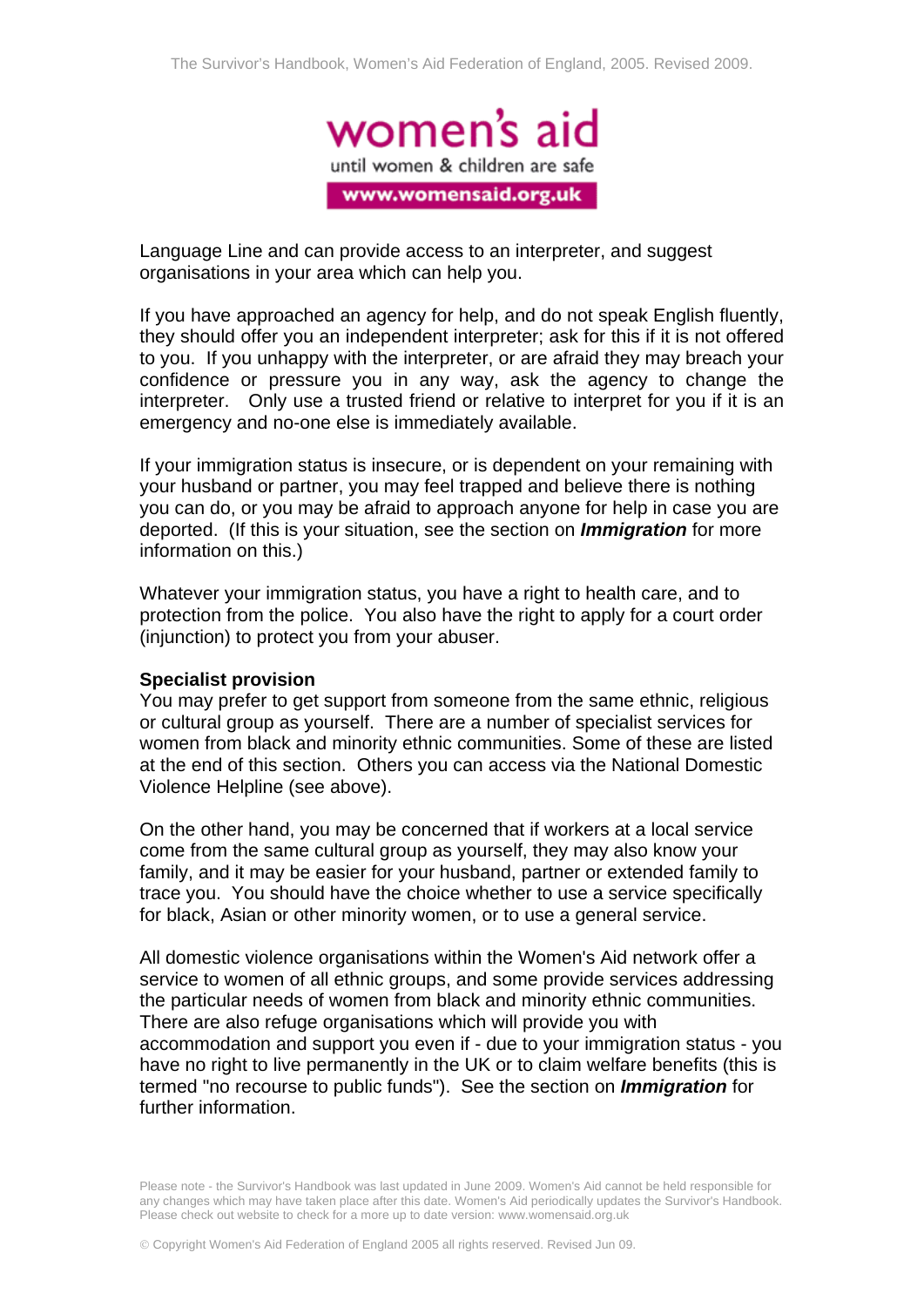

## **Forced marriage**

If you fear you may be forced into marriage overseas, or know someone else who may be, the Forced Marriage Unit may be able to help. You could call one of the following numbers: **020 7008 0230, 020 7008 0135** or **020 7008 8706**. You can also contact them at  $\frac{\text{fmu@fco.gov.uk}}{\text{fmu@fco.gov.uk}}$ . All calls and emails are dealt with on a totally confidential basis by skilled caseworkers who are fully aware of the cultural, social and emotional issues surrounding this abuse. For more information see:

http://www.homeoffice.gov.uk/comrace/race/forcedmarriage/

## **Further information**

The following organisations may be able to help you further:

## **Southall Black Sisters**

Resource centre mainly for Asian, African, Afro-Caribbean women. They provide advice & information on domestic violence, racial harassment, welfare and immigration rights, and matrimonial rights. They provide face to face support and case work for women in London Borough of Ealing, but also deal with enquiries on a national basis.

Telephone**: 0208 571 9595***;* email: sbs@leonet.co.uk Website: www.southallblacksisters.org.uk

## **Apna Ghar 0207 474 1547** 24 hours, every day.

Helpline for Asian women experiencing domestic violence. Languages spoken include: Bengali, Hindi, Punjabi, Gujerati, Tamil and Urdu.

## **Asian Women's Helpline 0800 052 6077\*** Monday – Thursday 9 a.m. – 5. 30

p.m; Fridays 9 a.m. – 5 p.m. For Asian women experiencing domestic violence, as well as other issues. Languages spoken: Bengali, Hindi, Punjabi and Urdu.

## **Muslim Women's Helpline 0208 904 8193/0208 908 6715**

A telephone counselling service for all muslim women, regardless of ethnicity. They provide information and refer to local services when appropriate. Website: www.mwhl.org

## **Chinese Information and Advice Centre**

For Chinese people on a low income, or who have difficulty communicating in English to access mainstream support services. Domestic Violence Line: **0207 462 1281;** Legal Advice Line: **0207 462 1285.**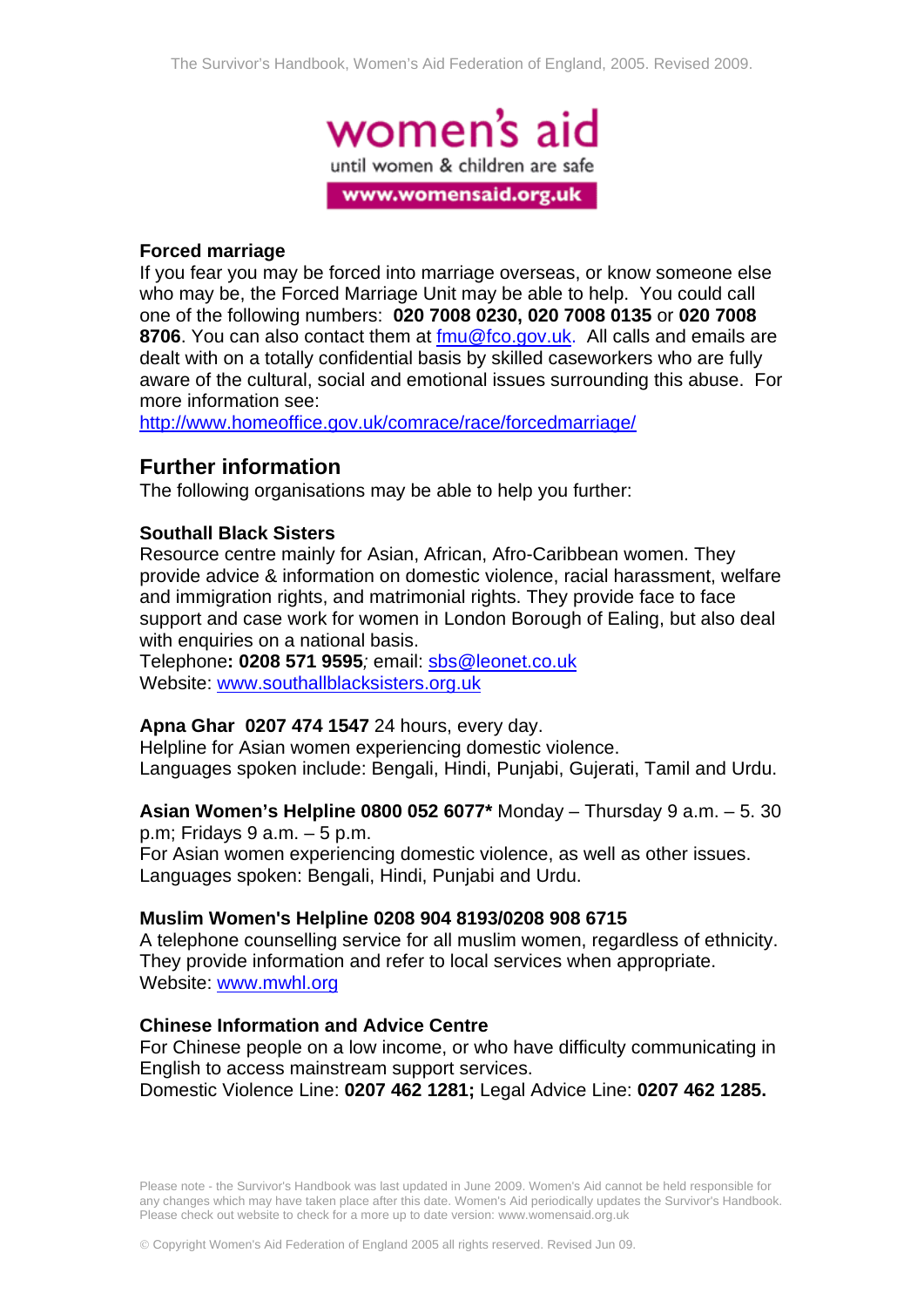

# **Turkish Cypriot Women's Project**

#### Telephone: **0208 340 3300**

Offers help with emergency housing, children, injunctions against violent partners, welfare benefits, healthcare matters and other issues related to domestic violence. They provide a free service for any Turkish-speaking woman living in London.

## **Newham Asian Women's Project**

Based in the London Borough of Newham. The Project supports South Asian women who are experiencing domestic violence, and offers a Resource Centre, refuges for women and children, counselling services, and projects for teenagers and young women.

Telephone: **0208 472 0528;** Website: www.nawp.urg email: info@nawp.org

## **Jewish Women's Aid**

Provides a number of different services including a helpline, floating support and outreach for Jewish women and their children. London based. Freephone Helpline: **0800 59 12 03** 9.30am - 9.30pm - Monday to Thursday

#### **Latin American Women's Aid**

Provides refuge accommodation, a helpline and outreach for Latin American women and children experiencing domestic violence. Staff speak Spanish, Portuguese and Russian. London based.

Telephone: **0207 275 0321** Monday to Friday 9.30 a.m. – 6 p.m.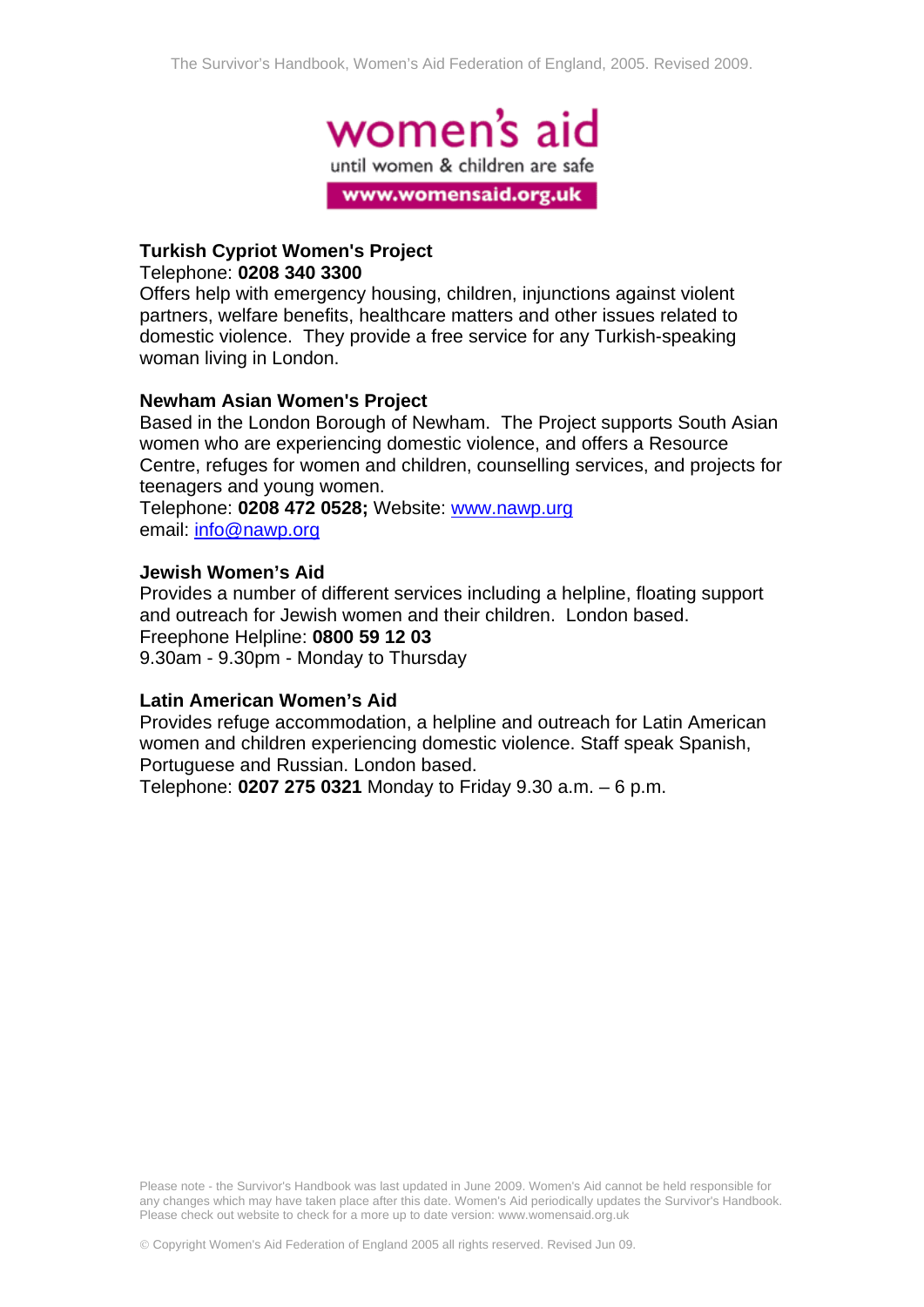

# **Immigration issues**

The information in this section will help you if you are experiencing domestic violence and your immigration status is insecure.

If you have insecure immigration status, you are still entitled to protection from domestic violence, just like anyone else in the UK. Your abuser will also be subject to the same sanctions as anyone else, whatever his or her immigration status.

## **Did you come to the UK to marry or join your partner?**

If you came to the UK in order to marry or join your partner who is already settled here, current immigration rules state that you have to complete a two year probationary period - during which time you must stay with your partner before you can make an application for indefinite leave to remain in this country.

If you are experiencing domestic violence, your abuser (and/or his family) may use your insecure immigration status to abuse you further. He may have taken your passport and other documents from you, denied you any information about your rights, and isolated you from outside contacts. Even if you have completed the two year probationary period, you may never have had your immigration status confirmed because you have been kept unaware of the procedures. Furthermore, you may be afraid of reporting the abuse to anyone, or to leave your home, in case you are deported.

If you are subject to immigration control, you will also be unable to claim most state benefits – including Income Support, Jobseeker's Allowance, Housing Benefit, homelessness assistance, Child Benefit, disability allowances or Working Families Tax Credit. This is known as having "no recourse to public funds". Therefore you will almost certainly be reliant on your husband, partner or family to support you, and so you will be even more dependent on them. See below, *If you have no recourse to public funds,* for more information, and some alternative sources of support.

# **Domestic violence and the Immigration Rule**

If you are a survivor of domestic violence and can produce clear evidence of this, and are also subject to the two-year probationary period, you may be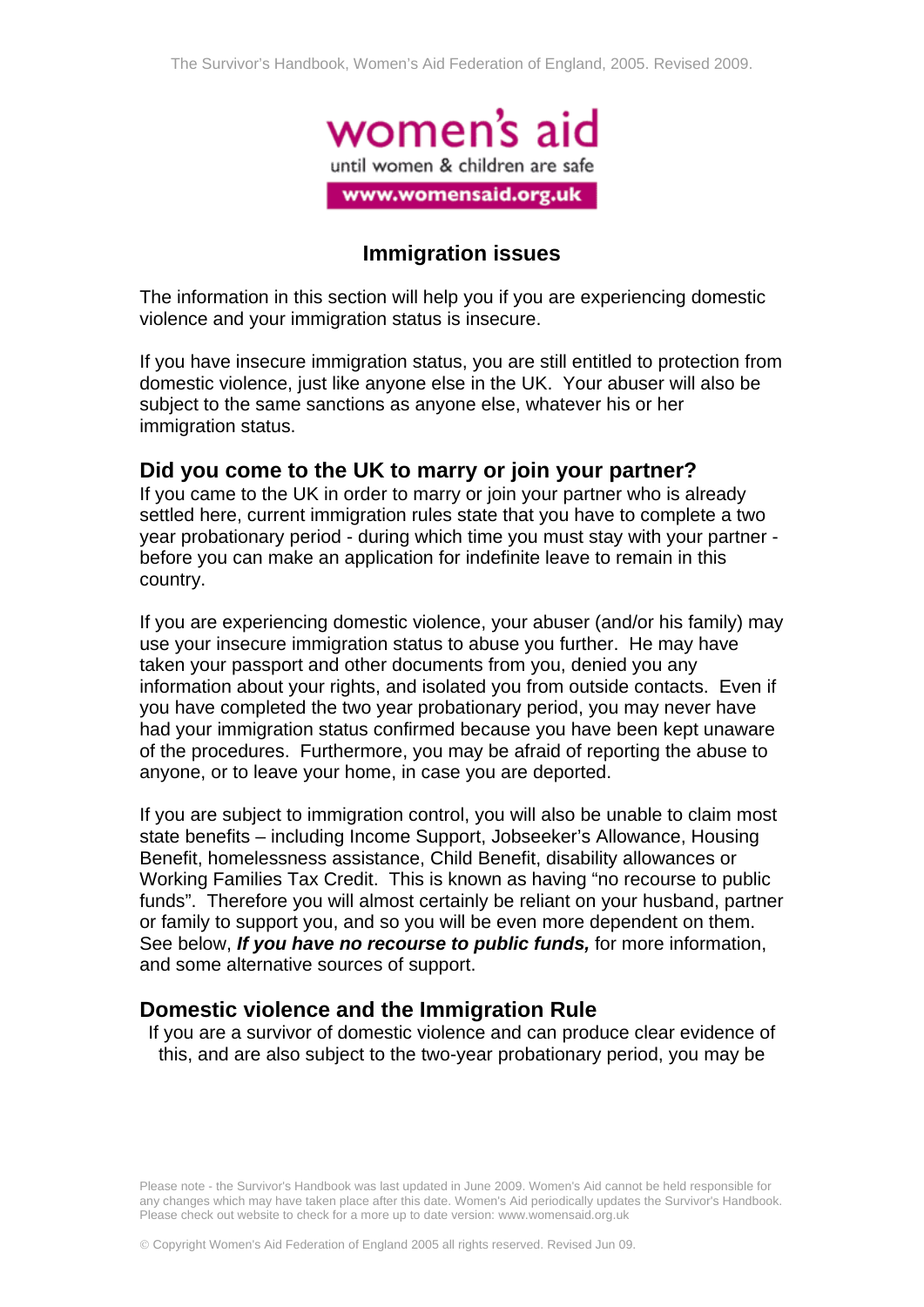

able to apply for indefinite leave to remain in the UK $5$ . To qualify for leave to remain in the UK as a victim of domestic violence, you have to show all the following:

- you have been given limited leave to enter or remain in the UK as the spouse or partner of someone already settled here;
- you are still subject to the two year probationary period;
- domestic violence occurred during this probationary period;
- you are no longer living with your partner (i.e. your "sponsor");
- domestic violence was the reason for the breakdown of this relationship.

You must also have clear evidence of domestic violence supported by one of the following forms of "proof":

- a non-molestation order or other protection order;
- a relevant court conviction against your partner;
- full details of a relevant police caution.

If none of the above is available, however, then you will need to produce **two or more** of the following:

- a letter from a refuge organisation or other domestic violence service confirming your experience of domestic violence;
- a medical report from a hospital doctor confirming that you have injuries consistent with being the victim of domestic violence;
- a letter from a GP who has examined you and is satisfied you have injuries consistent with being the victim of domestic violence;
- an undertaking given to a court that your abuser will not approach you;
- a police report confirming their attendance at your home due to domestic violence;
- a letter from social services confirming their involvement in connection with domestic violence.

It is your responsibility, or that of your legal representative or other advisor, to provide this evidence as part of your application. If you want to apply to stay in the UK under these immigration rules, application forms are available at www.bia.homeoffice.gov.uk or you could ask one of the organisations listed

1

<sup>5</sup> Immigration Rules, 2002

Please note - the Survivor's Handbook was last updated in June 2009. Women's Aid cannot be held responsible for any changes which may have taken place after this date. Women's Aid periodically updates the Survivor's Handbook. Please check out website to check for a more up to date version: www.womensaid.org.uk

Copyright Women's Aid Federation of England 2005 all rights reserved. Revised Jun 09.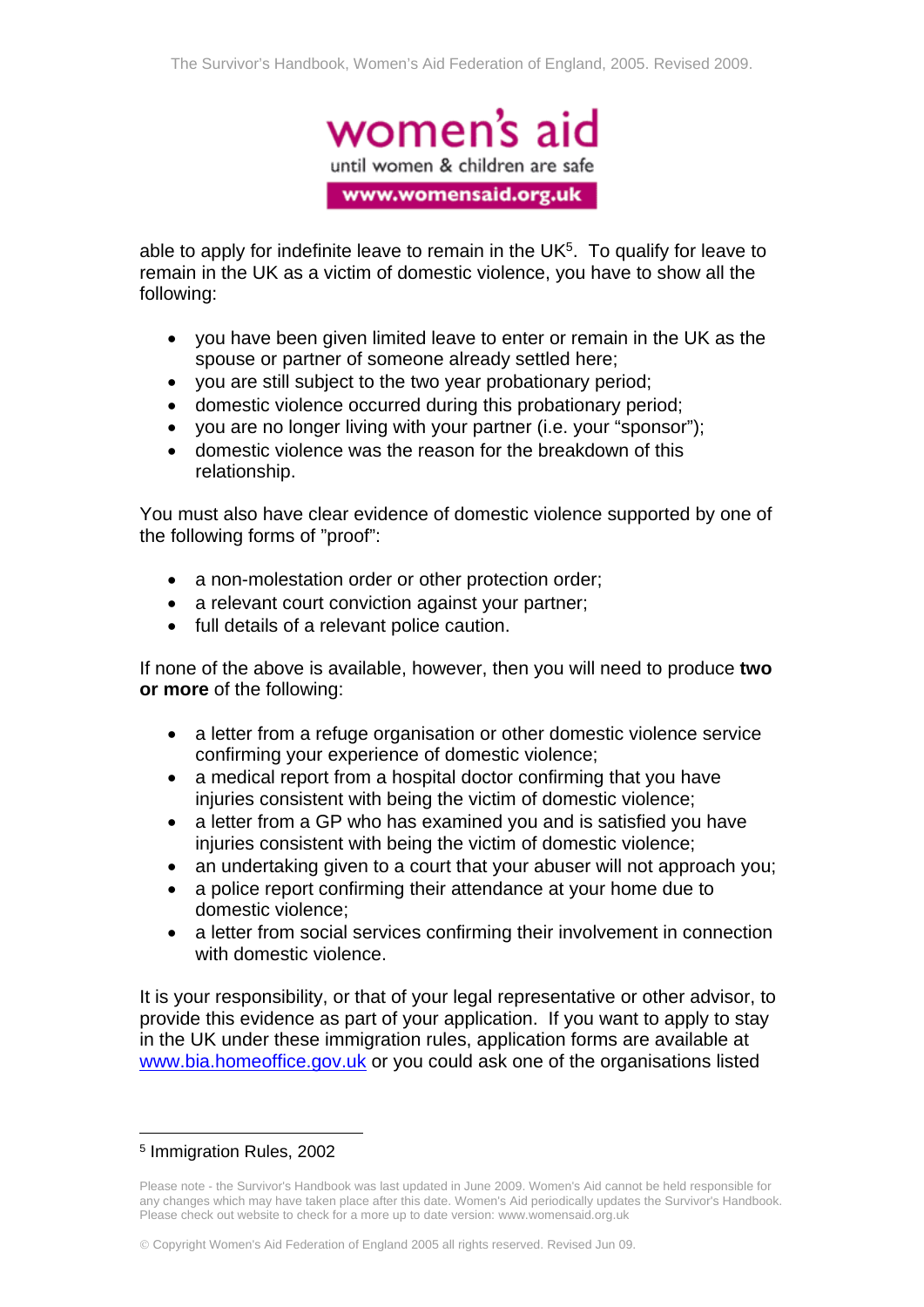

under *Further information* to help you. If your initial application is refused, you have the right of appeal.

It may take time to find expert legal representation on immigration issues, and in some areas, access to such representation is particularly difficult. Time will then be needed for the advisor to gather evidence in support of your application, and for the Border and Immigration Agency (previously the Immigration and Nationality Department) to consider it and make their decision. Until your application to remain has been accepted (either initially, or on appeal) you will continue to have "no recourse to public funds". (See below for further information and contact details for domestic violence support services.)

New rules from 2nd April 2007 mean that most applicants for indefinite leave to remain now have to show they have sufficient knowledge of English and of "life in the UK", in addition to meeting usual requirements. However, those who apply under the Domestic Violence rule do *not* have to fulfil these new requirements. There is new application form for use in domestic violence applications, only $6$ . Otherwise the rules remain as above.

If you have over-stayed your leave to remain in the UK because you were unaware of your rights under these rules, you may still be able to apply on discretionary grounds. Consideration will be given to your application if it is submitted not long after your probationary period has expired, but you will not have a right of appeal.

If you have made an application for asylum which is outstanding or has been turned down, or your insecure immigration status is for some other reason, then regrettably you cannot benefit from these rules.

## **If you are an asylum seeker**

If you are an asylum seeker, or a dependent of an asylum seeker, and you are experiencing domestic violence, reporting this should not affect your claim for asylum in any way<sup>7</sup>. Try to keep all relevant papers, including your

<u>.</u>

http://www.ind.homeoffice.gov.uk/documents/accesstosupport/pb70?view=Binary

<sup>6</sup> SET (DV)

<sup>7</sup> The National Asylum Support Service (NASS) has developed guidance for those providing accommodation and other services to asylum seekers, when they receive a report of domestic violence. See NASS Policy Bulletin 70, available on the Border and Immigration Agency's website at

Please note - the Survivor's Handbook was last updated in June 2009. Women's Aid cannot be held responsible for any changes which may have taken place after this date. Women's Aid periodically updates the Survivor's Handbook. Please check out website to check for a more up to date version: www.womensaid.org.uk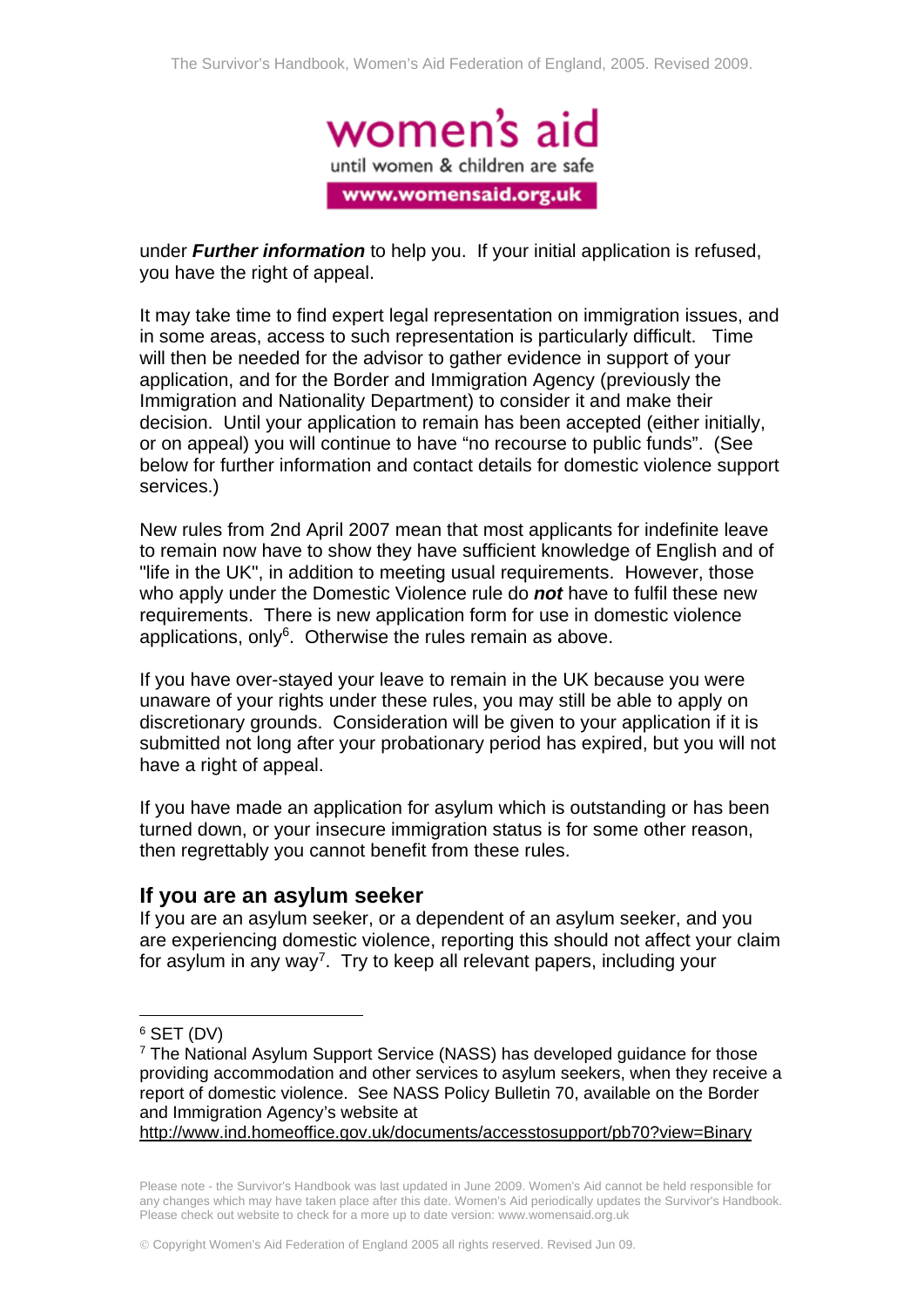

www.womensaid.org.uk

passport and those of your children, with you at all times if you possibly can. If you are being accommodated as an asylum seeker, your safety and that of your children should be paramount. If you report domestic violence, your accommodation provider should ensure that – with your consent - you are transferred immediately to alternative accommodation that is safe and secure. The National Asylum Support Service (NASS) should pay all reasonable costs of alternative safe accommodation (including refuge accommodation). They should also refer you to other appropriate agencies for support. You should also be able to claim emergency support for your essential living needs, for a short period of time.

A case conference will probably be arranged to agree on a plan of action. You – but **not** your abuser – will be invited, and it should be held at a place and time that is convenient (and safe) for you. If you need an interpreter, your accommodation provider should arrange this. The case conference will, among other things:

- consider your future accommodation needs;
- encourage you to report incidents of violence to the police;
- $\bullet$  suggest you obtain legal advice  $-$  e.g. on getting an injunction;
- if you have children, suggest social services are informed.

They will also consider whether to withdraw support from your abuser, or whether he should be transferred to alternative accommodation.

If you are not the principal asylum seeker (that is, your abuser has made the initial claim for asylum and you are a dependent) then you should consider whether you wish to apply for asylum independently of him.

If you are making a separate application for asylum, the Border and Immigration Agency should - in addition to your grounds for asylum - take into consideration the risk of your return to your country of origin as a woman alone. For example, you may be subject to social rejection, stigmatisation, loss of status or economic resources (and in some cultures may even be at risk of an "honour killing").

For help, information and advice about your particular case, you should contact a registered immigration advisory service, and give them all the details of your circumstances, including incidents of abuse (with dates and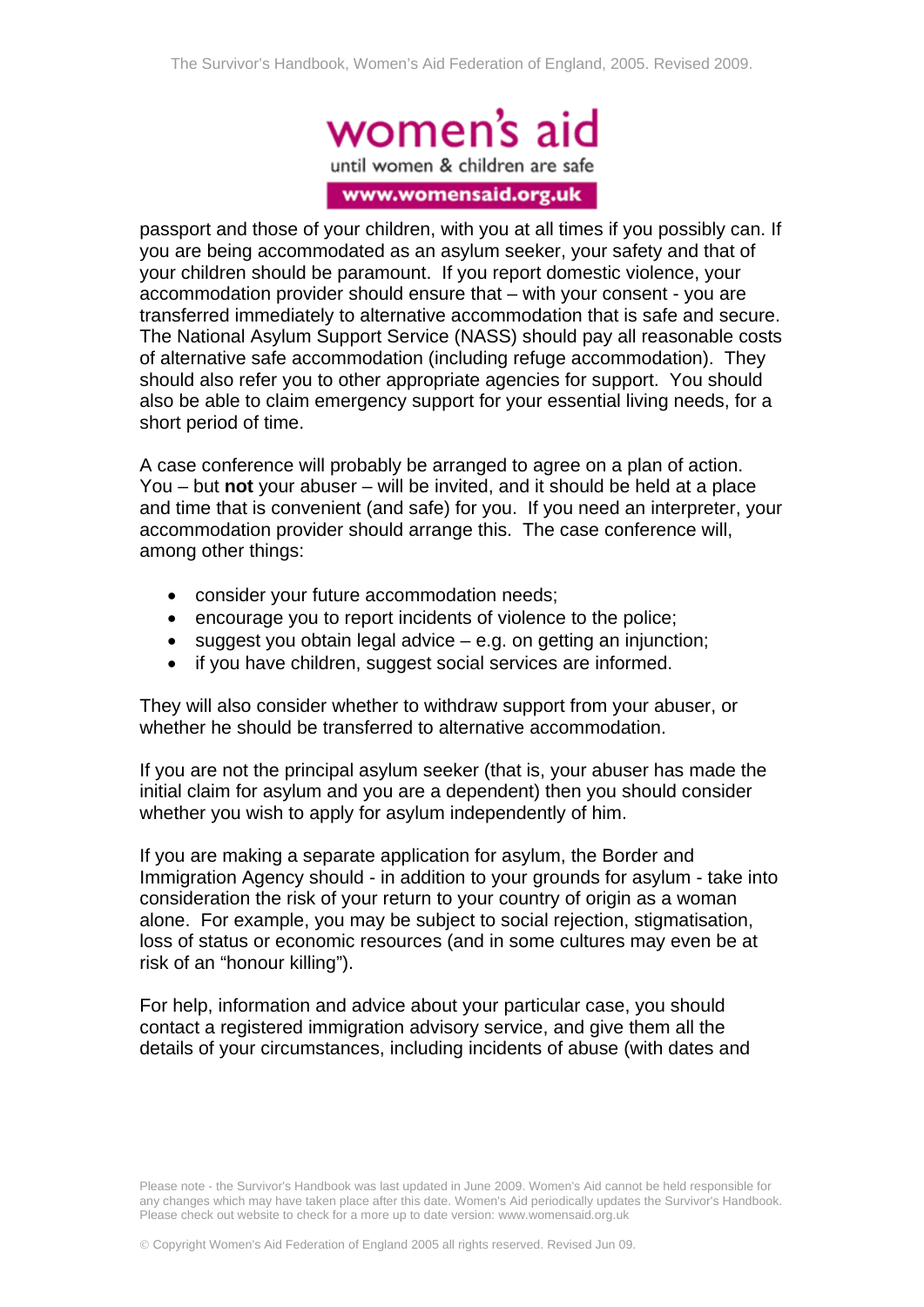

times if possible, and any independent evidence, such as police reports.) See the contact details of organisations under *Further information* below.

#### **If you have insecure immigration status for other reasons**

Many women experiencing domestic violence may not be eligible to apply under the Domestic Violence Immigration Rule (outlined above). This includes migrant workers, women who are in the UK as dependents of students or workers, or women here temporarily in their own right. If this is your situation, you may be able to apply for financial support from your local authority and you can also contact your local domestic violence support service for help and support (see below).

## **If you have no recourse to public funds**

If you are still subject to immigration control, you cannot claim most state benefits, at least until a decision is made on your right to remain in the country. This is called "having no recourse to public funds". This rule may force you into total dependence on your husband, partner or family, and will make it much harder for you to leave if you need to. For a variety of reasons, you may be unable to take on paid work, and will have to support yourself financially in some other way.

There are some (minor) exceptions to this rule. Funding **is** available through Supporting People to allow women with insecure immigration status and who are experiencing domestic violence to access "housing related support" either in a refuge or other temporary accommodation, or in the community (through "floating support".) However, this only covers the cost of support staff and does not cover the rent charged in refuges or other temporary accommodation, nor does it provide you and your children with any living expenses.

Local authorities do have a statutory power under the Children Act 1989 to ensure that children "in need" or "at risk of significant harm," are adequately fed, housed and cared for. Some local authorities may use this provision to pay for you to stay with your children in refuge accommodation; whereas others may simply take the children into local authority care. Also, following an amendment in December 1999, you will not be able to get this assistance if you are eligible for support under the asylum provisions. (See above.)

Local authorities also have the power under section 21 of the National Assistance Act 1948 to assist victims of domestic violence, but - for those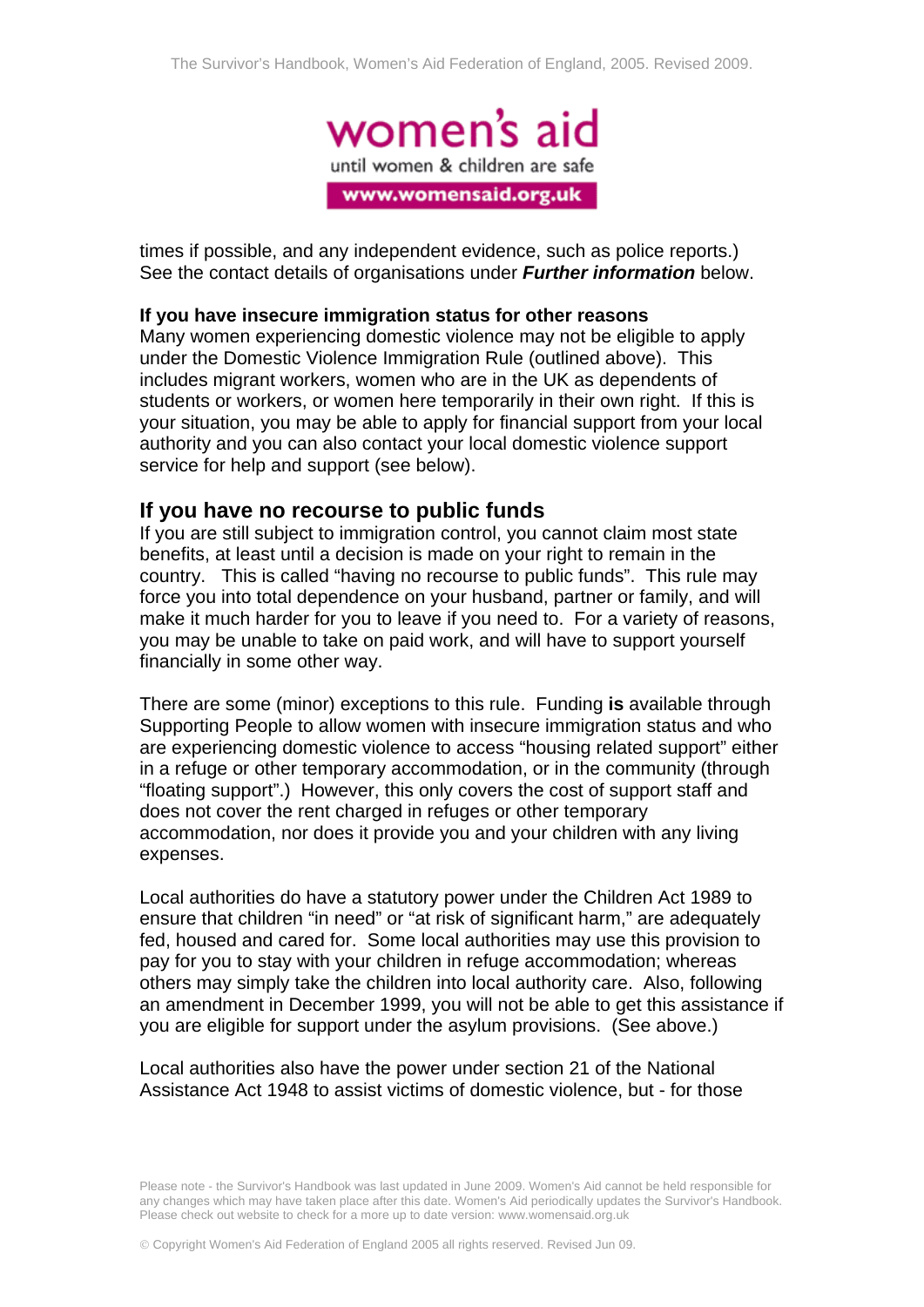

subject to immigration controls - only if they are particularly vulnerable, or have additional special needs<sup>8</sup>; and again this is subject to local discretion.

Women's Aid's "Last Resort Fund" – which provided financial assistance for up to 8 weeks for women experiencing domestic violence and who had no recourse to public funds – is currently suspended due to lack of money.

Some refuge organisations will provide you with accommodation and support even if you have no recourse to public funds, though they will have to cover the costs from their own reserves, and therefore may have to place limits on the number of women in this situation that they can take at any one time. Some domestic violence organisations have workers or volunteers who speak a variety of languages, or they may have access to Language Line. There are also a number of specialist services for women from black and minority ethnic communities, where you may be able to get support from women from the same ethnic, cultural or religious group as yourself.

To contact these services, ring the **Freephone 24 Hour National Domestic Violence Helpline**, run in partnership between Women's Aid and Refuge, on **0808 2000 247**. The Helpline is a member of Language Line and can provide access to an interpreter, and suggest organisations in your area which may be able to help you.

# **Further information**

1

These are some organisations which may help you, and provide free and confidential services:

#### **Southall Black Sisters: 020 8571 9595**

Provides advice and information on domestic violence, racial harassment, welfare and immigration, primarily for Asian, African, and African-Caribbean women. Casework primarily undertaken in London Borough of Ealing, but deals with enquiries on a national basis. www.southallblacksisters.org.uk

#### **Asylum Aid:** legal advice line **020 7247 8741**

Give free legal advice to asylum seekers and runs the Women's Resource Project.

<sup>8</sup> This section of the National Assistance Act was amended from December 2000 so that those subject to immigration controls would no longer be eligible for assistance if the need arose solely out of "destitution".

Please note - the Survivor's Handbook was last updated in June 2009. Women's Aid cannot be held responsible for any changes which may have taken place after this date. Women's Aid periodically updates the Survivor's Handbook. Please check out website to check for a more up to date version: www.womensaid.org.uk

Copyright Women's Aid Federation of England 2005 all rights reserved. Revised Jun 09.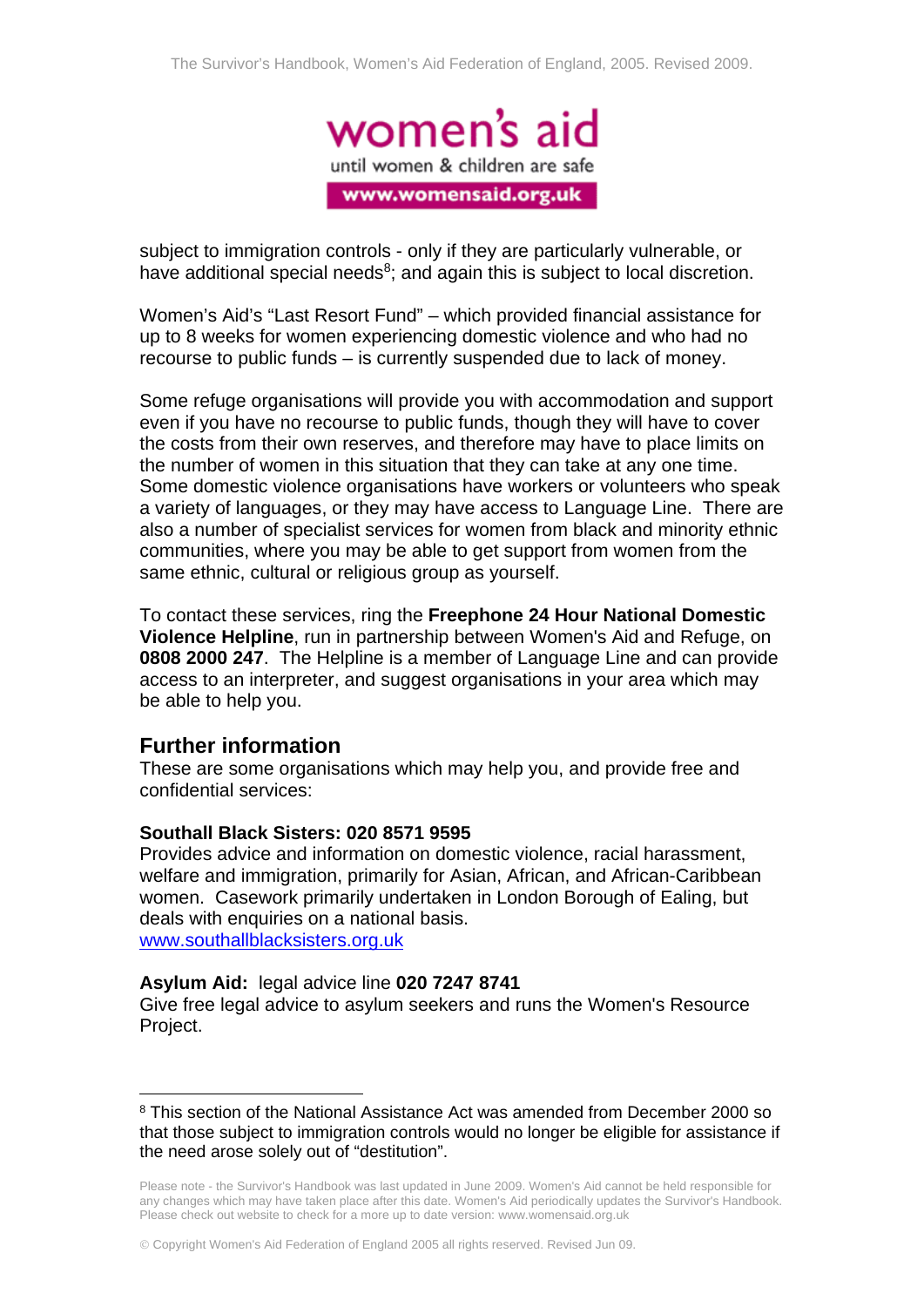

**Joint Council for the Welfare of Immigrants**: **020 7251 8706** Advice line Tuesdays and Thursday 2 p.m. – 5 p.m. For information on immigration and asylum.

email: info@jcwi.org.uk

## **The Refugee Council: 020 7346 6777**

The Refugee Council provides advice and assistance to asylum seekers and refugees. They have a range of services for asylum seekers recently arrived in the UK, asylum seekers settled in the UK, and also offer advice to those who have received an asylum decision. Their offices can be visited in person or advice can be given by telephone, subject to the availability of interpreters. Their website gives up to date information on legislation relating to asylum. www.refugeecouncil.org.uk

Email info@refugeecouncil.org.uk

**National Asylum Support Service** (NASS) for housing and financial support if you have made an application for asylum or on human rights grounds. NASS main switchboard: **0845 602 1739** 

To obtain NASS support, you will need to go to the Refugee Council One Stop Service in your area (Check your phone book for your local number, call 020 7346 6700 or visit their website www.refugeecouncil.org.uk. Unless there are really exceptional reasons to stay in your locality, in an emergency, you are likely to be housed anywhere in the country.

#### **AsylumSupport.info** – part of the **National Asylum Support Service**

This website focuses on all matters that concern people seeking asylum, and includes a directory of hundreds of online resources relating to: asylum and refugees, conflict, country data, court cases. deportation, detention, discrimination, funding, gender, government, human rights, human trafficking, law, media, migration, policy and studies. See www.asylumsupport.info

**Multikulti**: www.multikulti.org.uk provides information in a number of community languages (as well as English) on issues such as immigration, claiming asylum, health, housing, welfare benefits and employment.

#### **The Refugee Support Centre 020 7820 3606**

Provides a multi-lingual counselling and psychotherapy service free of charge for refugees and asylum seekers in the London area experiencing emotional distress.

#### **Refugee Legal Centre: 020 7377 5123**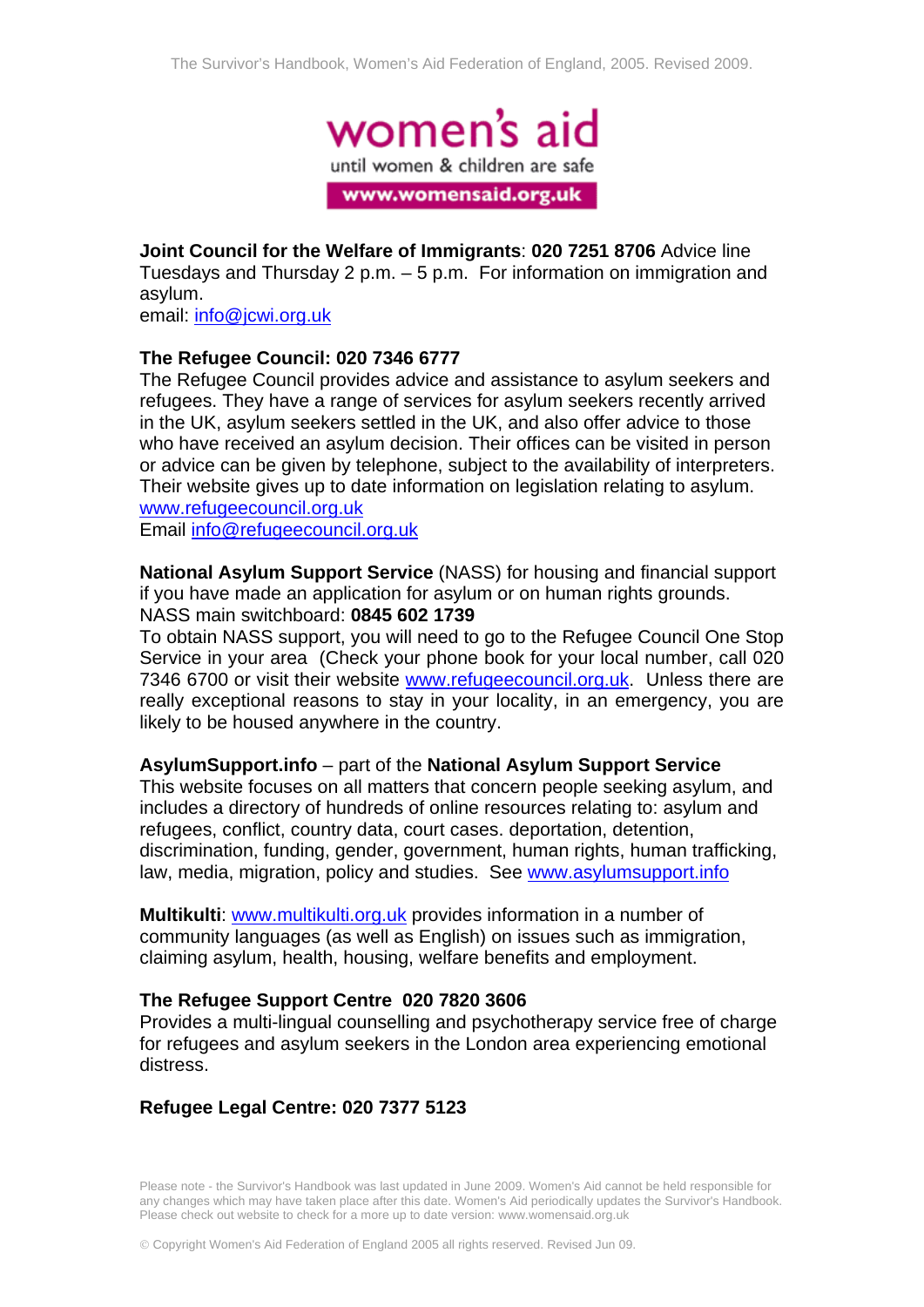

Free legal advice, advocacy and representation for refugees and asylum seekers concerning their status for remaining in the U.K.

Additional organisations are listed in the section on *Useful organisations: Websites and Helplines*.

## **Disabled women**

Disabled women are twice as likely to experience domestic violence than nondisabled women (1995 British Crime Survey, also confirmed by data from other countries). They are also likely to experience abuse over a longer period of time and to suffer more severe injuries as a result of the violence.

If you are disabled, your abuser may also be your carer or your personal assistant (P.A.), and you may be reliant on him or her for personal care or mobility. You can be subject to physical, psychological, sexual or financial violence in any or all of the ways that non-disabled women are abused, but in addition you may experience the following forms of abusive behaviour:

- Your abuser may withhold care from you, or undertake it neglectfully or abusively.
- Your abuser may remove mobility or sensory devices that you need for independence.
	- Your abuser may be claiming state benefits in order to care for you enabling him to control your finances more effectively.
	- Your abuser may use your disability to taunt or degrade you.

If you are experiencing domestic violence, and you are disabled, you may find it harder to protect yourself or to access sources of help.

- You may be more physically vulnerable than a non-disabled woman.
- You may be less able to remove yourself from an abusive situation.
- You may be socially isolated both because of your disability and as a result of your abuser's control of your social relationships.
- You may find it harder to disclose abuse because you have no opportunity to see health or social care professionals without your abuser being present.

Please note - the Survivor's Handbook was last updated in June 2009. Women's Aid cannot be held responsible for any changes which may have taken place after this date. Women's Aid periodically updates the Survivor's Handbook. Please check out website to check for a more up to date version: www.womensaid.org.uk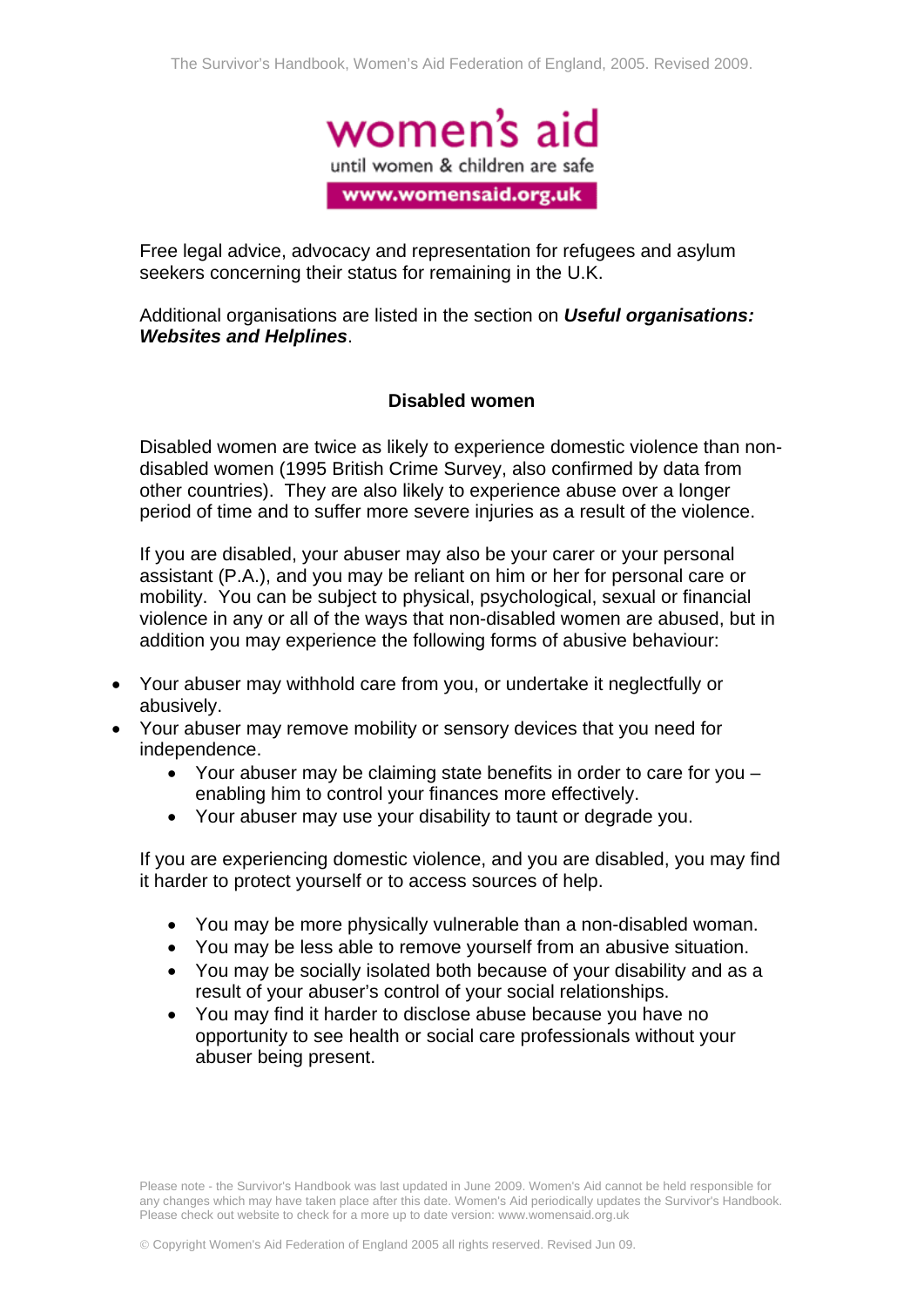

If you are disabled, you may have particular concerns about moving out of your home: it may have been specially adapted for you; or perhaps a care package has been organised, and you are worried that you will lose your current level of independence if you are forced to move elsewhere. You may be reluctant to report domestic violence from a partner whose care you depend on, and which you believe enables you to stay out of institutional care.

## **Seeking help**

If you do report the abuse you are experiencing, you may receive an inadequate or unhelpful response from service providers. Many people find it hard to believe that disabled women experience domestic violence. They may be influenced by stereotypes which (for example) de-sexualise the disabled person, and regard the carer as akin to a saint. They may see you as physically or emotionally vulnerable, and therefore be unable to accept that violence has been used against you. They may view your carer as beyond criticism – or believe him if he alleges that you are mentally unstable.

There may be little communication or effective partnership between those working in disability organisations and those working for domestic violence services. Those who work in the disability field often know little about domestic violence and tend to focus on a disabled person's impairments, rather than any abuse she may have experienced; and those who work in the domestic violence sector may be ill-informed about the needs of disabled women.

As a disabled woman, you may be regarded as a "vulnerable adult", and in this case, the multi-agency Policies and Procedures for the safeguarding and protection of vulnerable adults will apply. All areas have had to develop these Policies and Procedures following on from the publication of the Government's *No Secrets* guidance. The criteria for being defined as a "vulnerable adult" vary from area to area – but if you do fit the criteria set in your area, than all agencies (both statutory and voluntary) have to follow these procedures.

You may be reluctant to report domestic violence, if you do not feel confident you will be believed, or that your concerns will be taken seriously. You may also think that there is little that anyone can do, and nowhere for you to go. If you decide you want to leave your abuser, refuge-based support and other domestic violence services may not always be appropriate. Some refuge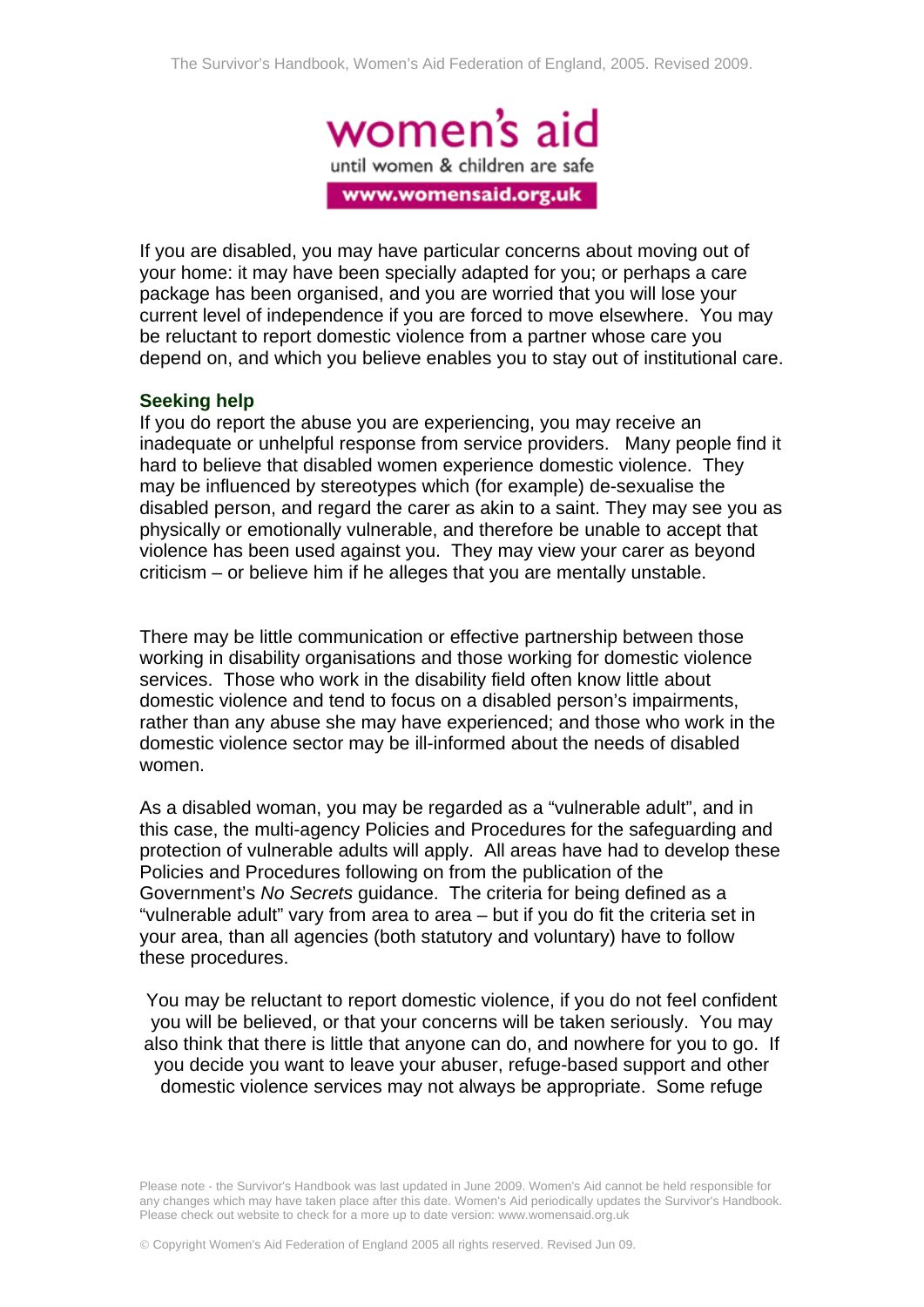

accommodation may not be accessible, and you may need help with personal care or other needs (such as sign language interpreters, or transport).

A number of domestic violence organisations now do provide for a range of impairments, and in future more will develop their facilities in order to comply with the terms of the Disability Discrimination Act 2005. Many have outreach services or independent advocacy services which can help you. Many refuges now have full wheelchair access, and workers who can assist women and children who for example may have hearing or visual impairments, and some Women's Aid organisations offer BSL interpreters. You should contact the Freephone 24 Hour National Domestic Violence Helpline, run in partnership between Women's Aid and Refuge, for more information: **0808 2000 247** 

# **Further information DIAL UK**

Helpline: **01302 310 123** 9 a.m. - 5 p.m. Monday to Thursday and 9 - 4 p.m. on Fridays.

Links the national DIAL network of over 100-disability advice centres and can refer to local groups. Offers information on a wide range of disability issues to people with disabilities, their carers and professionals.

www.dialuk.org.uk

email: enquiries@DIALuk.org.uk

#### http://www.edfwomen.org.uk/abuse.htm

This section of the UK Disability Forum website gives Information for disabled women about getting help to tackle violence and abuse.

**RNIB 08457 669000** Monday to Friday 9. a.m. - 5 p.m.

Information and support for anyone with visual impairment and sight problems.

www.rnib.org.uk or www.rnib.co.uk Email: helpline@rnib.org.uk

**RNID helpline: 0808 808 0123** Monday to Friday 9 a.m. - 5 p.m.

Information service for deaf and hard of hearing people, their carers, families and professionals.

www.rnid.org.uk

Email: informationline@rnid.org.uk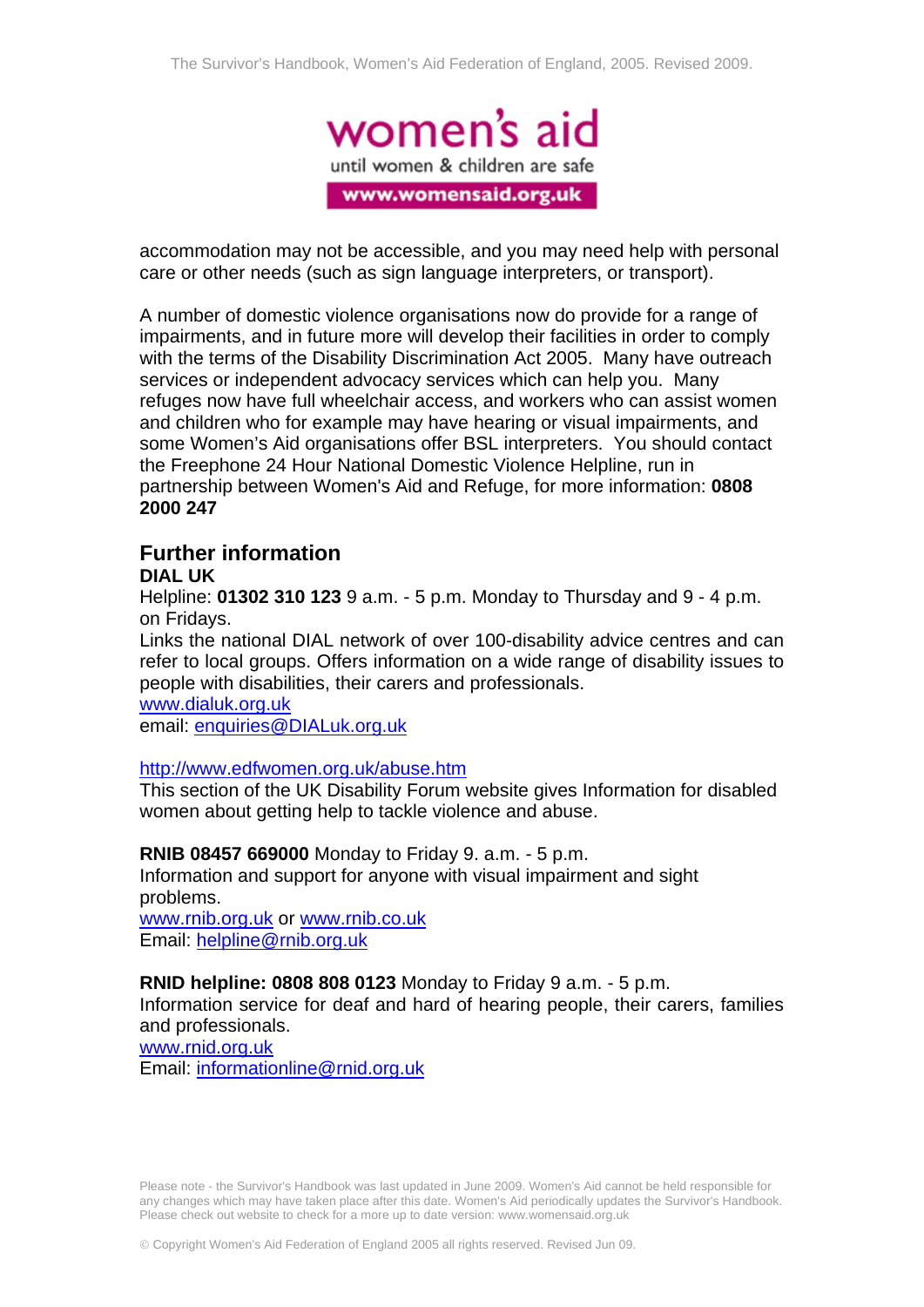

#### **People First**

www.peoplefirstltd.com provides a voice for those with learning difficulties.

## **Independent Living Alternatives**

Promotes the right of disabled people to live independently. Has information on support services, employing personal assistants, advocacy and rights. www.i-l-a.fsnet.co.uk/ILA%20WEB%20SITE/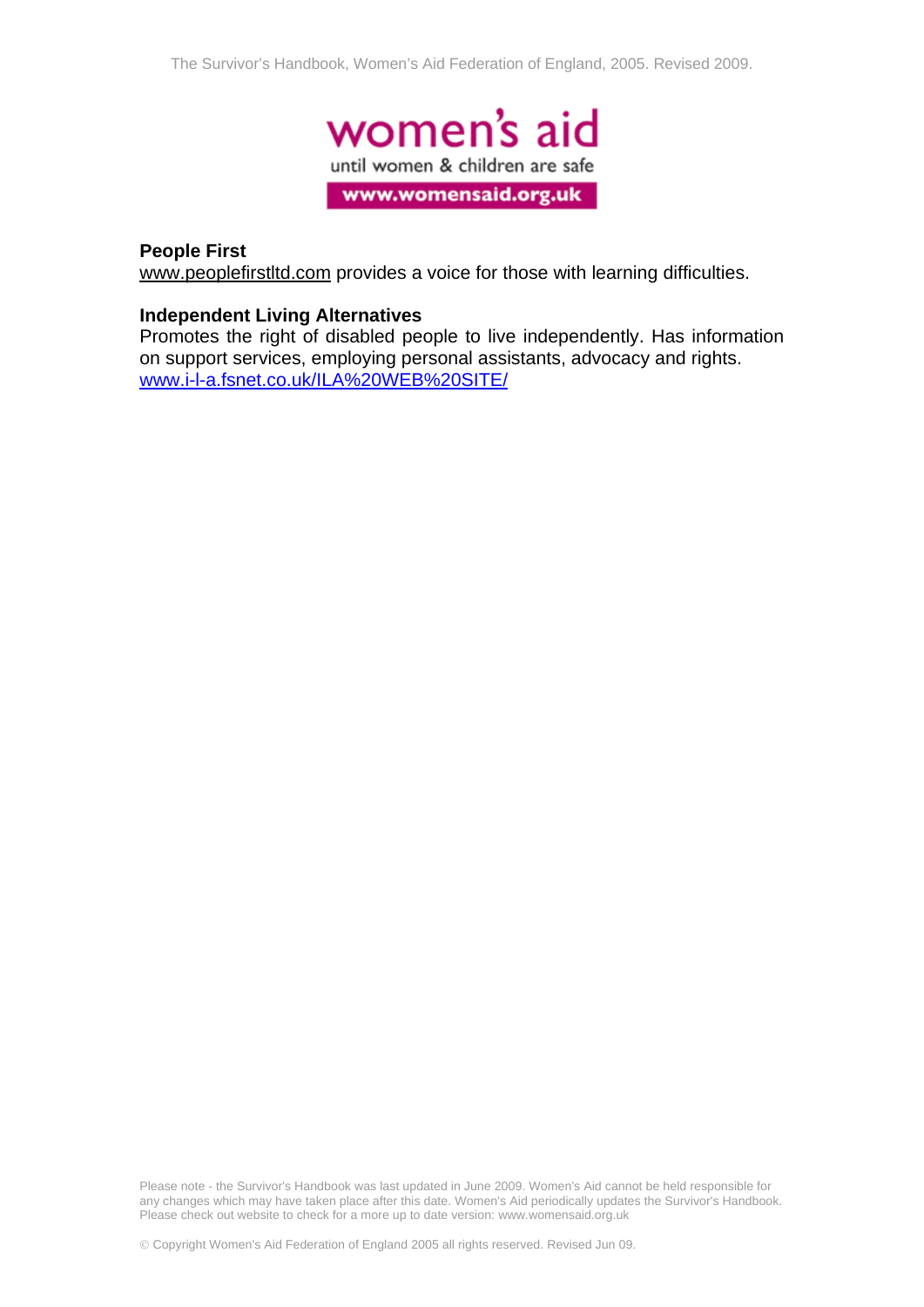

# **Lesbians and bisexual women**

The majority of domestic violence is perpetrated by men against women, and certainly men are responsible for the most severe and repeated assaults, and for the vast majority of sexual assaults (Walby, 2004). However, domestic violence also takes place within same gender relationships. It is difficult to know the full extent of domestic violence in lesbian, gay, bisexual and transgender (LGBT) communities, since statistical data are not yet available in the UK.

If you are lesbian or bisexual, you may have experienced abuse from another woman; or you may have been abused by a male partner or former partner, or by other family members. If you are from a black or minority ethnic community, you may - as a lesbian or a bisexual woman - face particular hostility due to cultural reasons. Some religious communities are also very hostile to homosexuality, and may ostracise or abuse you if you form a close relationship with another woman.

As well as all the forms of domestic violence and abuse experienced by heterosexual women, if you are a lesbian or a bisexual woman, your abuser might also do some of the following:

- Undermine your sexuality.
- Threaten to "out" you to family members, colleagues, employers, or others.
- Prevent or try to prevent you from coming out, if you want to.
- Force you to "act straight".
- Threaten to use the issue of your sexuality against you in court, when issues relating to your children (for example, residence or contact) are being decided.
- Force you to look for a "cure" for your sexuality from a religious or medical practitioner.

Perhaps you have found it hard to recognise that you are being abused. Relatively little attention has been given to abuse within same-sex relationships, and it does not fit the usual stereotype of domestic violence. If you are experiencing violence from a partner or former partner of the same sex as yourself, or from other family members (perhaps because of your sexuality) you may be particularly reluctant to contact anyone for help, for any or all of the following reasons: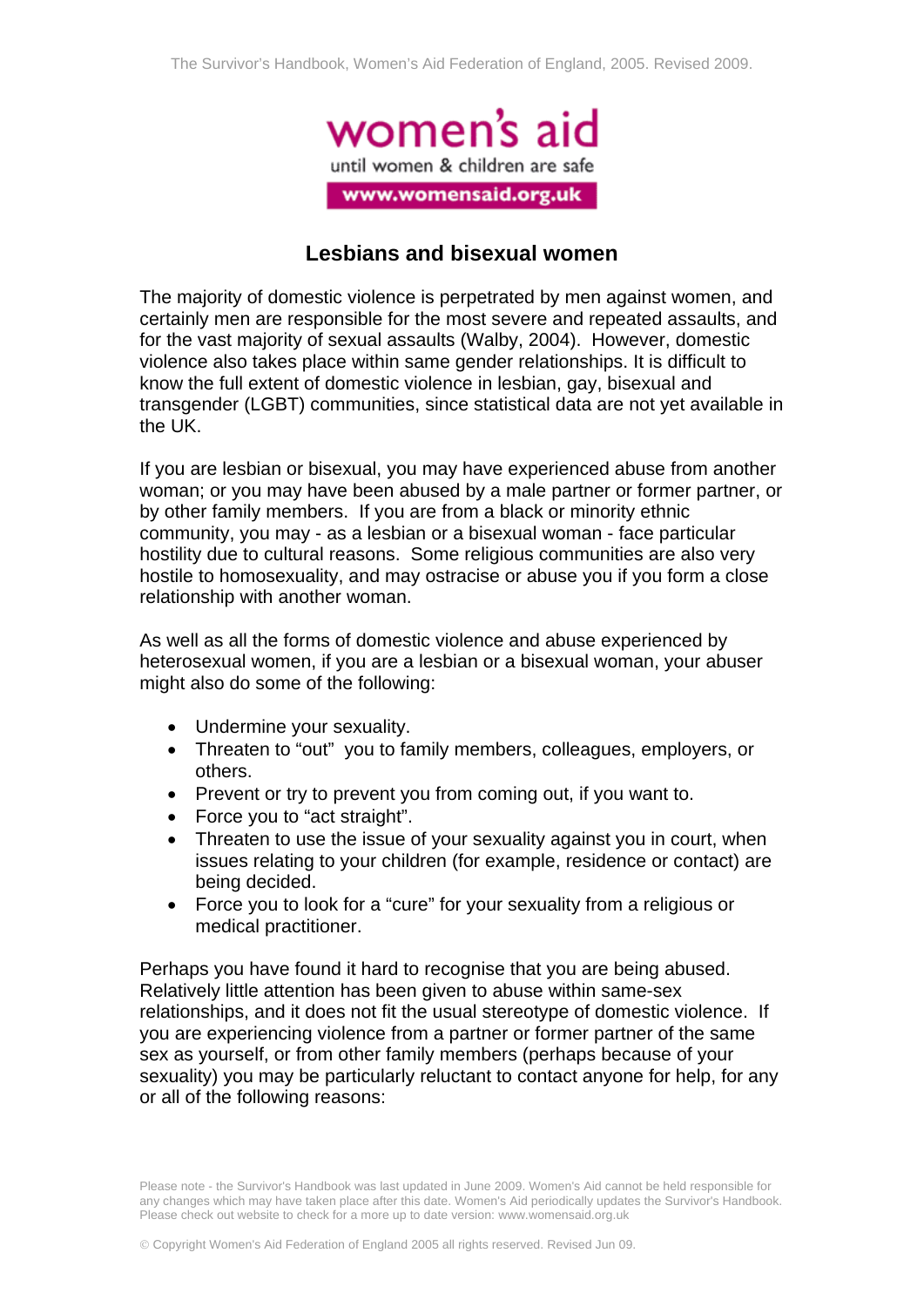

- You may fear you will not be believed.
- You may anticipate hostility and homophobia from agencies.
- You may be reluctant to say anything because you know that it may be used to criticise or condemn all lesbian or bisexual relationships.
- You may be frightened your children will be taken away.
- You may want to protect your abusive partner from possible homophobia.
- You may fear condemnation and even ostracism from within the LGBT community for speaking out about the violence.
- You may think the law does not apply to you.
- You may think there is nowhere you can go.
- You may feel uncomfortable going to a refuge.

Following recent changes to the Family Law Act (as a result of the implementation of the Domestic Violence, Crime and Victims Act 2004) those who are experiencing violence or abuse from partners or former partners of the same sex as themselves are entitled to the same rights as people who are being abused within heterosexual relationships. You are also entitled to protection from other "related persons" which includes family members. See the sections on *Your legal rights, Getting an injunction* and *The police and the criminal prosecution process*, and consult a sympathetic solicitor. If you are worried about your children, then you could look at the section on *Children*.

It is particularly important to have a good and sympathetic solicitor if you have children, and are concerned that your ex-partner may use the issue of your sexuality to get residence of the children, or - if they are staying with him or her - to challenge your contact with them. **Rights of Women** (**ROW**) may be able to help you. Telephone **0207 251 6577** www.rightsofwomen.org.uk. ROW also produce a free information leaflet on lesbian parenting.

There are very few services specifically for lesbian and bisexual women, and even fewer for transgender women. Most refuge organisations will, however, offer accommodation to women experiencing abuse from a woman partner, and some projects have specialist services for lesbian and bisexual women or lesbian couples. These are listed in **The UK Gold Book** (produced by Women's Aid) or you can contact the **Freephone 24 hour National Domestic Helpline** (run in partnership between Women's Aid and Refuge) on **0808 2000 247.**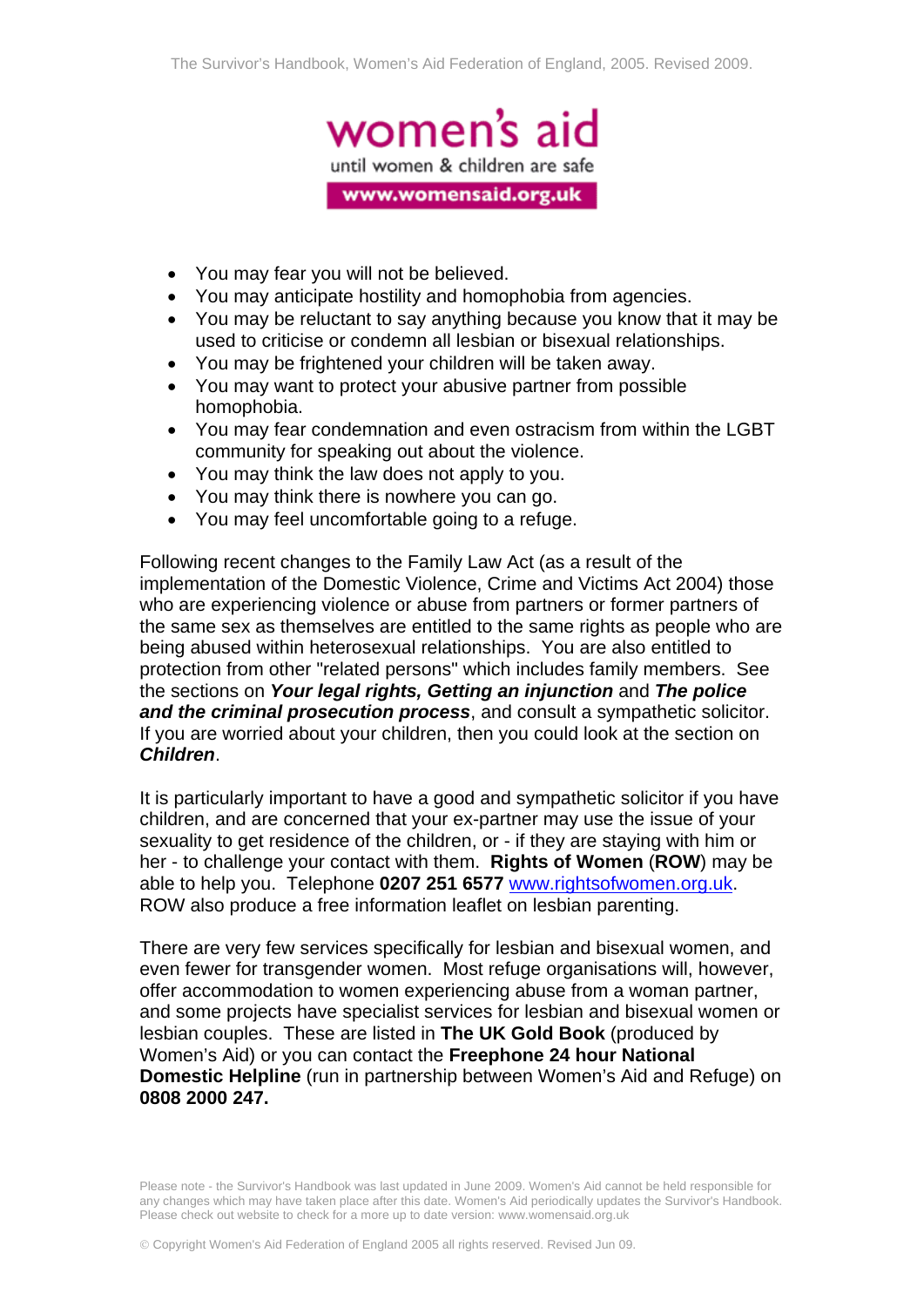

**Broken Rainbow** is a charity dedicated to supporting lesbian, gay, bisexual and transgender people who are experiencing domestic violence. The service manages a helpline, and also advises mainstream organisations, and offers training on LGBT issues. The Broken Rainbow National Helpline offers a UK wide confidential service giving information, support and advice on legal and housing options, safety and home security, and will make referrals to other services as appropriate.

Ring the Helpline on 0300 999 5428 (this is LGBT on a mobile phone) Monday 2pm-8pm, Wednesday 10am-1pm, Thursday 2pm-8pm**.**  http://www.broken-rainbow.org.uk/

#### **References**

Walby, Sylvia and Allen, Jonathan (2004) "Domestic violence, sexual assault and stalking: Findings from the British Crime Survey" (London: Home Office Research, Development and Statistics Directorate)

See also *Additional Information: Further Reading* for books on lesbians and domestic violence.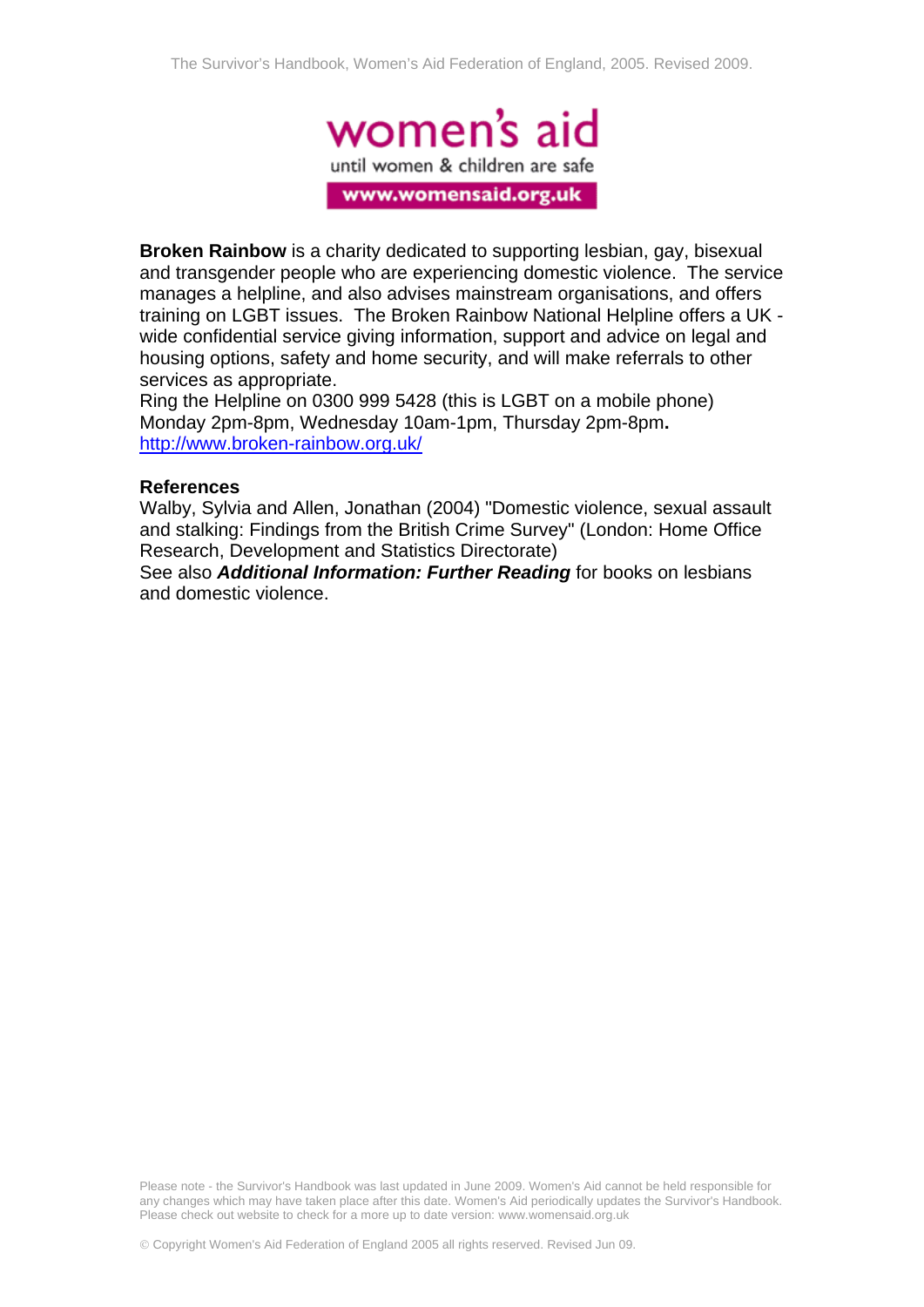

### **Domestic violence and your physical health**

## **The effects of domestic violence on your health**

Domestic violence has a considerable impact on your health and well-being, and that of your children. The direct and immediate physical effects of domestic violence include injuries such as bruises, cuts, broken bones, lost teeth and hair, miscarriage, stillbirth and other complications of pregnancy. The results of domestic violence can also be long-term and may cause or worsen, chronic health problems of various kinds, including asthma, epilepsy, digestive problems, migraine, hypertension, and skin disorders. Domestic violence also has an enormous effect on your mental health, and may lead to increased use of alcohol, drugs and other substances. (See *Your mental health; Alcohol; Drugs*.) The health of your children is also likely to have been seriously affected from witnessing abuse directed at you, and also in many cases from abuse which they themselves may have suffered. (See *Children and domestic violence*.)

## **Getting treatment**

As a result of domestic violence, you may need medical treatment both immediately and in the long-term. If you have been injured, you should try to have it treated straight away. You could go to your GP or to an NHS Walk-in Centre, or to an Accident and Emergency Department or Minor Injuries Unit at your local hospital. Do tell them how the injury occurred and ask them to record it – you may need this evidence later, if you are involved in court proceedings; for example, if you make an application for an injunction, if there is a contact or residence dispute over your children, or if your abuser is prosecuted for a criminal offence. Some health services will photograph injuries, with your permission, and if they are signed and dated, they are often very useful additional evidence in court.

Tell the doctor or nurse if you think you may be pregnant. In this case, you may need to be examined by a midwife, to ensure that the baby has not been affected by the violence. Domestic violence often starts or gets worse during pregnancy, and it has been identified as a prime cause of miscarriage and still-birth, and of maternal deaths during or after childbirth.

The response that you get from your GP, health visitor or midwife may not always be very helpful. It often depends on the individual, and whether she or he has had appropriate training, and is backed up by managers and colleagues all of whom take a consistent and sympathetic approach. In the past, health professionals have not always responded as well as they should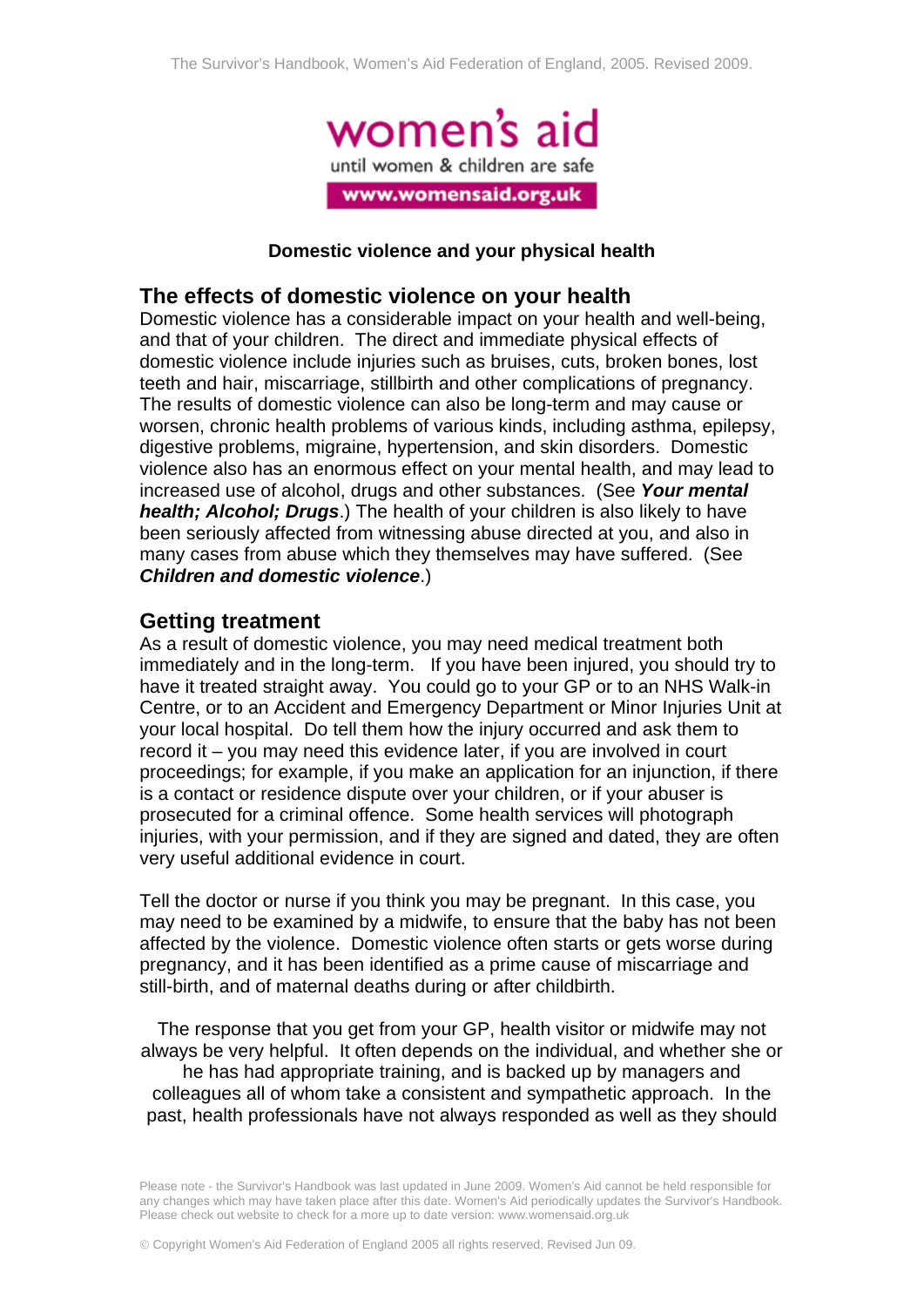

have done to women experiencing domestic violence. In recent years, however, following lobbying by Women's Aid both at national level (with the Department of Health) and at local level, with health care providers, many health workers have become more involved in this issue, with midwives and health visitors being in the forefront of the change. This involvement has been supported by the publication of government publications and guidelines (see section on *Additional information: Recent government initiatives: Health*).

# **Further information**

If you are living with domestic violence, or if you have recently left a violent relationship, it is important that you look after yourself and your health. See the section on *Looking after yourself* for some ideas which may help you.

If you are worried about your health, and don't want to go to your GP, you could ring NHS Direct: **0845 4647** (24 hours). NHS online provides information on health services and links to other agencies and self-help organisations: www.nhsdirect.nhs.uk

For information on women's health issues, you could contact **Women's Health**, which is a national voluntary organisation, independent of the NHS and private companies, and provides health information on gynaecological health issues. They produce a range of leaflets (available on-line or to order) and provide a helpline for enquiries about women's health issues, a reference library and a self help support network. The **Health Enquiry Helpline** number takes calls from throughout the U.K Monday-Friday: 9.30am - 1.30pm: **0845 125 5254;** minicom: 020 7490 5489. Website: www.womenshealthlondon.org.uk

For information on mental health issues, see the section on *Your mental health.*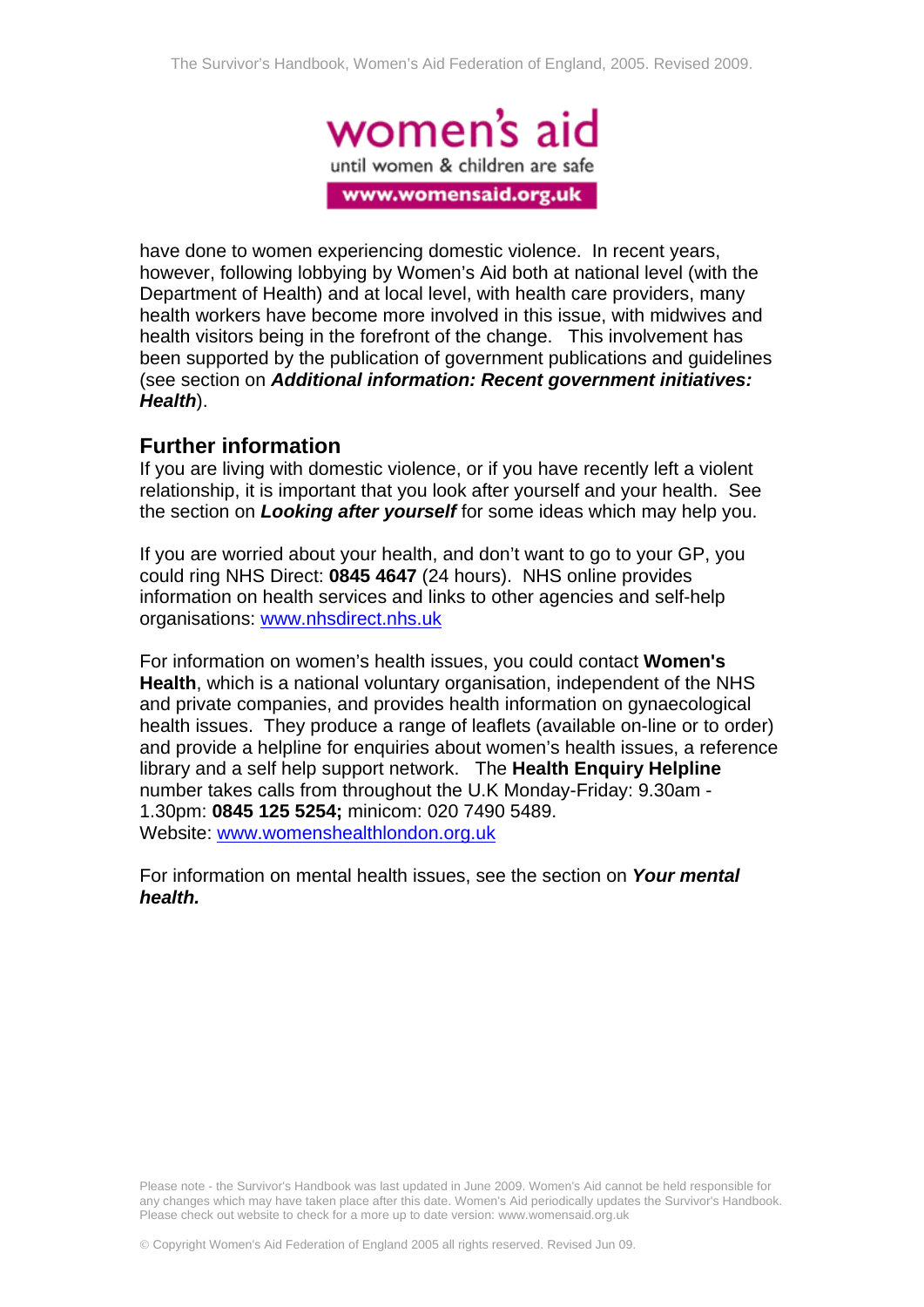

## **Domestic violence and mental health**

Domestic violence can have an enormous effect on your mental health. It is now well accepted that abuse - both in childhood and in adult life - is often the main factor in the development of depression, anxiety, and other mental health disorders, and may lead to sleep disturbances, self harm, suicide and attempted suicide, eating disorders and substance misuse9.

#### **Some statistics**

1

- Abused women are at least three times more likely to experience depression or anxiety disorders than other women.
- One third of all female suicide attempts and half of those by black and ethnic minority women can be attributed to past or current experiences of domestic violence.
- Women who use mental health services are much more likely to have experienced domestic violence than women in the general population.
- 70% women psychiatric in-patients and 80% of those in secure settings have histories of physical or sexual abuse.
- Children who live with domestic violence are at increased risk of behavioural problems and emotional trauma, and mental health difficulties in adult life. (See the section on *Children* for more information.)

An audit in Greenwich found that 60% of mental health service users had experienced domestic violence. Another survey of women using mental health services in Leeds, found that half of them had experienced domestic violence and a further quarter had suffered sexual abuse.

## **How your mental health can be used to abuse you further**

If you have a mental health diagnosis, your partner may have used this to abuse you even more. For example:

• Saying you couldn't cope without him.

<sup>&</sup>lt;sup>9</sup> See references at the end for sources of the following statistics.

Please note - the Survivor's Handbook was last updated in June 2009. Women's Aid cannot be held responsible for any changes which may have taken place after this date. Women's Aid periodically updates the Survivor's Handbook. Please check out website to check for a more up to date version: www.womensaid.org.uk

Copyright Women's Aid Federation of England 2005 all rights reserved. Revised Jun 09.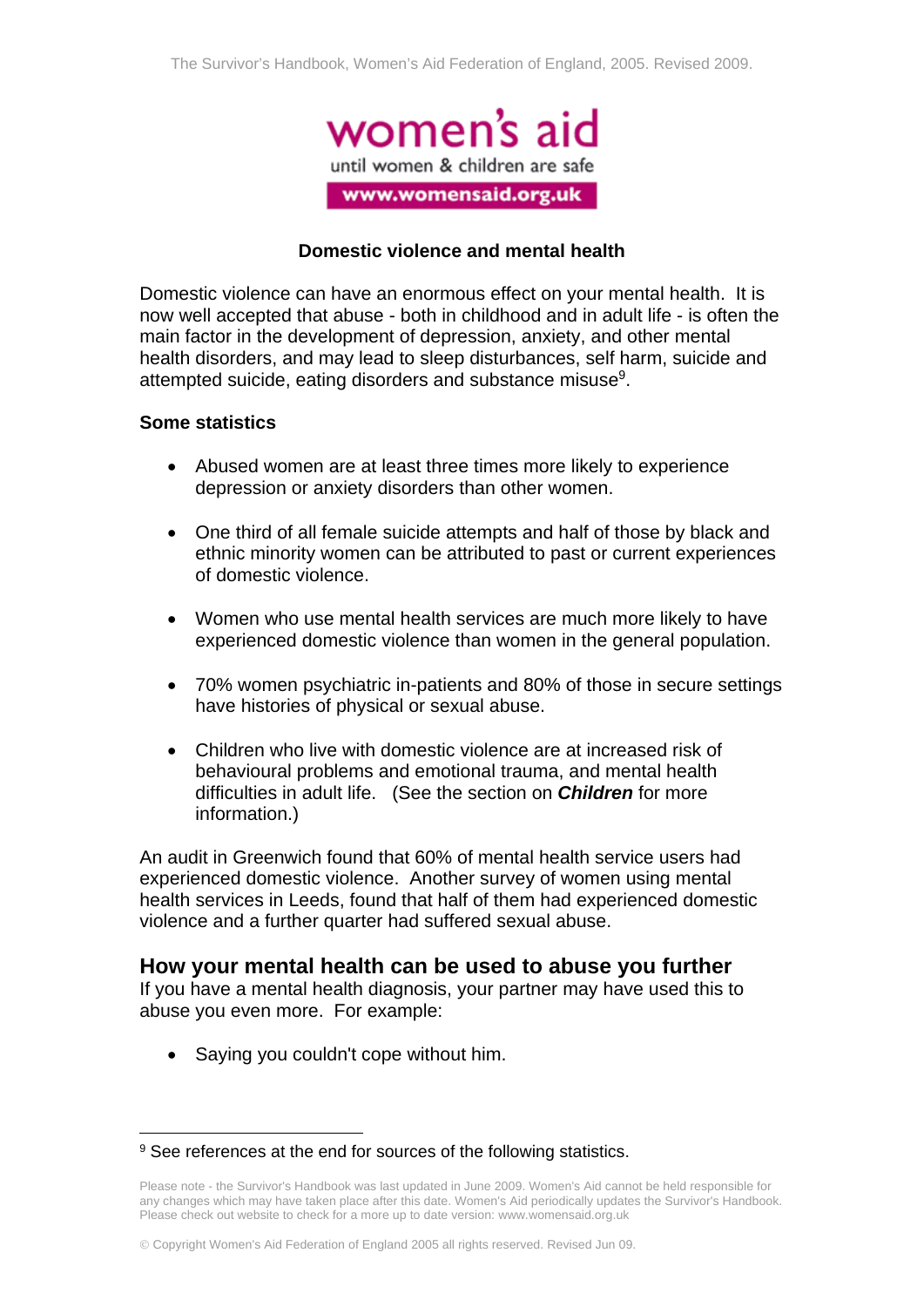

- Saying you're "mad".
- Not allowing you to go anywhere alone because he is your "carer".
- Speaking for you: "You know you get confused/you're not very confident/you don't understand the issues".
- Telling you you're a bad mother, and cannot look after the children properly.
- Forcing you to have an abortion because "you couldn't cope".
- Threatening to take the children away.
- Threatening to "tell Social Services" the implication being they will take the children away.
- Telling the children "Mummy can't look after you".
- Deliberately misleading or confusing you.
- Withholding your medication.
- Withholding, or coercing you into using, alcohol or drugs.
- Undermining you when you disclose the abuse, or ask for help: "You can't believe her - she's mad."

These tactics will almost certainly add to your emotional distress and exacerbate any existing mental health issues.

# **Seeking help**

If you have been diagnosed with a mental health disorder, you will be in a particularly vulnerable position, and are likely to find it even harder to report domestic violence than other women. You are likely to suffer from a sense of shame because of the stigma attached in our society to having mental illness of any kind, and you may feel even more powerless. Furthermore, the response of the service providers is also likely to be more problematic, due to the stigma of being "mentally ill":

- They may not believe you when you disclose abuse.
- They may see you only when your partner is present.
- They may accept your partner's account at face value.
- They may feel sympathy for your partner "After all he has had to put up with" - or blame you for the abuse.
- They may judge you (particularly if you are self harming or have attempted suicide, or if you use alcohol or drugs).

**Don't** blame yourself! Your mental health difficulties are **not** your fault, and you are not responsible for the abuse: the abuser is. You are entitled to help,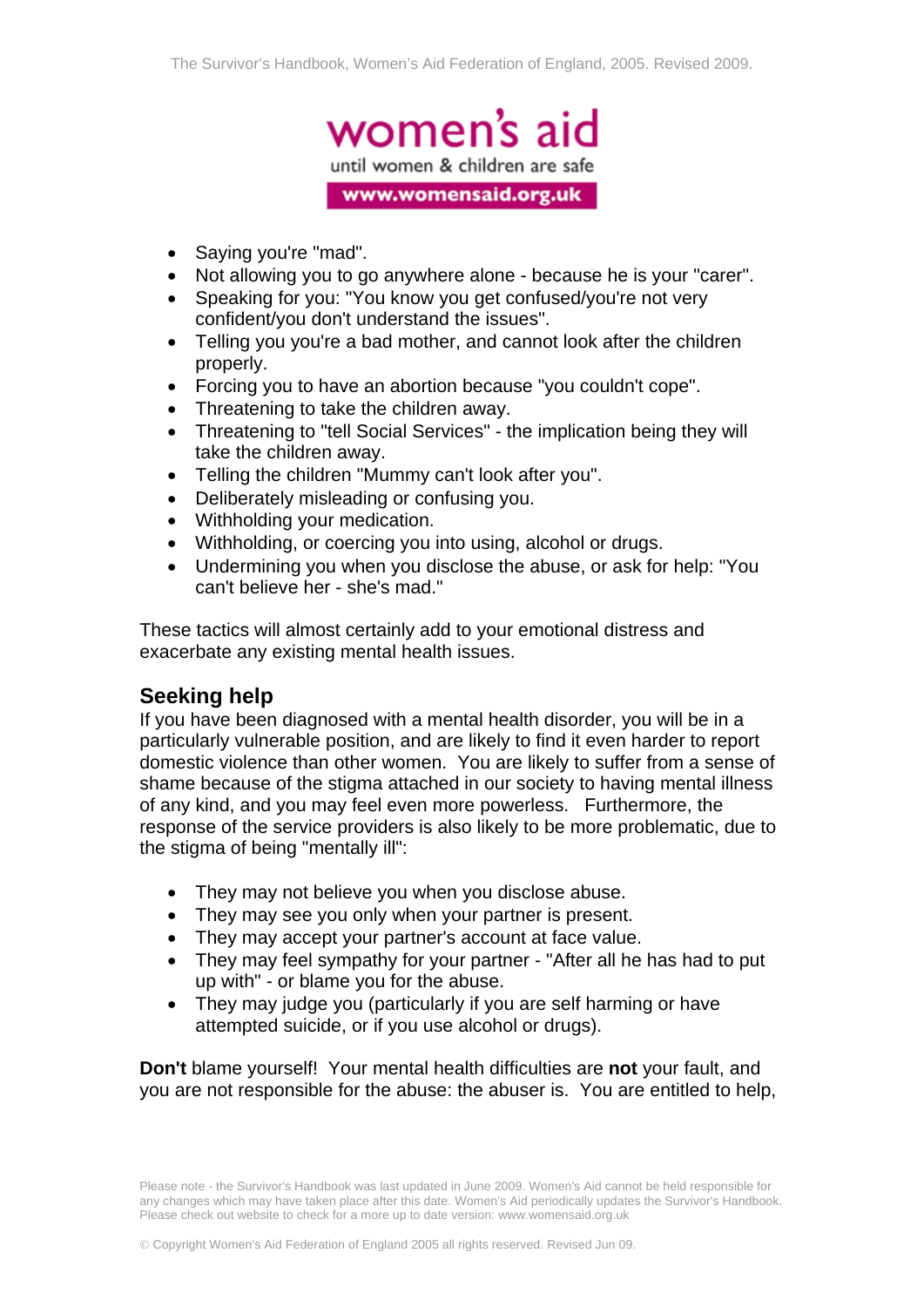

as much as any other abused woman, and if you have additional support needs, you should get help with them, too.

Some refuge organisations are unable offer accommodation to women with severe mental health needs, because they have insufficient resources to provide suitable support. However, other refuges **will** be able to accommodate you - and all refuge organisations should be able to find you somewhere else to go. If you have decided to leave your abuser, you could ring the **Freephone 24 Hour National Domestic Violence Helpline** (run in partnership between Women's Aid and Refuge), which will be able to put you in touch with a refuge organisation which can provide accommodation which meets your support needs: telephone **0808 2000 247**.

#### **Mental health services**

Despite the frequent overlap between domestic violence and mental ill health, mental health professionals seem generally to ignore the issue of abuse. They are unlikely to ask you about it - and may therefore be unaware of it; and you yourself may feel unable to disclose the abuse to your GP, or - if you have one - to your community psychiatric nurse (CPN) or your psychiatrist.

So you may find that the reasons for your depression or other difficulties are ignored. You may feel blamed for the abuse. And you are very likely simply to be offered medication - such as tranquillisers, anti-depressants or sleeping pills - instead of being given an opportunity to talk about what is happening or has happened to you.

When mental health professionals do take domestic violence into account, they may still disagree about the causes of your condition, and how to treat it. For example, some psychologists believe that the diagnosis of post-traumatic stress disorder (PTSD) - most often associated with wars or natural disasters such as fire or earthquake, or experiences such as torture or being held hostage - can be appropriately applied to survivors of domestic violence. Other people argue that anxiety and depression, and even self harm or suicide attempts may be the normal response to the experience of long-term abuse.

While depression tends to ease when women are no longer being abused this will not happen immediately. It may take a long time for you to come to terms with what has happened. You may suffer continued abuse and harassment long after the relationship itself has ended - and you are likely to live in fear of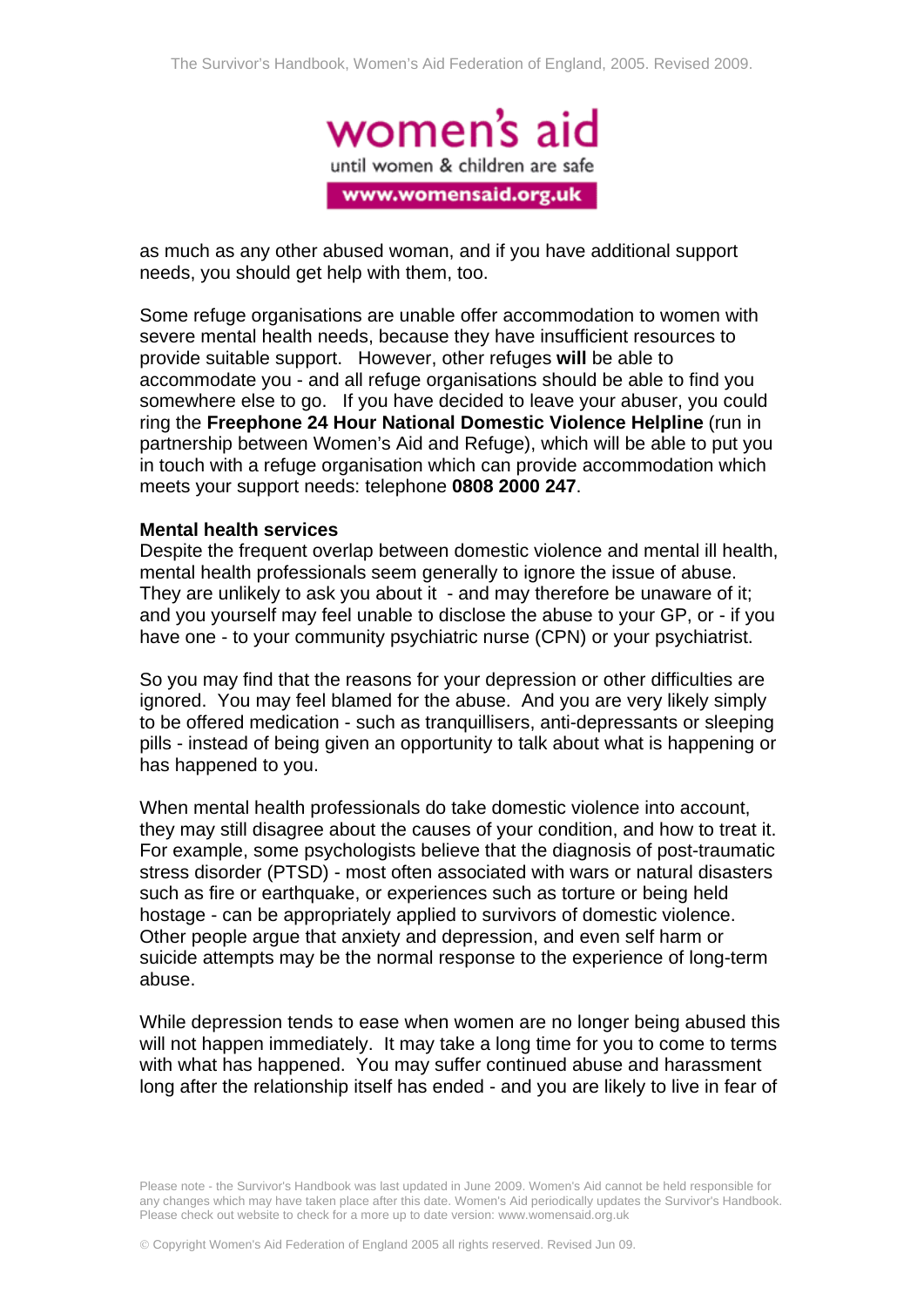

it for much longer. You may also experience flashbacks long after the violence has ceased.

See *Looking after yourself* within the section on *Surviving after abuse* for some suggestions on how to deal with this.

## **Counselling**

All women who are experiencing or have experienced domestic violence will need emotional support of some kind - but their needs will vary. All women need to be listened to with respect and without being judged, when they choose to talk about their experiences. They want to be believed - and to feel they have been understood. Mutual support from other women who have had similarly abusive experiences can be very valuable: it will help you to feel less isolated and to recognise that none of the abuse you experienced was your fault. You will get this kind of support if you go into a refuge, or if you use a Women's Aid outreach service, or join a support group.

Some women may benefit from more formal counselling or psychotherapy though not usually while they are still living with their abuser or immediately after escaping from the violence, when physical safety and practical issues are likely to be of greater concern. If you decide you would like some counselling, the following information may help you.

Counselling is a two-way relationship, in which the counsellor listens to whatever you want to say, in confidence and without making judgements. Counsellors are not supposed to give advice, but they may ask questions or challenge you in ways which may help you to look more carefully at some of the assumptions you may have taken for granted. Usually you will have regular sessions, for an hour or slightly less, each week or every two weeks. Psychotherapy tends to be more intensive than counselling, and may continue for a longer period of time, as issues are explored in more depth. Some people, however, use these terms interchangeably.

The aim of counselling is to help you understand yourself better and come to terms with what has happened to you. Good counselling will help you to break away from past abusive relationships and work towards living in a way which is more satisfactory and fulfilling for you. It can also help you to build up your self esteem. However counselling is not for everyone – and **you** have to decide whether it is right for you, and whether this is the right time for it.

It is important  $-$  if you decide you want some counselling  $-$  that the counsellor or therapist you choose is right for you, and that she is appropriately qualified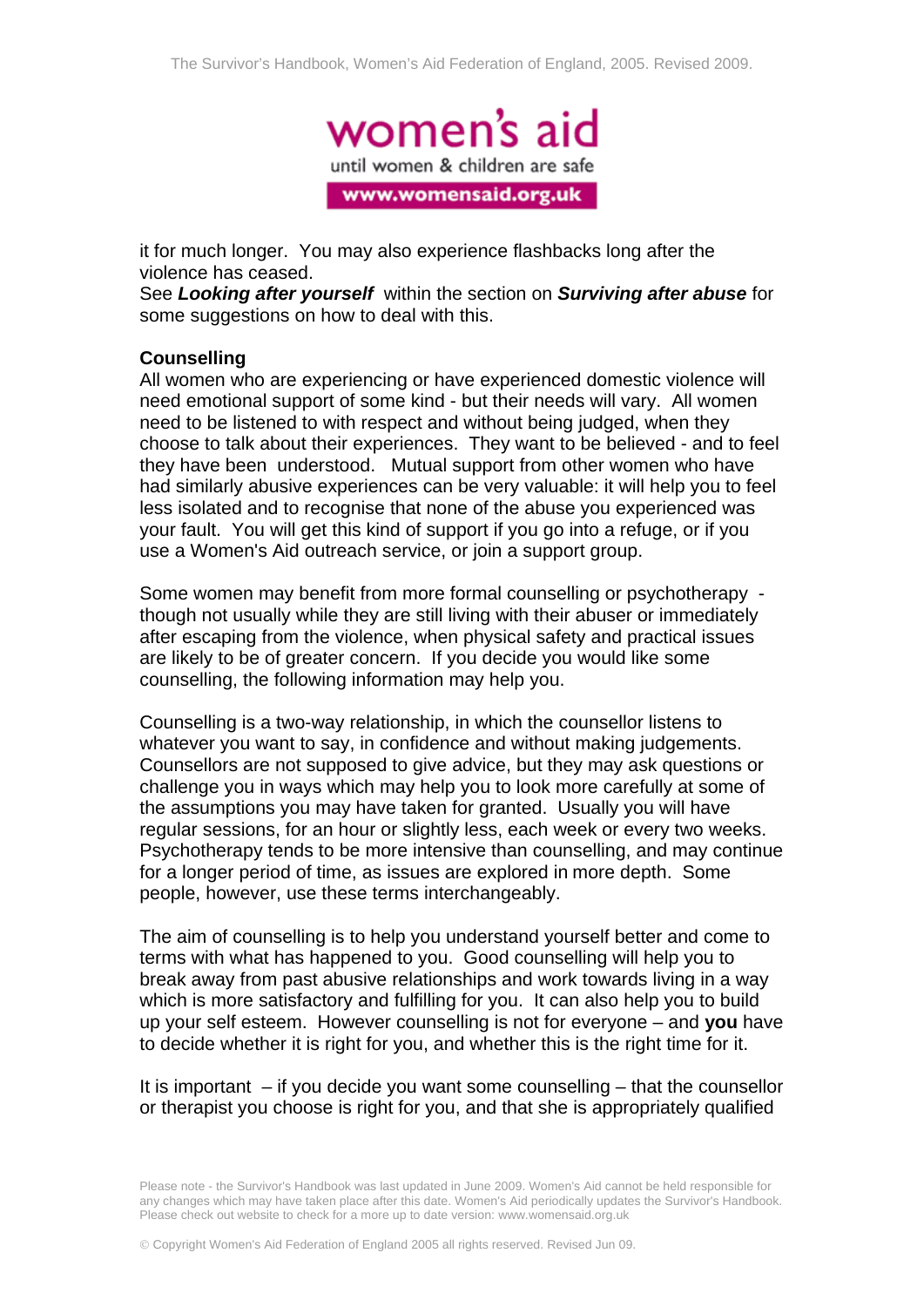

and experienced. She should also have a good understanding of domestic violence and its effects, and should take care not to appear to blame you or make you feel guilty in **any** way for the abuse you experienced. Styles of counselling differ a lot - depending in part on the theoretical approach of the counsellor or therapist - and you may find some approaches more helpful then others.

In some parts of the country, there are counselling services specifically set up by women for women, and many of these have a particular focus on issues of violence and abuse. Some also offer support groups for survivors of domestic violence. Some of these are listed at the end of this section. If you contact your local Women's Aid organisation, they may be able to put you in touch with a counselling service or support group in your area. Some counselling organisations offer sessions which are free of charge; others charge a fee dependent on your income.

Your GP surgery may have a counsellor to which your doctor could refer you, or he or she might refer you to an NHS psychologist - though there could be a long waiting list. NHS services will be free of charge, but may be timelimited. Alternatively, you could contact an organisation such as the British Association for Counselling and Psychotherapy (BACP) which can give you a list of trained and accredited counsellors in your area. These will charge an hourly fee, though some may have concessionary rates for those on low incomes. In each case, it is important that you feel happy with your counsellor, and are able to build up a rapport and a sense of trust in the relationship.

# **Further information**

**Freephone 24 hour National Domestic Violence Helpline** run in partnership between Women's Aid and Refuge**: 0808 2000 247**. They will be able to put you in touch with your local Women's Aid organisation or other domestic violence service.

**Saneline** for anyone concerned about their own mental health or that of someone else. Local rate helpline: **08457 678 000** 12 noon to 11pm Monday to Friday and 12 noon to 6pm on Saturday and Sunday. www.sane.org.uk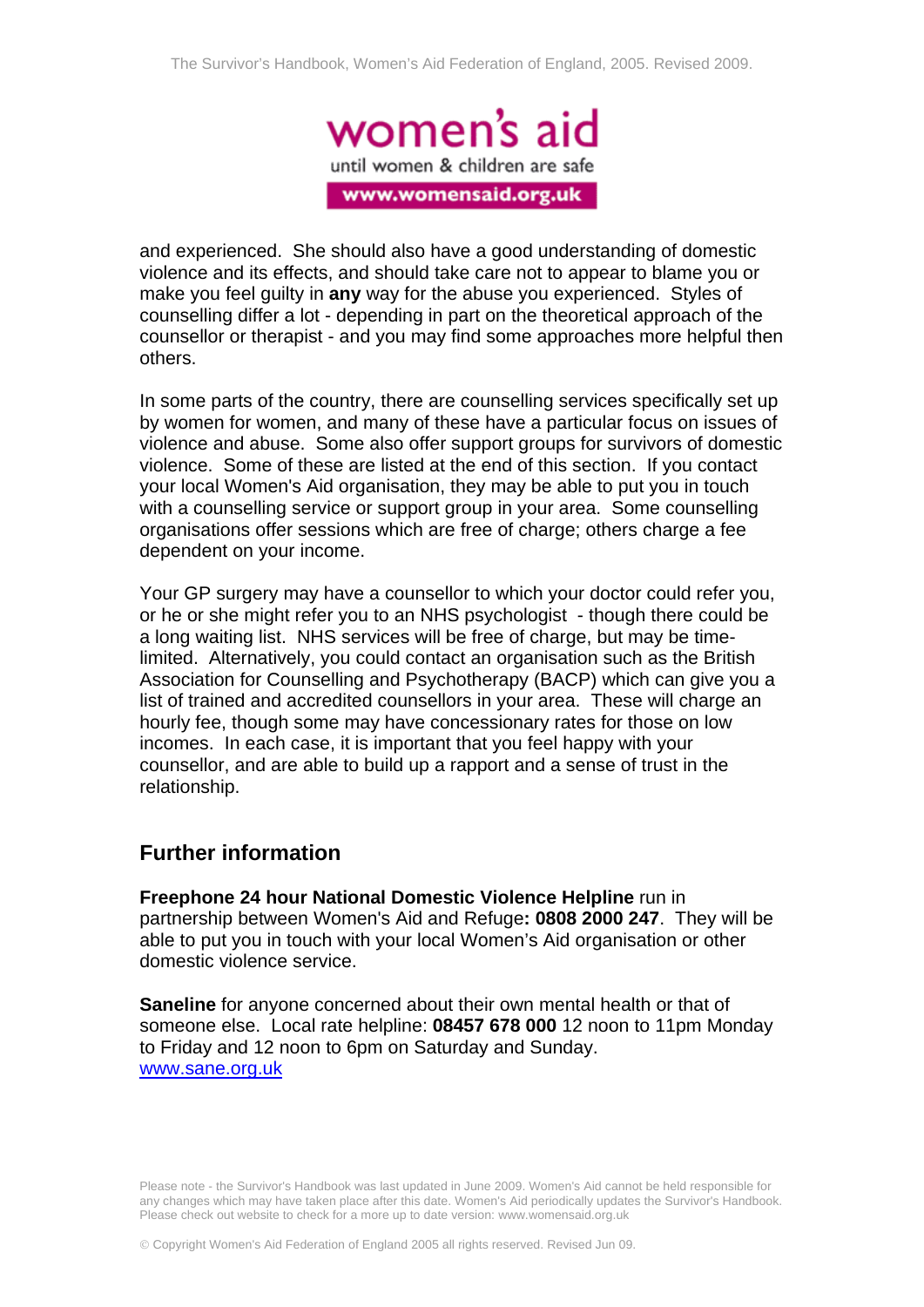

**Samaritans** provide a listening service for those in distress or considering suicide.

**0845 790 9090** 24 hour helpline.

**Rethink:** Provides a wide range of services, including supported housing, helplines, employment projects and support groups. Helpline freephone: **0808 800 0025**  www.rethink.org

**Mind** offers information and support on mental health issues and where to get help, and can put you in touch with local Mind groups. **08457 660 163** is the Mindinfoline, open 9. 15 a.m. – 5. 15 p.m. Mondays to Fridays (not Bank Holidays). Typetalk for callers with hearing or speech problems who have access to minicom: **0800 959 598.**  Email: contact@mind.org.uk www.mind.org.uk

#### **Threshold Women's Mental Health Infoline: 0808 808 6000**

Mondays and Wednesdays 10 a.m. – 12 noon, 2 p.m. – 4.30 p.m.; Tuesdays and Thursdays 2 p.m. – 4. 30 p.m.. Answerphone at other times. Helpline provides information and emotional support on mental health issues, and can refer to local and national services throughout the U.K. They also produce a range of fact-sheets on mental health issues. www.thresholdwomen.org.uk

**No Panic: 0808 808 0545** freephone for those suffering from anxiety disorders and panic attacks. Provides advice, counselling, befriending and refers to local services when available.

#### **National self-harm network:** www.nshn.co.uk

For those who self-harm or for those supporting them. Gives information (and debunks myths) about self harm and lists organisations which provide support.

**Bristol Crisis Service for Women,** PO Box 654, Bristol, BS99 1XH Helpline: **0117 9251119** Friday and Saturday evenings 9 p. m. -12.30 a.m. and on Sunday evenings from 6 p.m. - 9 p.m.

This service is for women in emotional distress, particularly those who injure themselves. They provide a range of booklets on topics such as self-help for self-injury. Although Bristol-based, they serve the whole of the UK, and can refer to local services if needed.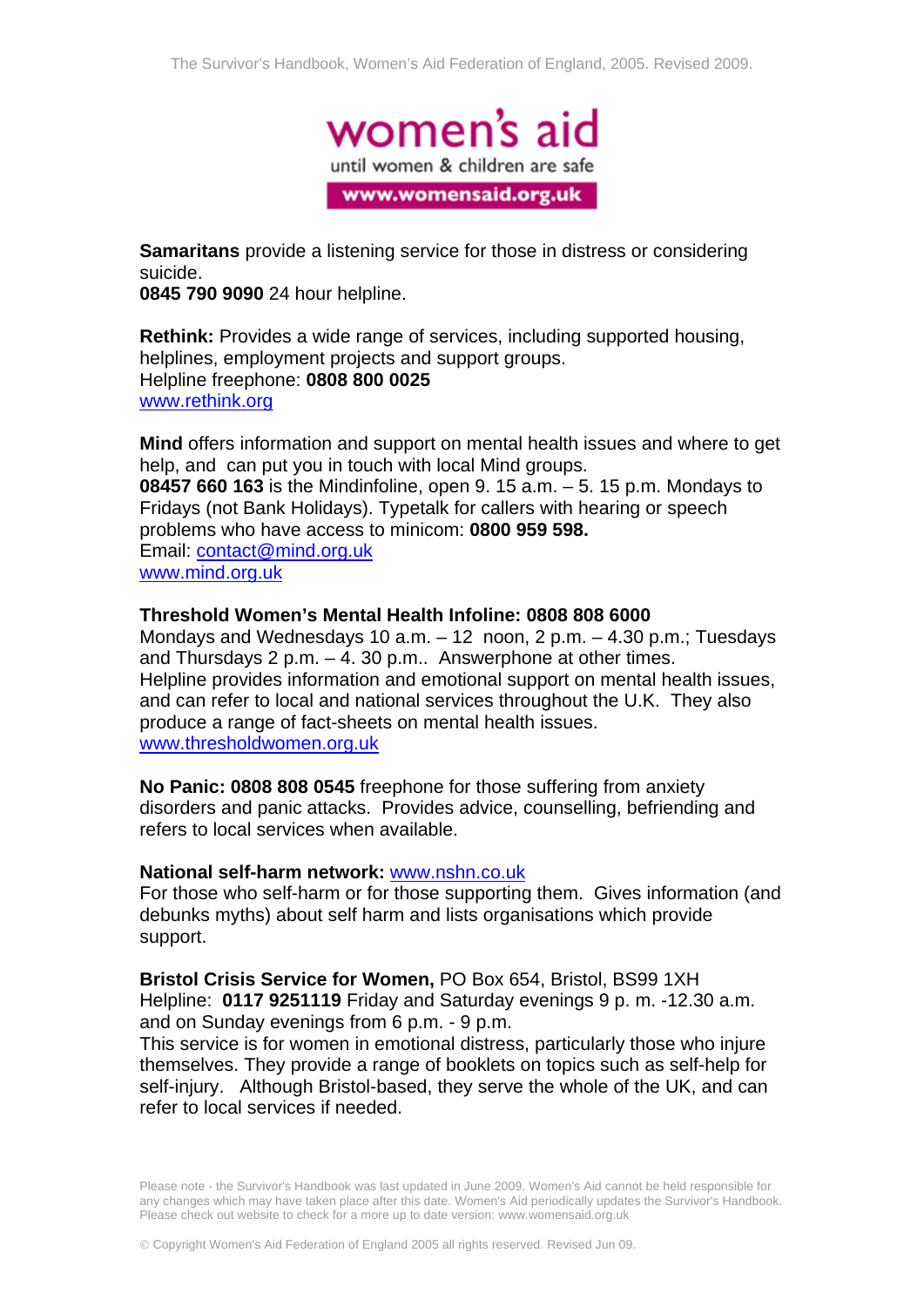

#### **Rape and Sexual Abuse Support Centre (RASASC)** P.O.Box 383,

Croydon, CR9 2AW. Helpline: **0845 122 1331**, Open weekdays 12 noon – 2. 30 p.m. and 7.00 p.m. -9.30 p.m.; weekends and bank holidays 2. 30 p.m. – 5 p.m. Minicom: **020 8239 1124** 

email: info@rasasc.org.uk Website: www.rasasc.org.uk Helpline will take calls from women nationwide, and refer to local services if appropriate. Also offers face to face counselling and group counselling for women who have been raped or sexually abused, and can travel to Croydon.

#### **Young Minds** www.youngminds.org.uk

The Young Minds parents' information service provides support, information and help for parents concerned about a young person's mental health: **0800 018 2138.** They also have a variety of leaflets and booklets, including one which explores how divorce and separation affect children and young people.

## **Counselling services for women** include:

**The Maya Centre** for women living with violence.

Eastgate Building, 131B, St. John's Way. London N19 3RQ. Services are provided free for women on benefits or low incomes who have not had the opportunity to use other counselling services and have not had the benefit of degree level education. Telephone **020 7281 2673. Email** mayacentre@virgin.net

**Women's Therapy Centre,** 10 Manor Gardens, London N7 6JS Phone: **020 7263 6200** 12 noon – 2 p.m. Monday and Thursday, 2 p.m. to 4 p.m. on Tuesday and Wednesday. For psychotherapy by women, in the London area.

e-mail appointments@womenstherapycentre.co.uk

**The Woman's Trust,** Woman's Trust is an independent and confidential service providing mental health and support services for women who have been or are affected by domestic violence. All our services are free and are aimed at women who cannot afford to pay for this kind of support themselves. We are a women-only organisation and offer one-to-one counselling, personal development workshops and support groups as well as support to front line services.

Phone: 020 7034 0303/0304 Email: admin:@womanstrust.org.uk Web: www.womanstrust.org.uk

Address: Lighthouse West London, 111-117 Lancaster Road, London, W11 1QT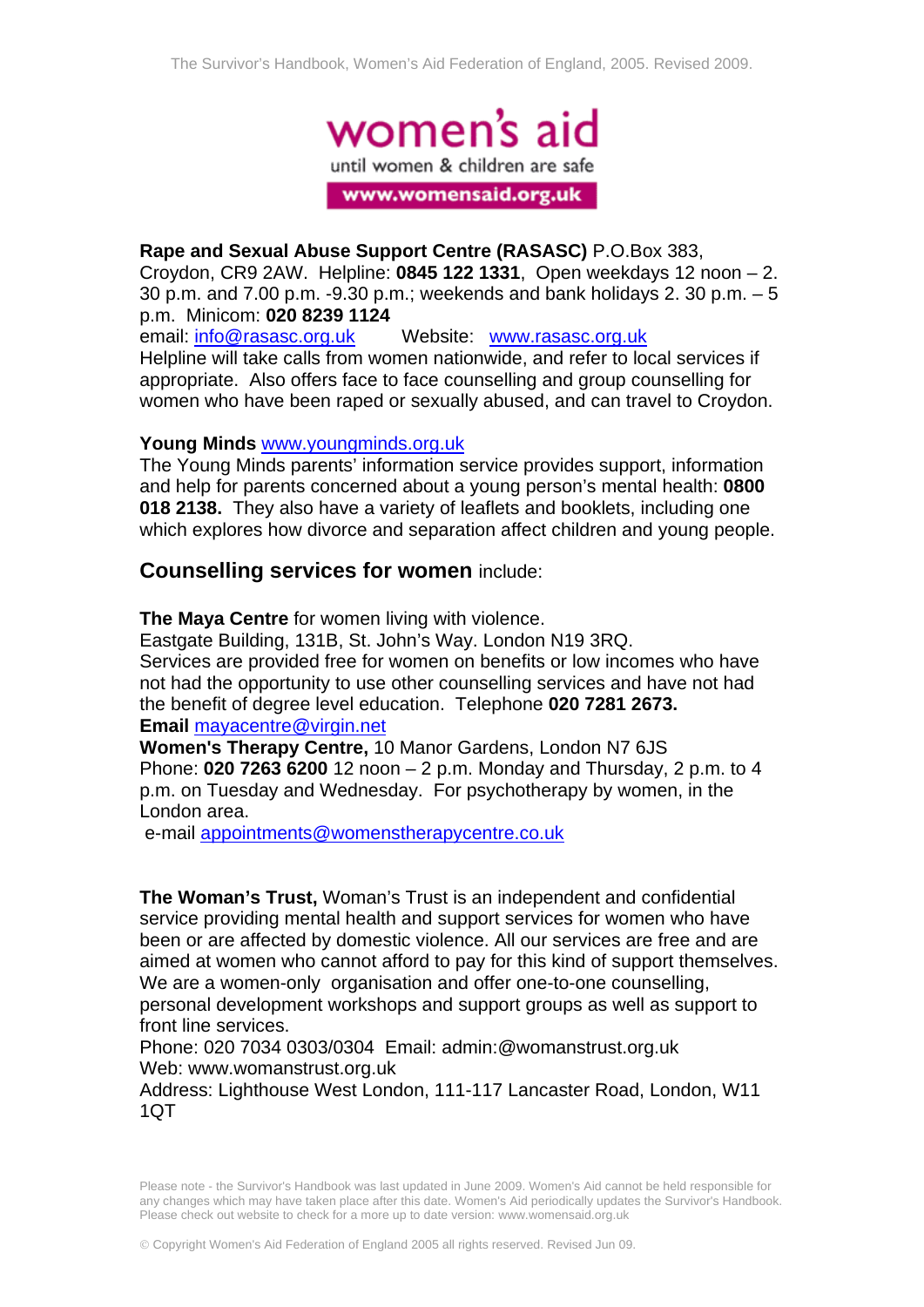

**Womankind:** For counselling support in the Bristol area: **0845 458 2914** 

**British Association for Counselling and Psychotherapy:** This is the professional body for general counselling services, and can give you names of qualified and BACP accredited counsellors in your area. www.bacp.co.uk; email: bacp@bacp.co.uk, Tel.: **0870 443 5252**

## **References**

Barron, J. (2004) "Struggle to survive: Challenges for delivering services on mental health, substance misuse and domestic violence" (Bristol: Women's Aid Federation of England)

Bowstead, Janet (2000*)* "Mental health and domestic violence: Audit 1999" *(*Greenwich Multi-agency Domestic Violence Forum Mental Health Working Group).

Department of Health (2002) "Women's Mental health: Into the Mainstream: Strategic Development of Mental Health Care for women"

Department of Health (2003) "Mainstreaming Gender and Women's Mental health: Implementation Guidance"

Golding, Jacqueline (1999) "Intimate partner violence as a risk factor for mental disorders: A meta-analysis" Journal of Family Violence Vol.14 (2) pp.99-132

Herman, Judith (1994) "Trauma and recovery: From domestic abuse to political terror" (London: Pandora)

Humphreys, Cathy and Thiara, Ravi (2003) "Mental Health and Domestic Violence: 'I call it symptoms of abuse", British Journal of Social Work 33, pp.209-226

Mullender, A. and Morley, R. (1994) "Children living with domestic violence" (London: Whiting and Birch).

ReSisters (2002) "Women speak out" (Leeds: ReSisters**)** 

Stark, Evan, Flitcraft, Anne (1996) "Women at risk: Domestic violence & women's health" Thousand Oaks, California: Sage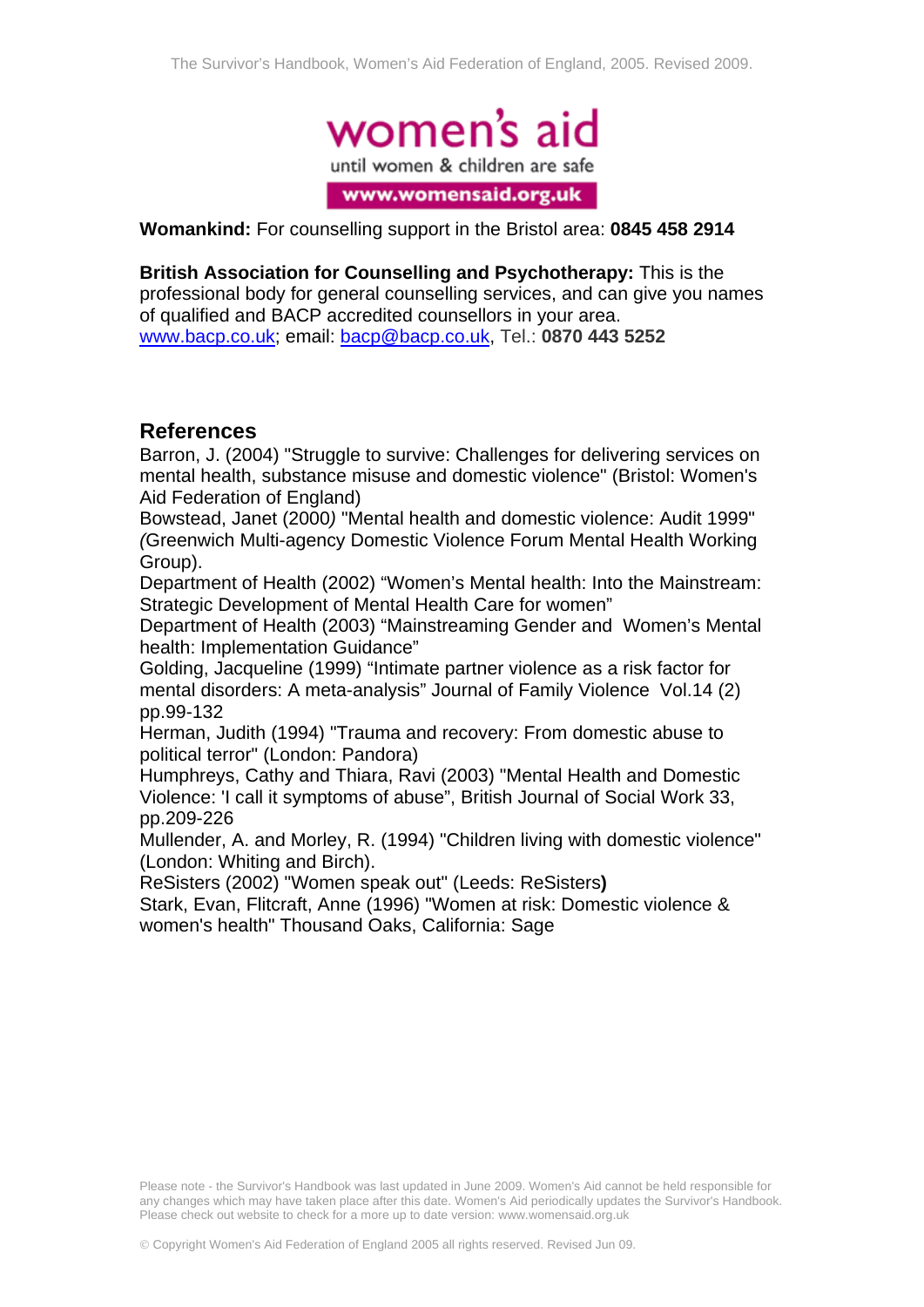

### **Alcohol and other drugs**

Women experiencing domestic violence sometimes turn to alcohol or drugs as a response to and a form of escape from the violence. These are some statistics from recent research<sup>10</sup>:

- Women experiencing domestic violence are up to fifteen times more likely to misuse alcohol than women generally.
- Women who report domestic violence are up to nine times more likely to misuse drugs (including prescription drugs) than other women.
- 42% of Asian women who seek treatment for alcohol misuse are experiencing domestic violence.
- Between 50% and 90% of women attending substance misuse services may have experienced abuse, either in childhood or adult life, or both.

If you have found that you are using alcohol and/or drugs (including prescription drugs such as tranquillisers) to help you cope with the abuse, it is even more important that you receive the support you need. Your ability to plan for your safety may be affected, and you are likely to feel very isolated. Sometimes the violence will have been so much a part of your life and for so long that you regard it as "normal" or believe that nothing can be done about it.

Some women are introduced to substances by their abusive partners as a way of increasing control over them. If this is how it is for you, or if your abuser is also your supplier, then you will find it even harder to get away.

Sometimes abusers will use their partner's addiction or misuse of substances as an excuse for violent behaviour, saying they have been "provoked" into using violence. Excuses such as these are used by the perpetrator to deflect responsibility from themselves and put the focus or blame for the violence onto the victim. Your abuser must be held accountable for his actions and should not be excused because of things you might have done.

# **Seeking help**

1

If you use or misuse alcohol or drugs, you will be in a particularly vulnerable position, and are likely to find it even harder to report domestic violence than

<sup>&</sup>lt;sup>10</sup> See references at the end of this section.

Please note - the Survivor's Handbook was last updated in June 2009. Women's Aid cannot be held responsible for any changes which may have taken place after this date. Women's Aid periodically updates the Survivor's Handbook. Please check out website to check for a more up to date version: www.womensaid.org.uk

Copyright Women's Aid Federation of England 2005 all rights reserved. Revised Jun 09.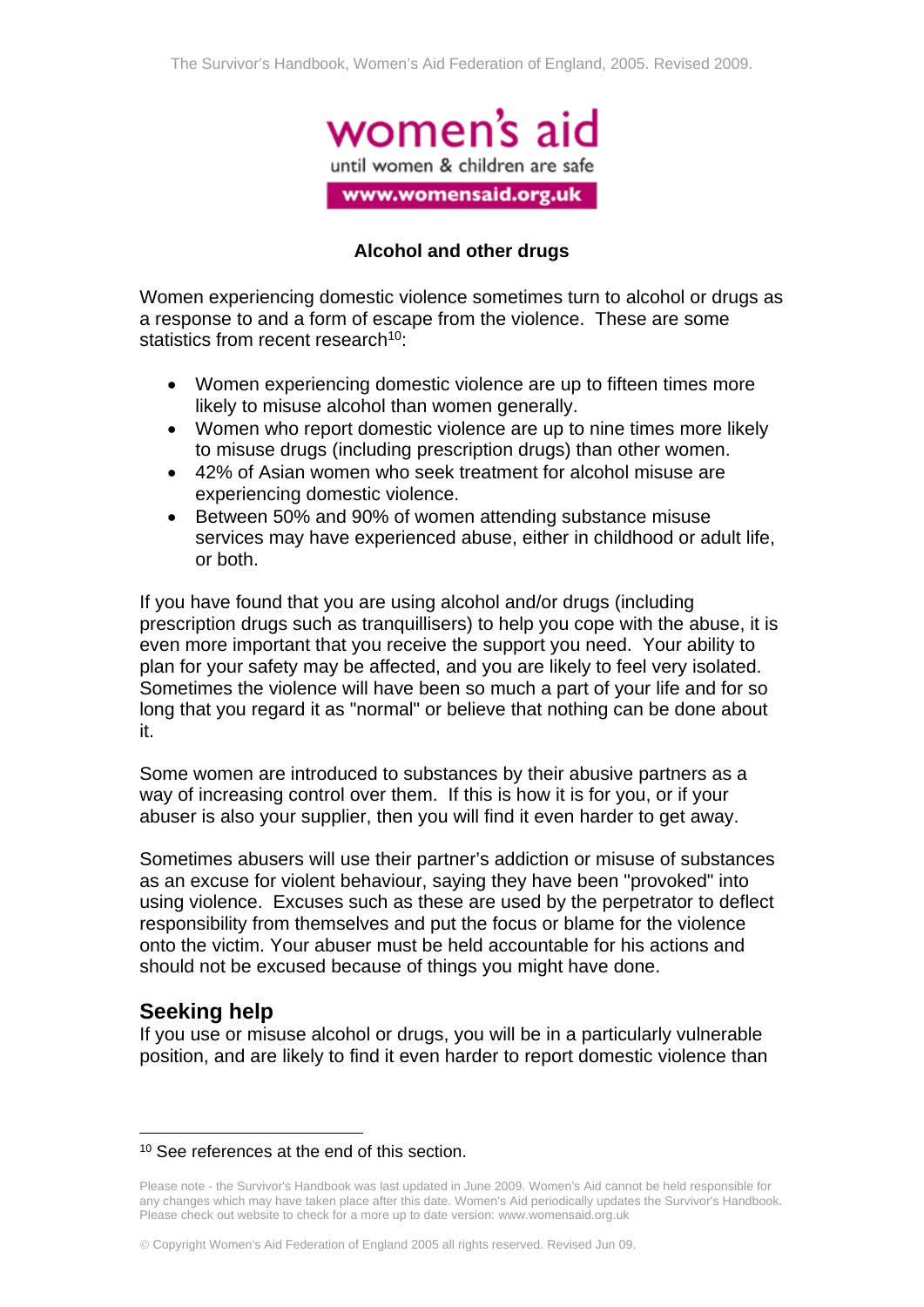

other women. You are likely to suffer from a sense of shame because of the stigma of being an "alcoholic" or a "drug addict" and you may feel even more powerless. If you have children, you might also be afraid of your children being taken away – and your partner might hold this as threat over you, to prevent your approaching anyone for help.

If you do seek help, the response of the service providers may be unsatisfactory. They may blame you for the abuse you are experiencing. Some service providers will see your substance use as the main problem, and insist on your entering treatment first, without any consideration for your safety, or the likely ineffectiveness of treatment while you remain with your abuser. You may also be told that no suitable services are available. There is a widespread belief among those working in statutory services - such as the police, the health service, or social services - that Women's Aid and other domestic violence services do not help women who misuse substances.

It is true that some refuge organisations may be unable offer accommodation to women who use alcohol or drugs, or they may expect you to be in a recognised treatment programme before they will take you. However, other refuge organisations **will** be able to accommodate you - and all domestic violence services should be able to find you somewhere else to go, and offer you support and advice about other options available to you.

If you have decided to leave your abuser, you could ring the Freephone 24 Hour National Domestic Violence Helpline (run in partnership between Women's Aid and Refuge), which will be able to put you in touch with a refuge organisation which can provide accommodation which meets your support needs. See *Further information* for details.

## **Seeking treatment for drug or alcohol issues**

If you are unhappy about your use of alcohol or drugs, and want to stop using substances or cut back, it is often difficult to find appropriate treatment services.

Specialist drug and alcohol service providers tend to focus on detoxification and rehabilitation, without looking at the situation – including ongoing abuse which might have led you to become dependent on substances. Their models of treatment have traditionally been based on the needs of male users, and they often use a "disease model" of addiction, which emphasises illness over strengths, and will tend to lower your self-esteem even further. Sometimes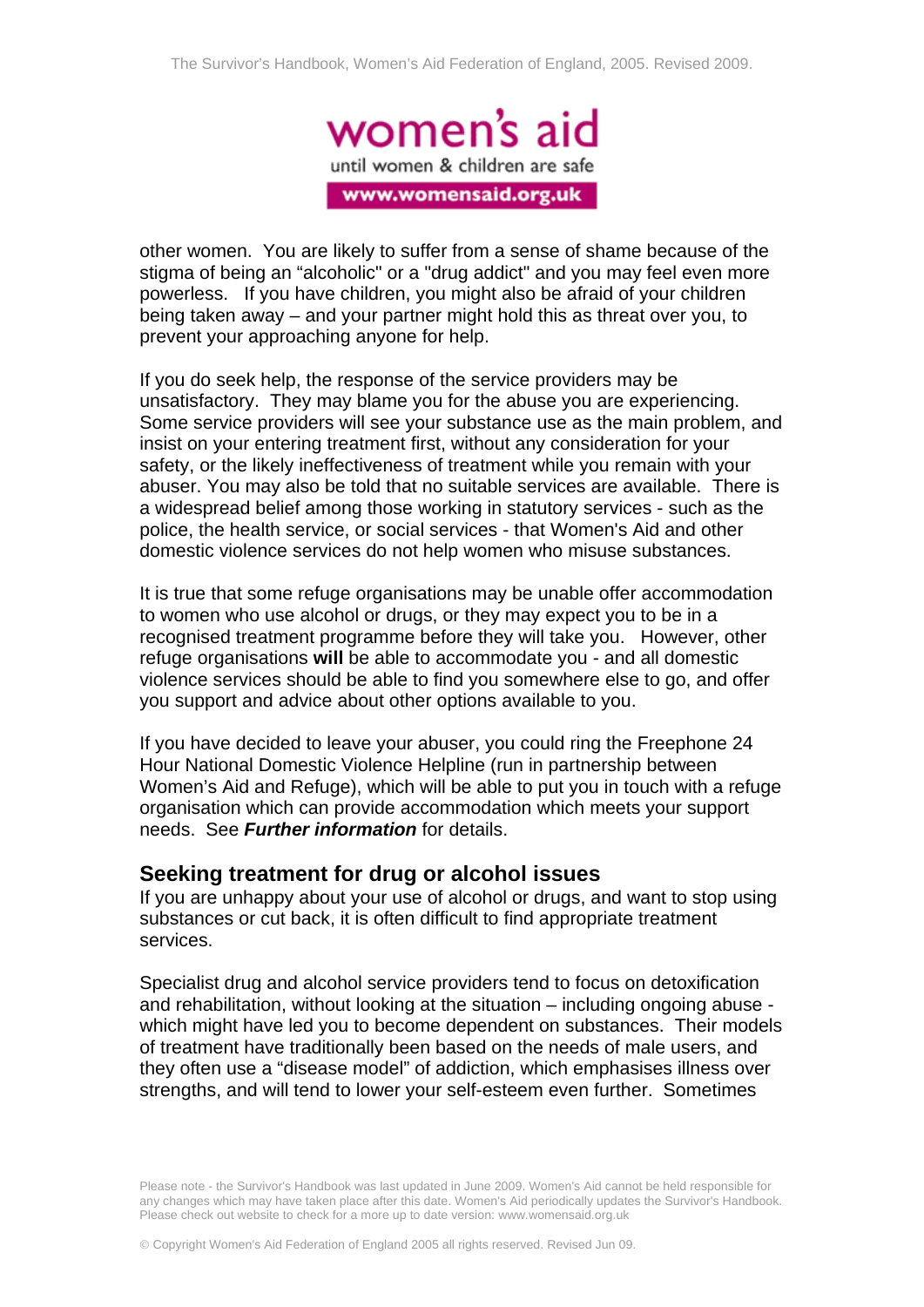

you will be expected to join a mixed-sex counselling group, in which you are unlikely to feel safe talking about the abuse you have experienced.

If you are using substances to help you cope with domestic violence, it may not be helpful if you are expected to stop doing this straight away; and if you seek treatment for your substance misuse while you are still with your abusive partner, he may become even more abusive towards you. Because awareness of domestic violence issues is generally low among alcohol and drug treatment services, they may ignore or downplay safety issues of this kind.

In some areas, however, provision is gradually improving. Links are being made between drug and alcohol services and domestic violence services; and some drug and alcohol services have a Women's Worker or a Domestic Violence Worker. If you want to find a woman-friendly substance misuse treatment service, your local refuge organisation may be able to help; or see the *Further information* section below.

# **When the abuser uses alcohol or drugs**

Use of alcohol and other substances is sometimes seen as the reason some men are violent. But many people who drink too much or take drugs do not abuse their partners or family members. Also, abusers who do use alcohol or drugs are not violent only when they are drunk or under the influence of drugs. Many others abuse their partners without using any substances at all. In other words, the use of alcohol or drugs is not the cause of domestic violence - though it may sometimes be an additional factor particularly in the most severe cases.

Abusers who use alcohol or drugs may use this as an excuse for their behaviour, saying "I was drunk" or "I don't remember". Even if they genuinely do not remember what they did, it does not remove responsibility for their behaviour. Sometimes abusers may deliberately become intoxicated in order to blunt their inhibitions against the use of violence. There is never an excuse for domestic violence and the causes of domestic violence are far more deep rooted than simply being an effect of intoxication or alcohol or drug dependency.

When treatment services work with abusers, they often ignore the violence, and focus solely on the substance use. If your abuser is alcohol or drug dependent, it is important that his violent behaviour is addressed at the same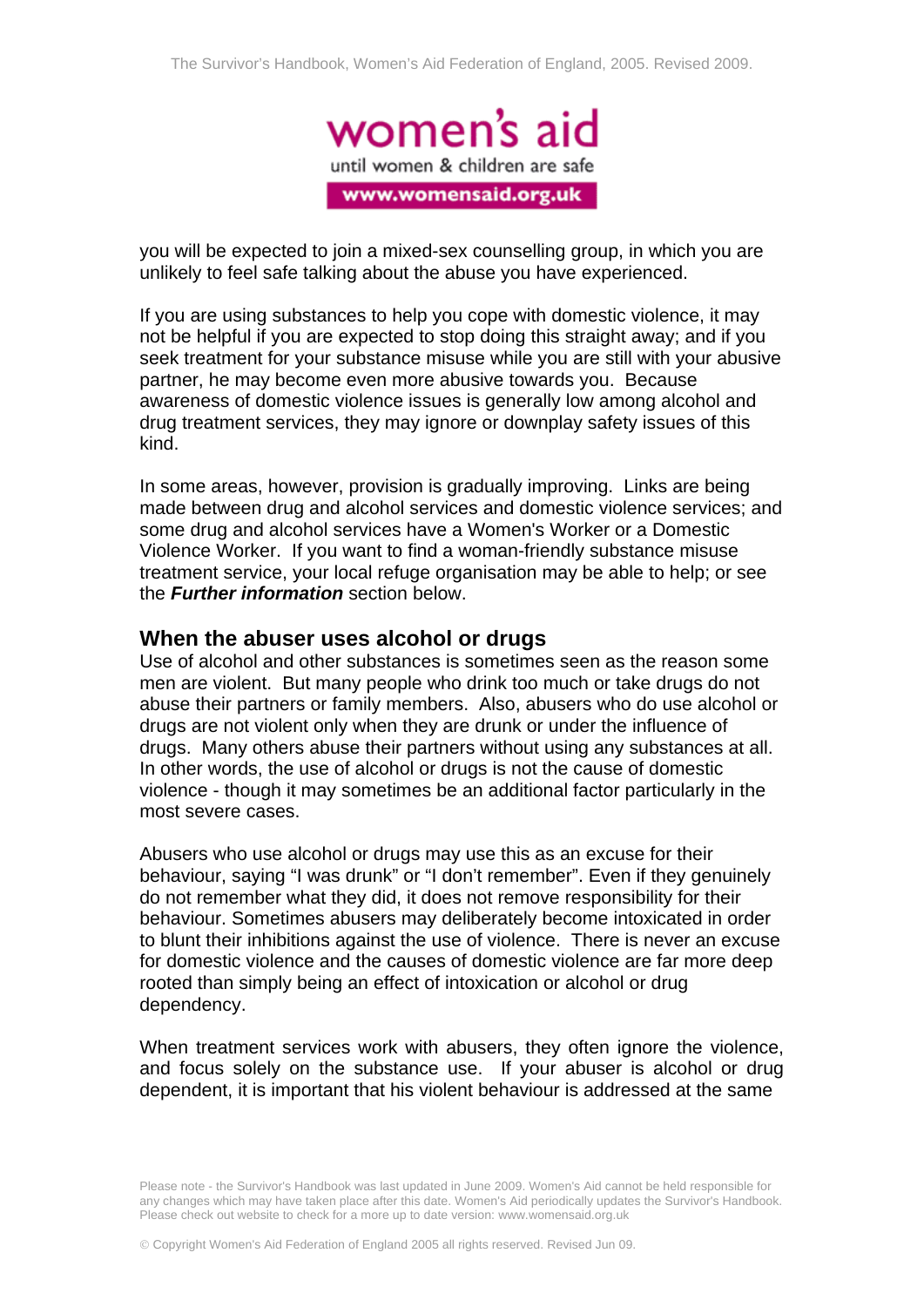

time as his use of alcohol or drugs. Addressing only one issue without the other is unlikely to prove successful and could be very dangerous for you.

If your abusive partner seeks help for his alcohol or drug use, do **not** expect the abuse to stop straight away (or at all). And don't feel that you have to stay with him just because he is getting help, if you don't want to. His violence may even increase during detoxification and treatment, (particularly when abstinence is seen as the starting point). Do seek independent support for yourself and your children.

# **Further information**

**Alcohol Concern**: their website contains a wide range of information about alcohol, and a number of Factsheets which can be downloaded free (including one on domestic violence written by Sarah Galvani of the University if Birmingham.) www.alcoholconcern.org.uk

**Drinkline 0800 917 8282** 24 hours including bank holidays . Information for people with alcohol problems or anyone concerned about alcohol misuse.

**Drugscope:** their website has information and research on drugs and includes a directory of drug treatment services. www.drugcope.org.uk

**Frank** (formerly the National Drugs Helpline) **0800 776600**; textphone **0800 917 8765;** email: frank@talktofrank.com

Offers information, support and counselling to drug users and their families, partners, friends and children, and will give local referrals where appropriate. Website: www.talktofrank.com

**Release**: Legal helpline providing confidential information to drug users, their families, friends, professionals. Telephone: **0845 450 0215**  Website: www.release.org.uk; email ask@release.org.uk

For information on types of drugs and their effects, you could look at the Stella Project Toolkit, "Domestic violence, drugs and alcohol: Good Practice Guidelines" which is available elsewhere on the Women's Aid website: http://www.womensaid.org.uk/landing\_page.asp?section=0001000100100004 00020004

This publication is primarily directed at service providers to enable them to develop and improve service provision.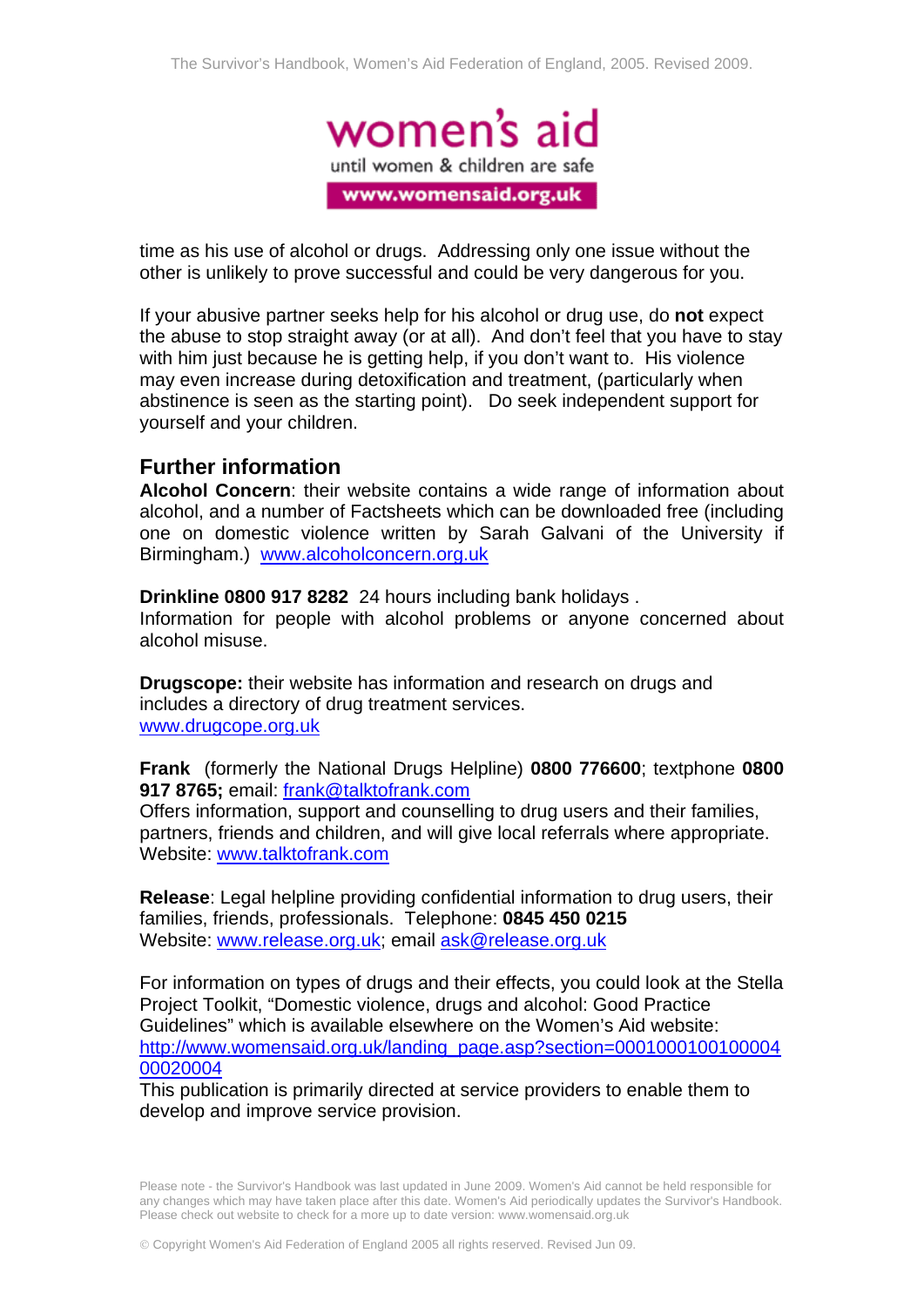

#### **Freephone 24 hour National Domestic Violence Helpline** run in

partnership between Women's Aid and Refuge **0808 2000 247.** The Helpline can put you in touch with your local refuge organisation or outreach service, or will help you to find accommodation or other services.

## **References**

Becker, Jane and Duffy, Clare (2002) "Women Drug Users and Drug Service Provision" (London: DPAS Paper 17)

Ettorre, Elizabeth (1997) "Women and alcohol: A private pleasure or a public problem?" (London: The Women's Press.)

Jacobs, John (December 1998) "The links between substance misuse and domestic violence: Current knowledge and debates" ed. by Mary-Ann McKibben and Fran Walker (Alcohol Concern and Institute for Study of Drug Dependence (ISDD)

Shaikh, Zaibby and Nez, Farah (2000) "A cultural cocktail: Asian women and alcohol misuse" (Hounslow: EACH)

Stark and Flitcraft (1996)"Women at risk: Domestic Violence and Women's Health" (London: Sage)

The Stella Project (2004) **"**Domestic Violence, Drugs and Alcohol: Good Practice Guidelines"; written by Michelle Newcomb, (London: Greater London Domestic Violence Project)

Taylor, Holly (2003) "Domestic violence and substance misuse: Making the links: An evaluation of the service provision in Tower Hamlets" (London Borough of Tower Hamlets: Tower Hamlets Partnership and Learning Design Ltd.)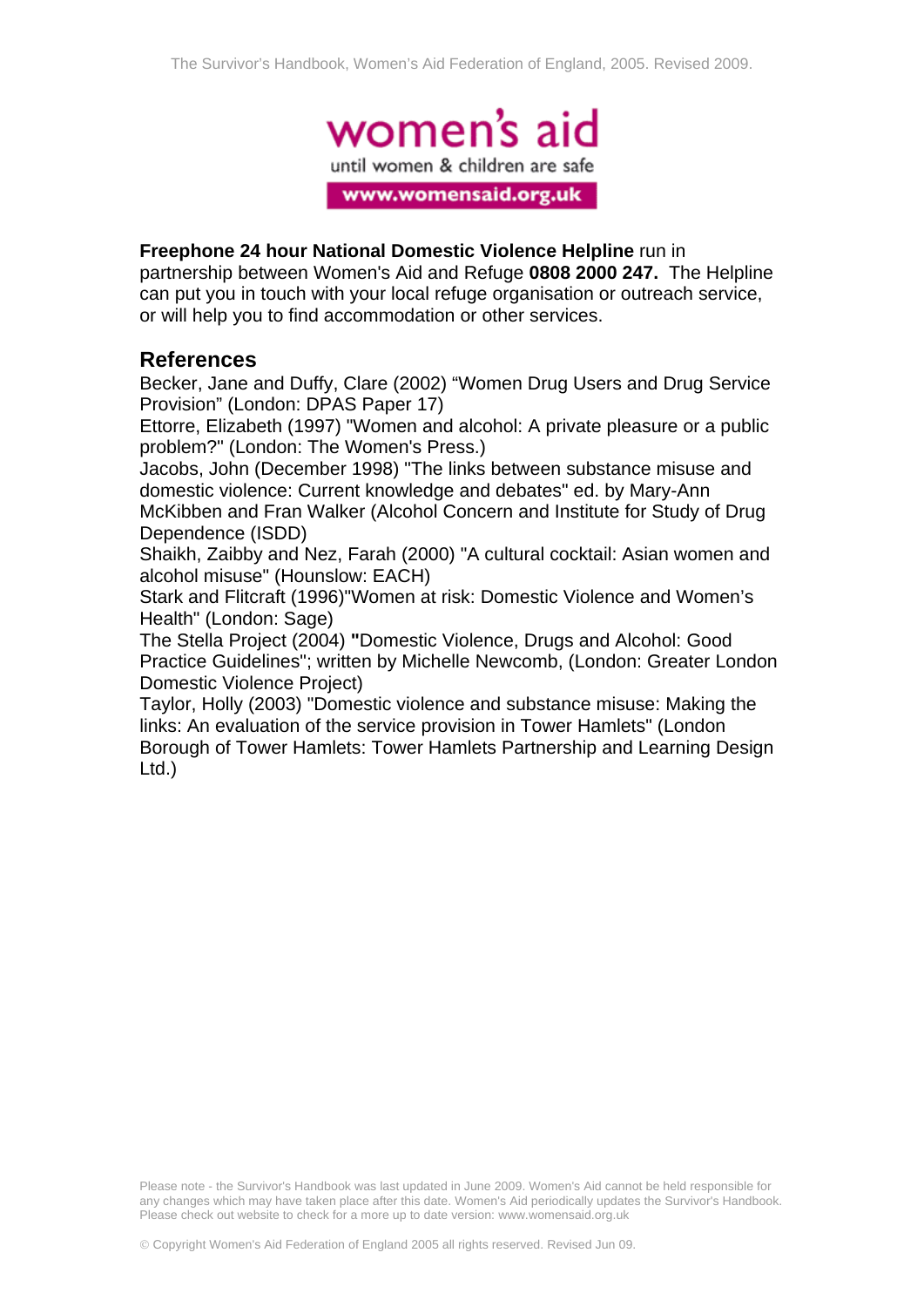

### **Surviving after abuse: Looking after yourself and moving on**

When the violence is finally over - you have arranged all the practical things like housing, money, schools for the children, and you feel reasonably sure that your abuser has stopped harassing you - you may be expecting to feel great. But that is unlikely to happen straight away. Recovering from abuse by someone who was close to you is a long process, and the damage may stay with you and your children for years.

Once you are away from the abuse, and it is safe to feel again, you may have a sense of anti-climax. You are likely to experience grief, pain and a deep sense of loss: your trust will have been betrayed, your self-esteem and confidence are shattered. In many ways it is like being bereaved - and as with a bereavement, healing will take time.

## **Looking after yourself**

Treat yourself gently - don't rush the healing process; and don't expect to achieve everything you want straight away. Maybe you want to make huge changes - by changing your whole lifestyle, joining local organisations, returning to education, looking for a (different) job. This is all fine if that is how you are feeling - but if you don't want to change anything else at this point, that is fine, too. It's good to have hopes and ambitions for the future, but try to set realistic goals and move at your own pace, rather than being concerned about what others might be thinking.

You may feel lonely and isolated: sometimes when you come home to an empty house or flat, it might seem that even an abusive partner was better than no-one. Perhaps your partner cut you off from friends and family, so now you feel there is no-one you can talk to or go out with. It may not be too late to re-establish contact with past friends - and in any case, you can think about making new friends and acquaintances.

Some of the things you might like to do:

- take time and space for yourself each day;
- reward yourself;
- do something you enjoy, and are good at;
- $\bullet$  take regular exercise for example, try swimming, dancing, walking or climbing;
- learn a new skill for example, yoga, meditation, self-defence;
- be creative: try drawing, painting, writing;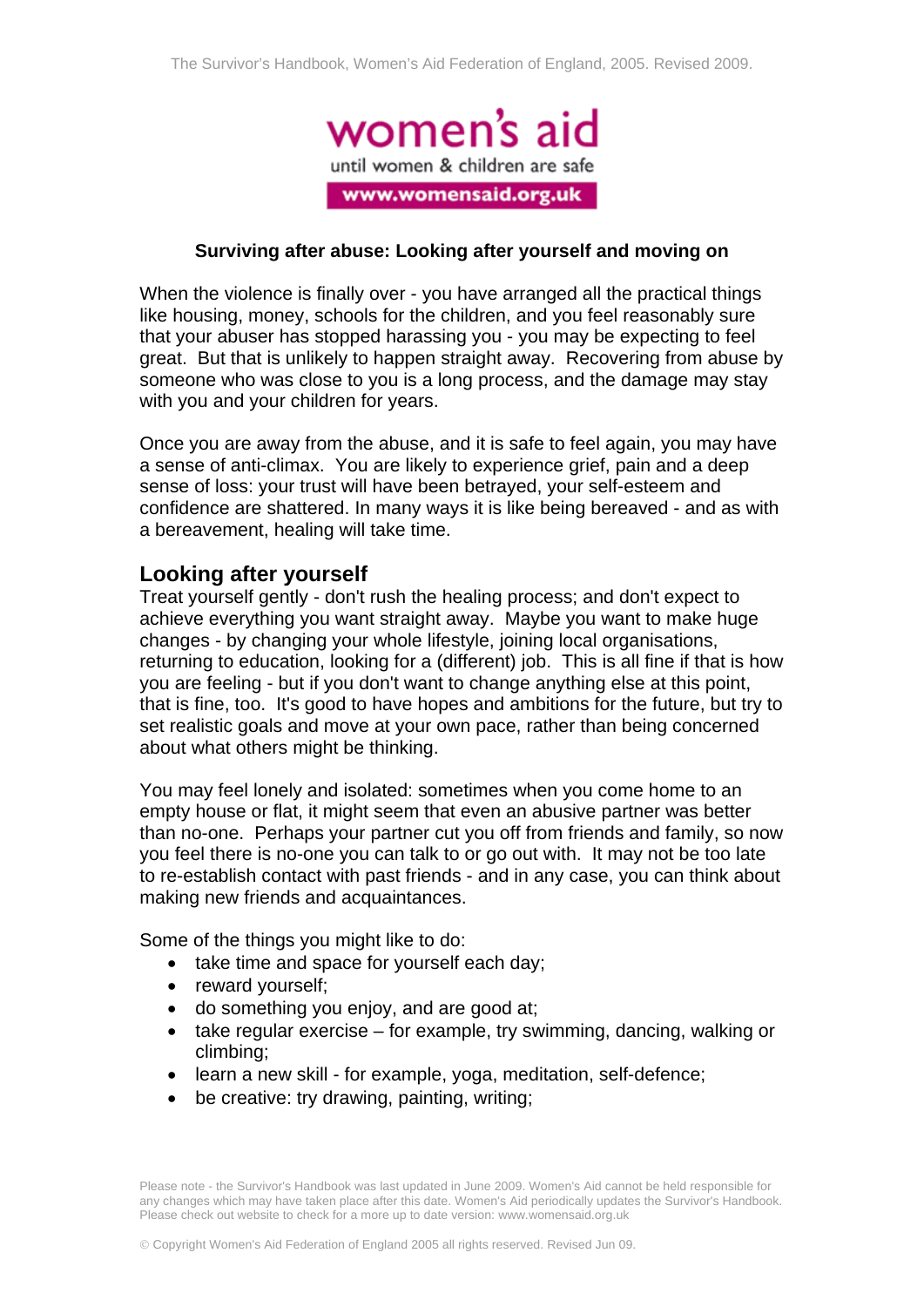

 practice relaxation exercises, for example breathing exercises, Tai Chi, self hypnosis or massage.

It's also important to eat well, and to get enough sleep, if you can.

# **Gaining confidence**

Living with someone who is always putting you down, criticising you, controlling you and being abusive or violent towards you, will have sapped your self-confidence and your belief in yourself. You may find it hard (or impossible) to make decisions, even about small things - because your abuser did not allow you to make choices for yourself. You may find managing money very difficult: maybe your ex-partner controlled all the household finances; you are probably

having to manage on a very limited income; and perhaps you had to leave behind many of your personal possessions.

You have already taken a huge step in leaving your abuser. Give yourself credit for that. Then think of all the other things you have achieved in your life, and build up a mental list that you can return to when you are feeling low.

You may find it helpful to talk about your experiences with other women who have also been in violent relationships. If you are not already in touch with your local Women's Aid refuge organisation or outreach service, you may find it helpful to contact them now, to see whether there is a support group you could join (or perhaps help to set one up). Contact the Freephone 24 Hour National Domestic Violence Helpline (run in partnership between Women's Aid and Refuge) for your local contact numbers: **0808 2000 247**.

Products focusing on building self confidence - such as self help books, CDs and courses - are widely available. Some of these may be effective, at least in the short term, but none appears to have been fully evaluated (Emler, 2005). You may find the following websites helpful:

- www.thesite.org Although this site is primarily addressed to young people, the sections on self esteem, self harm, body image, and health generally are applicable to all age groups.
- The site www.ivillage.co.uk which is described as "the website for women" contains a number of pieces on building self confidence, both in personal life and at work.

There are many other websites which contain some free information but are primarily designed to encourage you to sign up to a course (which you have to pay for).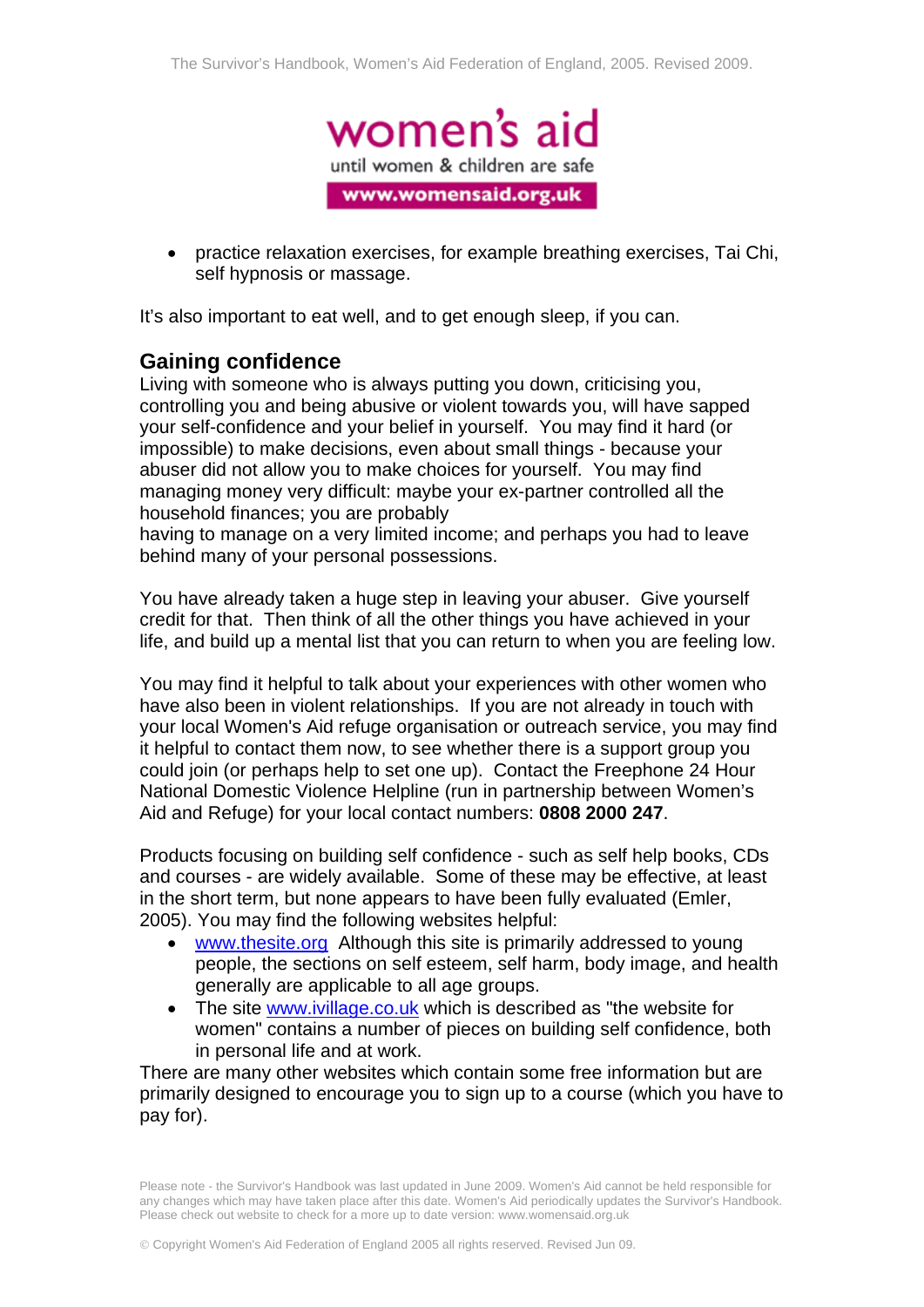

# **Moving on**

While you were with your abuser, you may not have been free to decide for yourself what kind of work you did, whether you took on paid employment or not, what leisure activities you engaged in, whether to study for more qualifications or to join an evening class just for pleasure. Now you have only yourself and your children to consider - but you may find it frightening suddenly to be responsible for making your own choices.

You might have had to give up your job because you had to go into a refuge, or move away to a different area to get away from your abuser. If you are claiming benefits, it may not be financially worthwhile to look for paid work at the moment - particularly if you have childcare to consider. Maybe you would like to re-train for a different kind of work; or go back into education; or do some voluntary work for a while. Or perhaps you don't feel ready to take any of these steps just yet.

You might find it helpful to look at some of the information and support available for single parents. For example, the website www.singleparents.org.uk brings together information, advice and first-hand experiences to help you manage and enjoy life as a single parent. Information on welfare benefits, childcare, the pros and cons of paid work versus voluntary work, full-time parenting or going back into education, are all covered. The organisation One Parent Families runs a Lone Parent Helpline on 0800 018 5026 and their website provides a useful "helpdesk" with basic information on benefits, childcare and other issues. See www.oneparentfamilies.org.uk. They also produce a "Lone Parent Guide for caring for a child with additional needs" which is free to single parents.

# **Helping your children**

Your children, too, will probably take some time to adjust to the new situation. They will almost certainly have been affected by the abuse they witnessed (or experienced themselves directly): see the chapter on *Children and domestic violence* for more on this. If you have moved to a different area, they will probably have to attend a new school and make new friends. They may be finding it really difficult to cope with all the changes in their lives - such as leaving their home and friends, and perhaps some of their possessions - and they will look to you to give them the answers they need.

You may find coping with your children's needs very difficult at a time when you are trying to deal with your own problems. On the other hand, you may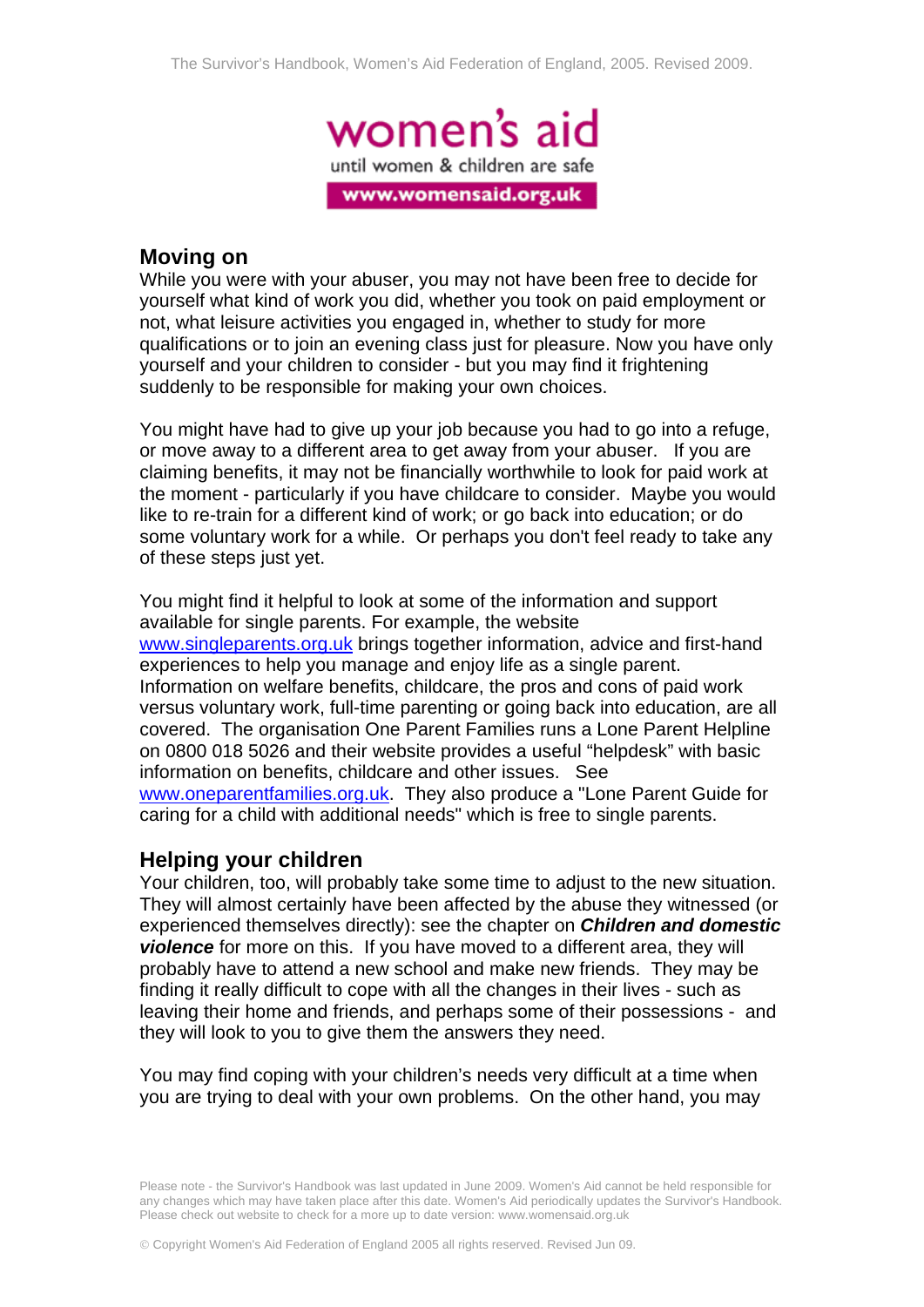

find it a helpful distraction, or even see it as a reason for carrying on. Be as honest with your children as possible; let them know how you are feeling and tell them that you love them. Try to establish a "normal" routine as soon as you can, and show them that you can be relied upon even though their father or step-father has let them down.

Listen to your children's concerns, and help them to find other sources of support; for example, from grandparents or other relatives; from teachers or youth workers; or from workers and volunteers at a Women's Aid or other domestic violence outreach service.

Although your children will undoubtedly be relieved that the abuse has stopped, they may still miss their father or step-father; and may blame you for taking them away from him. If they want to see him, that is fine **if you feel it is safe for them to do so;** but do look at the chapter on *Making arrangements for children after separation* if you are afraid that any contact will put you and your children in further danger.

You could encourage your children to look at the Women's Aid website for children and young people, **The Hideout**: see www.thehideout.org.uk. The **Young Minds** parents' information service provides help for parents concerned about a young person's mental health and also has a variety of leaflets and booklets, including one which explores how divorce and separation affect children and young people. Young Minds provides information and support for young people themselves. Phone **0800 018 2138.** www.youngminds.org.uk. Other organisations are listed in the sections on *Children and domestic violence* and *Additional information.* 

# **Further information**

Ginny NiCarthy's handbook "Getting free" includes a number of suggestions and exercises for building confidence and coping when life feels hard. (Some of the practical information is out of date. however). This book also includes some ideas for meeting new people, making new contacts and friendships.

The website www.hiddenhurt.co.uk has a section on "How to survive after separation". There is also a short section on "Surviving violence" in the London Borough of Haringey's publication, "I shall survive: A practical guide", available from

http://www.beh.nhs.uk/healthwise/pdf/IShallSurvive\_DomViolence.pdf. The website www.singleparents.org.uk (mentioned above) also has a section on "healthy ideas", which covers – among other things – coping with stress, relaxation strategies and eating healthily.